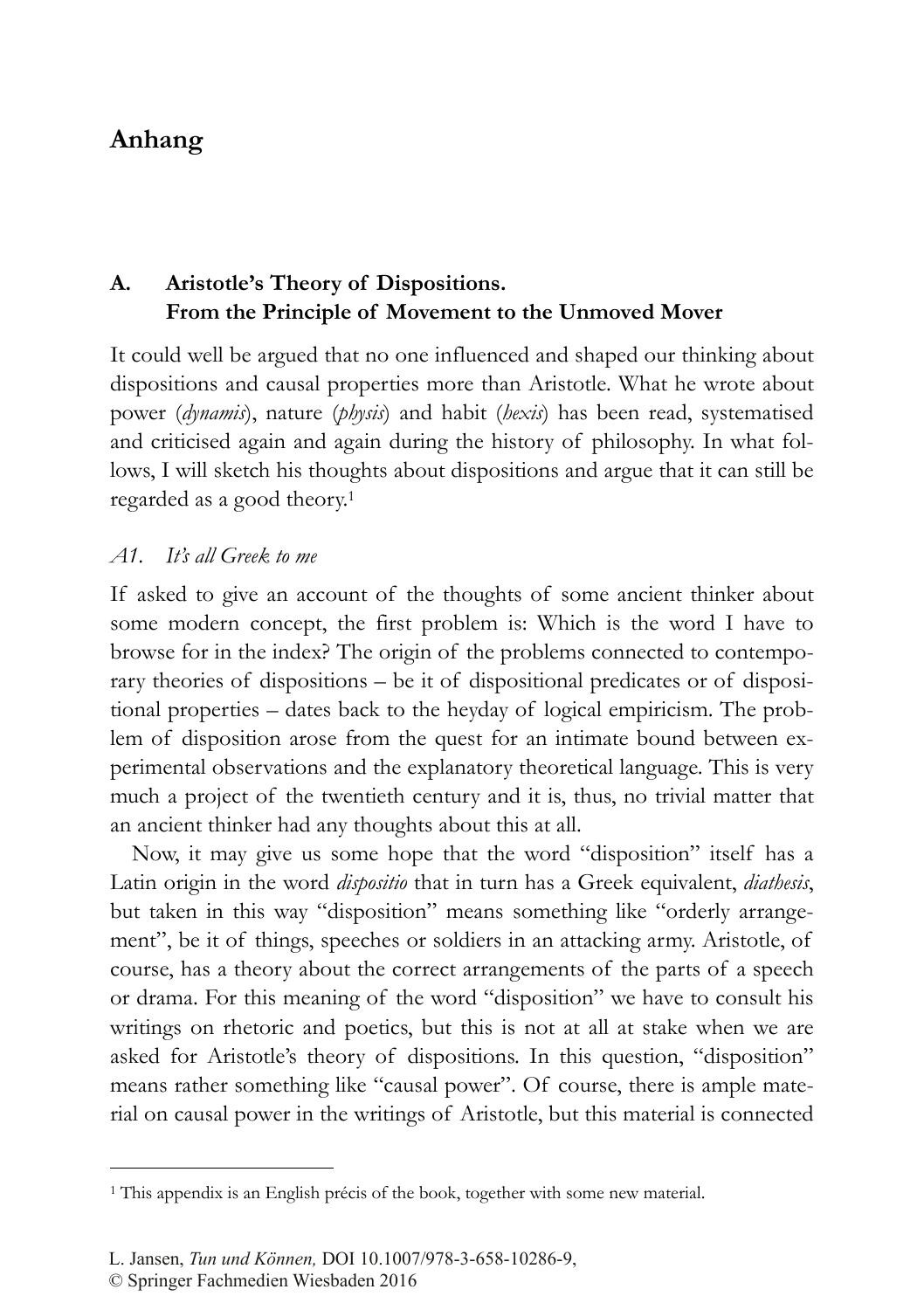to words like *dynamis* ("capacity"), *physis* ("nature") or *hexis* ("habit"). In fact, much of the theorising about causal powers routes back, one way or other, to Aristotle's thoughts about *dynamis*, *physis* and *hexis*. In my discussion, I will start with presenting what Aristotle says about *dynamis* and will later contrast with his statements about *physis* and *hexis*. 2

### *A2. From Homer to Aristotle*

When expounding his theory of causal powers, the key word for Aristotle is *dynamis*. In Aristotle's time, this word was in common usage. It can already be found in Homer. Here are four quotes featuring this word:<sup>3</sup>

[Odysseus:] but bring ye healing, my friends, for with you is the *dynamis*. (*Odyssey* X 69; tr. Murray)

[Telemachos to Nestor:] O that the gods would clothe me with such *dynamis*, that I might take vengeance on the wooers for their grievous sin (*Odyssey* III 205 sq.)

[Alexandros to Hector:] we will follow with thee eagerly, nor, methinks, shall we be anywise wanting in valour, so far as we have *dynamis* (*Ilias* XIII 785 sqq.)

[Achilles to Apollo:] Verily I would avenge me on thee, had I but the *dynamis.* (*Ilias* XXII 20)

In Homer, the *dynamis* is something with or within a man that allows him to fulfil a certain task or defeat his enemy, and sometimes the *dynamis* is thought to be given by a god. Later, the word is to acquire a wide field of possible meanings. It can even mean the riches of a wealthy man (cf. Plato, Rep. 423a: *chrêmata te kai dynameis*) or the army of a kingdom (cf. Mx. 240d: *hê Persôn dynamis*, the army of the Persians), and even the phonetic quality of a letter (cf. Cratyl. 412c: *tên tou kappa dynamin*) or the meaning of letters and syllables (cf. Hip. mai. 285d).<sup>4</sup>

<sup>2</sup> That Aristotle's theory of *dynamis* is a theory of dispositional properties has also been seen (among others) by Liske 1996 and Wolf 1979, who (though under the name of "possibility") discusses both Aristotle's theory and modern theories of dispositions in her book.

<sup>3</sup> There are six more occurrences of the word in Homer: *Ilias* VIII 294, XIII 786 and *Odyssey* II 62, XX 237, XXI 202 and XXIII 128. Though the noun is quite rare, there are in all about 140 occurrences of words (including verbs and adjectives) containing the root *dyna-*. It would be worth checking our findings against this much broader basis.

<sup>4</sup> All occurrences of *dynamis* in Plato (and many in earlier authors) are collected and discussed in Souilhé 1919.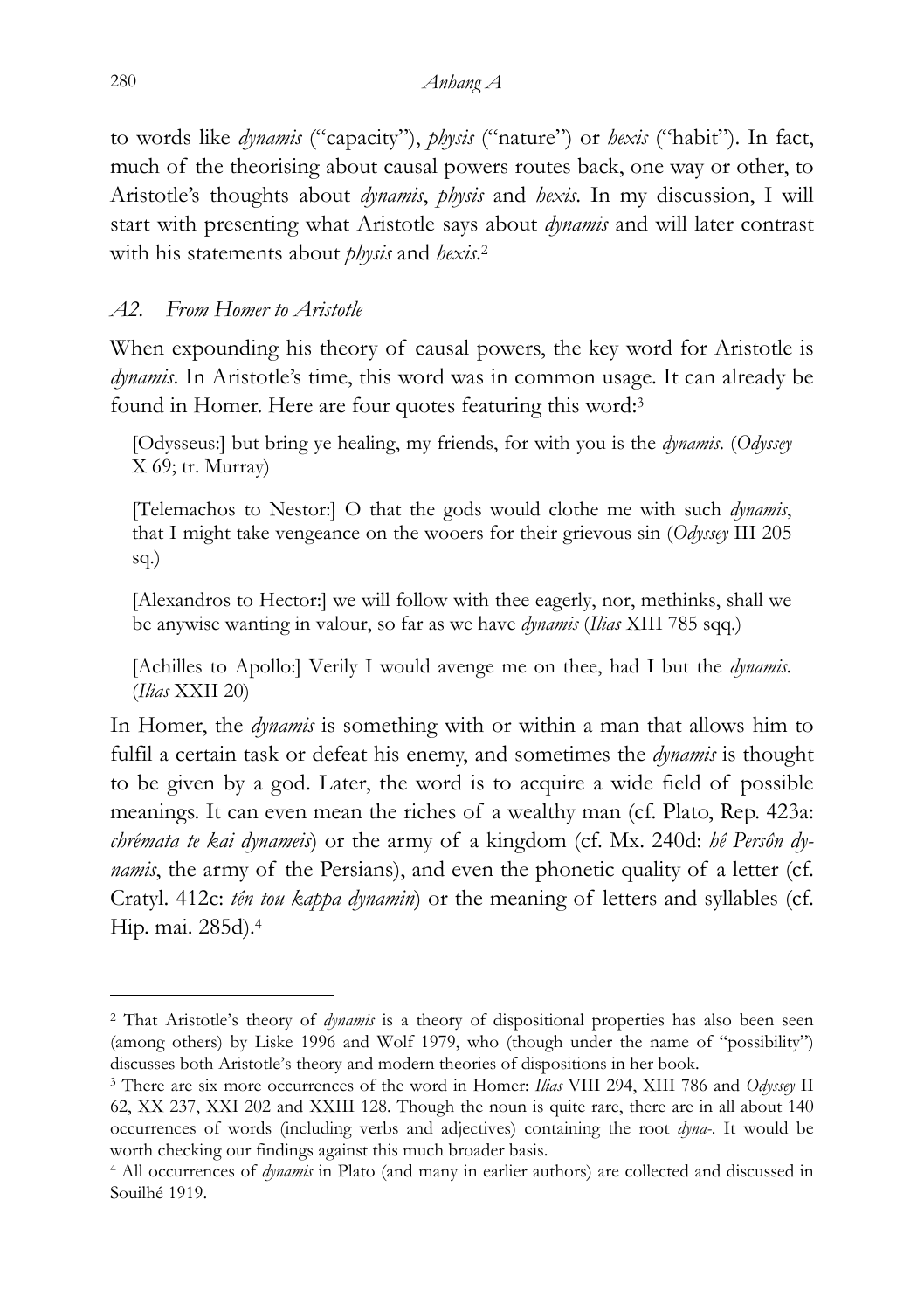From the sixth century BC onwards, we find the word *dynamis* in philosophical and medical contexts.<sup>5</sup> For example, Alcmaeon of Croton (ca. 570-500) uses the term to define health (*hygieia*) as the balance of powerful things (*isonomia tôn dynameis*), which means the equal presence "of moist and of dry, of cold and of hot, of bitter and of sweet" (DK 24 B 4). Here it is not clear whether Alcmaeon uses *dynamis* to denote an abstract power or the powerful thing itself, i.e. whether dryness or the dry is the *dynamis*. In a quotation from Democritus (ca. 460-370), it is clear that the *dynamis* to be healthy is not some concrete thing, but some property that resides in the human body (DK 68 B 234) – which is the reason why people should rather care for their health by adjusting their diet than pray that health may be given to them by the gods. This ambiguity may be reflected in Anaximenes' (ca. 580-520) remark that neither the hot nor the cold are substances, but properties of an underlying matter (DK 13 B 1 = KRS 143: *pathê koina tês hylês epigignomena tais metabolais*). For Anaximenes, powers "interpenetrate the elements or bodies" that are their bearers (DK 13 A 10 = KRS 145: *tas endiêkousas tois stoicheiois ê tois sômasi dynameis*).<sup>6</sup>

#### *A3. Active powers*

Thus, when Aristotle started to think about dispositions, there was already ample material he could draw on. There was the usage in language at least since Homeric times and the word had already entered medical thinking and natural philosophy – and there were also the beginnings of thinking about *dynamis*, though the first coherent treatise on *dynamis* that we know of is the one by Aristotle, i.e. the ninth book of his *Metaphysics*. 7

Considering the, by then, quite respectable history of the word, it does not come as a surprise that, in his well-known manner, Aristotle treats *dynamis* as a word with many different meanings, as a *polachôs legomenon*, as something that is spoken of in many ways. Though there are many meanings of the word

<sup>5</sup> For a survey of *dynamis* in the Hippocratic texts cf. Plamböck 1964.

<sup>6</sup> There is also a special use of *dynamis* and *dynaton* in geometry, which Aristotle explicitly mentions as a metaphorical use of the term (Met. V 12, 1019b 33-34; IX 1 1046a 6-9). Cf. section 2.2.6 for further references.

<sup>7</sup> Smeets 1952 carves up Met. IX 1-9 into many different passages by different hands, distinguishing bits written by Aristotle (at different times during his life) from bits by his students or even later Aristotelians. Without doubt, the text has its history and developed over some time. However, I show that such a dissection of the text is not necessary and that, on the contrary, the whole text can be read as contributing to a single theory.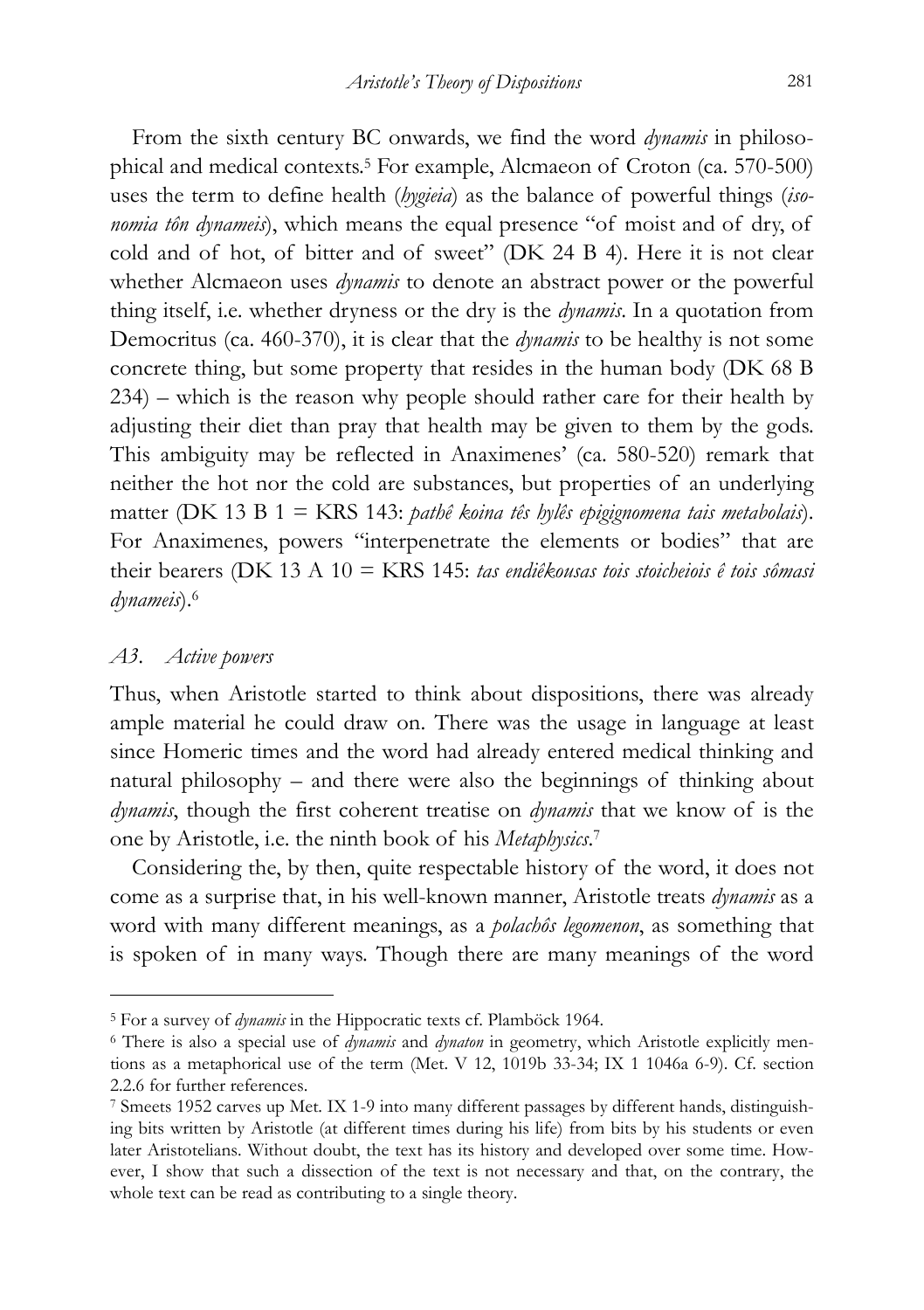*dynamis*, Aristotle thinks that nearly all of these different meanings are related to one another and that they make up a sophistically knit web of meanings. In the centre of this web there is a meaning quite close to the Homeric use of the term: *dynamis* as an active power. For *dynamis* used in this way, Aristotle gives the following definition:

"*Dynami*s means a source (*archê*) of movement (*kinêsis*) or change (*metabolê*), which is in something else or in itself as something else." (Met. V 12, 1019a15f)

The words featuring in this definition are all widely used Greek words, but in Aristotle's language they function as technical terms that are in want of an explanation. Thus, I will, in turn, explain what Aristotle means by the terms "principle", "change" and "movement", and what he wants to express by the strange phrase "in something else or in itself as something else".

To begin, a principle (an *archê*) is defined by Aristotle as "a first thing [...] from which movement and change take their inception" (Met. V 1, 1013a18). In this vein, he calls father and mother the principles of the child because the coming to be of a child takes its start with an interaction between father and mother. "Change and movement" (*kinesis* and *metabolê*) are probably mentioned as a pair in the definition in order to indicate that an active power can be related to any of the different kinds of changes that Aristotle distinguishes at other places (notably at Cat. 14, Phys. V 2 and VII 2). According to Aristotle, changes pair off in two main kinds. The first is substantial change, which can be a coming-to-be or a passing-away of a substance, which is an entity that exists on its own, like a man, a dog or a tree. Thus, birth is the beginning of a man's existence and death the end of his existence; both are substantial changes. The other kind is the change of some accident, which can be further differentiated according to the category the changing accident belongs to. Aristotle acknowledges that there are three accidental categories with irreducible changes: quality, quantity and place. A change in quantity can either be growth or diminution.

## *A4. Where is an active power?*

The strange phrase "in something else or in itself as something else" is still in want of explanation. I will follow Aristotle's own strategy and explain its meaning through the discussion of two examples. The examples I will discuss are, in turn, architecture and medicine, i.e. the art of building and the art of healing.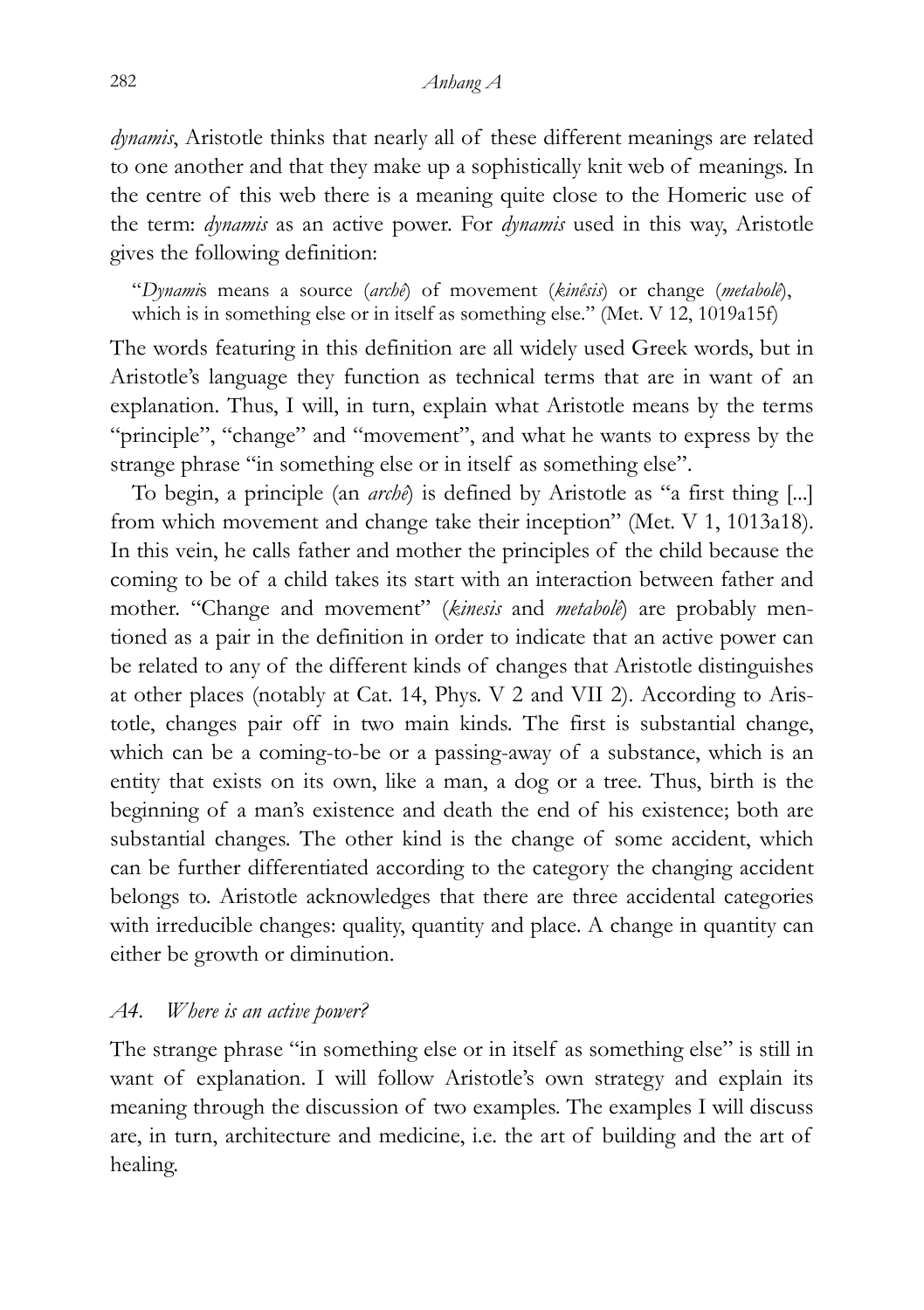Now, *where* is the art of building? It is not in the house to be built because this does not yet exist and non-existing things cannot be bearers of any properties, nor is it in the building material: logs and stones know no art. It is, of course, in the builder (Met. V 12, 1019a 16f). He has the active disposition to bring about a change "in something else", i.e. in the building material, from being mere logs and stones to being a new house. Thus, the point of the first part of our strange phrase ("in something else") is that an active power causes changes in something that is distinct from the thing that is the bearer of that power.

The other part of Aristotle's strange phrase can be illuminated by the second example, the art of healing. Where is the art of healing? It is, obviously, in the practitioner, for example in Hippocrates. But what happens if Hippocrates becomes ill himself? In many cases, Hippocrates will be able to heal himself. It is the same ability that allows healing the flu of other people and one's own – there is no necessity for Hippocrates to learn something new, but when he does, indeed, heal himself, Hippocrates is at the same time the bearer of the art of healing and the object undergoing the change of becoming healthy. This fact notwithstanding, Aristotle wants to classify the art of healing as an active power, for it is true that Hippocrates does not heal someone else, but, or so Aristotle would say, he heals himself "as another". What he means by this becomes clear in Aristotle's explanation of the difference between accidental and non-accidental happenings:

[...] it may happen that someone becomes his own cause (*aitia*) of health, if he is a healer; but he has the art of healing not insofar as he is being healed, but it just happens (*symbebêken*), that the same person is a healer and is being healed. Therefore, [being a healer and being healed] are at times separated from each other. (Phys. II 1, 192b 23-27)

Hippocrates' ability to heal is independent from his being able to become healthy. His ability to heal is due to his study of medicine; his ability to become healthy is due to his being a human with a certain bodily constitution. There is no intimate connection between these two properties of Hippocrates – he can have the one without the other. Thus, it is only by accident that Hippocrates can heal himself. This is Aristotle's rationale for saying that a practitioner may be able to heal himself, but if he does so he heals himself *as another*, i.e. not as a practitioner, but as a human being with a certain bodily constitution. Thus, even in this case the art of healing is within the healed, but not as healed (Met. V 12, 1019a 18).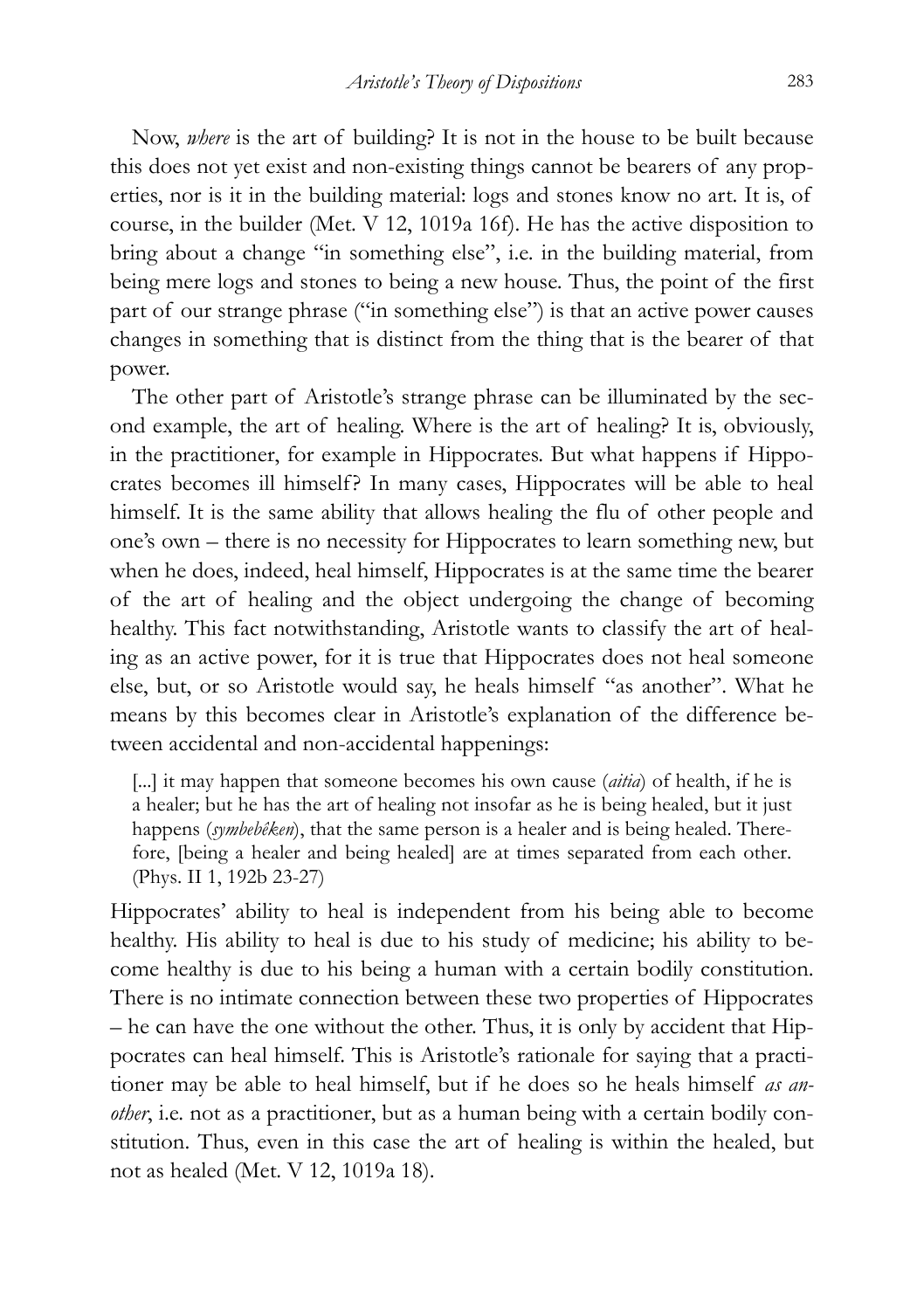### *A5. Extending the conceptual network*

According to Aristotle, the word *dynamis* has many meanings. Most of them, or so Aristotle says, are systematically connected with one another, and active powers are the core of this conceptual network. Intimately connected with them are passive dispositions. To have a passive disposition allows the bearer of this disposition to undergo a change. Thus, a passive disposition is a principle of a change in the bearer of the disposition itself caused by something else or by itself as something else. For every active power to be realised there needs to be a matching passive disposition.

Next come qualified dispositions, which are principles to do something well or after a decision to do so, as opposed to do something somehow or by accident. Aristotle illustrates this by contrasting a drunkard's ability to walk with the ability to walk of a sober person. It should be clear that both can walk somehow, while only the sober person can walk well, i.e. without staggering and without pausing.

Moreover, Aristotle mentions resistance dispositions, which allow their bearers to resist changes and stay unchanged. If, e.g., a rod is flexible, it can resist breaking when being bent. Thus, a resistance disposition is a principle for not being changed by something else.

All of these different *dynameis* are ultimately related to an active power: Having a passive disposition means to have the disposition to be changed by something with a matching active power, having a resistance disposition means to have the disposition not to be changed by something with a matching active power and having a qualified disposition means to have any disposition in a qualified way where this disposition is itself an active power or, again, related to an active power. This is why Aristotle says that active power is the core concept of *dynamis*, its *kyrios horos* (Met. V 12, 1020a4).

Thus far, the different varieties of *dynamis* are tied together by a so called *pros hen* relation: they all share an (implicit) reference to one and the same core concept of active power. In extending the conceptual network of *dynamis*, Aristotle does not rest with this, but uses his second tool to extend conceptual networks: analogy. By this, he introduces a second family of *dynameis* or dispositions, which are no longer dispositions for change, but dispositions for being something:

Our meaning [...] is as that which is building is to that which is capable of building, and the waking to the sleeping, and that which is seeing to that which has its eyes shut but has sight, and that which has been shaped out of the matter to the matter, and that which has been wrought up to the un-wrought. [...] some [of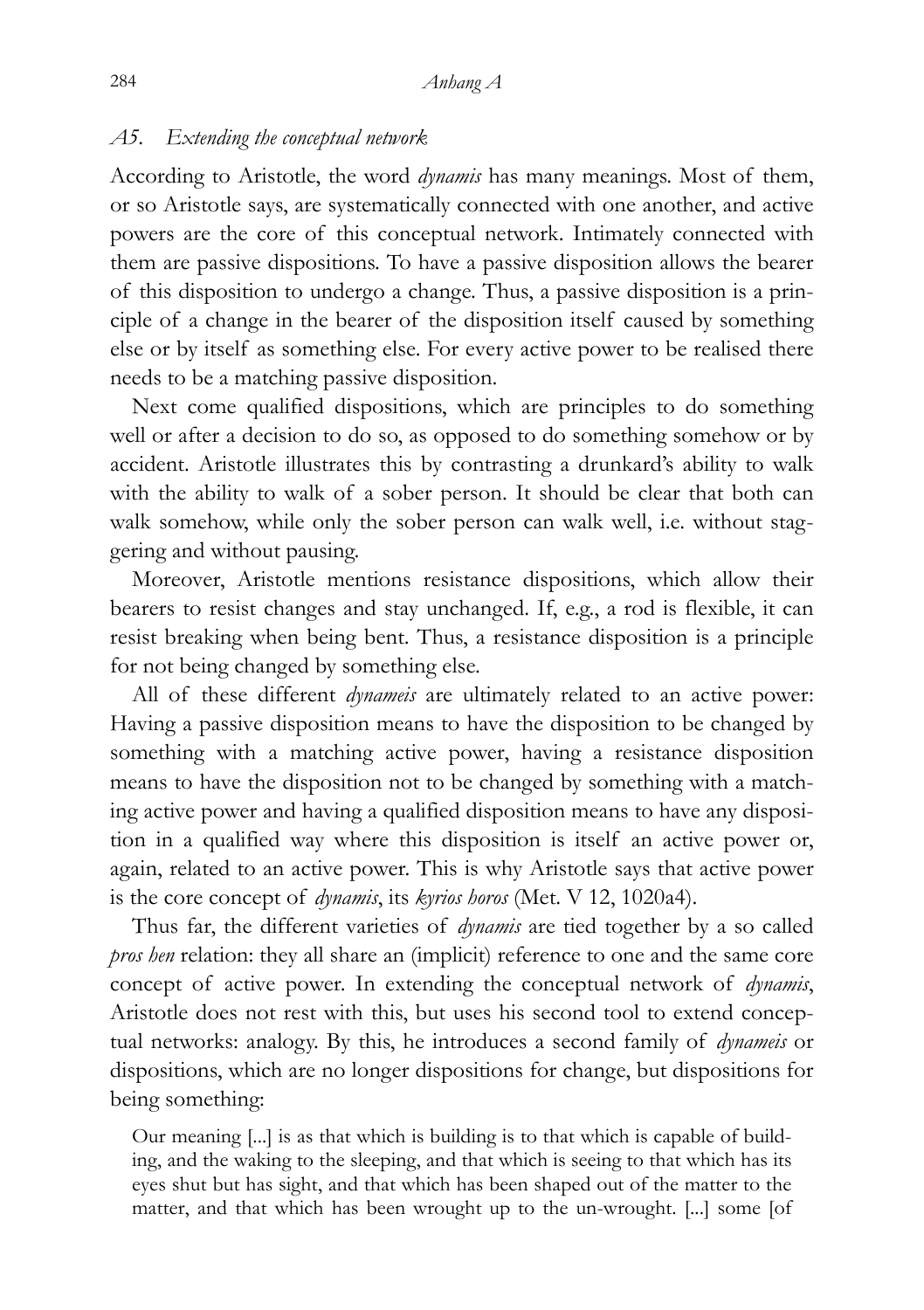these] are as movement to *dynamis*, and the others as substance to some sort of matter. (Met. IX 6, 1048a35-b9; tr. Ross)

This second family is introduced by a set of examples and the reader is invited to recognise the similarity between these examples by considering analogous cases together (*tô analogon synhoran*, 1048a 37). Those cases that are "as substances to some sort of matter" are said to stand in an analogy to those cases that are "as movement to *dynamis*". Aristotle's claim is that, in a way, a substance relates to its matter like a change relates to the respective *dynamis*. Here we see that Aristotle's theory of dispositions becomes relevant for the very heart of his ontology, the hylomorphic composition out of substances from form and matter.

#### *A6. The syntactical structure of a* dynamis *ascription*

It is revealing to have a closer look at the Greek phrases that Aristotle uses to ascribe dispositions or *dynameis*.<sup>8</sup> He can, of course, simply say that something has a *dynamis* for something (*echei tên dynamin tou* …), but he can also use the verb *dynasthai* (choosing either a finite form of this verb like *dynatai* or the participle *dynameon*)*,* or he can use the adjective *dynaton*, of which Aristotle explicitly says that something is *dynaton* to do something if it has the *dynamis* to do this (Met. IX 1, 1046a20-21). To express that someone has the disposition to walk (*badizein*) we can, thus, use either of the following Greek phrases: *echei tên dynamin tou badizein – dynatai badizein – dynameos badizein estin –dynaton esti badizein*. In the context of Aristotle's metaphysics, there is another phrase that is important here: *dynamei badizontos estin.* This phrase uses the dative case *dynamei* to express a certain respect (i.e. in its function as *dativus respectus*), saying that, with respect to his *dynamis*, someone is a walker, traditionally translated as "someone is a potential walker".

The adjective *dynaton* can, however, also mean as much as "possible" and, hence, *dynaton estin* as much as "It is possible that" – and, thus, it is sometimes synonymously used with *endechestai*, which means "It may happen that". Aristotle himself discusses this use of *dynaton* and he explicitly says that this use of *dynaton* is *ou kata dynamin* (1019b 34), that it is not based on dispositions. It belongs to the talk of possibility, not to the talk of dispositions.<sup>9</sup> To be sure,

<sup>8</sup> For textual references cf. section 1.5.1.

<sup>9</sup> Cf. sections 1.4.2 and 1.4.3 on the use of *dynaton* in the context of modal logic and van Rijen 1989 on Aristotle's overall theory of possibility.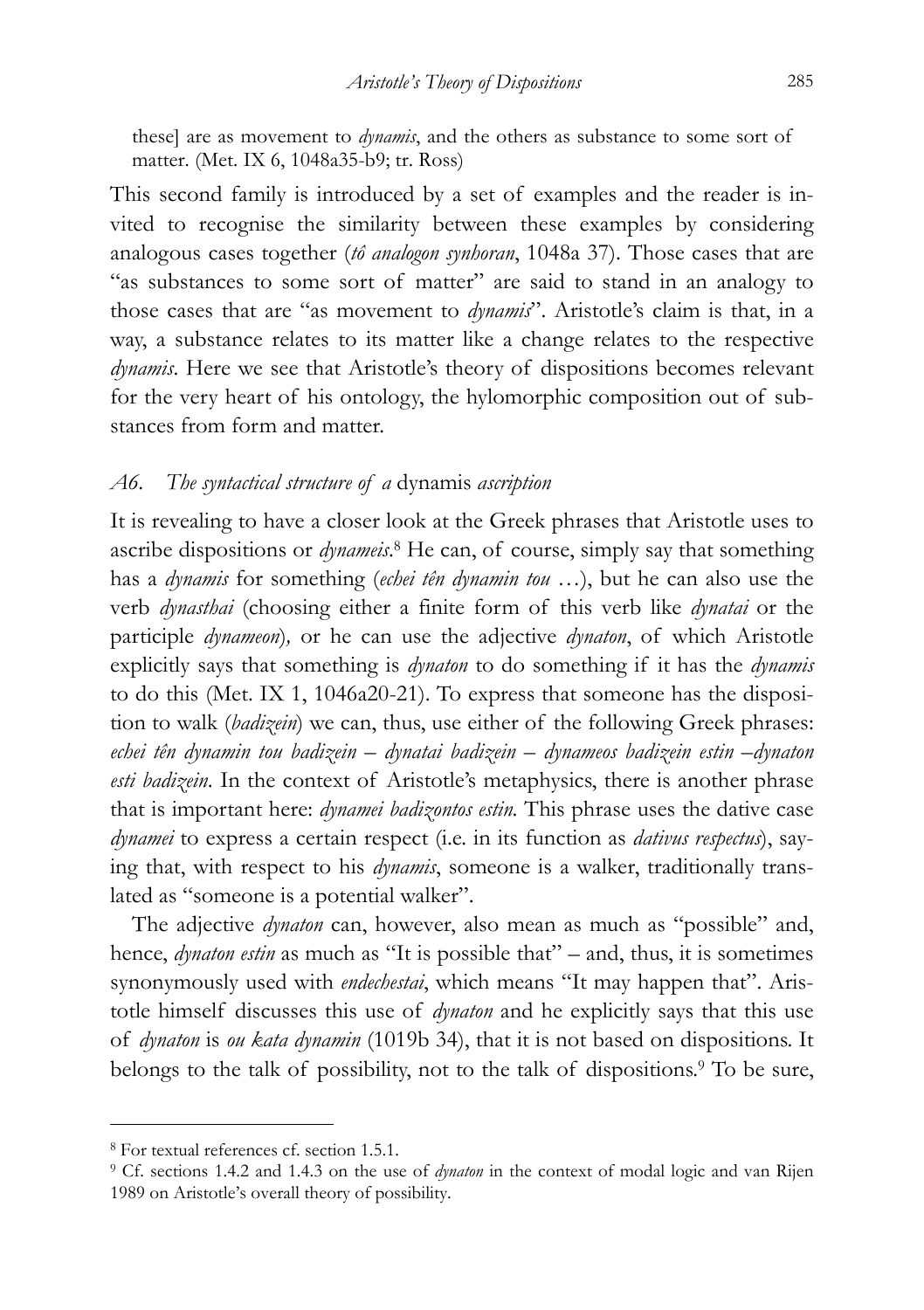there are intimate connections between disposition talk and possibility talk. But there are important differences between them and, thus, they have to be kept apart.10 I will argue that there is an intriguing syntactical difference that reveals the crucial ontological difference. Syntactically, "It is possible that ..." is a sentence operator. It combines with a sentence and forms a sentence again. The phrases that are used to ascribe dispositions, on the other hand, are predicate modifiers<sup>11</sup> both in ancient Greek and in modern languages. Phrases like "... has the disposition to ..." or "... is able to ..." combine with predicates and form new predicates. They combine with, say, actualisation predicates in order to yield disposition predicates.

### *A7. The ontological structure of having a* dynamis

I now claim that this syntactical difference mirrors a crucial ontological difference. This will be obvious if we look at the usual possible worlds semantics for modal operators like "It is possible that ...".12 According to this approach, a sentence of the form  $[I$ t is possible that  $p$ <sup> $]$ </sup> is true in the actual world if and only if there is a possible world *w* such that *w* is accessible from the actual world and the sentence  $p$  is true in this possible world  $w$ . The truthmaker of such a sentence is, thus, not anything in the actual world, but something in some possible world.

A *dynamis*, on the other hand, i.e. an ability or disposition, is something that is to be encountered in the actual world. It is I in the actual world who has or has not the ability to speak Chinese. Such an ability is a quality token of which I am the bearer. Thus, a disposition ascription of the form  $\lceil x \rceil$  has the disposition to do (or to be)  $F^{\dagger}$  is true if and only if there is a quality token *d* such that (1) *x* is the bearer of *d* and (2) *d* allows *x* to do (or to be) *F*.

An Aristotelian *dynamis* is, thus, something in the actual world and *dynamis* ascriptions are about the actual world. They ascribe actual properties to actual things. By no means do they constitute a "ghost world" of mere *possibilia*. We can sum up Aristotle's stand on this question by formulating two principles, the Bearer Principle and the Principle of Actuality. The Bearer Principle says that, like all properties, dispositions always have a bearer. There cannot be a

<sup>10</sup> I argued for this in Jansen 2000a. Buchheim/Kneepkens/Lorenz 2001 is a collection of essays that discuss the contrast between disposition talk and possibility talk from Aristotle through to Heidegger. Cf. also Jacobi 1997.

<sup>11</sup> Cf. Clark 1970. For more references cf. section 1.5.3.

<sup>12</sup> Cf. Weidemann 1984, Hughes/Cresswell 1996.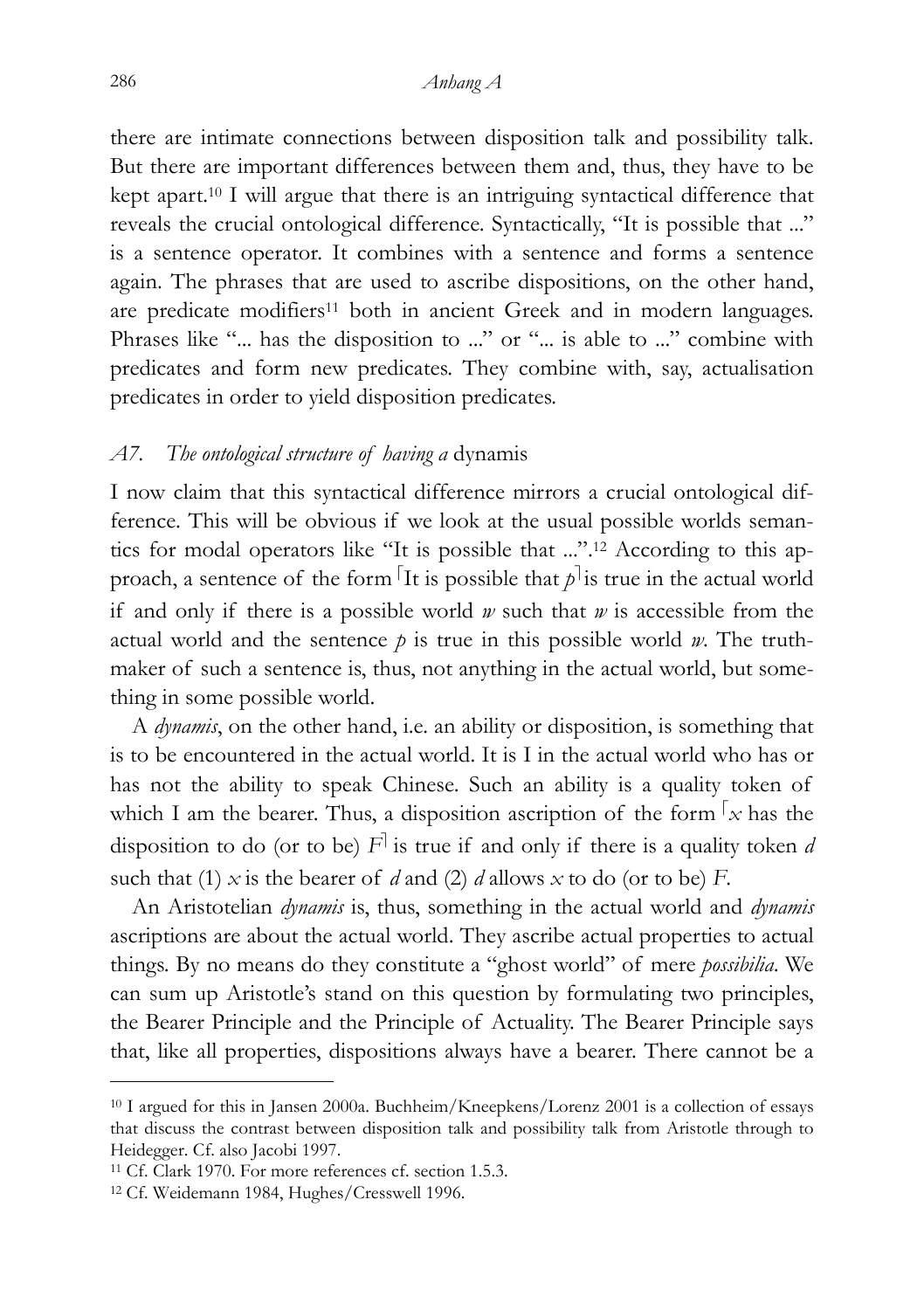disposition without a bearer and a disposition exists if and only if there is a bearer having that disposition. The Principle of Actuality says that nothing has only potential properties or dispositions. If *x* has at *t* the disposition to be or to do *F*, then there is at least one *G* such that *x* is at *t* actually realising *G*. 13 The Principle of Actuality has a somewhat trivial instantiation because for Aristotle the dichotomy between actuality and potentiality (or between categorical and dispositional properties) does not make up distinct classes of things, but is meant to clear up ambiguities in language. One and the same property like mathematical knowledge is both a disposition and a realisation. It is the disposition to solve mathematical problems, but at the same time it is the realisation of the disposition to learn about mathematics (cf. An. II 5, 417a 22-b 2 with Phys. VIII 4, 255a 33-b 5). Thus, a disposition is itself the realisation of another disposition, and a potentiality something that is actual. Thus, we get a trivial instantiation for the Principle of Actuality if we choose "the disposition to be or to do *F*" as an instantiation for *G*.

#### *A8. Hartmann and Hintikka: Two influential interpretations*

We are now prepared to review two recent interpretations of Aristotle's teachings about *dynamis*, which were probably the most influential in the twentieth century: those by Nicolai Hartmann and Jaakko Hintikka.

In his ontology of modality, Hartmann distinguishes two kinds of possibility: total possibility and mere partial possibility.14 In Hartmann's eyes, it is total possibility that is the only serious candidate for a rigorous treatment in an ontology of modality: A state of affairs *s* is called totally possible if and only if all necessary conditions for *s* are given. It is a consequence of Hartmann's own determinism that the necessary conditions are jointly sufficient. For this reason, in Hartmann's theory there is a collapse of modalities. Contrary to intuition, there is no longer an extensional difference between the possibility and necessity: All and only totally possible states of affairs are necessary.

<sup>13</sup> Cf. Kosman 1969, 43: "[...] for anything which is potentially A, there is some B which at the same time that thing is actually." Menn 1994, 94 neglects the principle of actuality; although, he seems to be conscious about it (cf. 95 n. 32) and, thus, ascribes Aristotle a theory of *possibilia*, i.e. a theory about non-being, but possible things. Cf. also Stallmach 1959, 79, argueing against Hartmann 1938: "Auch bei Aristoteles kommt keine Möglichkeit vor ohne eine Wirklichkeit, die sie trägt, nur ist diese nicht – wie die Megariker wollen – schon die Wirklichkeit dessen, dessen Möglichkeit sie erst ist."

<sup>14</sup> Cf. Hartmann 1938. On Hartmann's modal ontology cf. Hüntelmann 2000, on his interpretation of Aristotle cf. Seel 1982 and Liske 1995.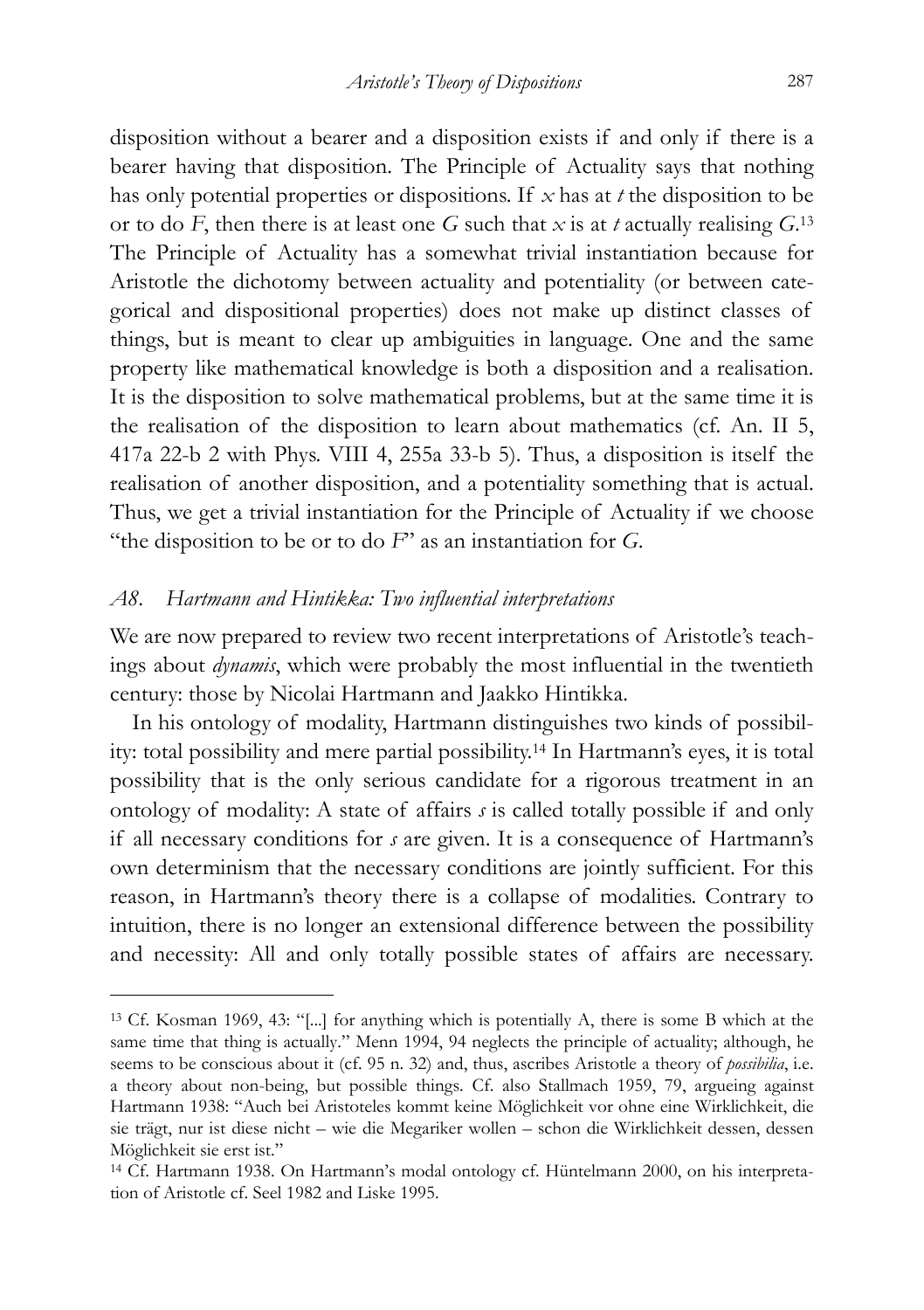Hartmann accepts this consequence while it is a very much unwanted result in my eyes. But more important for his interpretation of Aristotle is Hartmann's concept of partial possibility: A state of affairs *s* is partially possible if and only if at least one necessary condition for *s* is given. Hartmann now accuses Aristotle that he has only dealt with the inferior concept of partial possibility and rejected the Megarian concept of *dynamis* (to be discussed in the next section), which Hartmann sees as a precursor to his own views.15 However, of course, there are many different kinds of necessary conditions for *s*, even if we take only those necessary conditions into account, for which it is a contingent matter whether they obtain or not.16 Thus, it is clear that Hartmann's interpretation is far too unspecific as an interpretation of *dynamis –* while having a *dynamis* for *F* certainly is a necessary condition to do *F*, we do not do justice to Aristotle's account of *dynamis* if we treat it on a par with the obtaining of just any necessary condition.

While Hartmann interprets Aristotle in terms of his concept of partial possibility, Jaakko Hintikka's interpretation draws on the so called principle of plenitude. In Hintikka's wording, the principle of plenitude says that "[n]o unqualified possibility remains unrealised through an infinity of time".17 The principle of plenitude is closely related to a temporal interpretation of the alethic modalities, i.e. of possibility and necessity. According to such a temporal interpretation, a proposition p is necessary if and only if it is always the case that  $p$ , and it is possible if and only if it is at least at one time the case that  $p$ . Now, it is normally not disputed that it is always the case that  $p$  if  $p$  is necessary and that whatever is the case at some point in time must be possible.18 It is, however, not that clear that all possibilities will or even could be realised at some point of time. It is both possible that I sit at noon and that I

<sup>15</sup> Cf. Hartmann 1937. Hartmann's interpretation of Aristotle is influenced by the – different – position of Zeller 1882.

<sup>&</sup>lt;sup>16</sup> As any necessary proposition is implied by any statement, a necessary statement like " $1 + 1 =$ 2" may be seen as expressing a condition that is necessary for any other statement. If seen thus, there are no states of affairs that are not partially possible; even impossible states of affairs are partially possible when we take "necessary condition" in the logical sense and allow necessary propositions to be included within the set of conditions.

<sup>17</sup> Hintikka 1973, 96.

<sup>18</sup> Of course, these two observations correspond to the rules of medieval logic that (a) it is valid to conclude actuality from necessity (*ab necesse ad esse valet consequentia*) and (b) to conclude possibility from actuality (*ab esse ad posse valet consequentia*). It is, however, disputable, what the range of the rules formulated in the main text is, for there are necessary propositions like " $1 + 1 = 2$ " or "At twelve o'clock it is twelve o'clock" which may be said to be true at no point of time, but rather in some timeless manner.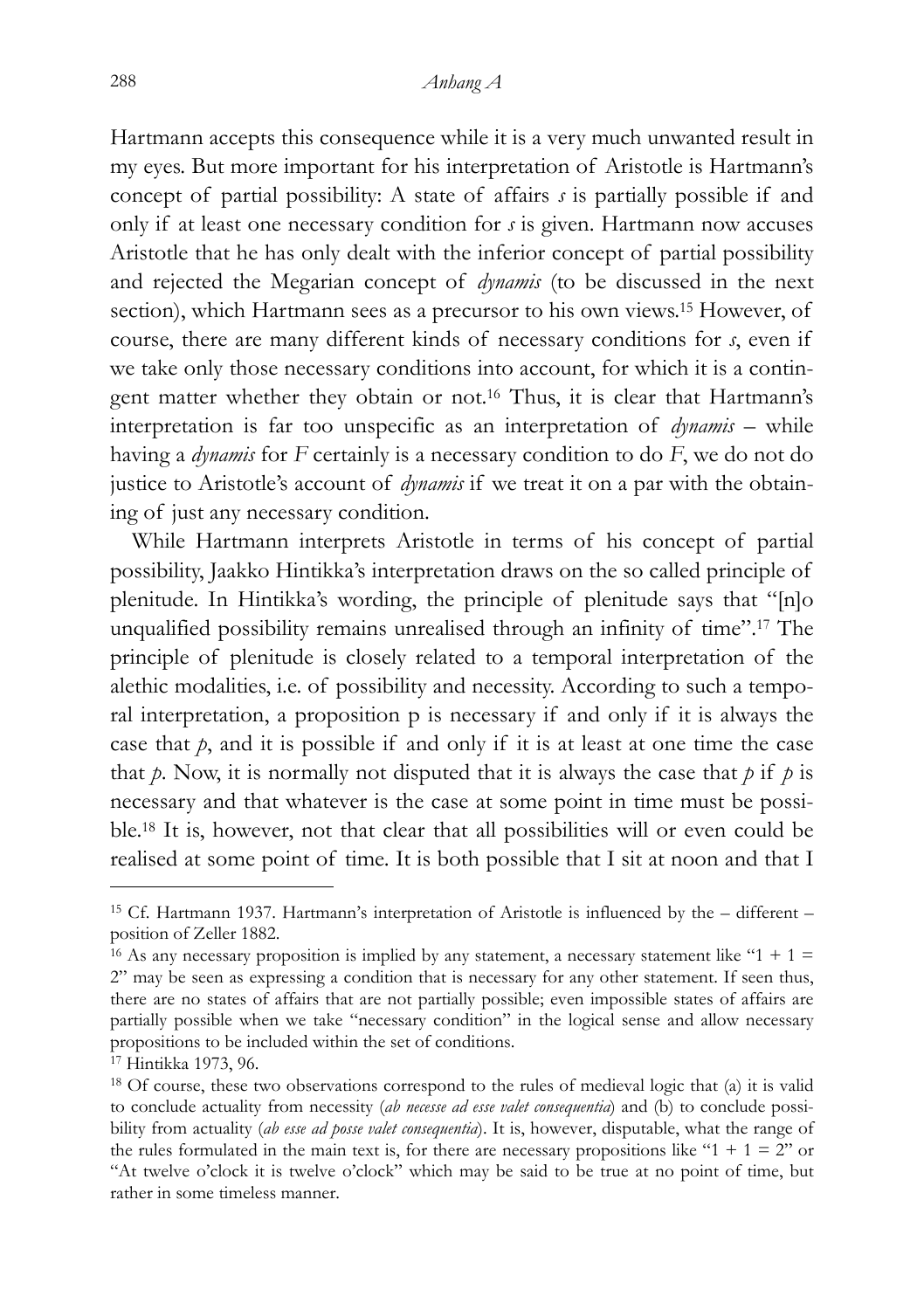stand at that time, but, of course, I can realise only one of these possibilities at noon. Even if we forgot the reference to a certain time, there remain problems: It is possible that, in the future, my son will marry and found a family, but it is also possible that he will remain a bachelor all his life. However, of course, both possibilities cannot be realised. To discard such obvious counterexamples to the principle of plenitude, Hintikka talks about "unqualified possibilities". Unqualified possibilities are such possibilities that can, in principle, be realised at any point of a maybe eternal history, like the possibility that something red is round or that there exists an animal that is able to fly.

It has been a matter of debate whether Aristotle does or does not accept the principle of plenitude. While Lovejoy, in his great study on the principle of plenitude,19 claimed that Plato accepted the principle, but Aristotle did not, Hintikka takes the opposite stand and attributes the principle to Aristotle, but not Plato. I will not argue for any of these alternatives here, but rather draw attention to two important observations:

(a) If Aristotle subscribed to the principle, it was nothing he took for granted, for in his *De Caelo* I 12 he presents a rather lengthy (and maybe fallacious) proof of this principle for the very special case of eternal entities. The claim he argues for in *De Caelo* is if it is possible for something to exist eternally, it will exist eternally, which in turn implies that all eternal beings are necessary beings. If the principle of plenitude would be some tacit background assumption of the semantics of *dynaton* or *dynamis*, he would not have needed such an elaborated argument for this claim. Thus, for Aristotle, the principle of plenitude cannot be a trivial element of the semantics of dynaton.

(b) Even if it were such an element, the "unqualified possibilities" that feature in the principle of plenitude are not the topic of Met. IX, but rather the dispositions of finite things and people. In Met. IX, Aristotle talks about architects and people of other arts and sciences, about blind and seeing animals, about sitting and standing men, about flute players, sperms and wooden boxes. These are all finite things having finite dispositions, i.e. dispositions that do not have all of eternity at their disposal for realising themselves. Thus, a principle about "unqualified possibilities" would be of no help at all in explaining the teaching of Met. IX. Therefore, the principle of plenitude is nei-

<sup>19</sup> Lovejoy 1936.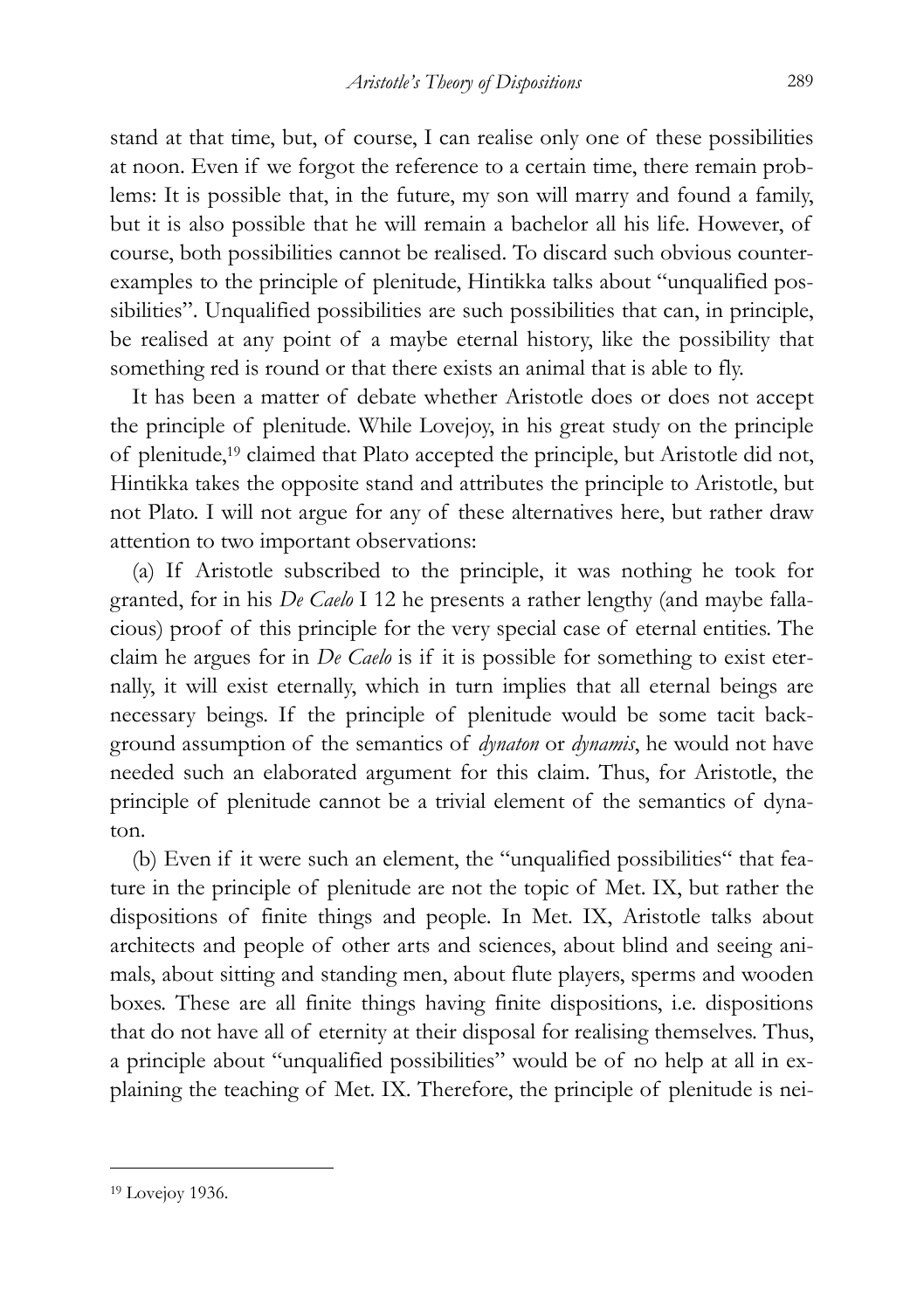ther a plausible nor helpful starting point when making sense of Aristotle's theory of *dynamis*.

As different as Hartmann's and Hintikka's interpretations are, they do have something in common. Both analyse Aristotle' *dynaton* solely in terms of modal operators, i.e. as being the Greek equivalent of something like "It is possible that ..." or, in logical notation, " $op$ ". As I have argued in the last two sections, such a translation is both syntactically and ontologically misleading if we care about the dynaton that is related to a disposition. Who, like me in this paper, cares about Aristotle's theory of dispositions has to analyse *dynaton* as a predicate modifier, which is both truer to the Greek syntactical constructions that Aristotle uses to ascribe dispositions and more appropriate for representing the ontological structure underlying these ascriptions.

#### *A9. The Megarian challenge*

Aristotle himself has to defend his theory of dispositions against an alternative position put forward by a group of philosophers called "Megarians" that has some similarities with Hartmann's account of total possibility.<sup>20</sup> Aristotle describes this position as follows:

There are some who say, as the Megarians do, that a thing can act only when it is acting, and when it is not acting it cannot act, e.g. that he who is not building cannot build, but only he who is building, when he is building [...]. (Met. IX 3, 1046a 29-32)

The Megarians, that is, regard the realisation of something both necessary and sufficient for having the disposition for doing this: *x* has a disposition to do or to be *F* at *t* if and only if *x* is actually *F* at *t*. Aristotle formulates no less than four arguments against this position showing which strange conclusions (*atopa*, 1046a 33) such a position would entail:

(1) Learning a craft is different from (and more difficult than) merely switching from non-employing to employing a craft. If the builder would not have any building disposition when not building, there would be no difference between a non-building builder and someone who is not a builder at all.

(2) Also, there would be no difference between a thing being perceivable and that thing being perceived (and Protagoras would be right), for then a thing would be perceivable if and only if it would actually be perceived.

<sup>&</sup>lt;sup>20</sup> On the attempts to identify these philosophers cf. section 4.1.1.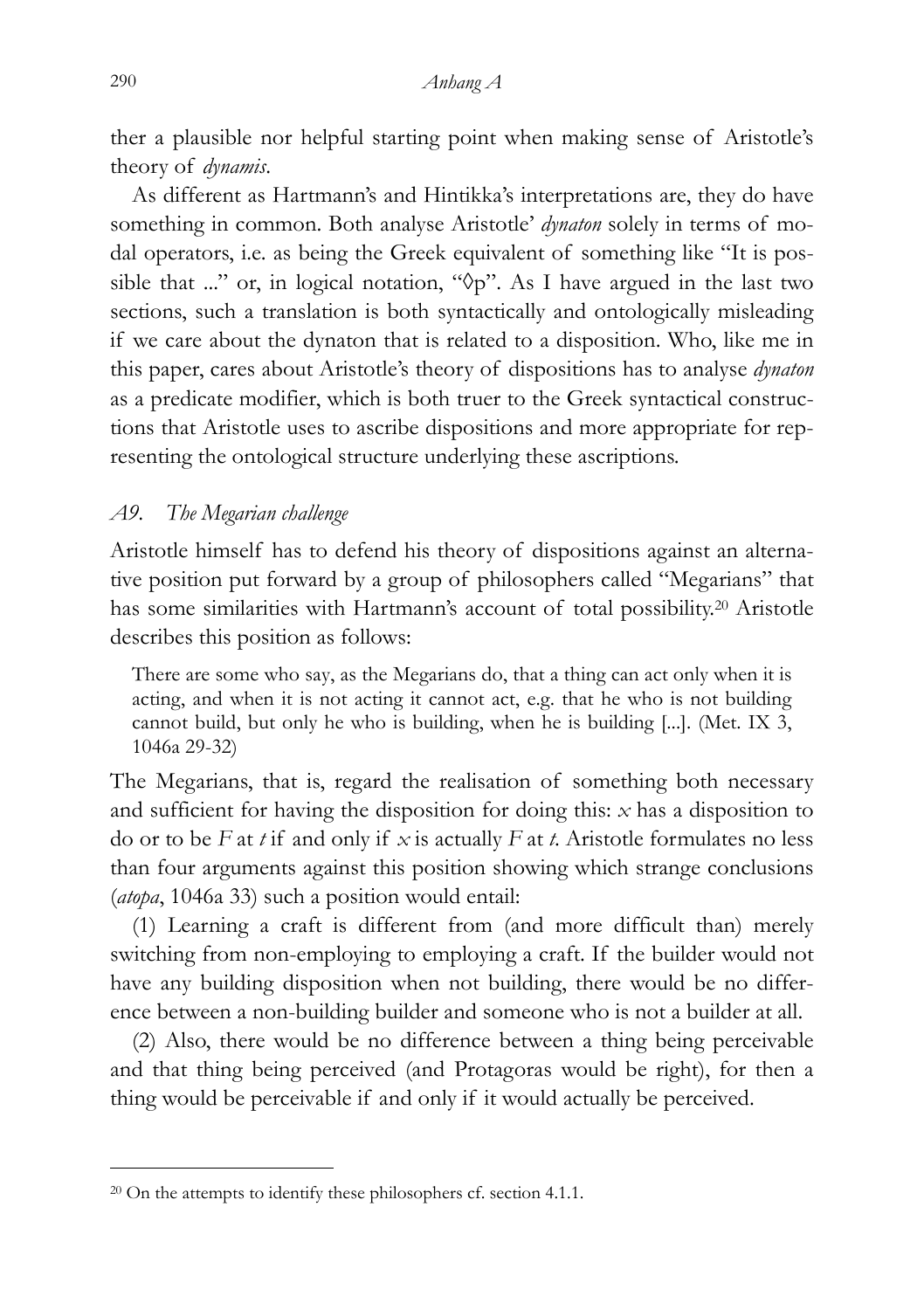(3) Also, people would frequently become blind and deaf when closing their eyes or entering a silent room.

(4) Finally, Megarians do away with change and becoming (and Parmenides rejoices) because if there is no principle of change to become something not yet existing, nothing can ever come into existence that is not yet present.<sup>21</sup>

To be sure, none of the strange consequences makes it necessary for the Megarians to withdraw their claim. They could as well (and maybe they did) embrace the Parmenidean and Protagorean implications. However, any philosopher who, like Aristotle, sees some value in common-sense opinions and rejects positions that are more revisionary than necessary has plenty of reasons to reject the Megarian claim. This is the lesson Aristotle learns from the discussion of the Megarian position. Contrary to the Megarian claim, terms for the possession of a disposition and terms for their respective realisation usually have different extensions. This is possible because, as a rule, dispositions are "two-sided": It is possible to have a disposition and not realise it at the same time.

Therefore, it is necessary to distinguish between the time *at which* something has a disposition and the time *for which* this disposition allows a realisation. At daytime an owl already possess the disposition to realise an enormous visual perception when it is dark at night. Here, daytime is the at-time, i.e. the time at which the owl has that disposition, whereas the night is the for-time, i.e. the time for which that disposition allows a realisation.

Disposition ascriptions in natural language contexts normally do not contain any reference to a for-time. Thus, it should come as a surprise that some criticise such an analysis because "it does not make sense to speak of a capacity for standing-at-t, but only for standing".22 But there is help on the way: We can get rid of the for-time without falling back in the Megarian mess. The syntactical trick that I will employ is to turn the free variable that the reference to the for-time has been in our previous formulations into a bound variable. The ontological idea behind this is that as a relevant causal factor for its realisation, a disposition precedes its effect. Thus, the realisation of a hitherto unrealised disposition could happen at some time in the future given that the disposition does not get lost in between. Hence, if something has at *t* a disposition to do or to be *F*, this disposition at least allows its bearer to display the

<sup>21</sup> For a formal account of this last argument cf. section 4.1.3.

<sup>22</sup> Waterlow 1982, 40.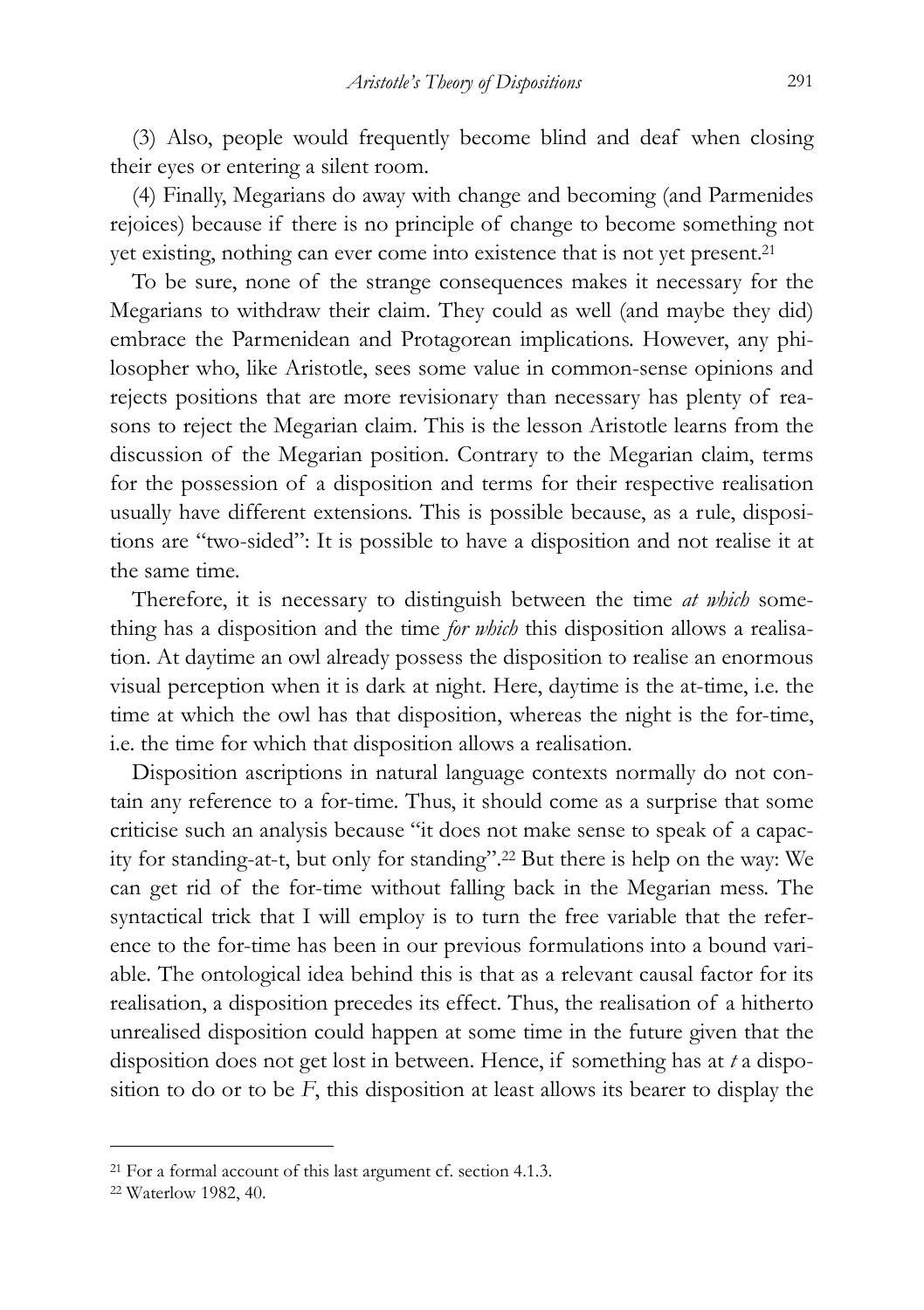realisation of *F at some t\* immediately after t.* This means that we interpret a *dynamis* as a causal factor that precedes its effect and may (but need not) be co-present with its realisation.

#### *A10. Dispositions, realisations and their conditions*

In the Megarian picture, there was an intimate interconnection between having a disposition or *dynamis* and realising it. According to the Megarians, something has a *dynamis* when and only when realising it. In this picture, displaying the realisation is both necessary and sufficient for having the respective *dynamis*. Now, Aristotle had struggled to argue against the Megarian position and establish the possibility of unrealised dispositions. This means that the display of the realisation can no longer be regarded as being a necessary condition for having a disposition, nor can it be regarded as a sufficient condition for having a disposition if co-presence with its realisation is only a contingent and not a necessary feature of a *dynamis*.

As he disposed of with the Megarian position, Aristotle presents a new necessary condition for having a disposition: For *x* to have a disposition to do or to be *F*, it must be logically consistent to assume that *x* actually does or is *F*. <sup>23</sup> Such an assumption will lead to contradictions if we, e.g., assume that the diagonal of the square has the disposition to be measured with the same unit as the length of one side.<sup>24</sup>

Now, when does a disposition become realised? This question does not arise in the Megarian picture because there a *dynamis* does not exist at all before it is realised.25 However, as Aristotle allows for unrealised disposition, there is a real question for him. He answers it by referring to the conditions that have to be met in order for a disposition to be realised:

[...] as regards *dynameis* of the latter kind [of the non-rational *dynameis*], when the agent and the patient meet in the way appropriate to the disposition in question, the one must act and the other be acted on […]. (Met. IX 5, 1048a 5-7)

In this passage, Aristotle draws on the contrast between rational and nonrational dispositions. This distinction and its relevance for this passage will be

<sup>23</sup> On this principle cf. Weidemann 1999a.

<sup>&</sup>lt;sup>24</sup> The proof is to be found in Euclid, El. X 117; it is alluded to in APr I 23, 41a 26-7 and I 44, 50a 35-38. For the details of the argument cf. section 4.3.4.

<sup>25</sup> Within the Megarian picture, it may, however, be asked how and when a *dynamis* or its realisation can come into existence at all. We know of no answer from the Megarian side on these questions, nor do we know whether the Megarians bothered about these questions at all.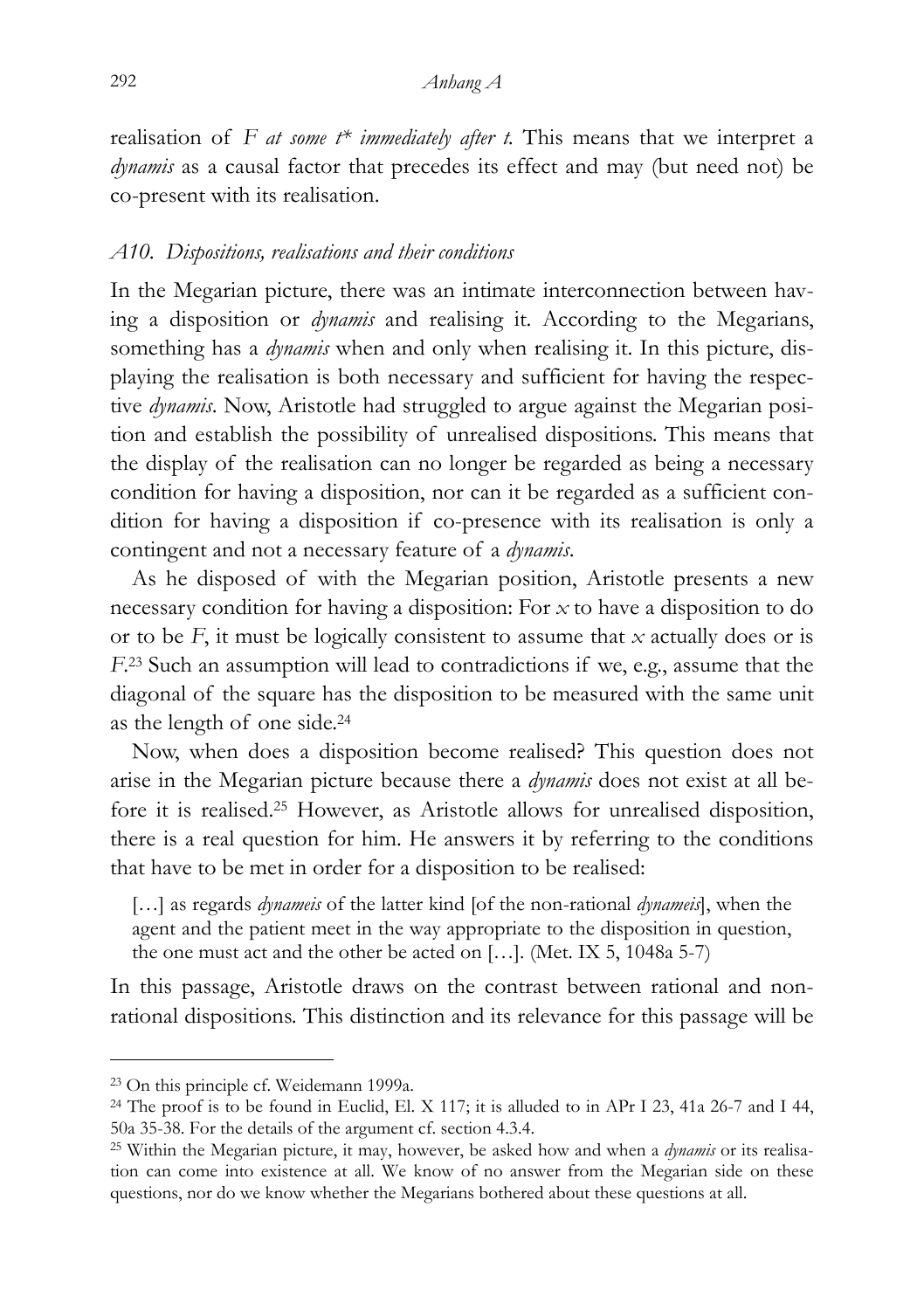discussed in the next section. Meanwhile, it suffices to say that Aristotle here talks about non-rational dispositions only, i.e. such dispositions that can also be had by non-living things, plants or beasts. Such dispositions, or so Aristotle says in this passage, are realised when the bearer of the active power (the "agent") and the bearer of the complementary passive disposition (the "patient") meet in an "appropriate way", which normally includes a spatial vicinity of the bearers of complementary active and passive dispositions, but may also include further appropriate marginal conditions. Note that these conditions are conditions for the realisation of a disposition, not for having the disposition. Otherwise Aristotle would not have managed to evade the Megarian problems. Moreover, the realisation conditions of a *dynamis* belong to the definition of the *dynamis* in question: If we talk about *dynameis* with different realisation conditions, we talk about different kinds of *dynameis*. For this reason, Aristotle does not need to include a "if nothing external interferes" phrase into his account when a *dynamis* becomes realised.26 Two standard realisation conditions are that the *dynamis* does not cease to exist and that no hindrances like antidotes are present (and, thus, Aristotle has an answer to some problems of the theory of dispositions).<sup>27</sup>

Finally, we may wonder whether the non-realisation is necessary for having a disposition or not. I.e., are "being F according to the disposition" and "being F according to the realisation" compatible or incompatible predicates? There are certainly incompatible cases, like having a disposition for automatic self-destruction. Having such a disposition surely is not compatible with its realisation, for if it is realised, there is no longer a bearer that could be the bearer of this disposition. On the other hand, there are cases where having a disposition clearly is compatible with realising it. A medical practitioner, for example, does not loose his power to heal his patients when he actually does so. Otherwise he would be constantly loosing and re-gaining his power when beginning or ending the treatment of his patients.

#### *A11. Rational dispositions*

A very special variety of dispositions are the so-called rational dispositions (*dynameis meta logou*, cf. Met. IX 2, 1046b 2). There are several reasons for calling them rational dispositions. First, Aristotle describes these dispositions by

<sup>26</sup> On this cf. Moline 1975.

<sup>27</sup> On "finkish" (i.e. disappearing) dispositions cf. Martin 1994; on antidotes cf. Bird 1998.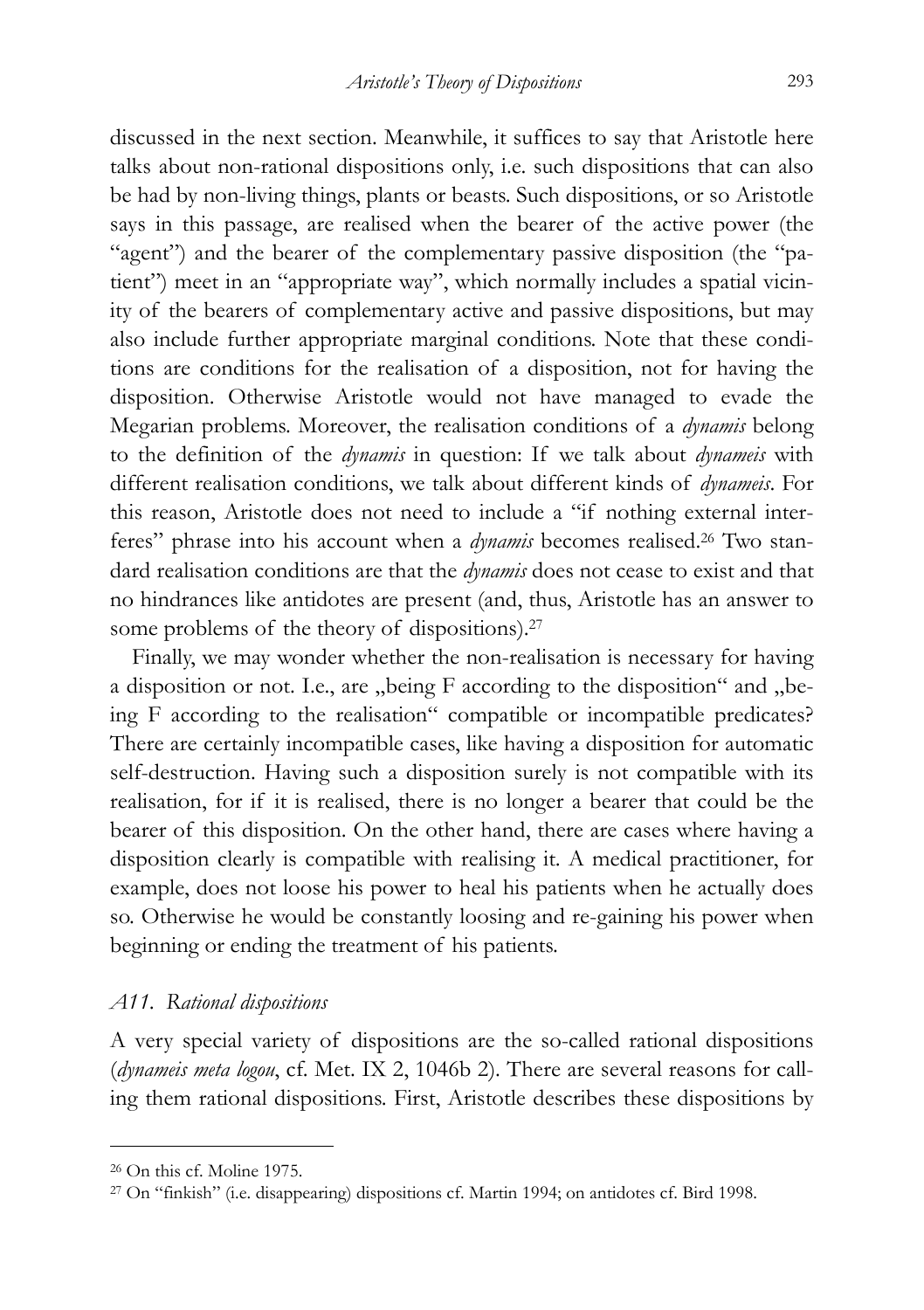saying that they are present in the rational part of the soul. This means that they cannot be had by non-living things, plants or mere beasts. Second, these dispositions are accompanied by a *logos*, a rational formula like a definition of the realisation. Third, the acts that are realisation of these dispositions come about by means of ratiocination, i.e. by means of practical syllogisms. What this means can be illustrated with the help of the art of medicine, which is Aristotle's stock example for this kind of dispositions. The "rational formula" that accompanies the art of medicine is the *logos* or definition of health. Starting from such a definition of the form "Health is XYZ", the medical practitioner can deliberate which means he has to choose to heal his patients:

Health is XYZ. XYZ will come about if I do *F*. I can do *F*.

Thus I will do *F*.

A special feature of rational dispositions is that they can have contrary realisations. Medical knowledge is normally used to heal patients, but an evil doctor can use that very same knowledge to kill people. Thus, the art of medicine can have effects as distinct as health and death. Therefore, the realisation of rational dispositions cannot be triggered as simply as the non-rational dispositions discussed in the preceding section. It is clear that spatial vicinity between a medical practitioner and an ill patient does not automatically lead to a realisation of the practitioner's healing disposition. First, the practitioner has to decide to activate his medical knowledge, but this is not enough. The practitioner has also to decide on his goal: Does he want his patient healthy or dead? Only then is he able to ratiocinate on possible means to the end chosen by him, which will eventually lead to appropriate actions that may bring about the patient's health or the patient's death.<sup>28</sup>

#### *A12. Natures and habits*

The different kinds of *dynameis* that I discussed up to now are not the only causal properties that Aristotle knows of. Other causal properties are natures and habits, *physeis* and *hexeis*. But what are natures for Aristotle? Aristotle often remarks that a nature, a *physis*, is a principle of movement.<sup>29</sup> *Physis*, thus,

<sup>28</sup> For a more detailed account cf. section 2.4.

<sup>29</sup> Cf. Phys. II 1, 193a 28ff; III 1, 200b 12f; An. II 1, 412b 17; Met. V 4, 1015a 15-19; XI 1, 1059b 17f.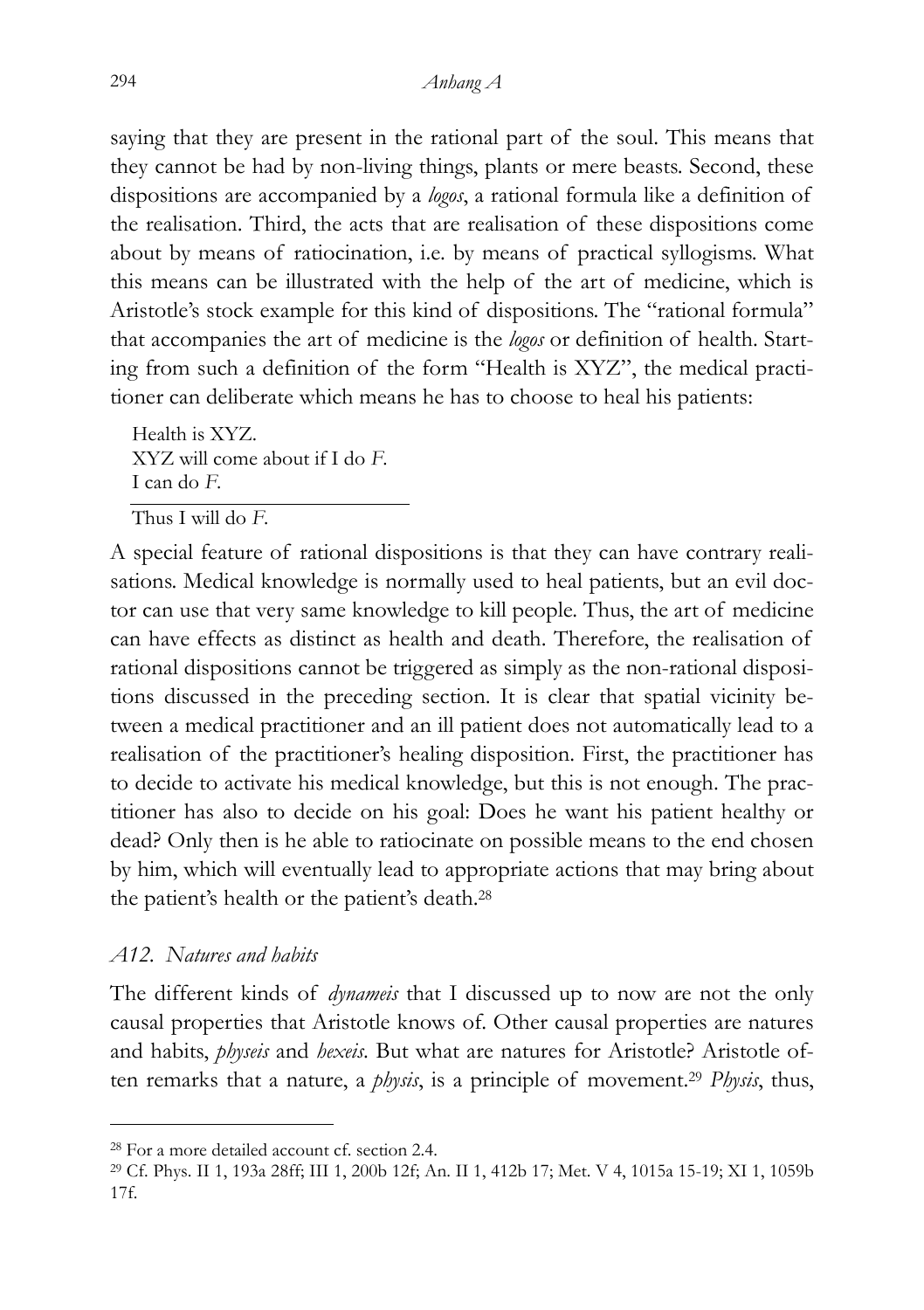has the same genus as *dynamis*. But what is its specific difference? Aristotle spells this out in the following passage:

And I mean by *dynamis* not only that definite kind which is said to be a principle of change in another thing or in the thing itself regarded as other, but in general every principle of movement or of rest. For nature (*physis*) also is in the same genus as *dynamis*; for it is a principle of movement – not, however, in something else but *in the thing itself qua itself*. (Met. IX 8, 1049b 5-10, tr. Ross, italics mine; cf. Cael. III 2, 301b 17-19)

Thus, whereas an active power is a principle of change "in another or as another", a *physis* is a principle of change in a thing "in itself qua itself " and whereas an active power needs a complementary passive disposition in order to be realised, there is no such need for a *physis.* If something has a *physis* to do or to be *F*, the realisation is only dependent on the appropriate marginal conditions, but not on the spatial vicinity of the bearers of other causal properties.

Another kind of causal properties goes under the name of *hexis*. Like *dynamis*, *hexis* is a word with many different meanings, to which Aristotle dedicates a chapter in his dictionary of ambiguous philosophical terms (Met V 20). The noun *hexis* derives from the verb *echein*, "to have". As this etymology indicates, a *hexis* is in general either the having of something or that which is had by something. As a further possible meaning, Aristotle proposes the following definition:

*Hexis* means a disposition (*diathesis*) according to which that which is disposed is either well or ill disposed, and this either in itself (*kath'hauto*) or with reference to something else (*pros allo*). (Met. V 20, 1022b 10-12)

What is of particular interest for us are the *hexeis* of the non-rational faculties of the soul, which determine both our emotional reactions and many of our actions. Traditionally, these *hexeis* are called virtues and vices: Virtues if they dispose for good acting, vices if they dispose for bad acting.

At first sight, a virtue like justice has a structure similar to a *dynamis*. At a given time, someone can have the virtue without acting justly, e.g., when sleeping, and when the just person is acting justly, the virtue of justice is thought to have a causal influence. Thus, virtues (and vices) are also realisable and causal properties, but Aristotle takes great pain in distinguishing nonrational virtues from rational *dynameis*, for we have seen that in the case of a rational *dynamis*, like the art of medicine, one and the same *dynamis* can be the cause of contrary realisations, i.e. of health and death. The art of calculating just prices is such a rational *dynamis* – but like medicine, this art can be used to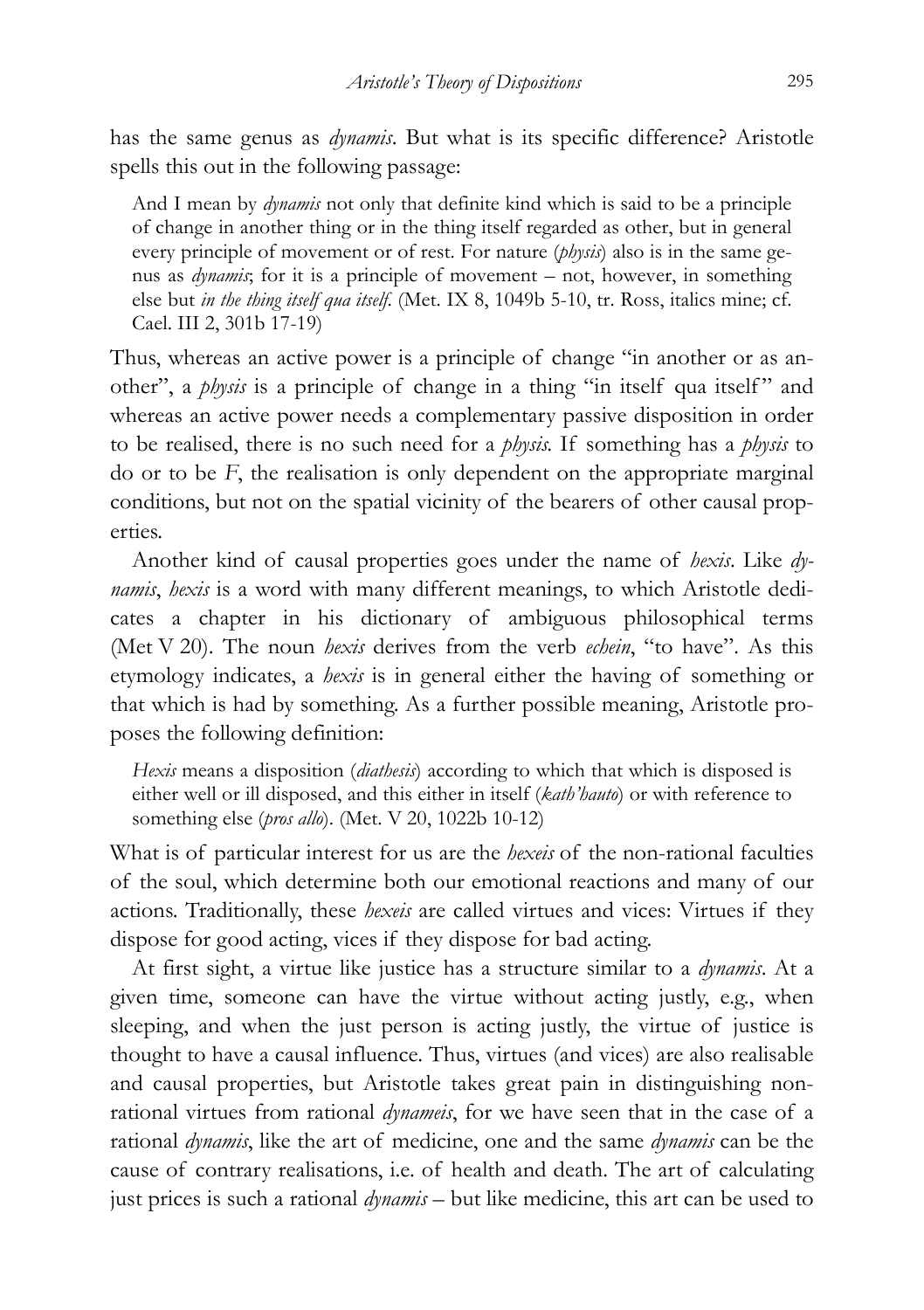calculate and to charge just as well as unjust prices (cf. NE V 1; Plato, Hip. min.). He who has the virtue of justice does not only know what is just, he is also inclined to do so. Thus, while a rational *dynamis* allows for contrary realisations, a virtue is directed to one realisation only, and while a rational *dynamis*  needs an appropriate will and goal in order to be realised, a virtue informs the will by itself and does not need the addition of a goal of action from the outside.

## *A13. Does the unmoved mover possess dispositions?*

Finally, I want to turn to one of the most prominent elements of Aristotle's metaphysics, the godly unmoved mover who keeps the heavens revolving. Now, we may ask whether the unmoved mover possesses any dispositions, any *dynameis*. In Met. IX 8, where Aristotle argues for the priority of realisations over dispositions, we find contradictory evidence on this matter. There (in 1050b 8-11), Aristotle says the following:

- (Z1) "Every *dynamis* is at the same time [a *dynamis*] for the opposite."
- (Z2) "For, while that which is not capable (*dynaton*) of being present in a subject cannot be present,"
- (Z3) "everything that is capable (*dynaton*) of being may possibly (*endechetai*) not be actual."

Taken together, (Z1) and (Z3) suggest that what is eternal has no *dynamis* because, for him, everything that is eternal is necessary and cannot not be (Cael. I 12). However, if we accept this, then we are forced to say that whatever eternal things do is not based on a *dynamis* to do this, but in between (Z1) and (Z3) we find evidence for the contradictory claim because (Z2) formulates the following principle of enabling:

Everything that happens happens because there have been *dynameis* that enabled this happening. Otherwise it would not have happened.

If this is universally valid, whatever an eternal entity is (or does) is based on a *dynamis*, too. We are obviously faced with a trilemma:

- (A1) What is eternally *F* is necessarily *F*.
- (A2) What is eternally *F* has the *dynamis* to be *F*.
- (A3) All *dynameis* are two-sided.

These three propositions are jointly incompatible. Now, (A1) is no topic in Met. IX, but is being argued for in Cael. I 12 and Aristotle nowhere presents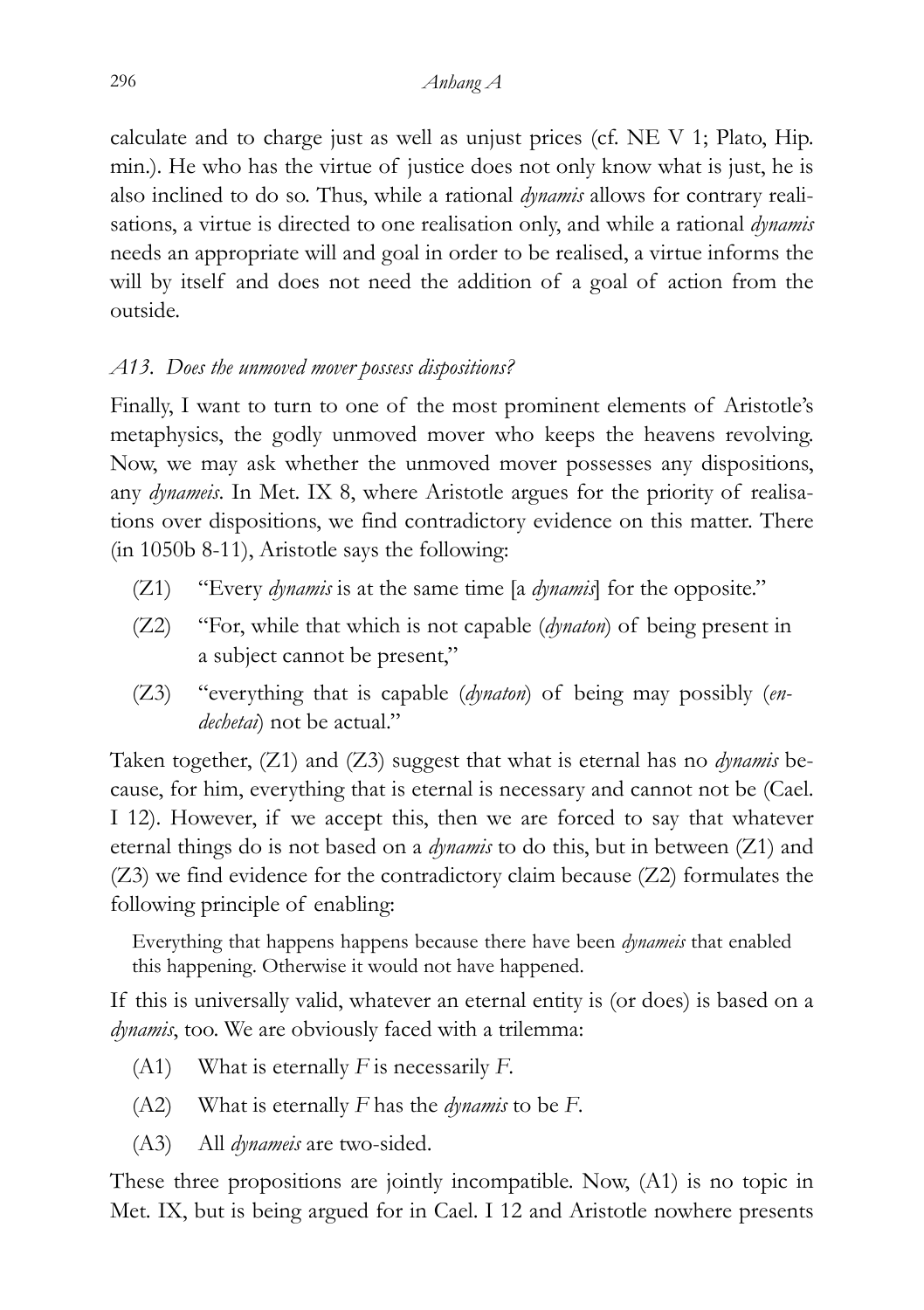any doubts. We may, thus, reject  $(A2)$  or  $(A3)$ . To reject  $(A2)$  is to reject the principle of enabling, to reject (A3) is to admit "one-sided" dispositions, i.e. dispositions that are necessarily realised. That we do, indeed, have these options is confirmed through a passage in *De Interpretatione* 13:

For the term *dynaton* is not said with one meaning only (*ouk haplôs*), but at one time it is true that it is realised, as when someone [is said] to be able (*dynaton*) to walk because he walks, and generally when something is able [to be something] because that which it is said to be able of is already realised, but sometimes because something may be realised, as when a man [is said] to be able to walk because he may walk. The latter belongs only to that which is changeable; the former can also belong to the unchangeable things. [...]. Now, while the one way to be *dynaton* cannot truly be said of things being necessary in the unqualified sense, the other [way to be *dynaton* can be predicated] truly. (Int. 13, 23a7-16; my translation)

The author here clearly distinguishes between an inclusive and an exclusive predication of being *dynaton* to do or to be something. In an inclusive manner, it is said, even unchangeable and necessary things (like the unmoved mover) can be said to be *dynaton* to do or to be something. Thus, whoever wants to ascribe *dynameis* to the unmoved mover has to accept that these dynameis are never unrealised. Otherwise we should refrain from ascribing *dynameis* to the unmoved mover. This would still not imply that what the unmoved mover does is inexplicable, for, as we have seen, Aristotle knows principles of change and being like natures that go beyond the sphere of *dynamis*.

#### *A14. Is it a good theory?*

Aristotle's philosophy has often been criticised. Notably, Hobbes dismissed Aristotelian thinking as "vain philosophy" and claimed "that scarce any thing can be more absurdly said in naturall philosophy than that which is called Aristotle's Metaphysics".30 In particular, Aristotle's theory of *dynamis* has been the object of many disputes. There are three standard objections against it: (1) Aristotle's powers, dispositions and potentialities create a ghostly world of *possiblilia*, (2) they are explanatorily idle (the *virtus dormitiva* objection) and (3) they are empirically inaccessible. I will discuss and reject each of these objections in turn 31

<sup>30</sup> Hobbes, Leviathan, ed. Tuck, 461.

<sup>31</sup> Cf. also ch. 7 and Jansen 2004.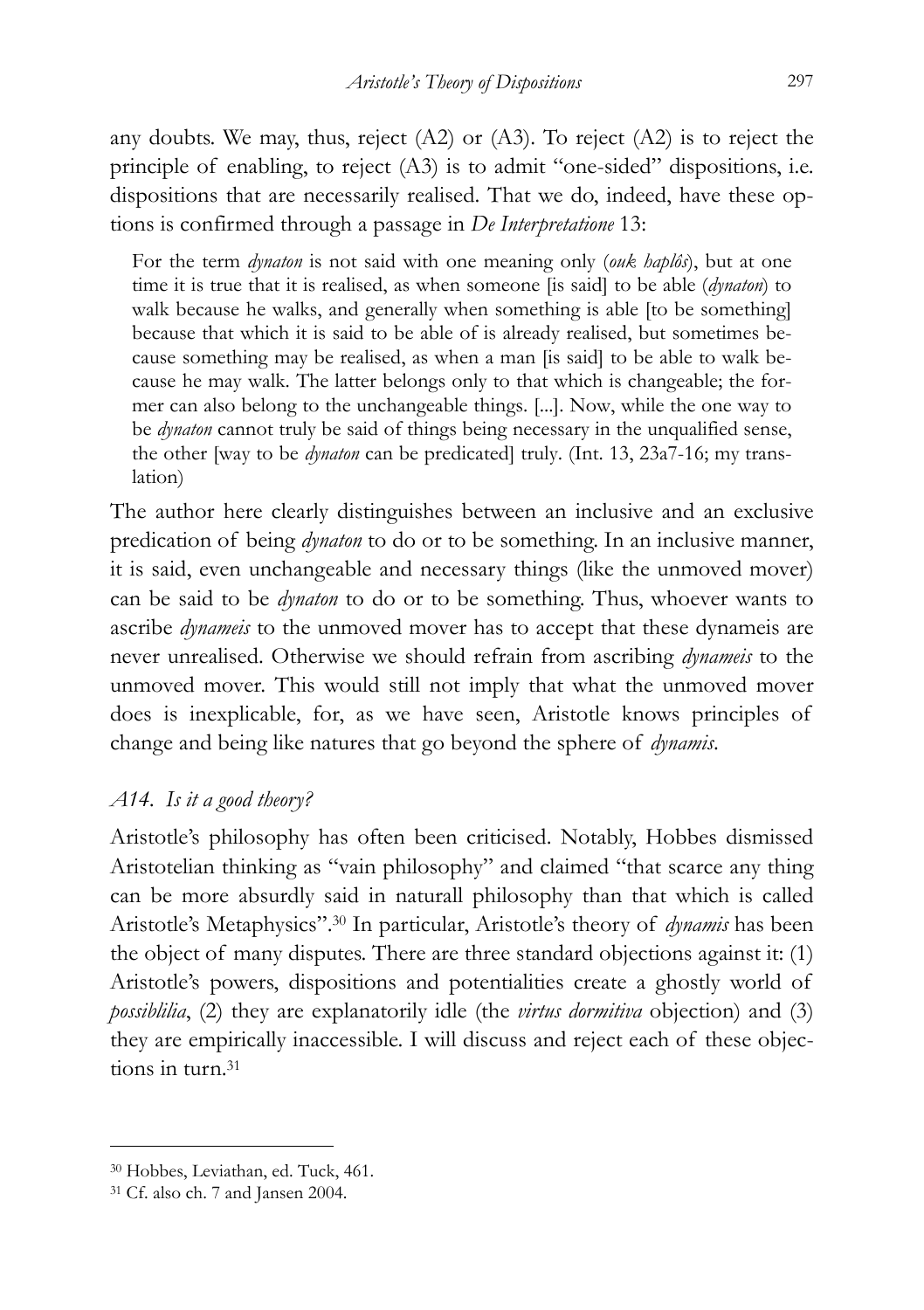The first objection attacks the purportedly dubious ontological status of *dynameis*. They are said to form a "ghost world" between being and notbeing32 or to be a kind of "half-being"33. In fact, I have already answered this objection when explaining the Bearer Principle and the Principle of Actuality. A power or disposition is nothing ghostly, nor something that has only halfbeing: It is a full-fledged property of a full-fledged thing. It is, however, a fullfledged property with a certain peculiarity: It is related to some action, passion or another property, which it enables or causes, and which, thus, is called the realisation of the disposition. Now, it is possible, that a disposition occurs without being realised, but this does not diminish the ontological status of the disposition itself (but relates only to non-occurring of the realisation at this time).

The second objection says that referring to dispositions does not explain anything, but rephrases in new words the problem in question. Instead, it is claimed, science has rather to explain phenomena by describing the world's micro structure. This objection is often put forward in connection with Molière's joke at the expense of the medical profession in his *Le Malade Imaginaire*. There, a to-be doctor of medicine answers during his doctoral *viva voce*  examination:<sup>34</sup>

I have been asked by the learned Doctor to name cause and reason why opium makes sleepy. To this I answer: Because there is a sleepy making disposition (a *virtus dormitiva*), whose Nature is to lull to sleep.

Though in the play the examination board is full of praise for this answer, it is not apt to raise admiration for the medical profession on behalf of the spectator. Obviously, this answer does indeed only rephrase the problem. It is not informative at all, but this does not imply that science can do without dispositions. First, the answer is not informative because the question already presupposes that it is the opium which is the relevant causal factor. If asked why someone fell asleep after a dose of opium, it would actually be informative to point out that the job had been done by the opium and not by some other thing present in this situation. Second, how could an informative answer to the original question look like? We could point out that opium consists of 37 alkaloids, among which is morphine, but this would only be a satis-

-

<sup>32</sup> Hartmann 1938, 5 ("Gespensterdasein").

<sup>33</sup> Tegtmeier 1997, 36-40 ("Halbexistenz").

<sup>34</sup> On this scene and its background in the philosophical and theological discussions of Molière's time cf. Hutchinson 1991.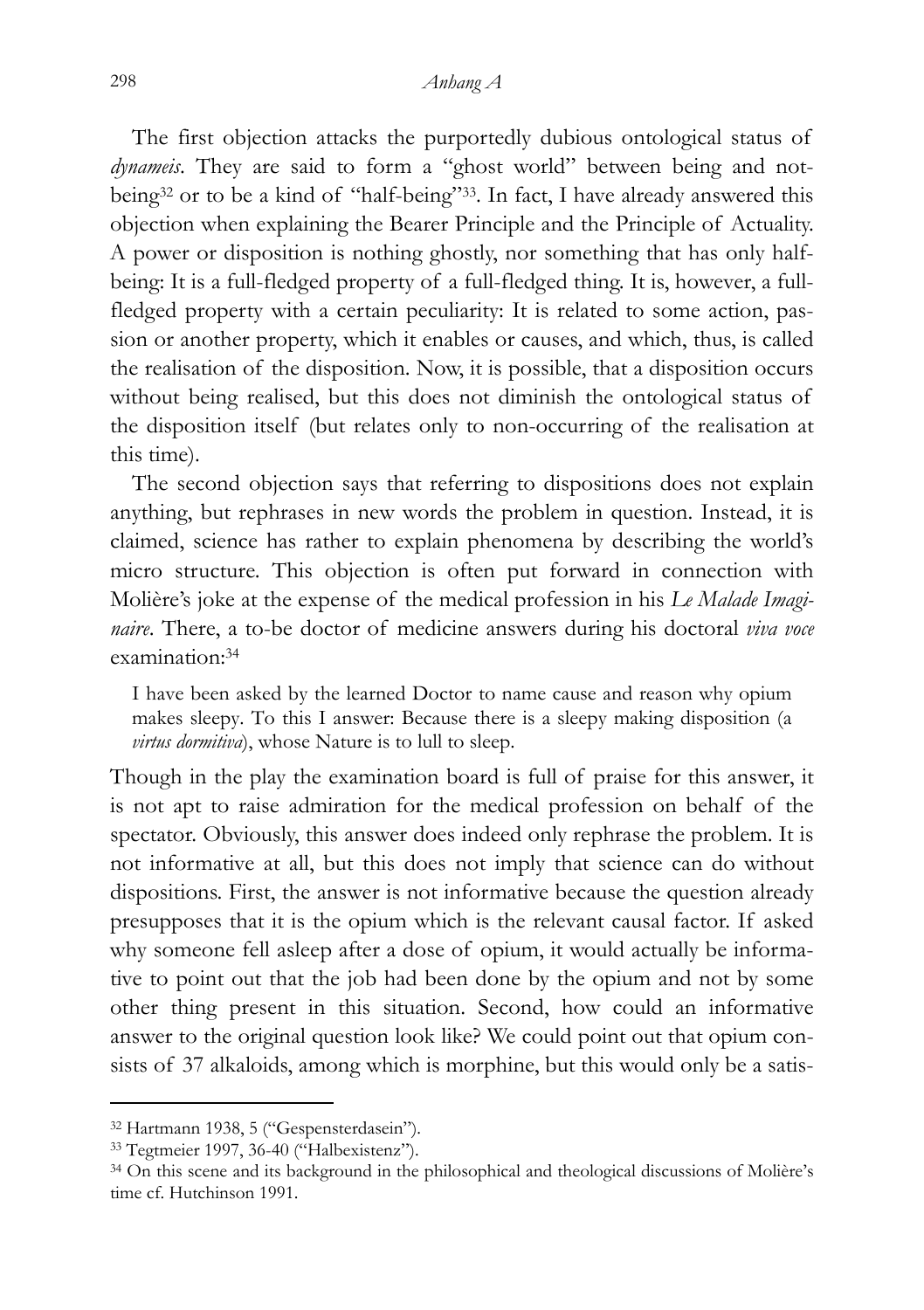fiable explanation if we know that morphine has a *virtus dormitiva*. Of course, we can also ask why morphine has such a dormitive virtue and we could refer to some molecular structures in our nervous system and to the molecular structure of the morphine. Again, this answer can only be satisfiable if we know something about the dispositions of the molecular structures in question, e.g., that the morphine molecules have the disposition to bind to and, thus, to activate certain receptors in our nervous system and that the respective parts of our nervous system have the matching passive disposition. Again, we have not totally eliminated the talk of dispositions, but only replaced the talk of one disposition through the talk of another disposition. This shows that we cannot explain anything by referring to properties of microstructures by using categorical property terms only. We always need dispositional property terms, too.

The third objection claims that dispositions are empirically inaccessible because we perceive realisations only. Therefore, they are a monster of bad metaphysics. Obviously, we should be careful with this kind of argument, for by a similar token of argument the whole 'external world' would be empirically inaccessible and, thus, a monster of bad metaphysics because we are acquainted with 'internal' sense data only. The natural reaction to this would be to say that we perceive the world *through* our senses and sense data. In a similar way, dispositions are not only described in terms of their realisations, but also recognised *through* them. Along such lines, Aristotle admits the epistemological priority of the realisation through which the *dynamis* can be recognised (Met. IX 8, 1049b 13-17). Although the realisation is prior, the *dynamis* can, nevertheless, be recognised: By showing his students calculating, a teacher of mathematics can give evidence that his students have acquired the *dynamis* for calculations and, thus, prove the efficiency of his tuition (1050a 17-19).

Hence, Aristotle needs not be impressed by these three objections. His account of dispositions can still be regarded as a consistent ontology of causal properties with an enormous explanatory appeal.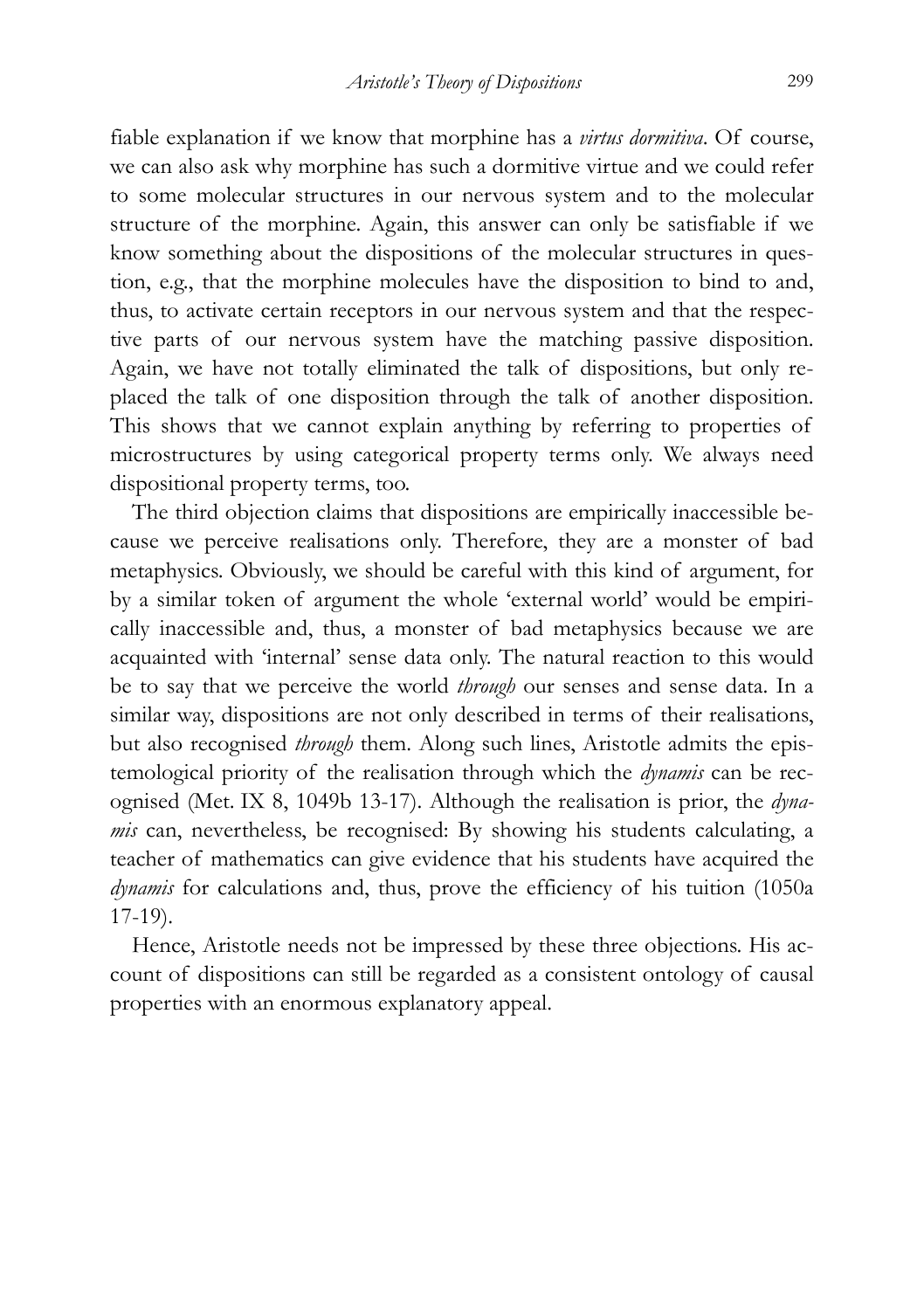## **B. Das Problem des Neuen: Wie kreativ sind Veränderungsprinzipien?**

#### *B1. Der Ort der Kreativität in der Philosophie des Aristoteles*

Kreativität ist in einem ersten, weiten Sinn die Fähigkeit, etwas hervorzubringen. Im engeren Sinn ist Kreativität aber die Fähigkeit, Neues zu schaffen, etwas bisher noch nicht Dagewesenes. Wenn es um die Analyse des Hervorbringens geht, sollte Aristoteles eine einschlägige Autorität sein, ist Aristoteles doch der große Analytiker der veränderlichen und sich verändernden Welt, der Bewegungen und ihrer Ursachen. Doch hat Aristoteles auch zum Neuen, also zur Kreativität im engeren Sinn etwas zu sagen?

Was vom Standpunkt des Herstellenden ein Hervorbringen ist, das ist vom Standpunkt des Hergestellten ein Entstehen: ein substantieller Wechsel, eine Veränderung in der ersten Kategorie. Nicht jeder kreative Prozeß muß ein Ding neu hervorbringen. Dinge können auch bloß kreativ verändert werden. Sie können z.B. einen neuen Anstrich bekommen: ein Eigenschaftswechsel, eine Veränderung in der Kategorie der Qualität. Sie können größer oder kleiner gemacht werden: Veränderungen in der Kategorie der Quantität. Man kann sie an neuen, vielleicht ungewohnten Orten wiederfinden: eine Ortsveränderung. Und sie können zu anderen Dingen neu in Beziehung gesetzt werden. Doch dies ist nach Aristoteles keine eigene Art der Veränderung, sondern eine, die auf den vier anderen Arten von Veränderung beruht und auf diese zurückgeführt werden kann (Met. XIV 1, 1088a23-35 u.ö.).

Um welche Art von Veränderung es sich auch immer handelt, es ist die Aufgabe der Wissenschaften, nach ihren Prinzipien und Ursachen zu suchen (Phys. I 1, Met. VI 1). Und "Prinzip von Veränderung und Bewegung", das ist für Aristoteles in erster Linie eine *dynamis*. In einer ersten Annäherung kann man sagen: Eine *dynamis* ist eine Eigenschaft der in Veränderungsprozesse als Verursacher oder Erleider der Veränderungen involvierten Substanzen, die für das Zustandekommen der Veränderung kausal relevant ist. Zwei Dinge erschweren die Annäherung an die *dynamis.* Erstens ist *dynamis* für Aristoteles kein einheitlicher Begriff. Zweitens ist die *dynamis* nicht das einzige Prinzip der Veränderung, das Aristoteles kennt. Zunächst muß daher das Aristotelische Feld der hervorbringenden Prinzipien erkundet werden, wozu auch die *physis*, die Natur, gehört. *Dynamis* ist dann also nur ein kreatives Prinzip unter anderen (§ 2). Zudem setzt Aristoteles der Kreativität von *dynamis* und *physis*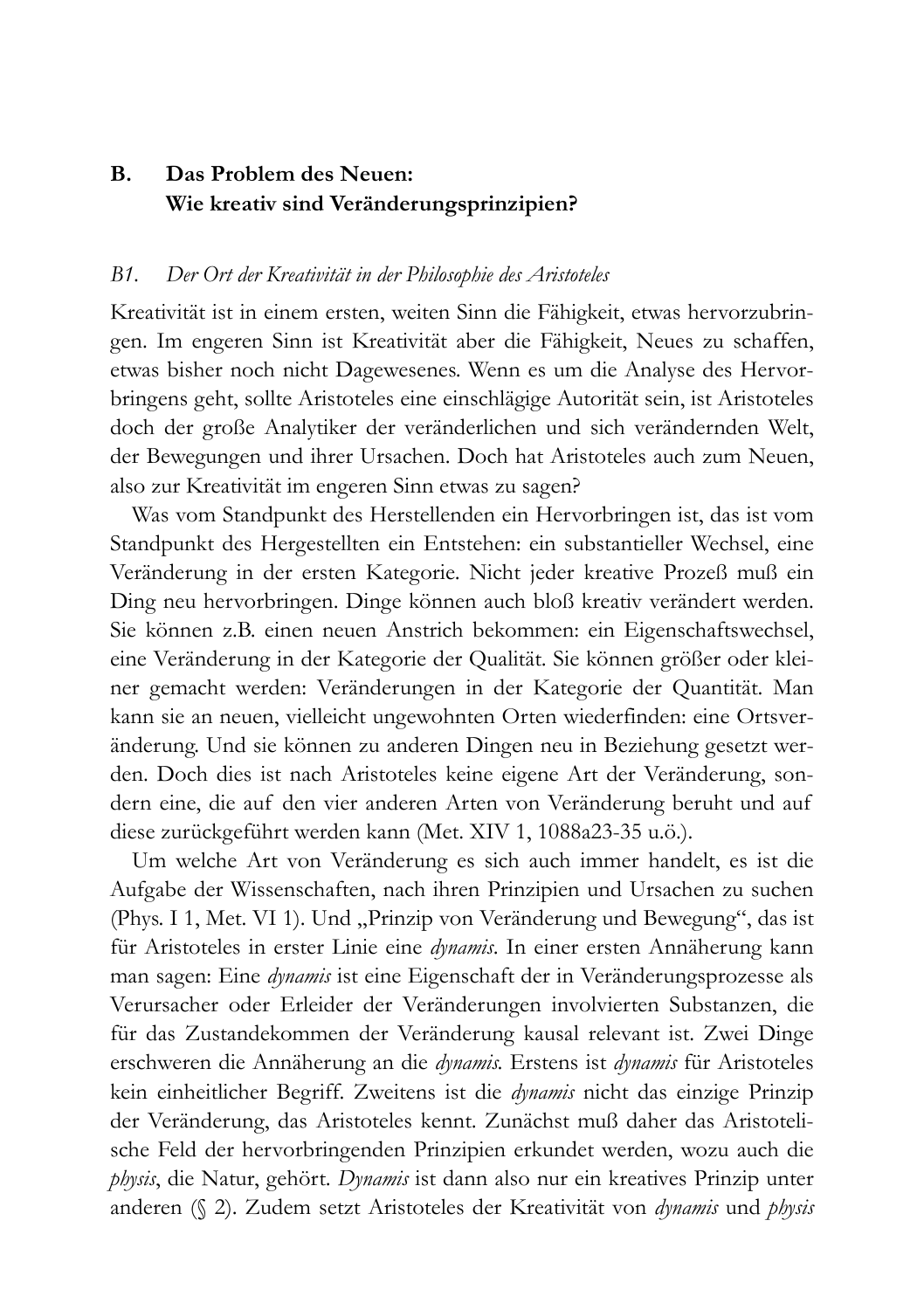enge Grenzen. In seiner Argumentation für die Priorität der Verwirklichung gegenüber dem Vermögen plädiert Aristoteles für die These, daß ein Vermögen stets nur hervorbringen kann, was zuvor schon dagewesen ist. Eine *dynamis* oder *physis* wäre im engeren Sinn höchst unkreativ, weil sie stets nur das hervorbringt, was schon gewesen ist (§ 3). Ist Aristoteles' Argument wirklich wasserdicht? Es gibt doch offensichtlich Neues nicht nur in der Geschichte (§ 4), sondern auch in der Natur (§ 5). Die Diskussion dieser Beispiele wird dazu führen, Aristoteles' Position differenzierter zu sehen. Dennoch bleibt die Frage, ob er die Entstehung von Neuem im Laufe der Geschichte erklären kann (§ 6).

#### *B2.* Dynamis *und* Physis *als Prinzipien der Veränderung*

Was für Aristoteles eine *dynamis* ist, läßt sich nicht durch eine einfache Definition wiedergeben. Denn *dynamis* ist für Aristoteles kein einheitlicher Begriff, sondern umfaßt eine ganze Familie von Begriffen, die durch *Pros-hen-*Relationen und Analogieverhältnisse zusammengehalten wird (Met. V 12, IX 1 und 6). Zu dieser Begriffsfamilie gehört zunächst der Begriff des Aktivvermögens, das Veränderungen in anderen Dingen verursacht. Komplementär dazu ist das Passivvermögen, das es Dingen erlaubt, durch die Einwirkung eines fremden Aktivvermögens verändert zu werden. Dazu gesellen sich die qualifizierten Vermögen, die es erlauben, etwas planvoll und erfolgreich auszuführen, und die Widerstandsvermögen, die es einem Ding erlauben, sich einer Veränderung zum Schlechten zu widersetzen.<sup>1</sup>

Aristoteles führt allerdings immer wieder eine Begriffsbestimmung des Aktivvermögens an, das er als Hauptbegriff der *dynamis* herausstellt (*kyrios horos*, Met. V 12, 1020a4). Nach dieser Begriffsbestimmung ist ein Aktivvermögen "das Prinzip (*archê*) der Bewegung (*kinesis*) oder Veränderung (*metabolê*) in einem anderen oder insoweit es ein anderes ist (*en heterô ê hê heteron*)" (Met. V 12, 1019a15f).<sup>2</sup>

Auch die *physis*, die Einzelnatur der Dinge, bezeichnet Aristoteles an vielen Stellen als Prinzip der Bewegung,<sup>3</sup> sie teilt also das Genus "Prinzip der Bewegung" mit der *dynamis*. Doch wo ist die spezifische Differenz, die man diesem

-

<sup>1</sup> Vgl. Kap. 2 und 3 für Ausführlicheres zur Begriffsfamilie *dynamis*.

<sup>2</sup> Vgl. auch Cael. III 2, 301b18f; Met. V 12, 1020a4; IX 1, 1046a10; IX 2, 1046b4; IX 8, 1049b7.

<sup>3</sup> Vgl. Phys. II 1, 193a28ff; III 1, 200b12f; An. II 1, 412b17; Met. V 4, 1015a15-19; XI 1, 1059b17f.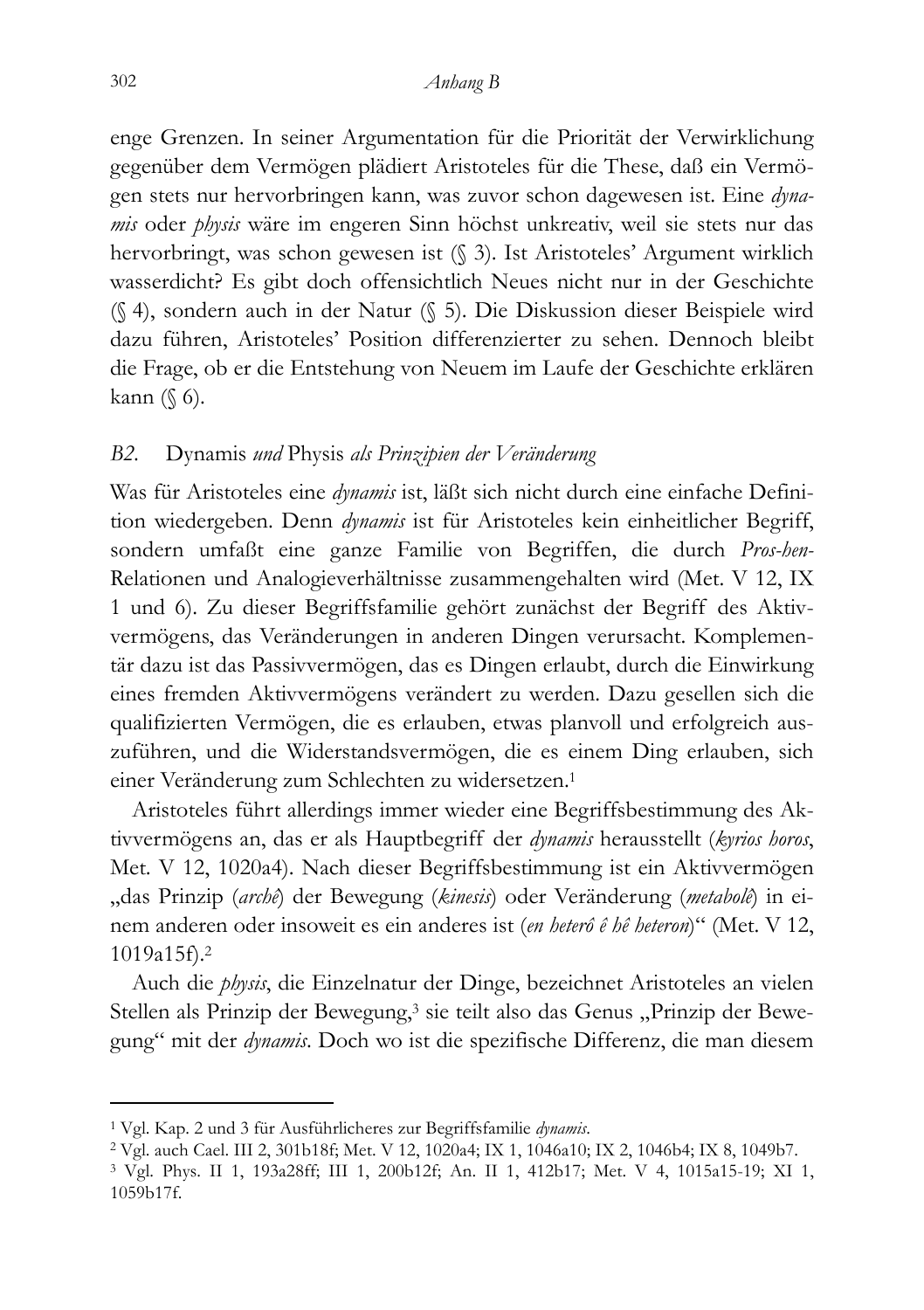Genus hinzufügen muß, um den Begriff der *physis* im Unterschied zur *dynamis*  zu erhalten? Aristoteles erläutert dies in Met. IX 8:

"Ich meine aber mit *dynamis* nicht nur die Art, von der man sagt, sie sei Prinzip der Veränderung in einem anderen oder als anderes (*en allô ê hê allo*), sondern allgemein (*holôs*) jedes Prinzip von Bewegung und Ruhe. Denn die *physis* ist in demselben Genus wie die *dynamis*; sie ist nämlich ein Prinzip der Bewegung, aber nicht in einem anderen, sondern in demselben als es selbst (*en autô hê auto*)." (Met. IX 8, 1049b5-10; meine Übers.)<sup>4</sup>

Eine Natur ist also ein Prinzip der Bewegung oder Veränderung in etwas, insofern es dieses ist, ein Vermögen ein Prinzip der Bewegung in einem anderen oder insofern es ein anderes ist. Für das Verständnis dieser Begriffsbestimmungen kommt es nun darauf an, was die Formulierungen "in etwas, insofern es dieses ist" und "in einem anderen oder insofern es ein anderes ist" bedeuten. Aristoteles erläutert die Bedeutung von solchen Ausdrücken wie "insofern", "als" oder "qua" am Beispiel des Innenwinkelsatzes (APo I 4, 73b33-39; vgl. SE 6, 168a40-b4): Das Dreieck hat eine Innenwinkelsumme von 180° qua Dreieck, so Aristoteles, nicht aber qua Fläche oder qua Spitzwinkliges. Es hat diese Innenwinkelsumme nicht qua Fläche, weil nicht alle Flächen diese Innenwinkelsumme haben; es hat ihn nicht qua Spitzwinkliges, weil auch andere Dreiecke diese Innenwinkelsumme aufweisen. Das Haben einer Innenwinkelsumme von 180° und Dreiecksein implizieren sich also gegenseitig, und beide Implikationsrichtungen sind relevant, weil wir diese Innenwinkelsumme sonst auch dem Dreieck qua Fläche oder dem Dreieck qua Spitzwinkligem zuschreiben müßten. Ein Satz der Form "x ist F qua G" kann also genau dann als wahr angesehen werden, wenn gilt: (1) x ist F, und (2) x ist G, und (3) F und G implizieren einander notwendigerweise (Kap. 2.1.4).

Mithilfe dieser Wahrheitsbedingungen für qua-Sätze können die beiden Aristotelischen Veränderungsprinzipien *dynamis* und *physis* näher bestimmt werden. Sei F ein Prinzip der Veränderung für die determinable Eigenschaft G und x der Träger von F. Dann gilt:

− F ist ein *Aktivvermögen*, wenn die Veränderung von G, wenn sie durch F geschieht, nicht in x geschieht *oder* wenn die Veränderung von G, wenn sie durch F geschieht, zwar in x geschieht, aber F und G sich nicht notwendigerweise wechselseitig implizieren.

<sup>4</sup> Ähnlich Cael. III 2, 301b17-19.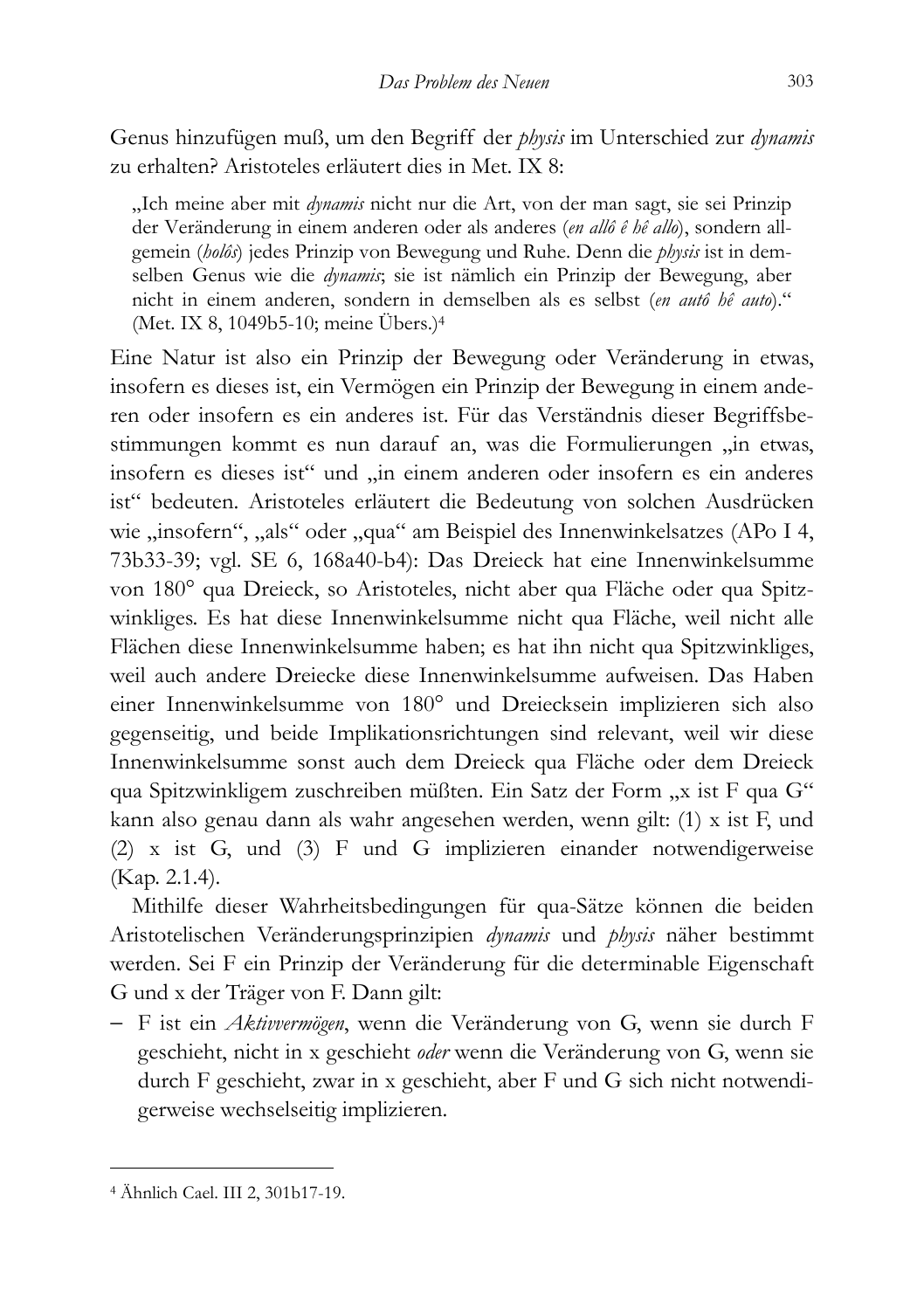- − F ist eine *Natur*, wenn die Veränderung von G, wenn sie durch F geschieht, in x geschieht *und* F und G sich notwendigerweise wechselseitig implizieren.
- − F ist ein *Passivvermögen*, wenn die Veränderung von G, wenn sie durch F geschieht, in x geschieht und F und G sich *nicht* notwendigerweise wechselseitig implizieren.

#### *B3. Die Priorität der Verwirklichung vor dem Vermögen*

*Dynamis* und *physis* sind also insofern kreativ, als sie hervorbringende Prinzipien sind. Doch sind sie auch kreativ im engeren Sinn? Können sie auch Neues hervorbringen, noch nie Dagewesenes? Zweifeln läßt Aristoteles' These von der zeitlichen Priorität der Verwirklichung bezüglich des der Art nach Identischen, für die er in Met. IX 8 argumentiert. Aristoteles sagt explizit, daß die Ausführungen von IX 8 für alle Prinzipien der Bewegung gelten sollen (vgl. § 2); die Ausführungen des Kapitels sind also für beide Arten von hervorbringenden Prinzipien relevant.

Zunächst räumt Aristoteles ein, daß es für eine Verwirklichung zunächst ein Vermögen geben muß, das dieser Verwirklichung zeitlich vorhergeht und sie ermöglicht, und daß alles, was der Verwirklichung nach etwas ist, aus etwas entsteht, das dies dem Vermögen nach war: Der Mensch entsteht aus bestimmtem Stoff, Getreide aus dem Samen und der Sehende "entsteht" aus dem Sehfähigen (1049b19-23). Doch führt Aristoteles dies nur aus, um dann zu sagen:

"Aber zeitlich früher (*protera tôj chronôj*) als diese [d.h. Stoff, Same und Sehfähiger] sind andere [Dinge], die der Verwirklichung nach sind (*onta energeia*), aus denen diese entstanden. Immer nämlich entsteht aus dem dem Vermögen nach Seienden das der Verwirklichung nach Seiende durch ein der Verwirklichung nach Seiendes, wie zum Beispiel der Mensch aus dem Menschen, der Gebildete durch einen Gebildeten, indem immer irgend etwas als Erstes bewegt. Das Bewegende aber existiert bereits der Verwirklichung nach. Es ist aber in den Abhandlungen über das Wesen gesagt worden, daß jedes Entstehende entsteht aus etwas Bestimmtem (*ek tinos ti*) und durch etwas (*hypo tinos*), und dieses ist der Art nach (*tôj eidei*) das gleiche [wie das Entstehende]." (Met. IX 8, 1049b23-29 ; meine Übers.)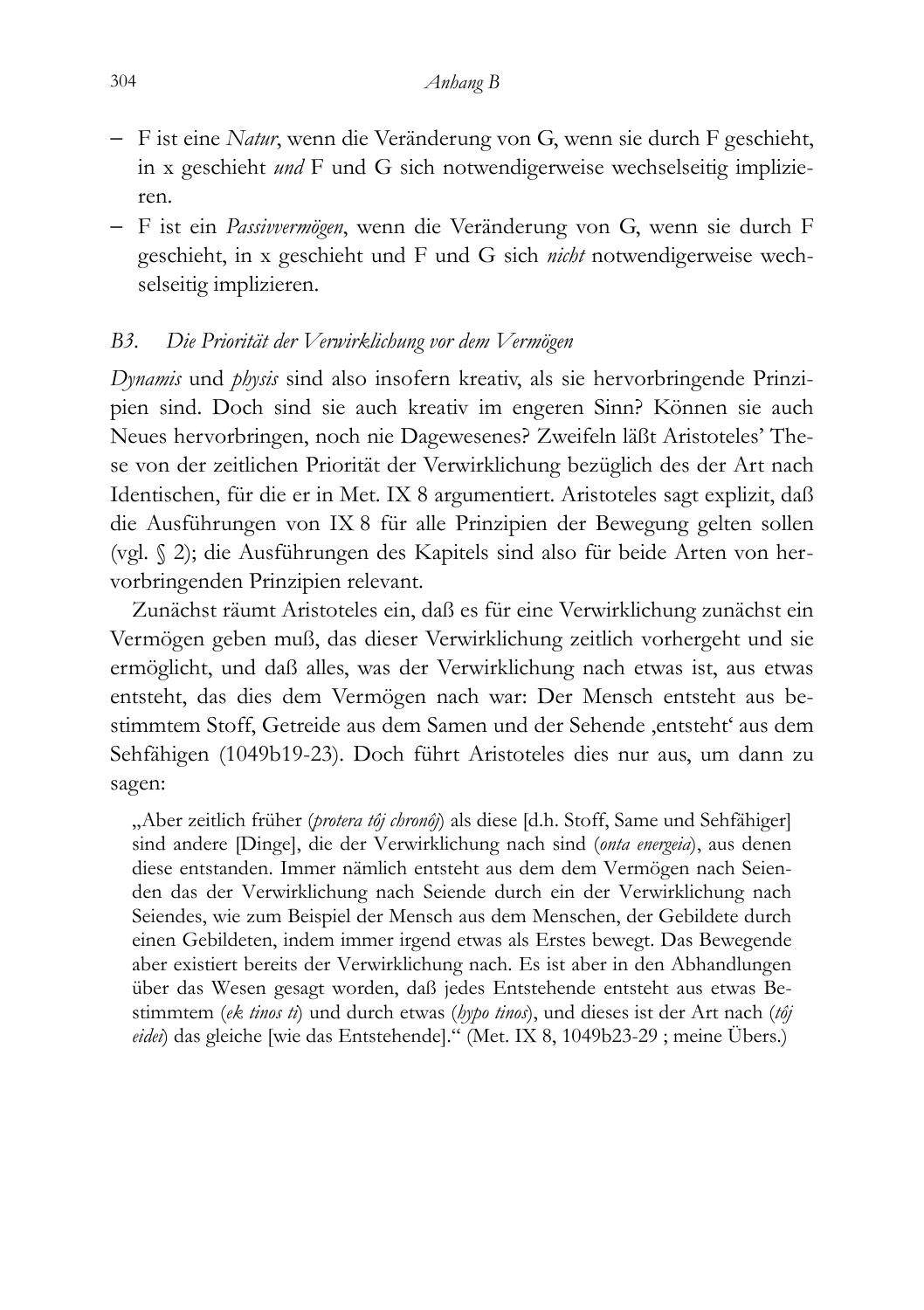Die Beispiele machen das Bild, das Aristoteles vorschwebt, recht deutlich: Der Mensch entsteht z.B. aus dem Samen,<sup>5</sup> aber der Same stammt von einem bereits der Verwirklichung nach seienden Menschen. Der Gebildete entsteht aus dem Ungebildeten, aber unter Einwirkung eines gebildeten Lehrers, der bereits über das Wissen verfügt, das der Schüler erwerben soll. So setzt das, was vermögend ist etwas zu werden, ein anderes voraus, das das, was ersteres nur zu werden vermögend ist, bereits der Verwirklichung nach ist. In diesem Bild scheint kein Platz für Neues zu sein: Die Naturen und Vermögen bringen stets nur hervor, was zuvor bereits gewesen ist; die hervorbringenden Prinzipien scheinen also höchst unkreativ zu sein.

Hinsichtlich der zeitlichen Priorität ist Aristoteles' These: "Das, was der Art nach (*eidei*) das gleiche ist, ist früher verwirklicht, nicht aber, was der Zahl nach (*arithmô*) [dasselbe ist]." (1049b18f)<sup>6</sup> Darin stecken zwei Behauptungen, nämlich (P1) die zeitliche Priorität des Vermögens bei numerisch Identischem und (P2) die zeitliche Priorität der Verwirklichung bei der Art nach Identischem:

- (P1) Sei a ein Individuum und F eine Tätigkeit. Dann gibt es für jeden Zeitpunkt t2, zu dem a F-t, einen früheren Zeitpunkt t1, an dem das Individuum a das Vermögen hat zu F-en.
- (P2) Sei G ein *eidos* und F eine Tätigkeit. Dann gibt es für jeden Zeitpunkt t2, zu dem ein unter G fallendes Individuum das Vermögen hat, zu F-en, einen früheren Zeitpunkt t<sub>1</sub>, zu dem ein unter G fallendes Individuum F-t.

In (P2) geht es um "das, was der Art nach dasselbe ist" (*tôj eidei to auto*, 1049b18). Das heißt, es geht um Dinge, die demselben *eidos* angehören. Aristoteles' Beispiele des Menschen und des Gebildeten zeigen, daß es hier nicht nur um biologische Arten, sondern auch um erworbene Eigenschaften geht. Aristoteles begründet (P2) mit einem Lehrsatz aus seiner Theorie des Entstehens:7 "Immer nämlich entsteht aus dem dem Vermögen nach Seienden das

<sup>&</sup>lt;sup>5</sup> In Met. IX 7 argumentiert Aristoteles dafür, daß der Samen noch nicht "Mensch dem Vermögen nach" ist (vgl. Kap. 5.3.1); das Beispiel beruht also auf einer von Aristoteles selbst nicht geteilten Meinung. Vgl. Furth 1985, 135: "a loose example".

<sup>6</sup> Zur Unterscheidung von numerischer und spezifischer Identität vgl. Top. I 8, 103a8-14.

<sup>&</sup>lt;sup>7</sup> Grayeff 1974, 203 meint, an anderen Stellen des Corpus Aristotelicum "the opposite doctrine" von (P2) zu lesen. Seine vermeintlichen Belege dafür drücken aber entweder (P1) aus (wie GC I 3, 317b16f, Met. VII 7, 1032b31f) oder haben überhaupt nichts mit dem Thema von IX 8 zu tun, wie etwa die begriffliche Unterscheidung zwischen "früher dem Vermögen nach" und "früher der Verwirklichung nach" (Met. V 11, 1019a6f). Auch in Phys. IV 6, 213a6f und Met. VIII 6, 1045b21 geht es nicht darum, daß "the potential and the actual exist simultaneous-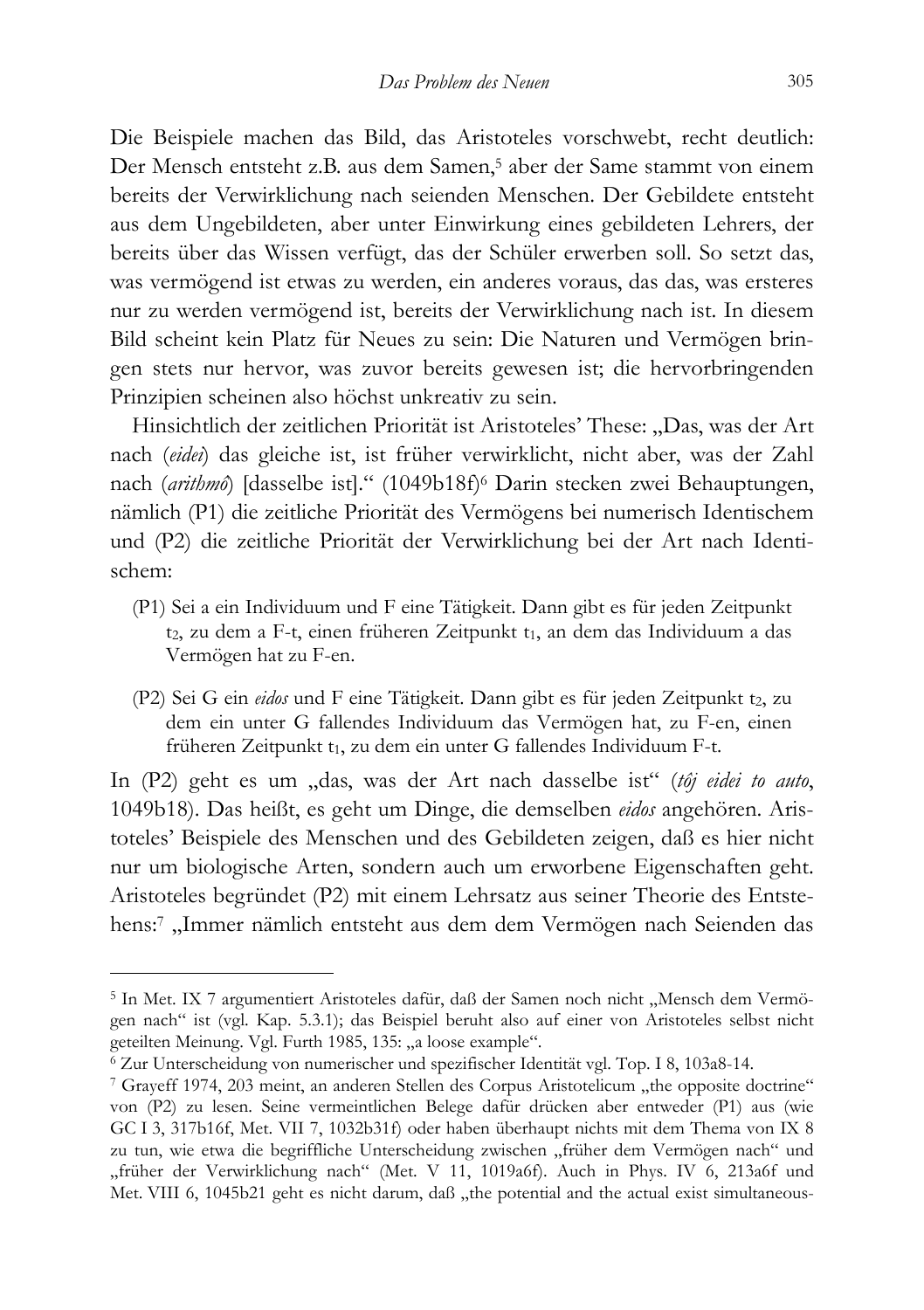der Verwirklichung nach Seiende durch ein der Verwirklichung nach Seiendes, [...] indem immer irgend etwas als Erstes bewegt." (1049b24-26) Keine Bewegung also ohne Beweger – und der Beweger muß der Verwirklichung nach sein, denn bloß potentielle Beweger bewegen eben nicht. Bis dahin ist aber noch nichts darüber gesagt worden, von welcher Art der Beweger sein muß, nur daß ein bloß potentielles Sein nicht ausreicht. Für den nächsten Schritt im Argument verweist Aristoteles auf seine Ausführungen zur Veränderung in den "Abhandlungen über das Wesen", die uns wahrscheinlich in Met. VII 7-9 überliefert sind. Dort habe er gezeigt: "jedes Entstehende entsteht aus etwas Bestimmtem (*ek tinos ti*) und durch etwas (*hypo tinos*), und dieses ist der Art nach (*tôj eidei*) das gleiche [wie das Entstehende]." (1049b27-29) Das Argument macht also die komplexe Annahme, daß ein dem Vermögen nach F-Seiendes S<sub>1</sub> stets aufgrund der Einwirkung eines Seienden S<sub>2</sub> entsteht, für das gilt (Kap. 6.3.1):

- (V1)  $S_1$  ist von  $S_2$  verschieden.
- (V2)  $S_2$  ist zeitlich früher als  $S_1$ .
- (V3) S<sub>2</sub> ist der Verwirklichung nach.
- (V4) S<sub>2</sub> gehört wie S<sub>1</sub> zur Art der F-Seienden.

Daraus folgt dann, daß die Verwirklichung von S<sub>2</sub> früher ist als das Vermögen von S<sub>1</sub> und daß dies eine Verwirklichung eines der Art nach Identischen ist. Wenn es um das Problem des Neuen geht, steht natürlich vor allem (V4) im Zentrum der Kritik.

## *B4. Neues in der Geschichte*

 $\overline{a}$ 

Gegen die These von der Priorität der Verwirklichung hinsichtlich des der Art nach Identischen liegt der Einwand nahe, daß es aber doch Neues gibt, daß immer wieder neues passiert. Spricht nicht der Commonsense eindeutig gegen diese Behauptung des Aristoteles? Aristoteles selbst meint in Rhet. I 6, 1363a27, der Teilnehmer einer Beratungsrede solle seine Sache so darstellen, daß er zu etwas rät, "was niemand [getan hat]" (*ha medeis*) und daher etwas Besonderes und Außergewöhnliches ist und viel Ehre verspricht. Auch von Verbrechen und Krankheiten sagt Aristoteles, daß sie ein erstes Mal vorkommen können (Rhet. I 12, 1372a27f). Die Anlage der Aristotelischen Rhetorik erlaubt es uns nun aber nicht, aus diesen Bemerkungen des Rhetorikers Aris-

ly", sondern um deren diachrone Identität: Sie sind "eines" bzw. "dasselbe", aber zu verschiedenen Zeiten.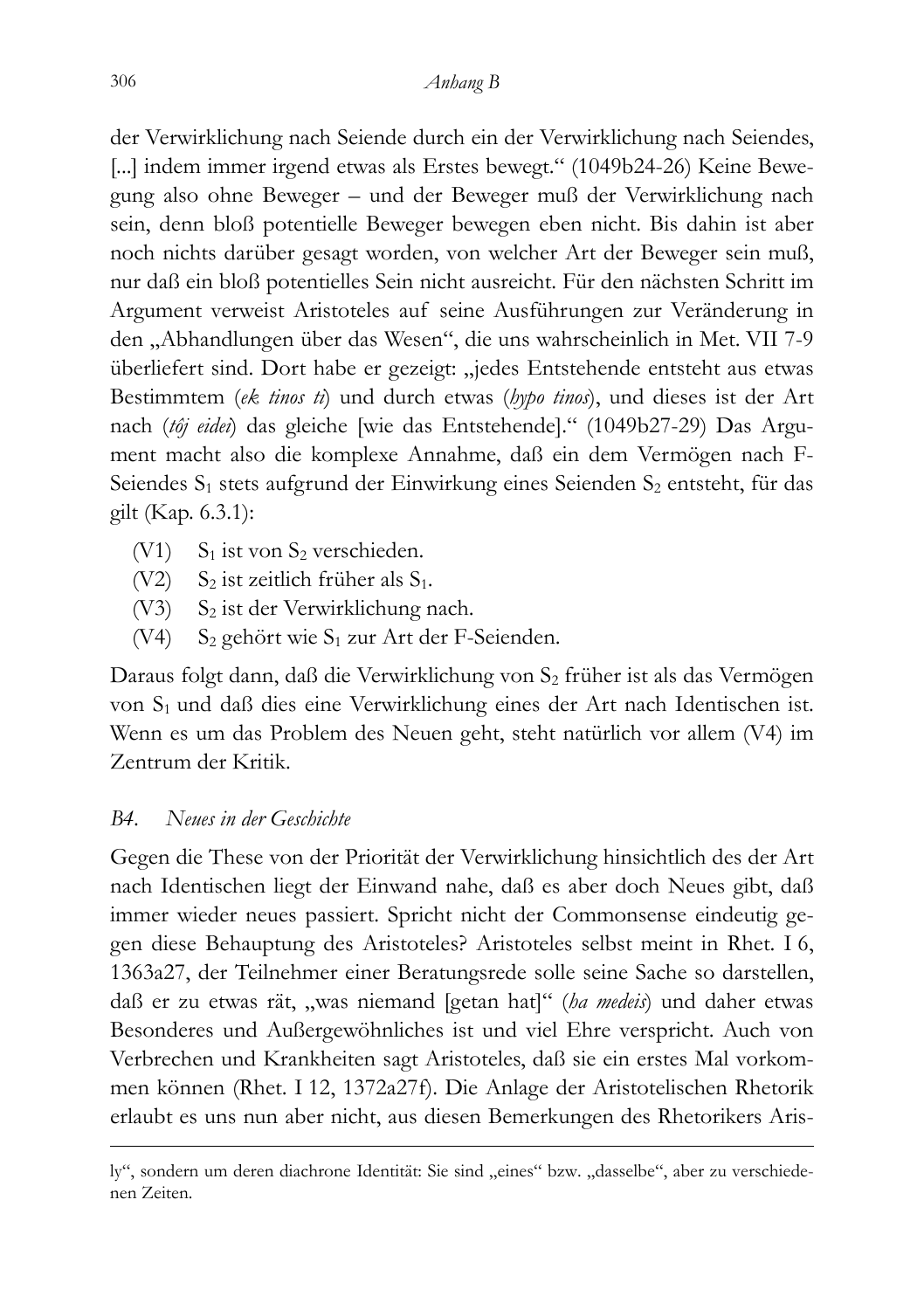toteles eine entsprechende These auch des Philosophen Aristoteles abzuleiten. Denn der Redner soll, so Aristoteles, gerade nicht auf das wissenschaftlich erwiesene und begründbare zurückgreifen, sondern auf das, was die Menge seiner Hörer geneigt ist anzunehmen. Und damit die Menge glaubt, etwas sei zum ersten Mal passiert, reicht es aus, wenn keine anderen Fälle *bekannt* sind; es ist nicht notwendig, daß es keine anderen Fälle *gegeben* hat.

Verbindlicher für den Philosophen Aristoteles ist seine Analyse der Herstellung oder *poiesis* in Met. VII 7. Die Formursache, die für die Entstehung eines neuen Hauses kausal relevant ist, ist kein präexistentes wirkliches Haus, sondern das Wissen des Architekten um die Form des Hauses. Daher muß (V3) modifiziert werden: S<sub>2</sub> ist entweder ein der Verwirklichung nach seiendes G oder eine Seele, in der die Form G als Wissen verwirklicht ist. Um damit (V4) zu stützen, muß man annehmen, daß es sich bei beidem um dasselbe *eidos* handelt. Dies ist innerhalb des Aristotelischen Theorie-Rahmens plausibel, da es sich ja tatsächlich um die gleiche Form, das gleiche *eidos*, handelt, die nur auf zwei verschiedene Weisen instantiiert ist: Entweder in einem Stoff als Zugrundeliegendem oder eben in der Seele des Handelnden, die als *forma formarum* für alle Formen empfänglich ist (An. III 8, 432a1-3). Das Problem des Neuen entscheidet sich dann an der Frage, wo denn das Wissen des Architekten herkommt. In Met. IX 8 ist der Lernprozeß eines von Aristoteles' Paradebeispielen: Das Wissen des Schülers ist zuvor schon im Lehrer verwirklicht. Das wirft natürlich die Frage auf, was Aristoteles mit Autodidakten anfängt und mit solchen Schülern, die schließlich mehr wissen als ihre Lehrer.<sup>8</sup>

Zu diesem Punkt sind Aristoteles Äußerungen zu historischen Prozessen aufschlußreich. Die Philosophie ist für Aristoteles beispielsweise etwas Entstandenes: Es gibt sie, weil die ägyptischen Priester Muße hatten, Wissenschaft zu betreiben (Met. I 1, 981b23ff). So entstand die Philosophie und mit ihr Philosophen, so scheint es, ohne daß es zuvor Philosophen gegeben hätte. Doch legen andere Stellen nahe, daß Aristoteles dieses Geschehen am Nil nicht als die erste Erfindung der Philosophie ansieht. So heißt es in Met. XII 9, 1074b10-13 und an anderen Stellen<sup>9</sup>, daß jede Kunst und jede Philosophie oftmals entdeckt und dann wieder vergessen wird. Wenn das stimmt, dann hat es vor den ägyptischen Priestern bereits Philosophen gege-

-

<sup>8</sup> Anders als bei den Naturprozessen scheint hier auch nicht das Vermögen oder Potential des Schülers vom Wissen des Lehrers abzuhängen, sondern nur die Möglichkeit des Lernprozesses.

<sup>9</sup> Vgl. Cael. I 3, 270b19f und Mete. I 3, 339b27-30, wo Aristoteles gar ein wiederkehrender Wissenszyklus vor Augen zu schweben scheint (*anakyklein*, 339b29).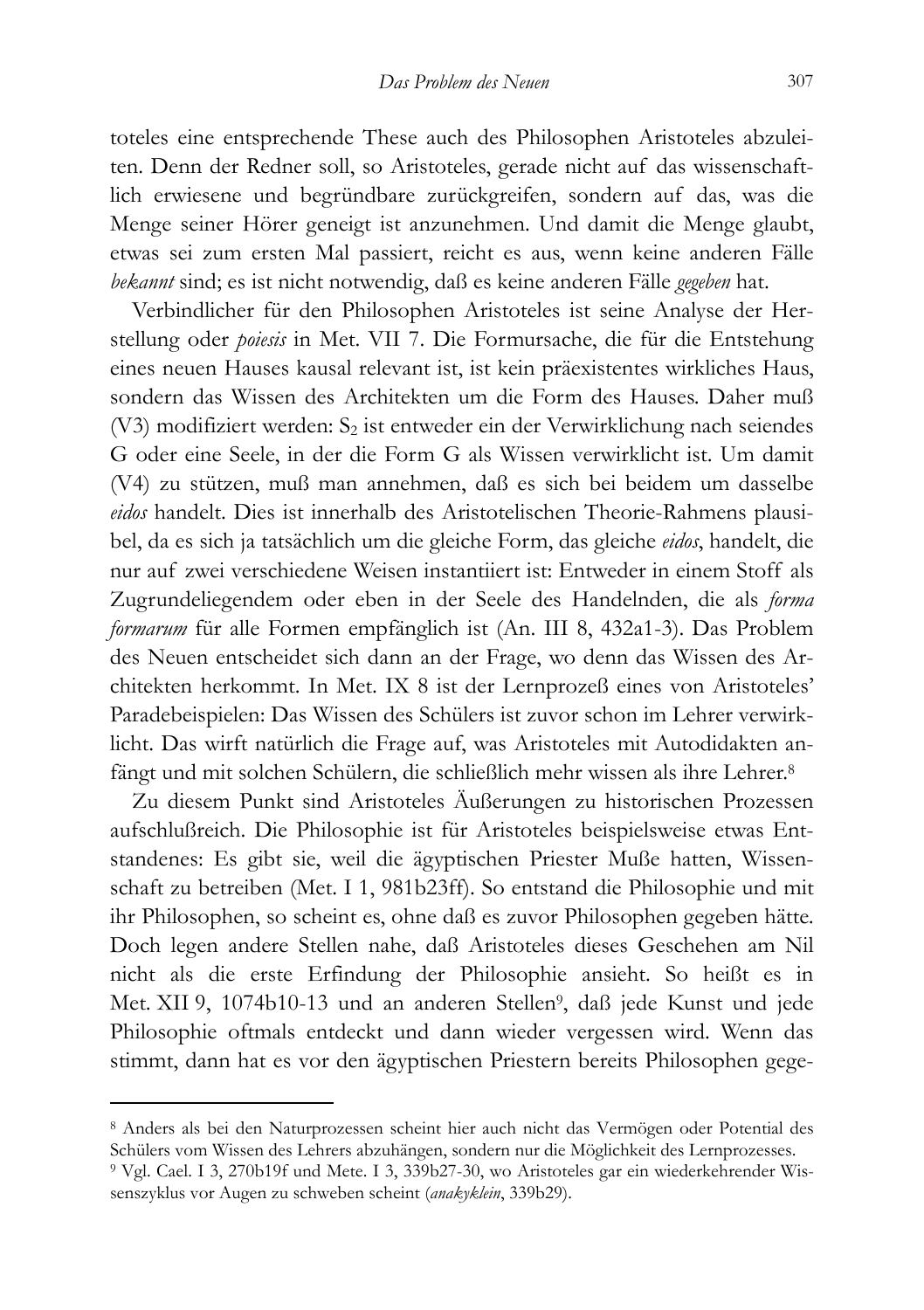ben und die Entstehung der Philosophie war nicht die Entstehung von etwas Neuem, sondern von etwas bereits dagewesenem. In Pol. VII 10, 1329b25ff behauptet Aristoteles ähnliches von staatlichen Einrichtungen, die bereits unendlich oft erfunden worden seien.10 Jaakko Hintikka führt diese Stellen an, um seine These, Aristoteles sei ein Anhänger des "Fülleprinzips" ("principle of plenitude") gewesen, auch für den Bereich der Geschichte zu stützen.<sup>11</sup> Das Fülleprinzip besagt in Hintikkas Formulierung: "Keine uneingeschränkte Möglichkeit bleibt in unendlicher Zeit unverwirklicht."12 Da Aristoteles von der Anfangslosigkeit der Zeit ausgeht, ist also zu jedem Zeitpunkt der menschlichen Geschichte schon unendlich viel Zeit vergangen, in der alle Möglichkeiten verwirklicht worden sein müssen. Nichts Neues also in der Geschichte?

Aber auch wenn man Aristoteles zugesteht, daß die Philosophie am Nil nicht zum ersten Mal erfunden worden ist, bleibt ein Problem für die von ihm behauptete Entstehungsverursachung durch Artgleiches. Denn die Entstehung der Philosophen in Ägypten ist auf keinen Fall ein Prozeß, der durch die in anderen Zeitaltern präexistierenden Philosophen verursacht wird. Auch wenn alles schon einmal da war, heißt dies nicht, daß alles von Artgleichem hervorgebracht wird. Dies wird auch an den antiken Zyklentheorien der Staatsverfassungen deutlich. Jeder Monarchie mag eine andere Monarchie vorhergegangen sein, jeder Diktatur eine andere Diktatur. Aber unmittelbar geht der Diktatur z.B. die Monarchie vorher, und die Diktatur entsteht eben nicht durch eine Ferneinwirkung der früheren Diktatur, sondern durch die Entartung der unmittelbar vorhergehenden Monarchie.

#### *B5. Neues in der Natur*

Klarer als die Wirrnis der menschlichen Geschichte ist vielleicht die Natur. Wir Modernen sehen spätestens seit Lamarck, Darwin und Mendel in der Natur ständig Neues entstehen. Die biologische Evolution ist eindeutig kreativ und bringt Arten hervor, die es zuvor nicht gegeben hat. Aber das ist ein Problem, das sich Aristoteles in dieser Form noch nicht gestellt hat. Daher sollte man meinen, daß Aristoteles es als Anhänger der Artkonstanz leicht

<sup>10</sup> Ähnlich Pol. II 5, 1264a1-5.

<sup>11</sup> Vgl. Hintikka 1973. Zur Geschichte des Fülleprinzips vgl. Lovejoy 1936. Anders als nach ihm Hintikka sieht Lovejoy Aristoteles als Gegner des Fülleprinzips. Vgl. dazu Kap. 1.3.1 und 162- 167.

<sup>12</sup> Vgl. Hintikka 1973, 96; meine Übersetzung.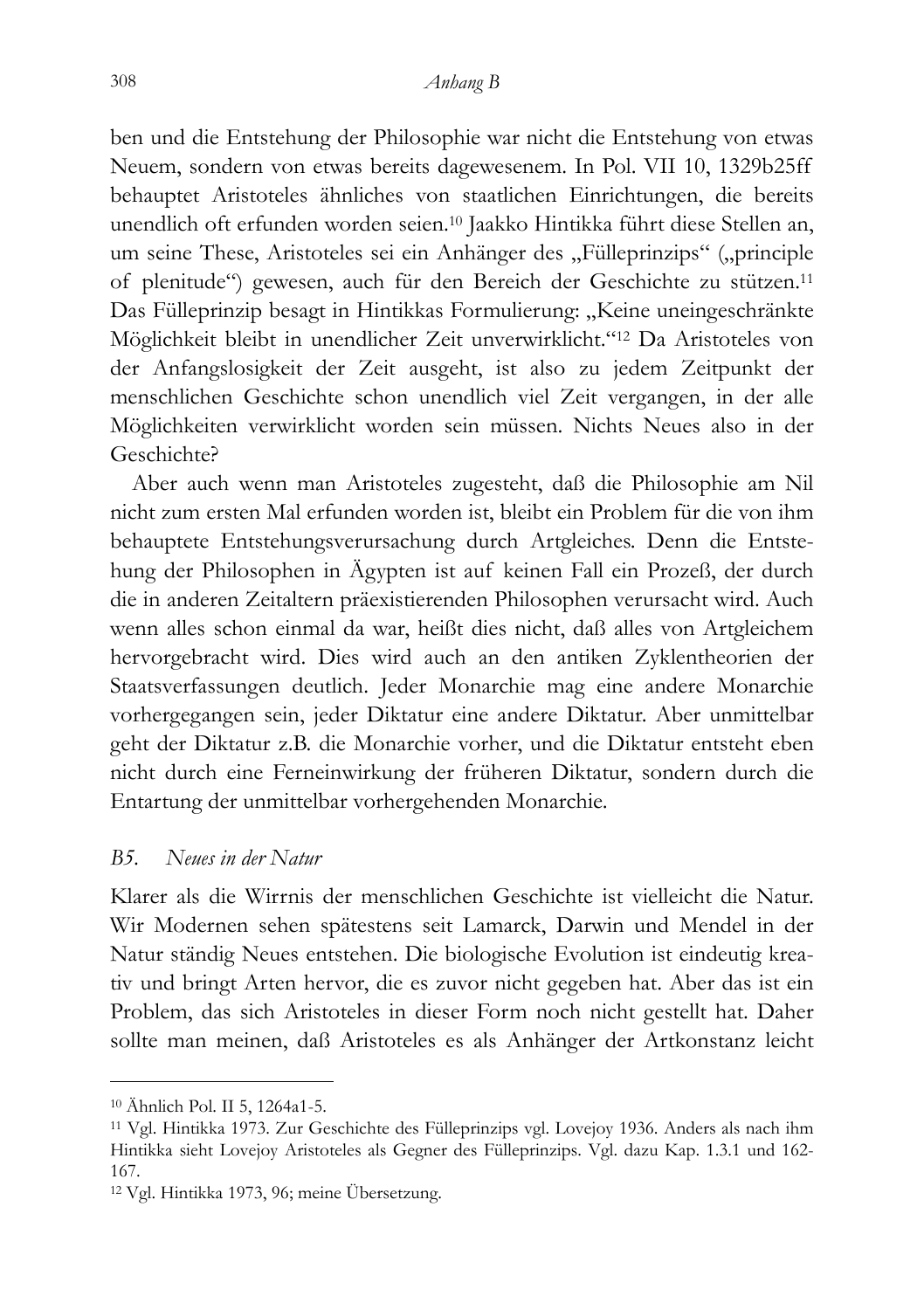hat, die Priorität der Verwirklichung hinsichtlich des der Art nach Identischen aufrecht zu erhalten. Denn dann scheint doch zu gelten: Die Entstehung eines Lebewesens einer bestimmten Art wird durch mindestens ein Lebewesen derselben Art verursacht. Oder im Beispielfall, wie Aristoteles immer wieder betont: Der Mensch entsteht aus dem Menschen.13 Das Lebewesen aus der Elterngeneration ist bereits der Verwirklichung nach ein Lebewesen dieser Art, während der von ihm hervorgebrachte Same – wenn überhaupt – erst noch dem Vermögen nach ein solches Lebewesen ist. Dann geht jedem Wesen, das dem Vermögen nach ein Lebewesen dieser Art ist, ein anderes Wesen zeitlich vorher, das der Verwirklichung nach ein Lebewesen dieser Art ist.

Doch gibt es einen Vertreter des Tierreichs, der Aristoteles gehörig Probleme einbringt: den Maulesel. Denn der zeigt eindeutig, daß Kinder und Eltern nicht derselben biologischen Art angehören müssen. Der Maulesel kann gar kein Nachkomme von Mauleseln sein; vielmehr sind Maulesel, wie auch Aristoteles weiß, unfruchtbar (vgl. GA II 7, 746b12-20 und II 8). Er ist Nachkomme eines Pferdes und einer Eselin, stammt also von Eltern ab, die selber keine Maulesel sind. Aristoteles diskutiert das Maulesel-Problem in Met. VII 8 und schlägt folgende Lösung vor: Zwar ist der Maulesel nicht Nachkomme eines Maulesels. Aber es gibt eine Gattung, für die es im Griechischen zwar keinen Namen gibt, der aber sowohl der Maulesel als auch seine Eltern angehören. Maulesel, Esel und Pferd gehören also zu einer gemeinsamen Gattung; nennen wir diese "Pferdeartige". Dann geht zwar dem Maulesel qua Maulesel nichts Verwirklichtes derselben Art voraus, wohl aber dem Maulesel qua Pferdeartigem: Denn der Maulesel ist ein von Pferdeartigen abstammender Pferdeartiger. Wenn diese Lösung Geltung haben soll, dann muß offensichtlich (P2) modifiziert werden: Die zeitliche Priorität der Verwirklichung hinsichtlich des der Art nach Identischen kann nicht mehr für jedes beliebige *eidos* behauptet werden, zum Beispiel nicht mehr für die Spezies der Maulesel (wenn diese denn eine Spezies bilden). Es muß ausreichen, daß es für jedes Individuum *eine* solche Gattung gibt, die diese Bedingung erfüllt.

Eine ähnliche Einschränkung wird auch durch ein anderes Problem erforderlich, das Aristoteles in Met. VII 9 diskutiert. Vieles, was durch eine Kunst entstehen kann, kann auch ohne diese Kunst entstehen (1034a9f), zum Beispiel die Gesundheit: Ein Patient kann auch von alleine gesund werden, ohne

<sup>13</sup> Vgl. dazu auch Oehler 1962.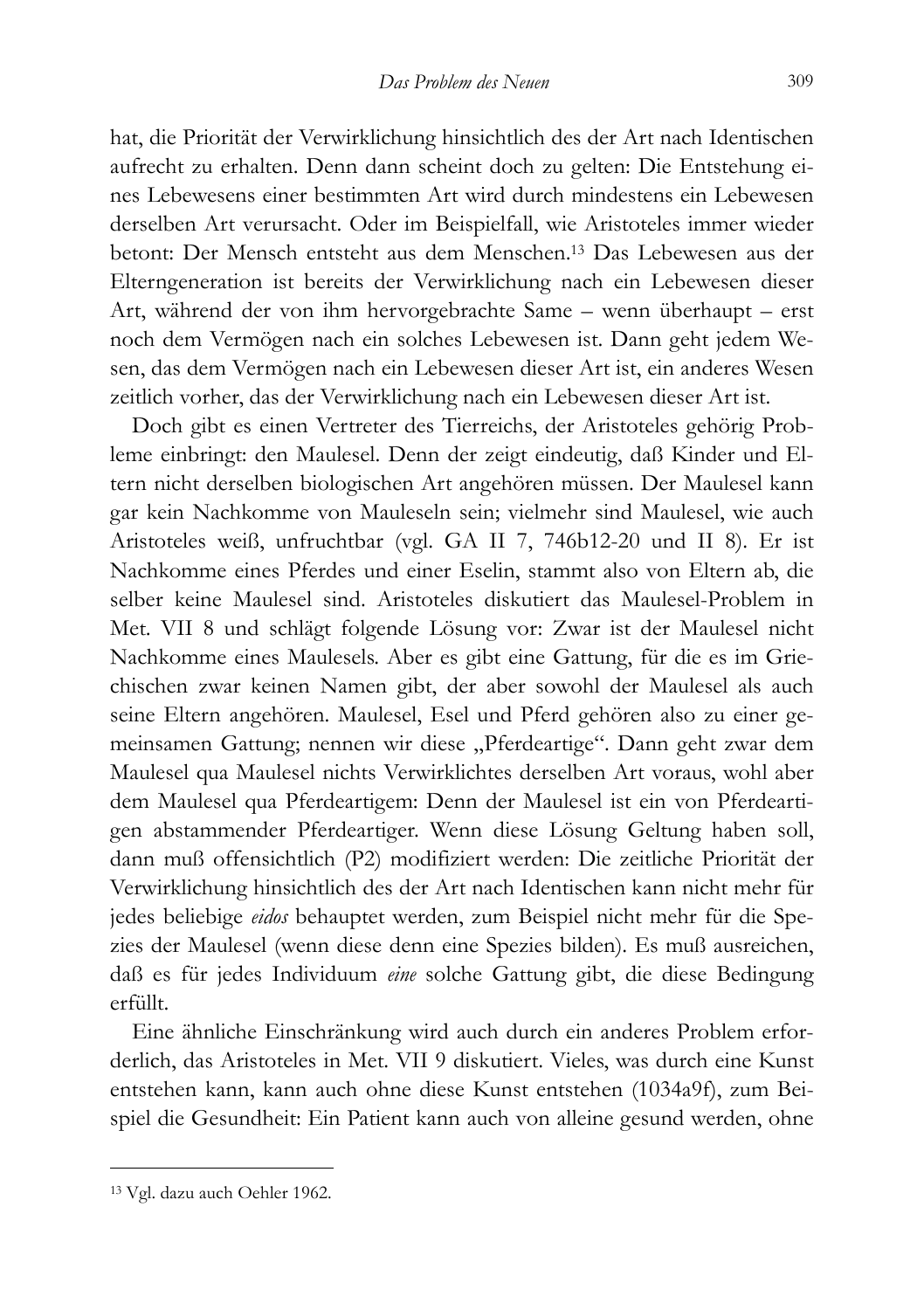daß er den Rat eines Arztes einholt. Aristoteles erklärt derartige spontan ablaufende Prozesse dadurch, daß ein Stoff manchmal das notwendige Bewegungsprinzip von Natur aus in sich hat und deshalb das externe Bewegungsprinzip der Kunst nicht notwendig ist (1035a10-14). Der Arzt würde beispielsweise durch sein medizinisches Wissen erkennen, daß dem Patienten Wärme zugeführt werden müßte (VII 7, 1032b8). Ein Feuer, das den Patienten wärmt, kann nun aber auch zufällig, ohne Mittun eines Arztes, den Patienten wärmen und diesen dadurch heilen (1034a17f). Das bereits der Verwirklichung nach seiende Andere ist in diesem Fall das Feuer. Das Feuer ist *per se* (*kath' hauto*) Ursache des Wärmens, und es ist der Verwirklichung nach warm, während der Patient vorerst nur dem Vermögen nach warm ist. Dadurch, daß das Feuer den Patienten wärmt, ist es akzidentell (*kata symbebêkos*, vgl. Phys. II 3, 194a32-35) auch Ursache der Gesundheit. Offensichtlich findet (V4) also keine Anwendung auf die akzidentelle Verursachung: Das Feuer hat nicht die Form der Gesundheit. Hinsichtlich der *per se-*Ursache hat (V4) aber auch bei spontanen Prozessen Gültigkeit; dies spricht dafür, die entsprechende Prioritätsthese auf die Fälle der *per se-*Verursachung zu beschränken.

#### *B6. Woher das Neue?*

Die bisherige Diskussion hat gezeigt, daß die These von der zeitlichen Priorität der Verwirklichung bezüglich des der Art nach Identischen nicht so uneingeschränkt gültig ist, wie es in Met. IX 8 den Anschein hat. Diese Einschränkung der Gültigkeit dieser Prioritätsthese schafft Platz für das Entstehen von Neuem.

Das Maulesel-Problem macht erstens deutlich, daß Aristoteles die Priorität nicht für alle *eidos*-Begriffe aufrecht erhält. Bei jeder Entstehung oder Veränderung soll es einen Begriff geben, für den die Prioritätsthese gilt, aber sie muß nicht für alle Begriffe gelten, unter die das Entstandene fällt. Bezüglich vieler Eigenschaften sind also Variationen möglich, und das Maulesel-Beispiel zeigt, daß diese Variationen selbst in der Kategorie der Substanz vorkommen können.

Zweitens hat das Phänomen der Spontanheilung gezeigt, daß Aristoteles die Prioritätsthese auf *per se-*Verursachung beschränkt wissen will. Für Neues ist also Platz im Bereich des Akzidentellen und im Bereich der akzidentellen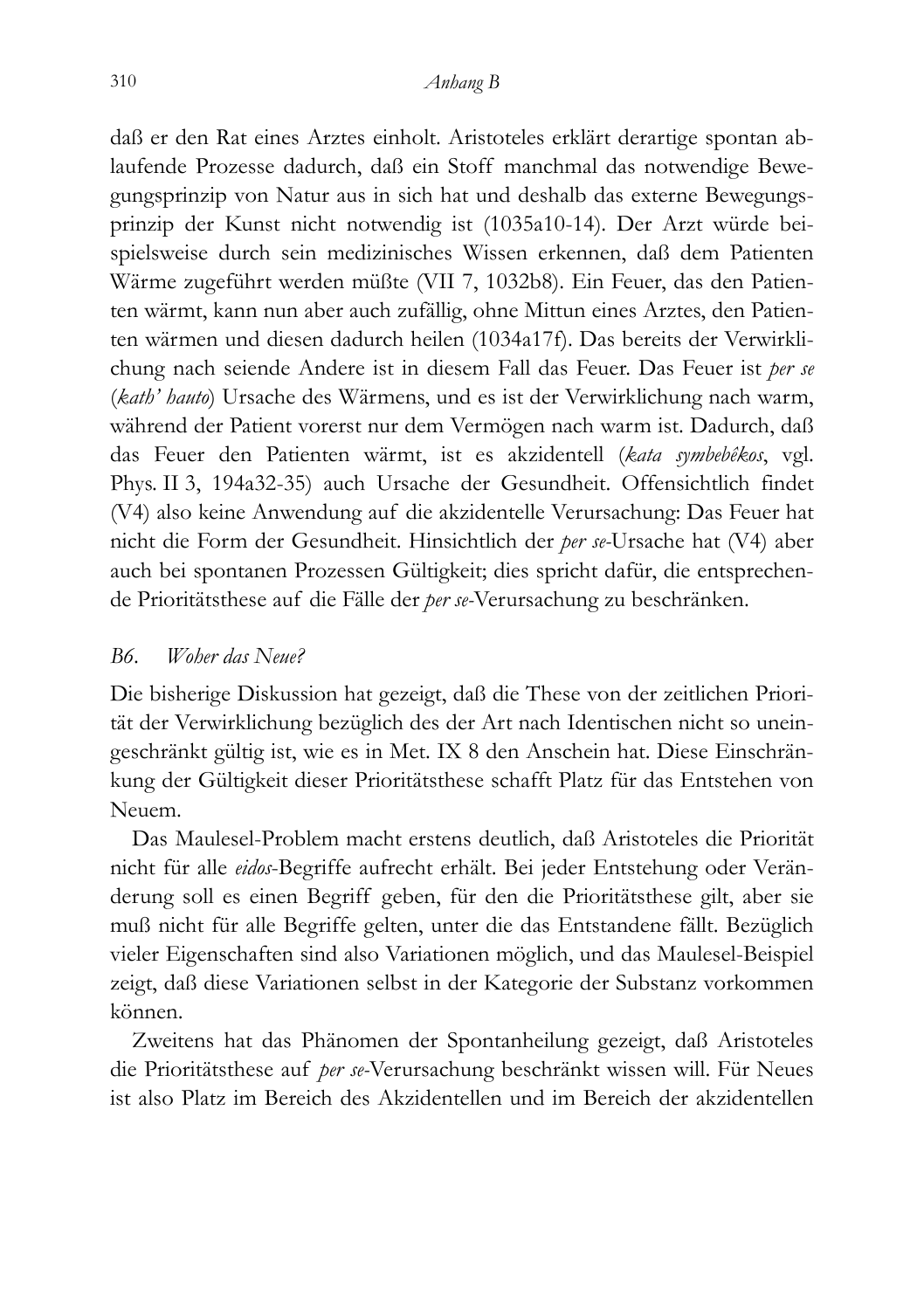Veränderungen. Dies kann etwa durch das Zusammentreffen von kausalen Einflüssen aus ganz unterschiedlichen Quellen geschehen.<sup>14</sup>

Eine dritte Möglichkeit des Entstehens von Neuem könnte durch die Steigerbarkeit vieler Eigenschaften gegeben sein. Dies würde erklären, wieso Schüler ein Instrument oft besser spielen als ihre Lehrer: Das Vermögen zum Kitharaspielen war zuvor im Lehrer bereits als Kitharaspielen verwirklicht, in so weit ist die Prioritätsthese unangefochten. Doch scheint es dem Schüler möglich zu sein, ein Vermögen zu erwerben, das ihm das Kitharaspielen in größerer Perfektion erlaubt als es sein Lehrer beherrschte.<sup>15</sup>

In allen drei Fällen gilt, daß es unter den vielen Beschreibungen, die es für das Entstandene und das Hervorbringende gibt, *eine* Beschreibung gibt, für die die Prioritätsthese gilt: Pferdeartige zeugen Pferdeartige, das Warme wärmt den Patienten, der Kitharaspieler lehrt das Kitharaspielen. So beschrieben erscheinen die Beispiele höchst unkreativ zu sein. Aber unter anderen Beschreibungen erscheinen diese Fälle durchaus als Entstehung von Neuem: Pferd und Eselin zeugen den Maulesel. Gesundheit ist keine Eigenschaft, die das Feuer hat; trotzdem bringt das Feuer die Gesundheit des Patienten hervor. Der durchschnittliche Kitharaspieler kann ein exzellenter Lehrer sein und so durch seinen Unterricht einen exzellenten Kitharaspieler hervorbringen. Die Fähigkeit zum exzellenten Spiel aber war im Lehrer noch nicht zuvor verwirklicht.

Die Prioritätsthese ist also kein Hindernis, daß Neues nicht auch innerhalb des Aristotelischen Weltbilds entstehen kann. Allerdings gibt es für Aristoteles keine Kreativität als besondere *Fähigkeit* für kreative Neuschöpfungen. Ein Prinzip für das Entstehen von Neuem als solchem kann es für Aristoteles nicht geben. Die Entstehungsprinzipien, die beim Entstehen von Neuem mitwirken, sind zunächst einmal Prinzipien für das Entstehen von bereits Vorhandenem. Die Kombination mehrerer solcher Prinzipien aber schafft die *Möglichkeit* für Neues. Für das Neue, insofern es neu ist, kann es daher auch keine Erklärung seines Entstehens geben, sondern nur insofern es Elemente des Alten, schon dagewesenen, enthält.

<sup>14</sup> Vgl. das berühmte Beispiel vom Gang zum Marktplatz in Phys. II 4: Was den Marktbesucher veranlaßt, den Markt aufzusuchen, hat nichts zu tun mit dem Umstand, daß er dort in der Lage ist, sein Geld einzutreiben, aber in diesem Fall fügt es sich eben, daß beide Ursachen zusammenkommen.

<sup>15</sup> Vgl. dazu die ausführliche Diskussion von Lernprozessen in Kap. 6.4.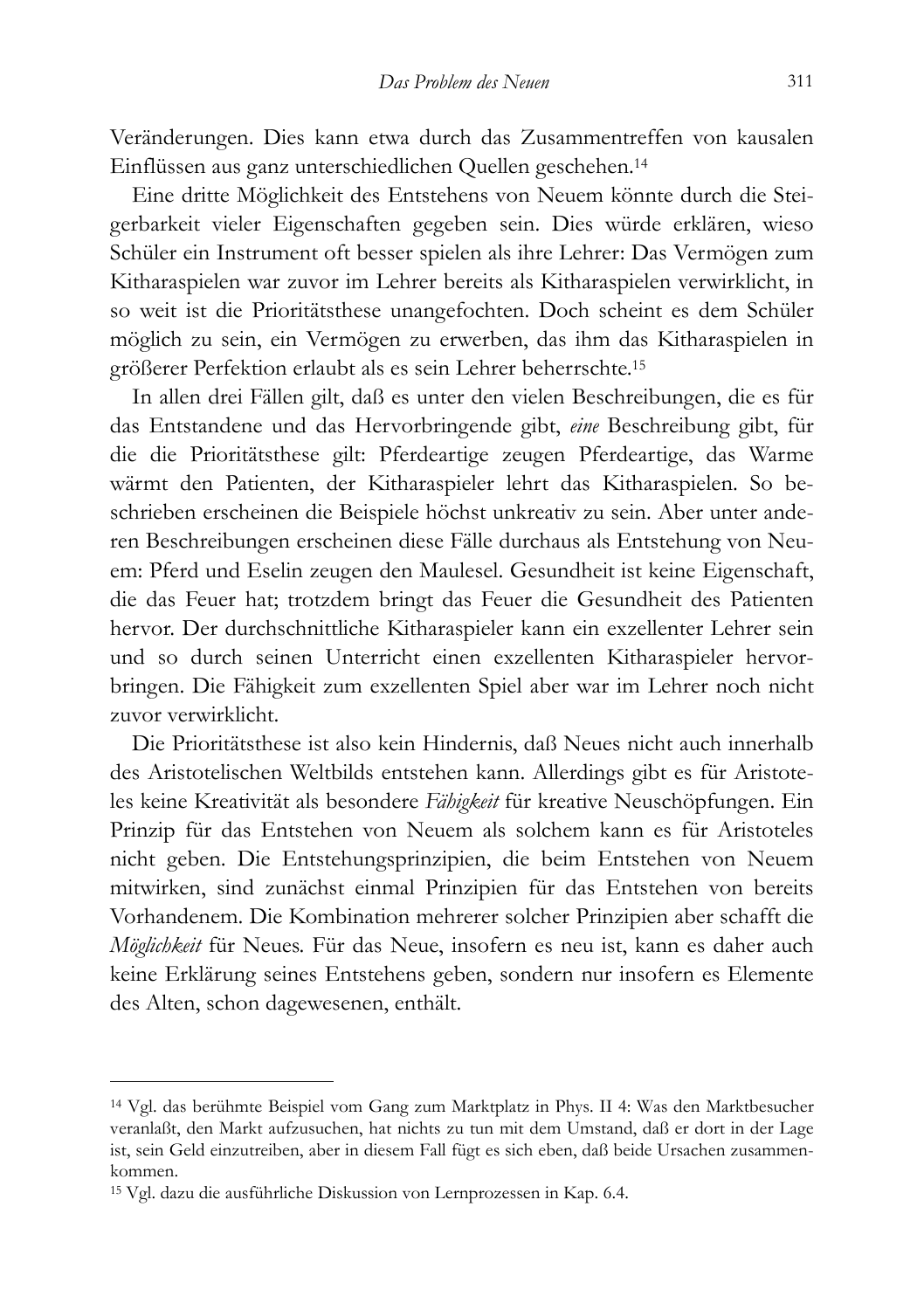## **C. Planners, Deciders, Performers. Aristotelian Reflections on the Ontology of Agents and Actions**

#### *C1. Agents, Actions and Aristotle*

Aristotle did not write a book about action theory, nor on the ontology of agents. Though, of course, he touches on actions in many of his works: in his works on ethics, in his work *On the soul*, in the biological part of his work where he discusses the movements of animals and also in the *Physics* where he is concerned with change in general. However, opinion is divided how these somewhat scattered remarks are to be evaluated. Some, like John Ackrill,<sup>1</sup> think that Aristotle tampered with his remarks on action and that his account is seriously inconsistent. Others, like David Charles, think there is such a thing as a consistent theory of action in Aristotle, and indeed Charles wrote a voluminous book to reconstruct this theory.<sup>2</sup>

In what follows, I, too, want to combine several of Aristotle's scattered remarks on action to yield a coherent picture. I do not necessarily want to attribute the very picture to Aristotle himself, but I consider this picture to be Aristotelian in two ways. Firstly, it was inspired by Aristotle's work. Secondly, it is intended to represent a theory that is consistent with the remarks on agents and actions in Aristotle's extant works.

## *C2. Actions Successful by Performance*

Where does an action come from? What is its origin, its *archê*, as Aristotle would call it, its originating principle? Aristotle is quite explicit on this point: An action's *archê* is the decision (*prohairesis*) to perform this action.<sup>3</sup> I will say more about decisions in due course. First, I want to ask: Which are the actions I can decide on? I want to argue that these actions are not all those I can perform. I may wish to:

- − think about philosophical problems
- − study philosophy
- − aim at a degree in philosophy

<sup>1</sup> Ackrill 1978.

<sup>2</sup> Charles 1984.

<sup>3</sup> Cf. NE VI 2, 1139a 31-33; Met. V 1, 1013a21; Jedan 2000, 129-131.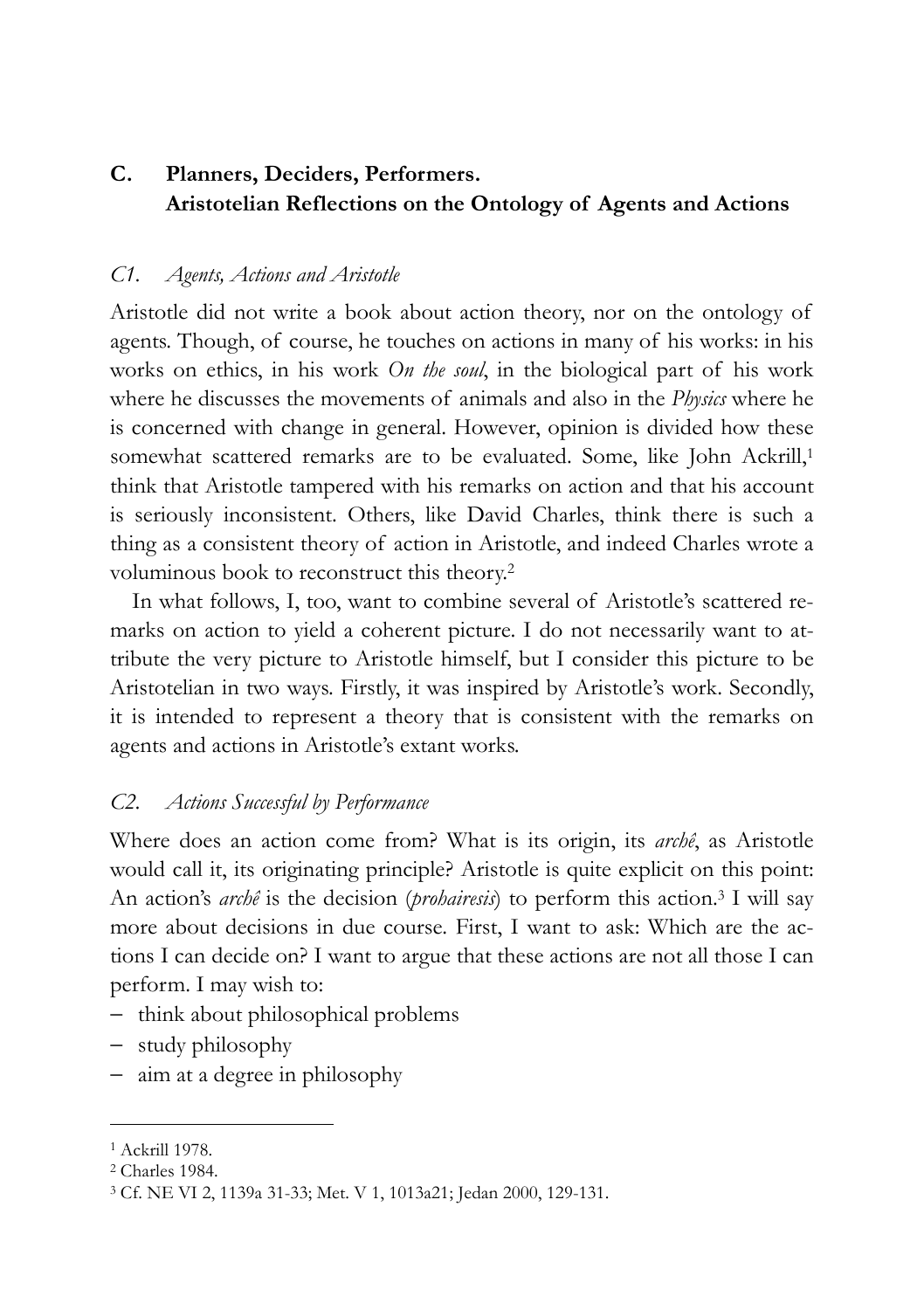- − get a degree in philosophy
- − become a professor of philosophy
- − become the leading intellectual figure of the 21st century.

Maybe I will be successful and all my six wishes will be fulfilled. Then we could, retrospectively, confirm that back then (i.e. now) I was, indeed, able to perform all these six things. Thus, I may start today to become the leading intellectual figure of the 21st century, but is this something I can decide on? No, I cannot. To assume such an ability would be sheer nonsense. Whether someone becomes the leading intellectual figure of any century is no matter of decision, nor can I decide to get a degree in philosophy or to become a professor, but I can decide to think about philosophical problems, I can decide to study philosophy and I can also decide to *aim* at a degree in philosophy, but whether I *will* get a degree and whether I *will* become a professor of philosophy or not does not depend on my decisions alone, but also on many other factors.

Is there a common description of those actions which only depend on my decisions to perform them? Yes, there is. These actions consist in the exercise of one of the agent's capacities and they do not require any other criterion over and above that capacity's exercise to be sucessful (Met. VIII 8, 1050a 34 b 2). We can, thus, picture an agent as an agglomeration of his capacities and the agent can decide which of these capacities he wants to exercise. Now, having the capacity and exercising it guarantees the success of the action in all those cases where the success just consists in the exercise of the capacity. In these cases Aristotle's "perfect-test" indicates that the *telos* of the action, the action's goal, has been reached: If I exercise the capacity to F, then – *ipso facto*  $-$  I have exercised the capacity to  $F^4$ .

Aristotle uses the perfect-test to draw his distinction between movements and changes on the one hand and activities which are neither movements nor changes on the other hand: his famous distinction between *kinesis* and *energeia*. For a change or movement (*kinesis*) like walking from Gloggnitz to Kirchberg, it is not true that the action's goal (= being in Kirchberg) is fulfilled while the action is performed. Quite the other way round: When the goal has been reached, the action is over. With an activity (*energeia*) the perfect test yields the opposite result: The goal of an *energeia* (like being in Kirchberg or seeing Wittgenstein's house) is fulfilled if and only so long as the action goes on and

<sup>4</sup> Cf. Met. IX 6, 1048b 23-35 and section 3.3 above; cf. also Jansen 1997 and 1999.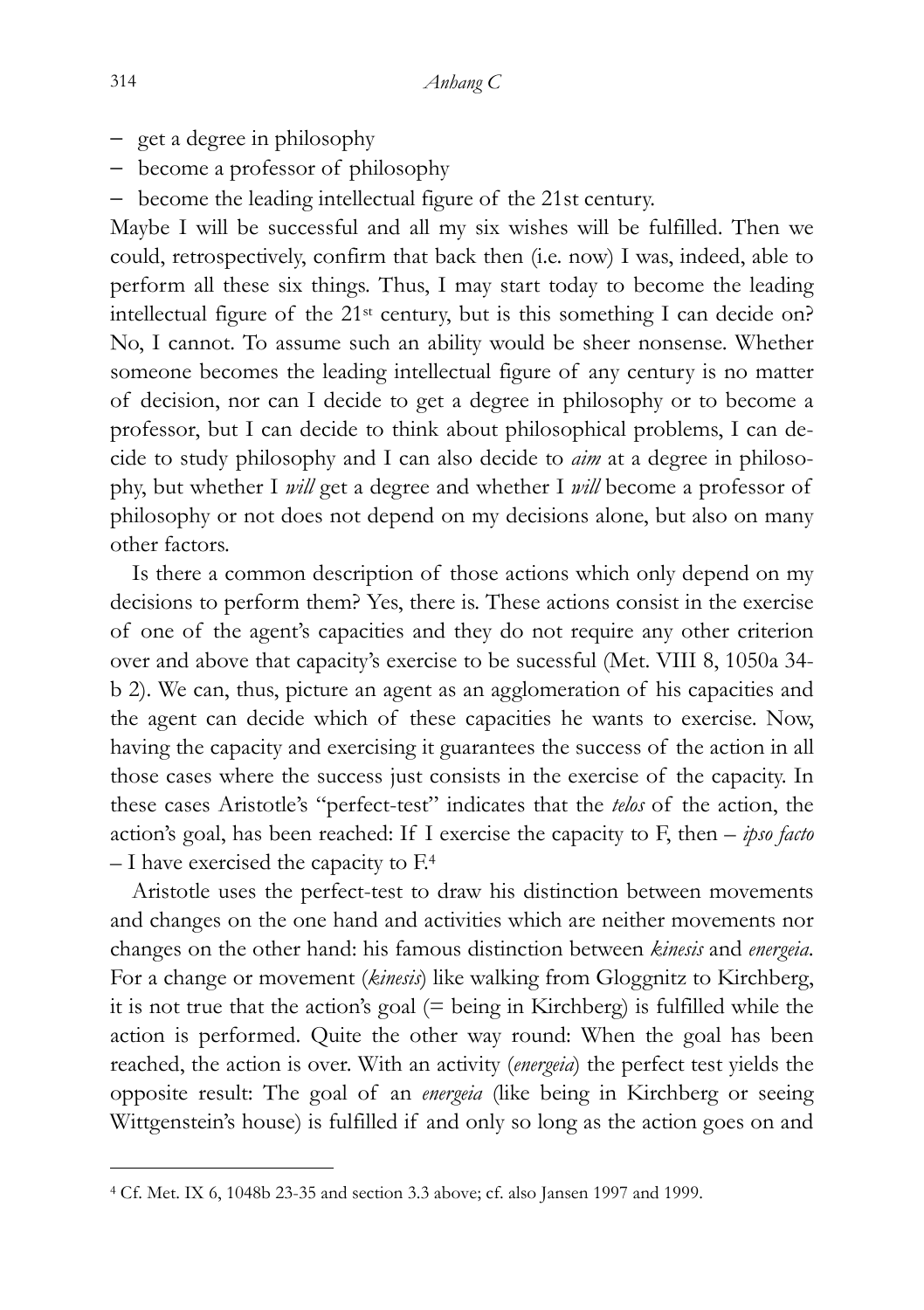the goal that is analytically connected with the exercise of a capacity is just the exercise of that capacity.<sup>5</sup>

Aristotle knows an intellectual virtue for choosing the right action – the *phronesis*, which might be translated as "practical wisdom" (NE VI, 1140a 24 b 11). It is the duty of the *phronesis* to decide which *praxis* the agent should perform and a *praxis* is just an action of the previously described kind: An action whose success is guaranteed by our decision to perform it, given that we have the appropriate capacity.

#### *C3. Actions as Causes*

Actions that are successful by performance do not exhaust all actions. This is nicely shown by the phenomenon of trying, for if an action is successful once we start with it, it seems to be nonsense to say that we try such an action. Those actions we can try to do no-nonsensically must be of a different kind. Of course, there is no special "trying capacity" such that trying would be an exercise of this specific capacity. When we try something, we exercise the very same capacities we exercise in successful cases. Thus, the difference between merely trying and having success cannot lie in the exercise of our capacities alone – we have to search for it "outside" in the surroundings of the agent,for, I will claim, we can only then no-nonsensically try to F if "F" is an action-description that does more than simply name the agent's capacities that are to be exercised, and this bit more is to prescribe a certain change that has to be brought about in the world.

My applying my pushing ability with respect to my car will, hopefully, bring about my car moving from its previous place A to some other place B. I am, obviously, not only applying my pushing ability, but also pushing the car from A to B. Whether my pushing the car to B will be successful or not is not determined by the fact of the actualising of my pushing ability alone – in addition, the car has to arrive at B. Therefore, pushing the car from A to B is not a *praxis*, it is *poiesis* (NE VI, 1140a 1-6)*.* The paradigm case of a *poiesis* might be, say, a potter's producing new pottery or an architect's building a new house. A *poiesis* aims at producing something in addition to the action itself. The product of the pushing is not a new three-dimensional thing like pottery

<sup>5</sup> This gives us also a clue for a definition of omission. Given the set of the agent's capacities, we may say that if an agent omits to  $F$ , then  $(1)$  he does not  $F$ , but  $(2)$  has the capacity to  $F$ . For, presumably, we do not want to say that an agent omits actions he is not capable of.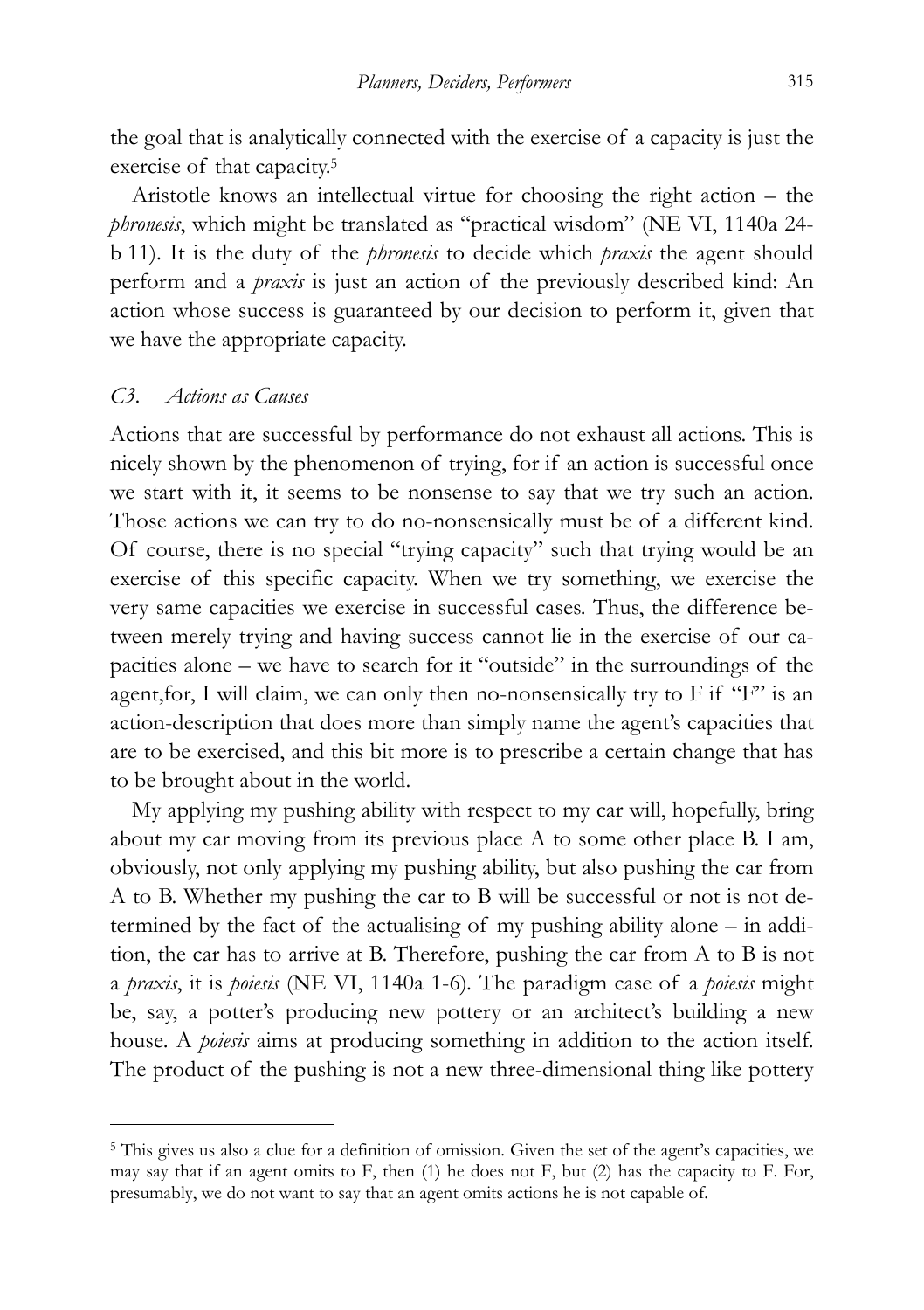or a new house, which would belong to the ontological category of substance. The product in question is "only" something new in the category of place. Other actions may bring about new qualities, quantities or relations. Nevertheless, any such action qualifies as a *poiesis*.

We have, thus, to distinguish three elements on the side of the agent: the decision, *praxis* and *poiesis*. On the side of the material being manipulated, the patient, we can add the experience of a change (the *kinesis*) or in verbal expressions: the *prattein* and *poiein* of the agent (doing and making) and the *pathein* of the patient. The intellectual virtue responsible for a good *poiesis* is no longer *phronesis*, but *technê*, the knowledge of a certain craft or art. The *technê*  for healing is the art of medicine and the *technê* for building a house is what architects have to learn (NE VI, 1140a 6-23).

In some cases, these different parts of an action might be distributed to different persons. For example, a farmer may deliberate with his wife about what to do with their cow. Finally, the farmer might decide that the cow has to be milked. However, he does not himself perform this action, but delegates the performance to his assistant, his farm-hand. The farm-hand in turn will milk the cow and, thus, bring about a change in quantity of the milk in the cow's udder. In this action, three human beings and an animal are involved: The farmer and his wife are the planners with the farmer being the decider, the farm-hand is the performer and, last but not least, the cow is the patient. A similar example is the case of building a house in modern times as well as in ancient Greece: The *architektos* deliberates and decides, the slaves move the stones and the stones and the rest of the building material is, collectively, the patient that is transformed into a house.<sup>6</sup>

However, all four roles can also coincide in one person. Aristotle's stock example for this case is the medical practioner who cures himself (Phys. II 1, 192b 23-27).<sup>7</sup> Practioners and patients are not normally numerically identical, but, of course, if Hippokrates has a flu, he can cure himself. In this case, Hippokrates plays both the role of the practioner (who is planner, decider and performer) and the role of the patient to be healed (who is also the patient in my technical use of this term). Quite similar is the case of walking,

-

<sup>&</sup>lt;sup>6</sup> Cf. Makin 2000, 154 for another example: "A crippled doctor, who retained that [medical] understanding, who could not administer treatments herself, but who could guide others, would retain her medical skills, because such a doctor would be a source of health in her patient." 7 Cf. section 2.1.4.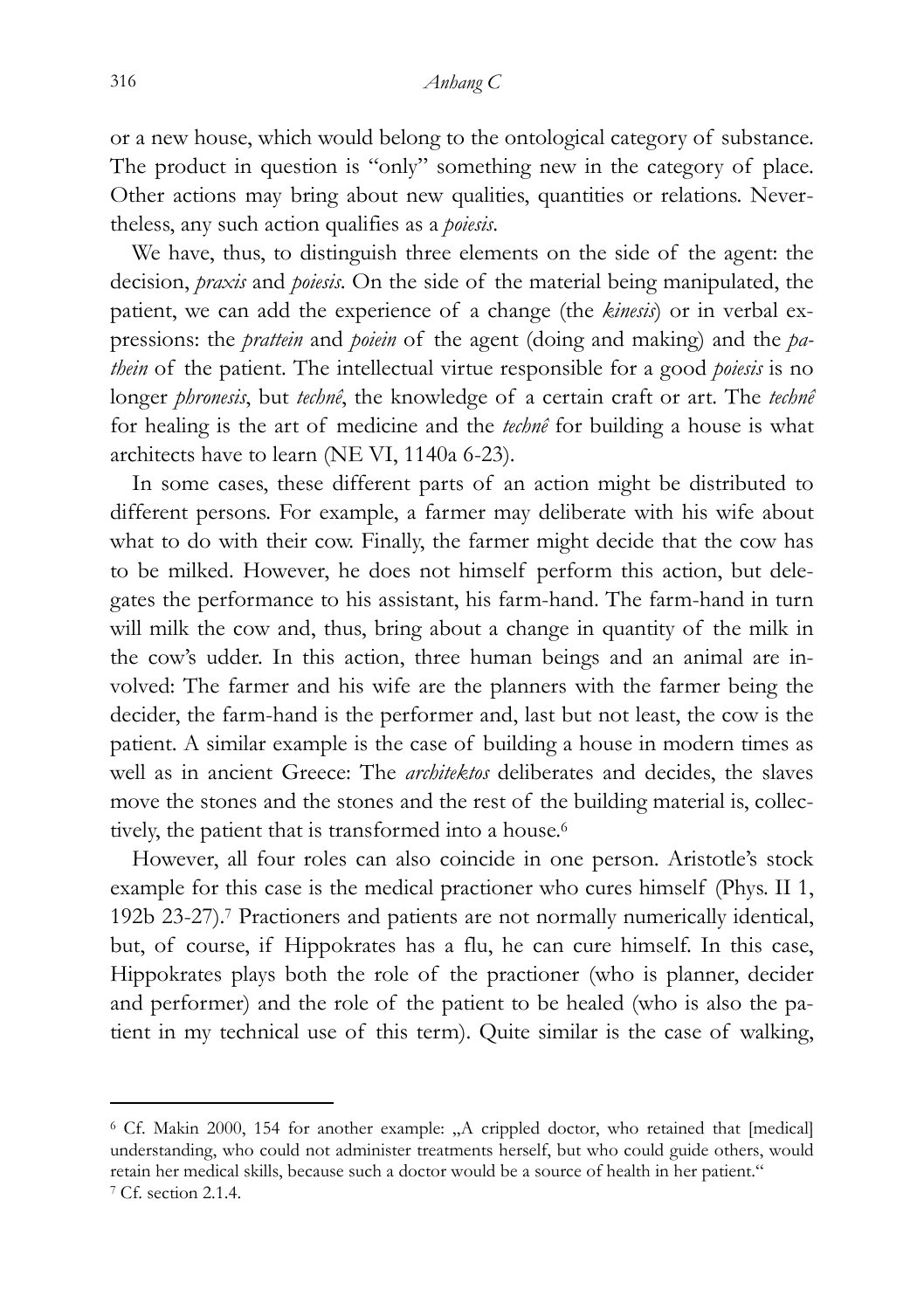which has caused much trouble for modern commentators.<sup>8</sup> When I decide to walk from Gloggnitz to Kirchberg, I decide to exercise my walking ability combined with the intention to aim at reaching Kirchberg. Of course, this case differs from the case where I was pushing my car. Now, one might say I am pushing myself. Subject and object of the action, agent and patient are one and the same person. On the one hand I have myself as the agent, on the other hand myself as the patient. Also in this case, I do not move myself as itself, as Aristotle would put it, but myself as something different. I am the mover or the agent in this case insofar as I exercise my walking ability. Nevertheless, we have to distinguish between this ability, the ability to fill a certain amount of space and to be located at different places. The latter is what grounds my being the patient of this action. Hence, we receive the result that such an ordinary thing like walking makes us somewhat schizophrenic: Insofar as I have the ability to walk I move myself insofar as I have the ability to be located at different places. While I share the ability to walk with several higher animals only, the ability to be located at different places is a property of most extended bodies.<sup>9</sup>

#### *C4. Where Decisions Come From*

Now, how does a decision occur? Aristotle models this by means of the practical syllogism.10 A practical syllogism is a piece of practical reasoning that connects a major premise expressing general knowledge (like, "I should eat healthy food") and a minor premise expressing a particular observation (like, "This is healthy food"). These two premises lead to the conclusion that I should eat that stuff in front of me and, thus, the practical syllogism can lead to a concrete action (MA 7, 701a 7-30; NE VII, 1147a 24-36; An. III 11, 434b 16-21).

What does it mean for such a major premise to be reasonable? It means to be integrated in a coherent hierarchy of means-ends-relations. Aristotle does not elaborate on these structures, but one thing is clear from his writings on ethics: For such structures to be meaningful, there must be at least one ultimate end, an end that is not a means to an other end, but being pursued for its own sake (NE I, 1097a 25-34). Further down the hierarchy we find ends

<sup>8</sup> Cf. Ackrill 1965; Pickering 1977.

<sup>9</sup> For such distinctions within the same individual cf. Phys. VIII 4, 254b 28-33.

<sup>10</sup> This is a much debated topic; cf. among others: Cooper 1975, Kenny 1979, Mele 1981.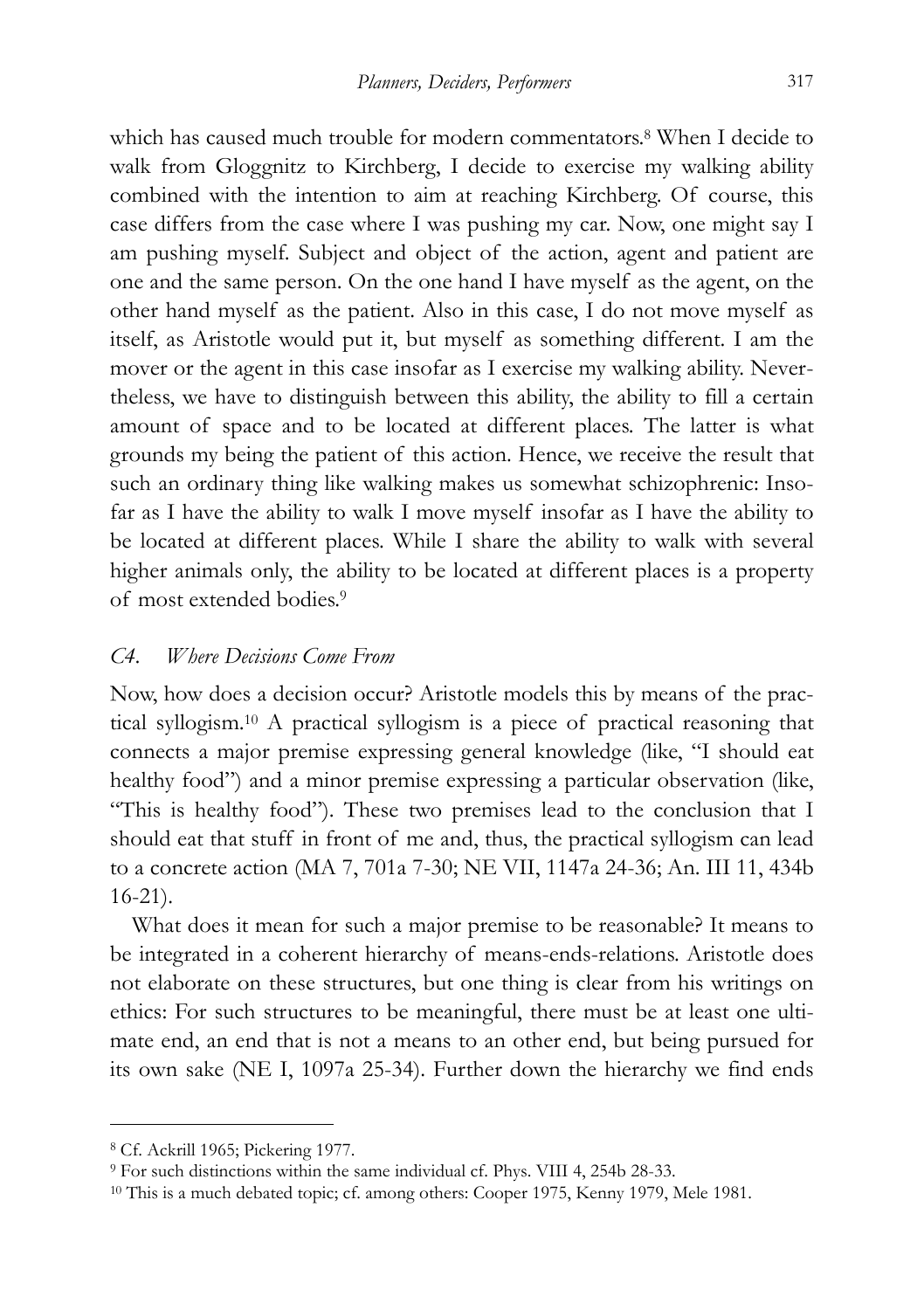that are themselves means for other higher ends and so on until we reach the ultimate end. This ultimate end is, which we can construe formally following Aristotle, happiness and living well (*eudaimonia*, NE I 5, 1097a 34-b 20).

Practical deliberation, then, has at least two aspects. First, there are practical syllogisms like the example mentioned resulting in concrete actions. When is this action complete? That is determined by the type of activity or process this action belongs to. This *telos* of the action itself – the "action's purpose" or "finis actionis" – has to be distinguished from whatever the agent performs this action for – the "agent's purpose" or "finis agentis".11 The agent's purpose is not an intrinsic property of the agent's activity, but an integral element of the agent's process of practical reasoning. Thus, it is extrinsic to the action itself. We can determine the agent's purpose only if we know enough about the agent's deliberation leading to that action. As in our example, the agent's eating that very food is supposed to support his health. Actions of the very same type can be given totally different purposes by their agents. E.g., while the intrinsic purpose of singing is just the singing itself, performers may sing for a variety of different extrinsic purposes: to produce something beautiful, to have fun, to earn money or to court a woman.

Different actions of the same agent will, presumably, be performed because of different purposes. And here the second aspect of practical deliberation enters the scene, for it should be desirable for the agent to pursue purposes that fit into a coherent scheme. There will be some purposes that have only instrumental value for him to serve other purposes, which rank higher in that agent's hierarchy of purposes, which in turn serve even higher purposes, which ultimately are thought to contribute to the agent's happiness. Thus, the planner not only has to decide whether he can realize a certain end in a given situation, but also which will be the right means to reach happiness.

#### *C5. The Picture So Far*

 $\overline{a}$ 

If we summarise the account given so far, we get the following picture of the different parts of an action and, analogously, the different parts an agent consists of:

<sup>11</sup> Cf. Freeland 1985, 400-401; STh II-II q. 141 a. 6 ad 1; Ross 1936, 517-518 on Phys. II 5, 196b 17-22.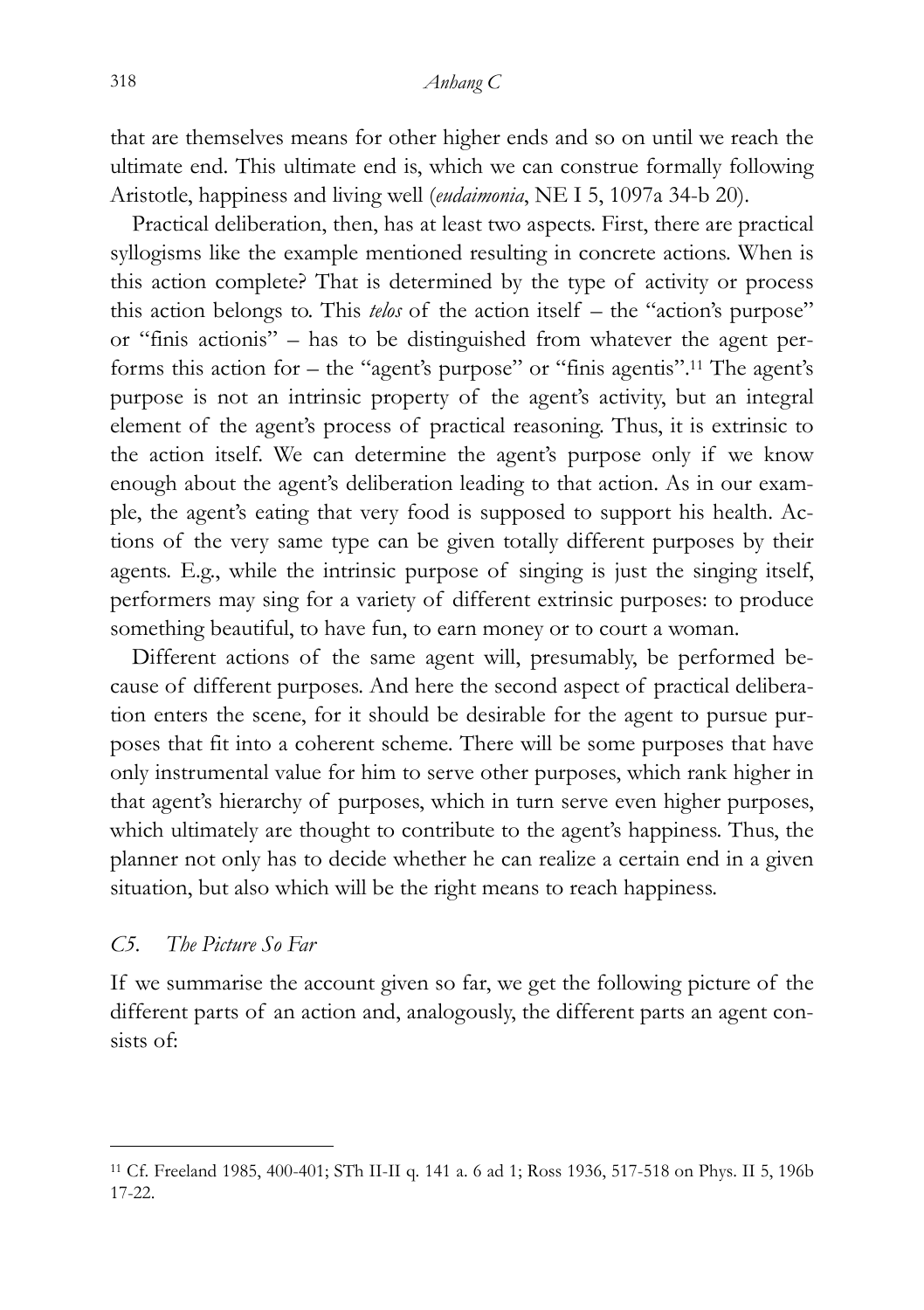| <b>AGENT</b>                       |                                    |                                             |                               |                                                          |
|------------------------------------|------------------------------------|---------------------------------------------|-------------------------------|----------------------------------------------------------|
|                                    |                                    | PERFORMER                                   |                               | <b>PATIENT</b>                                           |
| <b>PLANNER</b>                     | <b>DECIDER</b>                     | <b>DOER</b><br>( <i>praktikos</i> )         | <b>MAKER</b><br>(poietikos)   | ( <i>pathetikos</i> )                                    |
| Deliberation<br><i>(bouleusis)</i> |                                    |                                             |                               |                                                          |
| brings about $\rightarrow$         | Decision<br>( <i>prohairesis</i> ) |                                             |                               |                                                          |
|                                    | brings about $\rightarrow$         | Exercise of a<br>capacity ( <i>praxis</i> ) |                               |                                                          |
|                                    |                                    | brings about $\rightarrow$                  | <i>poesis</i> of the<br>agent |                                                          |
|                                    |                                    |                                             | brings about $\rightarrow$    | kinesis of the<br>patient                                |
|                                    |                                    |                                             |                               | brings about $\rightarrow$<br>energeia<br>of the patient |

For non-intentional causal interactions – normal events one might say – we can take over this picture, skipping the deliberation process. Normal events do not come from decisions. They are triggered by natural causal processes (witness their different treatment in Met. IX 7), but the rest remains basically the same, even if we may wish to change some of the labels, as Aristotle seemingly wished to do. He talks about *praxis* and *poiesis* only with respect to human actions. In normal events, we can conceptually draw a distinction along analogous lines. Aristotle, however, has no distinct names to apply here. Both are interchangeably called *energeia* or *entelecheia*. 12

The following diagram represents in outline a non-intentional interaction. The three columns in this scheme correspond to three different kinds of capacities that are involved in causal interaction: the agent's "active capacity" to bring about a change, the patient's "passive capacity" to undergo a change and the patient's capacity to be in the new state brought about by the

<sup>12</sup> Cf. Chen 1958a, Blair 1967, and section 3.1.2 above.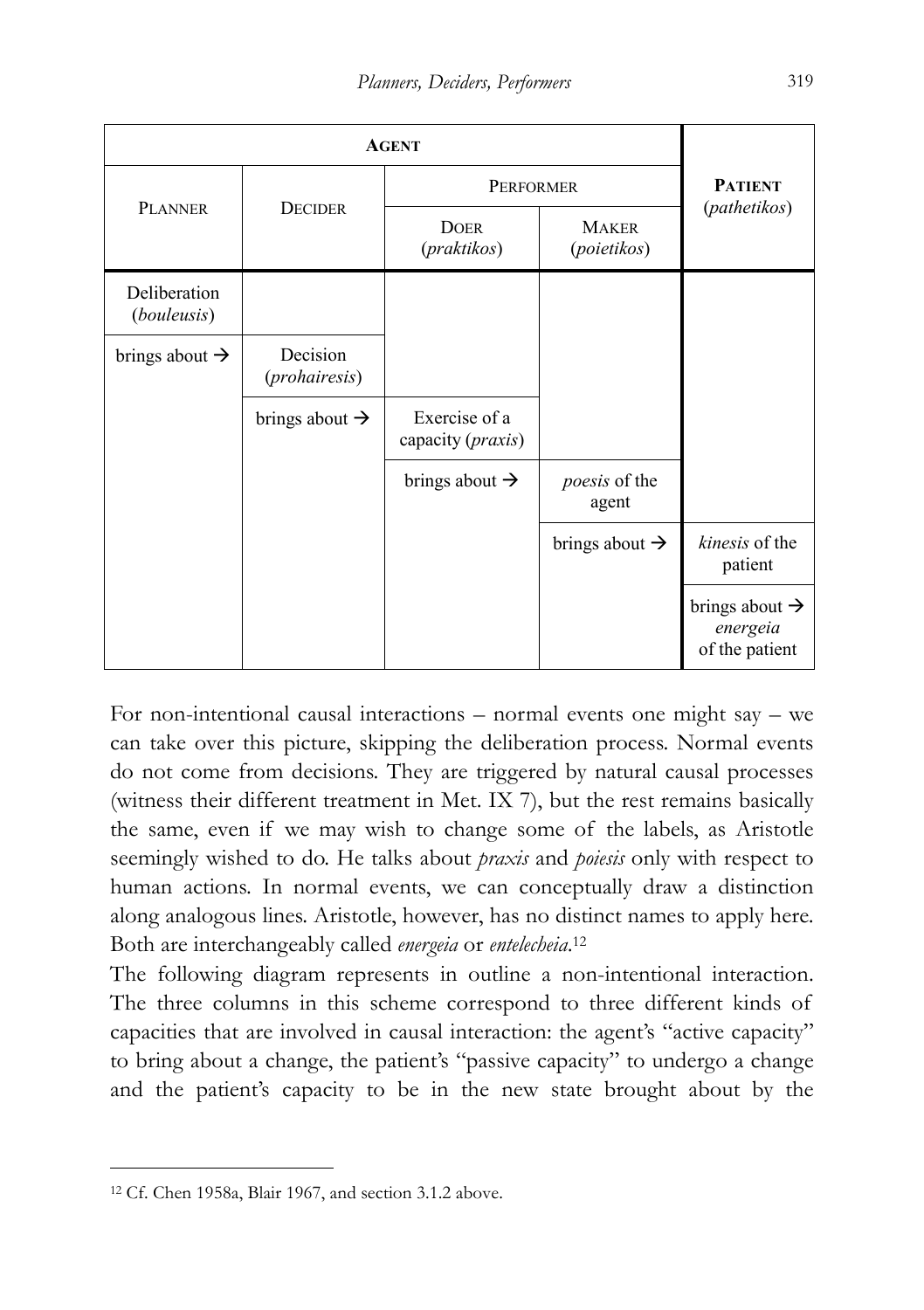change.13 The two columns belonging to the patient represent the two kinds of results connected with a change: the "resulting change" and the "result of change"14, i.e. the change itself and the new state brought about by it.

| <b>AGENT</b>                             | <b>PATIENT</b>                                                          |                                                                                                                            |
|------------------------------------------|-------------------------------------------------------------------------|----------------------------------------------------------------------------------------------------------------------------|
| The agent's changing of the pa-<br>tient |                                                                         |                                                                                                                            |
| brings about $\rightarrow$               | The patient's being<br>changed (= the <i>kinesis</i> of<br>the patient) |                                                                                                                            |
|                                          | brings about $\rightarrow$                                              | The patient's being in the<br>new state brought about by<br>the change<br>$($ = the new <i>energeia</i> of the<br>patient) |

#### *C6. Three Problems*

There seem to be rather strange overlaps and redundancies in this picture. I will discuss here the following three difficult distinctions: (1) between decision and *praxis*, (2) between *praxis* and *poiesis* and (3) between *poiesis* of the agent and *kinesis* of the patient. Here is how I would try to account for these:

(1) Are the decision and the *praxis* really two different events? Even for Aristotle, to decide for a certain action and to perform this action are different types of things, but one and the same token. The conclusion of the practical syllogism is at the same time the end of practical deliberation and the begining of acting (An. III 10, 433a 16-17). One might compare this with a point dividing a certain length of a line (a comparision used by Aristotle himself, though for another purpose in An. III 2, 427a 10-14). Just like this point is the end of one length and the begining of the other, the conclusion is the end of deliberation and the begining of acting. Thus, one and the same individual playing two roles at the same time can be subsumed to two different types of events. Thus, the decider is the limit case between the deliberator and the performer.

<sup>13</sup> Berti 1990.

<sup>14</sup> Von Wright 1963, 39-41.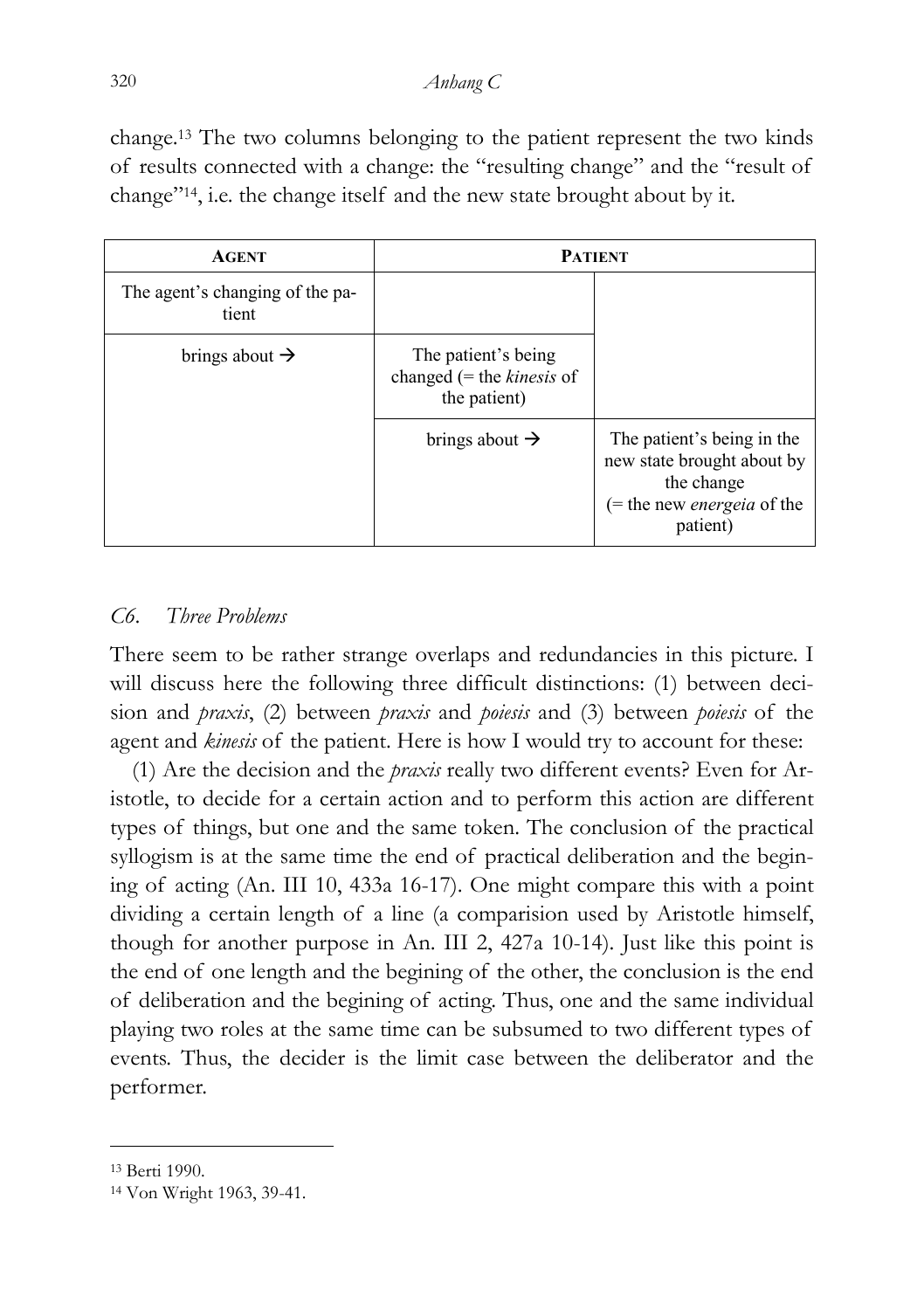(2) *Praxis* and *poiesis* are being enabled by the very same capacity. Insofar as the realisation happens within the agent or has the agent as its logical subject, it is a *praxis*. Insofar as the realisation happens within the patient, it is a *poiesis*. Many kinds of *praxis* can only co-occur with a *poiesis*, but a *praxis* without *poiesis* is possible, and, indeed, Aristotle thinks that the most valuable kind of *praxis* is of this kind, namely contemplation (*theoria*). This possibility allows us to distinguish conceptually between *praxis* and *poiesis* in the other cases, as well.

(3) The *poiesis* of the agent and the *kinesis* of the patient may be judged to be the same event. However, this event is being called *poiesis*, insofar as it is the realisation of a capacity of the agent and it is called *kinesis*, insofar as it is the realisation of a capacity of the patient. Of course, we know that the agent's capacity will only be realised if the patient's capacity will be realised and *vice versa*. Thus, *poiesis* and *kinesis* necessarily occur at the same time. This is analogous to Aristotle's theory of perception. A perception is at once the realisation of the active capacity of the perceptible thing and of the passive capacity of the perceiver. These two capacities can only be realised together and Aristotle tells us that they both happen within the same individual, namely the perceiver. Though, of course, the perceptible thing remains the logical subject of the realisation of its capacity (in the end, it is *its* capacity that is being realised), it would be odd to say that something happens within the perceptible thing when being perceived. Perception does not really change something within the perceptible thing, but only about the perceiver.

#### *C7. The Intentional and the Non-Intentional*

 $\overline{a}$ 

In Aristotle's picture, the two main elements of acting, namely intentionality and performance, are neatly separated. They can be re-discovered in the two elements decision and *praxis*. With a *praxis*, insofar as it is a *praxis*, its success is guaranteed. All those elements of an action whose success is not guaranteed enter as *poiesis* or *kinesis* or via the agent's practical deliberations. An action's result, i.e. the end-state of the patient's *kinesis*, does not necessarily correspond to the intended result.15 The result brought about by the action is not always the result aimed at in the decision: If I go to the market place to buy fruits, this might also lead to the collections of debts because I meet by acci-

<sup>15</sup> For this distinction between the *heneka tou* of an action and the aim *kata prohairesin* cf. Phys. II 5, 196b 17-22.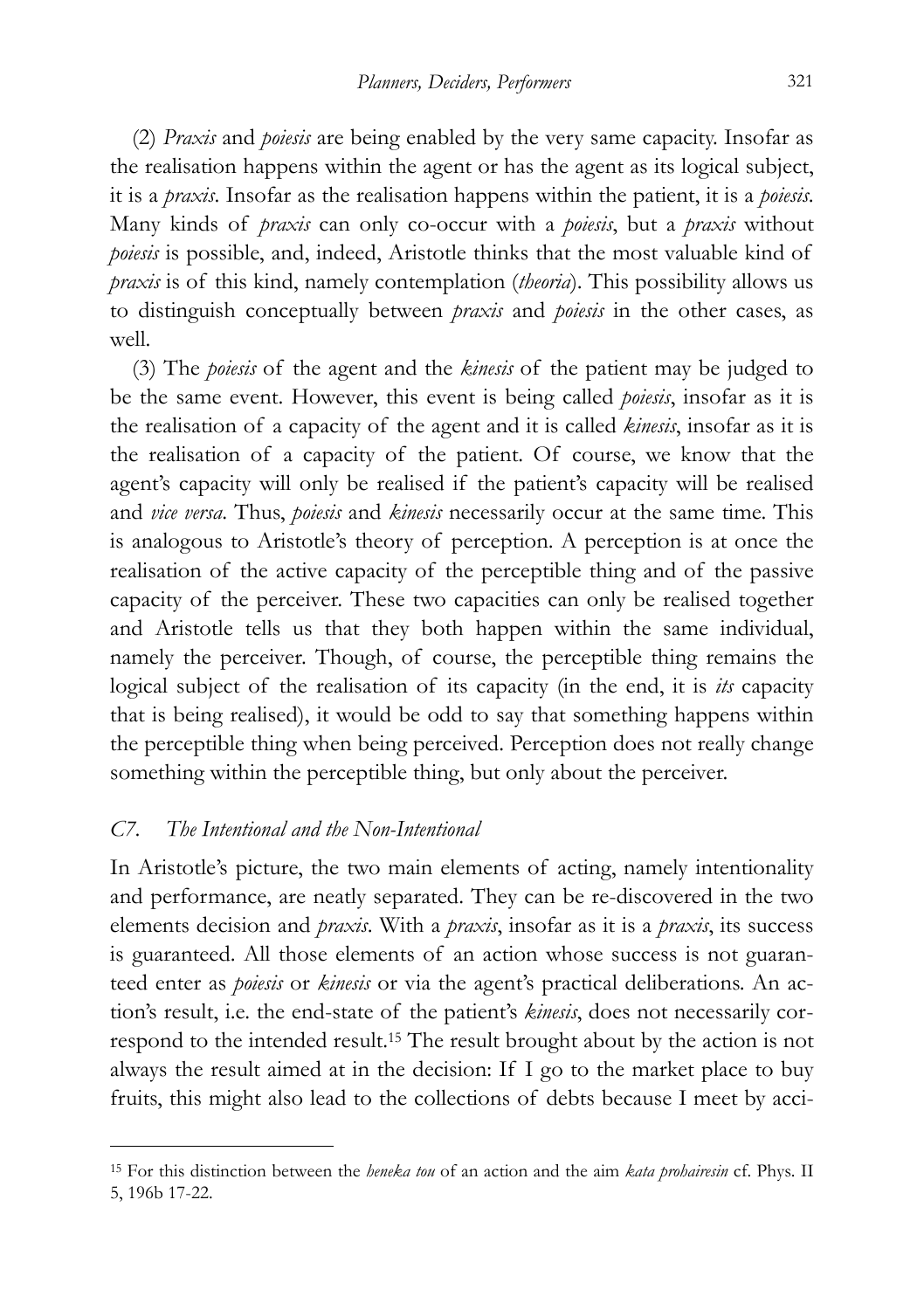dent one of my debtors (Phys. II 5, 196b 33-36). Intention is, thus, not necessary for a certain result. On the other hand, intention is not sufficient. The general practitioner who intends to cure his patients cannot be sure of his success. All he can say is that he does the best according to his knowledge and the state of the medical art (Top. I 3). All he can decide on is whether to activate his medical skills. This is what is *eph' hemin*, i.e*.* what is entirely in his own power to do. But whether his endeavours will be crowned with success, whether the patient will actually be cured – this depends not only on the medic's skill, but also on the state the patient is in and maybe on other intervening causes.<sup>16</sup>

At its basic level, this sketch of a model of actions takes into account only decisions for or against the exercise of active capacities. Is it possible to decide on the exercise of passive capacities, too? Sun bathing seems to be a case in question. Can't we decide on whether our skin should get a darker complexion? Well, let's have a closer look at the elements of sun-bathing that are really intentional. We can decide on going to a sunlit place, we can decide on staying there for some time with an uncovered body, and we can do this with the intention of getting a darker complexion, but whether the pigments in our skin will be stimulated by the sunlight to change their colour, whether there are such pigments in the first place or not, this is not our business. We cannot decide on these matters because with respect to these things we are not autonomous agents, but simply subject to the causal happenings in nature.

<sup>&</sup>lt;sup>16</sup> These are, of course, all those factors relevant for the realization-conditions of the respective capacity. Cf. Met. IX 5 and, commenting on this, Moline 1975 and section 5.2 above.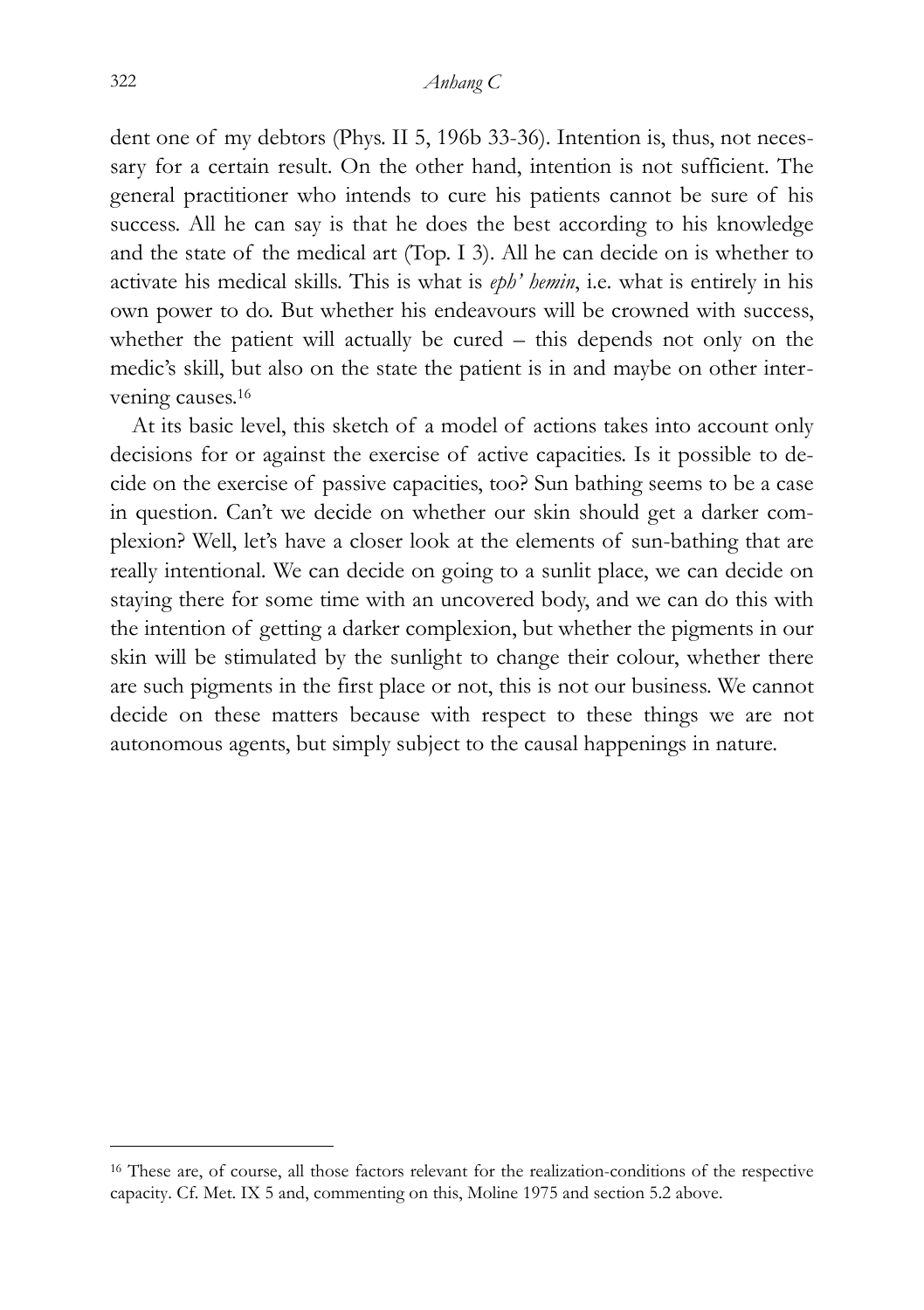## **Literatur**

Auf Werke klassischer Autoren, Kommentare und Hilfsmittel wird mit Hilfe von Siglen bezug genommen, die im Literaturverzeichnis aufgeschlüsselt werden. Andere Literatur wird nach dem Schema "Autor[en] Jahreszahl [, Seitenzahl]" zitiert; die vollständige Literaturangabe wird im Literaturverzeichnis nachgetragen. Das Literaturverzeichnis enthält nur die tatsächlich verwendete Literatur; weitere Literatur verzeichnen Flashar 1983 und Radice/Davis 1997.

Im Text werden griechische Wörter transkribiert; dabei steht *ê* für den griechischen Buchstaben Eta, *ô* für den griechischen Buchstaben Omega, *h* für den Spiritus asper. Ein Iota subscriptum wird nur wiedergegeben, wenn es für die Bedeutung relevant ist; dann wird für es ein *j* an den Vokal angehängt, unter dem es steht.

Übersetzungen fremdsprachiger Zitate stammen, wenn nicht anders angegeben, vom Verfasser. In den Übersetzungen stehen (wie in den Textausgaben) spitze Klammern "<", ">" um Ergänzungen im griechischen Text zu kennzeichnen. Eckige Klammern "[", "]" kennzeichnen Ergänzungen in der Übersetzung, denen keine Ergänzungen im griechischen Text entsprechen: Durch sie soll der konzise Stil des Aristoteles lesbarer und eindeutiger gemacht werden, wobei durch die Klammerung deutlich wird, daß es sich bereits um eine erste interpretatorische Leistung handelt. Die Transkriptionen der im Griechischen verwendeten Termini sind in runden Klammern "(", ")" ergänzt; ebenfalls in runden Klammern stehen in der Regel Passagen, die der Herausgeber des griechischen Textes entsprechend in Parenthese gesetzt hat. Bei den Zeilenangaben bedeutet ein "f" "und die folgende Zeile", "ff" bedeutet "und die beiden folgenden Zeilen"; umfaßt eine Belegstelle mehr als drei Zeilen, sind Anfangs- und Endzeile angegeben.

#### **1. Antike und mittelalterliche Texte**

| Var. Hist. | Aelian, Varia historia, ed. R. Hercher, Leipzig 1866 (Teubner), ND Graz 1971.                                                 |
|------------|-------------------------------------------------------------------------------------------------------------------------------|
| De fato    | Alexander von Aphrodisias, Über das Schicksal, hg. A. Zierl, Berlin 1995.                                                     |
| In APr     | In Aristotelis Analyticorum Priorum I, ed. M. Wallis, Berlin 1883, 1-418                                                      |
|            | $(CAG 2.1)$ .                                                                                                                 |
| In Met.    | [teilw. Pseudo-]Alexander von Aphrodisias, In Aristotelis Metaphysica Commen-<br>taria, ed. M. Hayduck, Berlin 1891 (CAG 1).* |
| In Int.    | Ammonius, In Aristotelis De Interpretatione Commentaria, ed. A. Busse, Berlin<br>1897 (CAG 5/5).                              |

<sup>\*</sup> Der Kommentar zu Met. IX ist wohl pseudepigraphisch. Vgl. Moraux 1942, 14-19 und 1967, 181: "Zuerst muß daran erinnert werden, daß der zweite Teil (Bücher E-N) des unter Alexanders Namen erhaltenen Metaphysik-Kommentars sicher nicht echt ist. Es fragt sich bloß, ob sein Verfasser (wahrscheinlich Michael von Ephesus) den ihm noch zugänglichen Kommentar Alexanders lediglich erweitert und hier und dort modifiziert, oder ob er einen von Alexander unabhängigen Kommentar verfaßt hat, der sich dem genuinen Werk Alexanders substituiert hätte."

L. Jansen, *Tun und Können,* DOI 10.1007/978-3-658-10286-9,

<sup>©</sup> Springer Fachmedien Wiesbaden 2016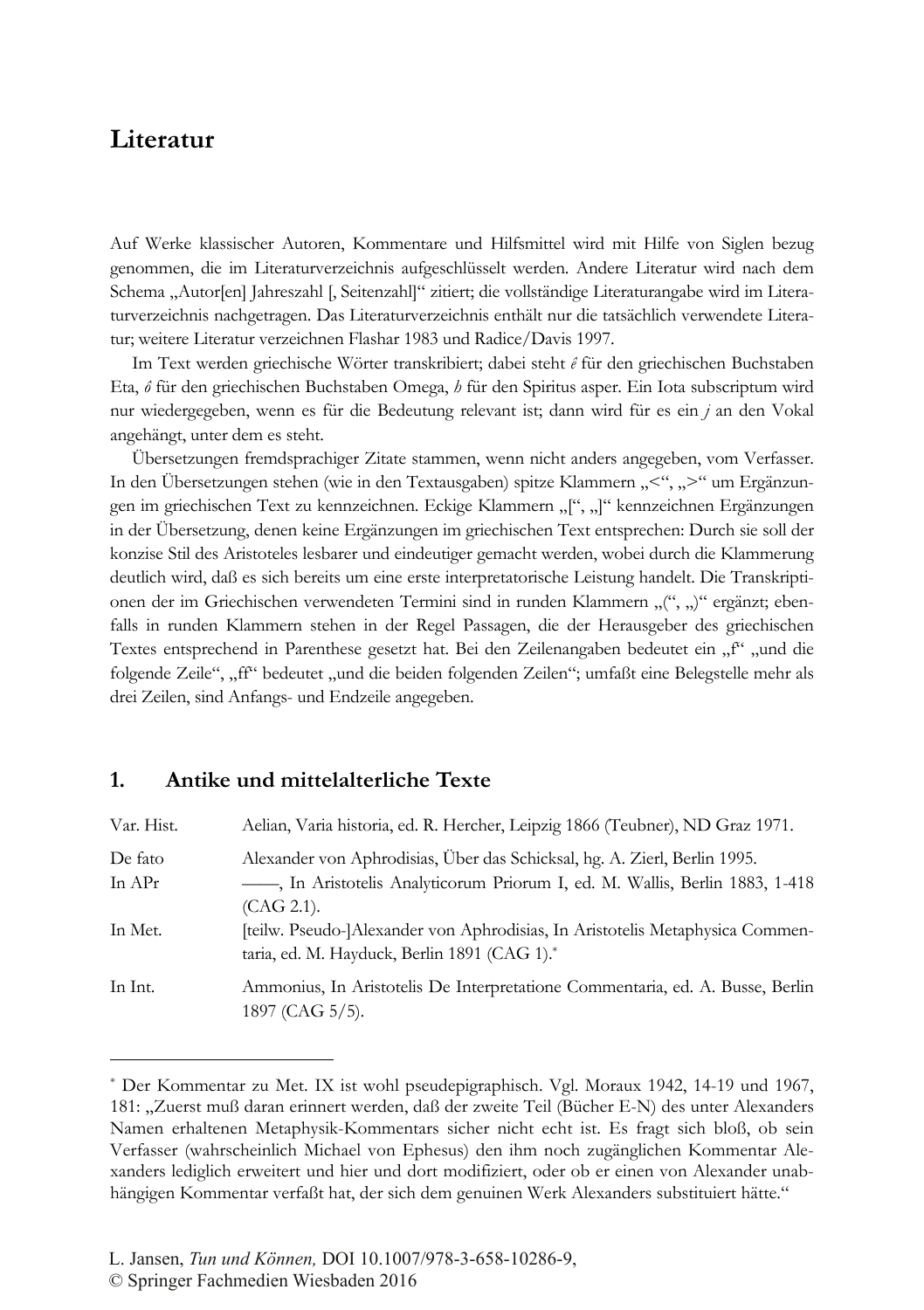| 324 | Literatur |
|-----|-----------|
|     |           |

|              | Aristophanes, Comoediae, ed. F.W. Hall, W.M. Geldart, Oxford, Bd.1: <sup>2</sup> 1906,<br>Bd. 2: o.J. (OCT); darin:                   |
|--------------|---------------------------------------------------------------------------------------------------------------------------------------|
| Acharn.      | —, Achamenses.                                                                                                                        |
| Plut.        | —, Plutus.                                                                                                                            |
| Thesm.       | —, Thesmophoriazusae.                                                                                                                 |
| An.          | Aristoteles, De anima, ed. W.D. Ross, Oxford 1956 (OCT).                                                                              |
| APr          | -, Analytica Priora, ed. W.D. Ross, Oxford 1964 (OCT).                                                                                |
| Cael.        | ——, De Caelo, ed. P. Moraux, 1965 (Budé).                                                                                             |
| Cat.         | –, Categoriae, ed. L. Minio-Paluello, Oxford 1949, (OCT).                                                                             |
| APo          | ——, Analytica Posteriora, ed. W.D. Ross, Oxford 1964 (OCT).                                                                           |
| EЕ           | –, Ethica Eudemia, ed. R.R. Walzer, J.M. Mingay, Oxford 1991 (OCT).                                                                   |
| GА           | -, De generatione animalium, ed. H.J. Drossaart Lulofs, Oxford 1965 (OCT).                                                            |
| GС           | -, De generatione et corruptione, zit. nach Joachim GC.                                                                               |
| НA           | ——, Historia animalium, ed. Louis, Paris 1964-1969 (Budé).                                                                            |
| Int.         | ——, De Interpretatione, ed. L. Minio-Paluello, Oxford 1949 (OCT).                                                                     |
| ΜA           | ——, De motu animalium, zit. nach Nussbaum MA.                                                                                         |
| Met.         | ——, Metaphysik, zit. nach Ross Met.                                                                                                   |
|              | ——, Metaphysica, ed. W. Jaeger, Oxford 1957 (OCT).                                                                                    |
| Mete.        | -, Meteorologica, ed. H.D.P. Lee, London-Cambridge MA 1987 (Loeb).                                                                    |
| MМ           | ——, Magna Moralia, ed. F. Susemihl, London-Cambridge MA 1935 (Loeb).                                                                  |
| NΕ           | ——, Ethica Nicomachea, ed. I. Bywater, Oxford 1894 (OCT).                                                                             |
| РA           | –, De Partibus animalium, ed. Peck, London-Cambridge MA 1961 (Loeb).                                                                  |
| Phys.        | -, Physica, ed. W.D. Ross, Oxford 1982 (OCT); ND in Zekl Phys.                                                                        |
| Poet.        | –, Poetik, ed. M. Fuhrmann, Stuttgart 1982.                                                                                           |
| Pol.         | —, Politica, ed. W.D. Ross, Oxford 1957 (OCT).                                                                                        |
| Probl.       | –, Problemata, ed. I. Bekker, Aristotelis Opera II, Berlin 1831, ND 1960.                                                             |
| Protr.       | ——, Der Proteptikus des Aristoteles, ed. I. Düring, Frankfurt M. 1969.                                                                |
| Rhet.        | –, Ars Rhetorica, ed. W.D. Ross, Oxford 1959 (OCT).                                                                                   |
| SЕ           | ——, Sophistici elenchi, ed. W.D. Ross, Oxford 1958 (OCT).                                                                             |
| Sens.        | –, De sensu, ed. W.D. Ross, Oxford 1955 (OCT).                                                                                        |
| Top.         | –, Topica, ed. W.D. Ross, Oxford 1958 (OCT).                                                                                          |
| Fin.         | Cicero, De finibus bonorum et malorum, lat.-dt., ed. H. Merklin, Stuttgart 1989.                                                      |
| Tusc.        | –, Gespräche im Tusculum, lat.-dt., ed. Gigon, München 1951 (Tusculum).                                                               |
| De Fato      | ——, De Fato, lat.-dt., ed. K. Bayer, München 1963 (Tusculum).                                                                         |
| Diog. Laert. | Diogenes Laertius, Vitae Philosophorum, ed. H.S. Long, 2 Bde., Oxford 1964<br>(OCT).                                                  |
| Diss.        | Epiktet, Dissertationes ab Arriano digestae, ed. H. Schenkl, Leipzig 1916.                                                            |
| El.          | Euklid, Elementa, ed. E.S. Stamatis post J.L. Heiberg, 2. Aufl., 4 Bde., Leipzig<br>1969-1973.                                        |
| Theog.       | Hesiod, Theogonia, in: Hesiod, The Homeric Hymnus and Homerica, gr.-engl.,<br>ed. H.G. Evelyn-White, London-Cambridge MA 1954 (Loeb). |
|              | Demosth.Encom. [Pseudo-]Lukian, Demosthenes Encomion in: Luciani Opera III, ed. M.D.<br>Macleod, 262-286, Oxford 1980 (OCT).          |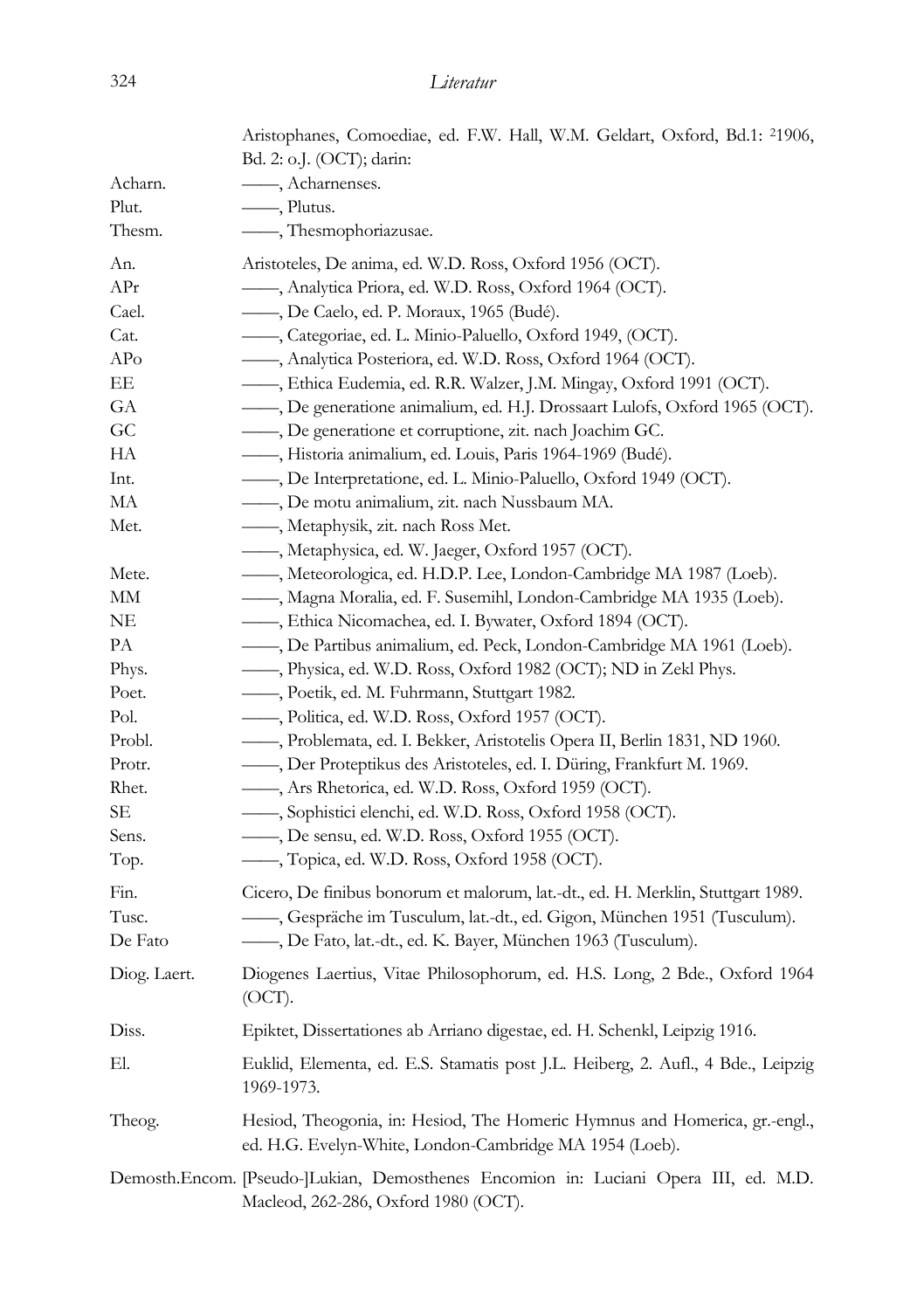Platon, Werke, gr.-dt., ed. G. Eigler, 8 Bde. Darmstadt 1990, darin:

| Charm.      | -, Charmides (I 287-349).                                                                                                 |
|-------------|---------------------------------------------------------------------------------------------------------------------------|
| Cratyl.     | - Kratylos (III 395-575).                                                                                                 |
| Euthyd.     | -, Euthydemos (II 109-219).                                                                                               |
| Hip. mai.   | - Hippias maior (= Hippias I; I 451-525).                                                                                 |
| Hip. min.   | $\longrightarrow$ , Hippias minor (= Hippias II; I 41-81).                                                                |
| Men.        | -, Menon (II 505-599).                                                                                                    |
| Mx.         | -, Menexenos (II 221-267).                                                                                                |
| Phaid.      | -, Phaidon (III 1-207).                                                                                                   |
| Phaidr.     | -, Phaidros (V 1-193).                                                                                                    |
| Polit.      | - Politikos (VI 403-579).                                                                                                 |
| Prot.       | - Protagoras (I 83-217).                                                                                                  |
| Rep.        | - Der Staat (IV).                                                                                                         |
| Soph.       | -, Sophistes (VI 219-401).                                                                                                |
| Symp.       | -, Symposium (III 209-393)                                                                                                |
| Theait.     | -, Theaitet (VI 1-217).                                                                                                   |
| Tim.        | —, Timaios (VII 1-210).                                                                                                   |
| Pyth. Orac. | Plutarch, De Pythiae Oraculis, in: Plutarch's Moralia V, ed. F.C. Babbitt, Lon-<br>don-Cambridge MA 1936, 255-345 (Loeb). |
| Schol.      | Scholia Graeca in Aristophanem, ed. F. Dübner, Paris 1877, ND Hildesheim<br>1969.                                         |
| AМ          | Sextus Empiricus, Against the Professors, ed. R.G. Bury, London-Cambridge<br>1949 (Loeb).                                 |
| In Met.     | Thomas von Aquin, In Metaphysicam Aristotelis Commentaria, ed. M.-R. Ca-<br>thala, R.M. Spiazzi, Turin 1964.              |
| STh         | -, Summa Theologiae, ed. P. Caramello ex rec. Leonina, 3 voll., Turin 1952.                                               |
| Hist.       | Thukydides, Historiae, ed. H.S. Stuart, J.E. Powell, 2 Bde., Oxford 1942 (OCT).                                           |
| Anab.       | Xenophon, Anabasis, in: Opera omnia III, ed. E.C. Marchant, Oxford 1904<br>(OCT).                                         |

# **2. Kommentare, Übersetzungen, Sammlungen und Hilfsmittel**

| Bonitz Met. | Aristotelis Metaphysica, ed. H. Bonitz, 2 Bde., Bonn 1849 (ND Hildesheim<br>1960).                                                   |
|-------------|--------------------------------------------------------------------------------------------------------------------------------------|
| <b>BR</b>   | E. Bornemann, E. Risch, Griechische Grammatik, 2. Aufl., Frankfurt M. 1978.                                                          |
| Christ      | Aristotelis Metaphysica, ed. W. Christ, Leipzig 1934 (Teubner); ND in Seidl Met.                                                     |
| Cooke Cat.  | The Categories, ed. Harold Cooke, in: Aristotele, The Categories. On Interpreta-<br>tion, London-Cambridge MA 1938 (Loeb).           |
| DK          | Die Fragmente der Vorsokratiker, gr.-dt., ed. H. Diels, W. Kranz, 2 Bde. u.<br>Indexband, 6. verb. Aufl., Zürich-Hildesheim 1951-52. |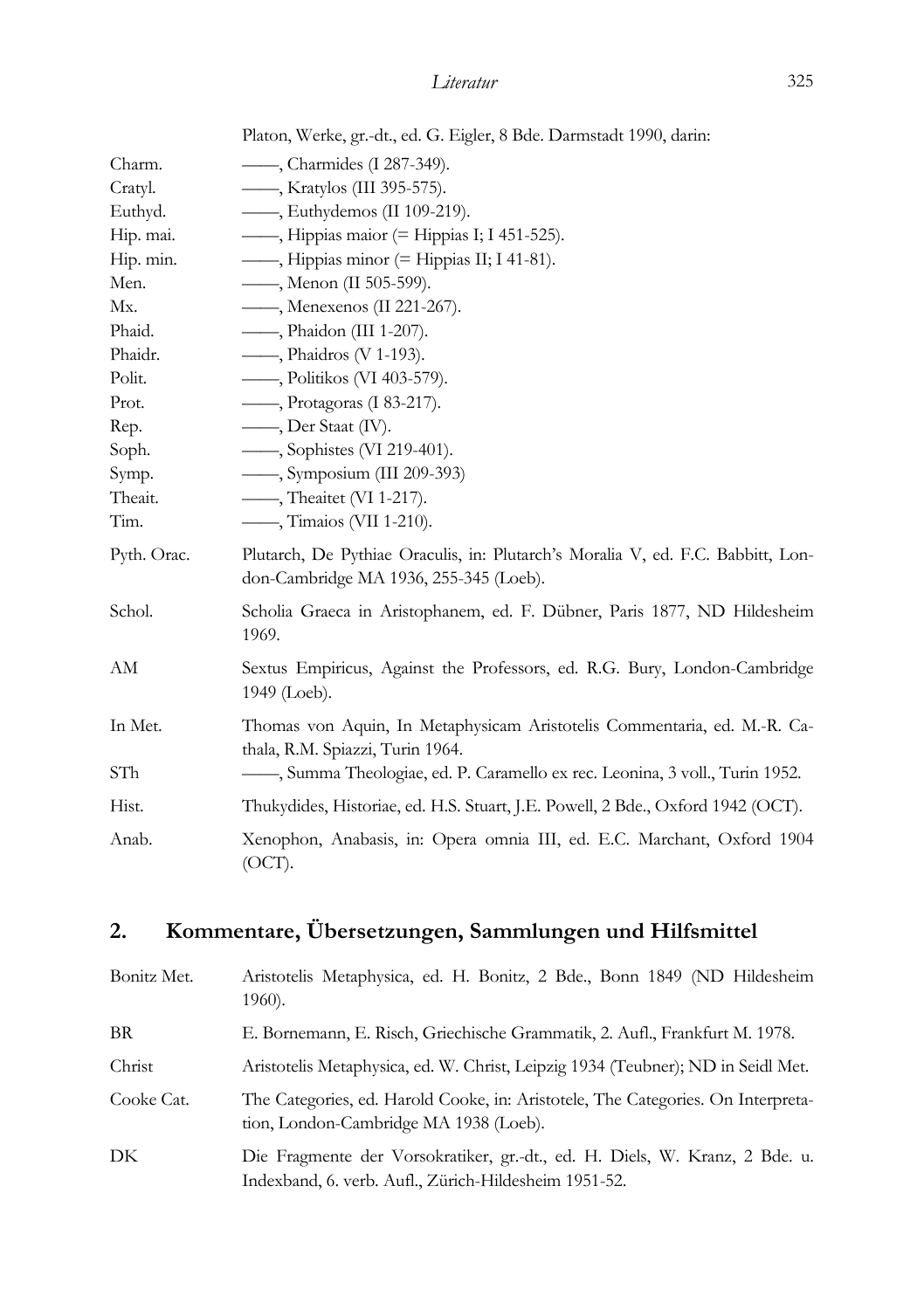| 326            | Literatur                                                                                                                                                                                                                                                         |
|----------------|-------------------------------------------------------------------------------------------------------------------------------------------------------------------------------------------------------------------------------------------------------------------|
| Dirlmeier NE   | Aristoteles, Die Nikomachische Ethik, übers. und erl. von F. Dirlmeier, 8. Aufl.,<br>Berlin 1983.                                                                                                                                                                 |
| Döring         | Die Megariker. Kommentierte Sammlung der Testimonien, ed. K. Döring, Ams-<br>terdam 1972 (= Studien zur antiken Philosophie 2).                                                                                                                                   |
| <b>FDS</b>     | Fragmente zur Dialektik der Stoiker, mit dt. Übers., ed. K. Hülser, 4 Bde., Stutt-<br>gart-Bad Cannstatt 1987-88.                                                                                                                                                 |
| Frisk          | H. Frisk, Griechisches Etymologisches Wörterbuch, 2 Bde., Heidelberg 1960.                                                                                                                                                                                        |
| Furth Met.     | Aristotle, Metaphysics Books VII-X, transl. M. Furth, Indianapolis IN 1985.                                                                                                                                                                                       |
| Hamlyn An.     | Aristotle, De anima II and III (with passages from book I), ed. D.W. Hamlyn,<br>with a report on recent work by Ch. Shields, Oxford 1993.                                                                                                                         |
| <b>HWP</b>     | Historisches Wörterbuch der philosophischen Begriffe, begründet von Joachim<br>Ritter, Basel u.a. 1971ff.                                                                                                                                                         |
| Hussey Phys.   | Aristotle's Physics III and IV, ed. E. Hussey, Oxford 1983.                                                                                                                                                                                                       |
| Jaeger         | Aristotelis Metaphysica, ed. W. Jaeger, Oxford 1957.                                                                                                                                                                                                              |
| Joachim GC     | Aristotle, On Coming-to-Be and Passing-Away, ed. H.H. Joachim, Oxford 1926.                                                                                                                                                                                       |
| Joachim NE     | Aristotle, The Nicomachean Ethics, comm. by H.H. Joachim, ed. D.A. Rees,<br>Oxford 1951.                                                                                                                                                                          |
| LSJ            | H.G. Liddell, R. Scott, H.S. Jones, A Greek-English Lexicon, Oxford 1973.                                                                                                                                                                                         |
| Mignucci APr   | Aristotele, Gli Analitici Primi, ed. M. Mignucci, Neapel o.J. (= Filosofi Antichi 3).                                                                                                                                                                             |
| <b>Notes</b>   | M. Burnyeat et. al., Notes on Books Eta and Theta of Aristotle's Metaphysics,<br>being the record of a seminar held in London, Study Aids Monography 4, Sub-<br>Faculty of Philosophy, Oxford 1984.                                                               |
| Nussbaum MA    | Martha Nussbaum, Aristotle's De Motu animalium, Princeton 1978.                                                                                                                                                                                                   |
| PRE            | Paulys Realenzyklopädie der klassischen Altertumswissenschaften, Neuausgabe<br>begonnen von G. Wissowa, Stuttgart 1894ff.                                                                                                                                         |
| Rapp Rhet.     | Aristoteles, Rhetorik, übers. u. erl. von Christof Rapp, (Aristoteles. Werke in<br>deutscher Übersetzung 4) Berlin [erscheint 2001, vorauss. in 2 Teilbänden].                                                                                                    |
| Reale Met.     | Aristotele Metafisica. Saggio introduttivo, testo greco con traduzione al fronte e<br>commentario, a cura di Giovanni Reale, edizione maggiore rinnovata, 3 Bde.,<br>Mailand 1993 (Temi metafisici e problemi del pensiero antico. Studi e testi, 23.<br>24. 25). |
| Ross An.       | Aristotle, De anima, ed. and comm. by W.D. Ross, Oxford 1961.                                                                                                                                                                                                     |
| Ross Met.      | Aristotle's Metaphysics. ed. and comm. by W.D. Ross, 2 Bde., Oxford 1924.                                                                                                                                                                                         |
| Ross           | Aristotle, Metaphysics, transl. by W.D. Ross, Oxford, 2. Aufl. 1948.                                                                                                                                                                                              |
| Ross Phys.     | Aristotle's Physics. ed. and comm. by W. D. Ross, Oxford 1936.                                                                                                                                                                                                    |
| Schwegler Met. | Die Metaphysik des Aristoteles. Grundtext, Ubersetzung und Commentar nebst<br>erläuternden Abhandlungen, von Albert Schwegler, 4 Bde., ND Frankfurt M.<br>1960.                                                                                                   |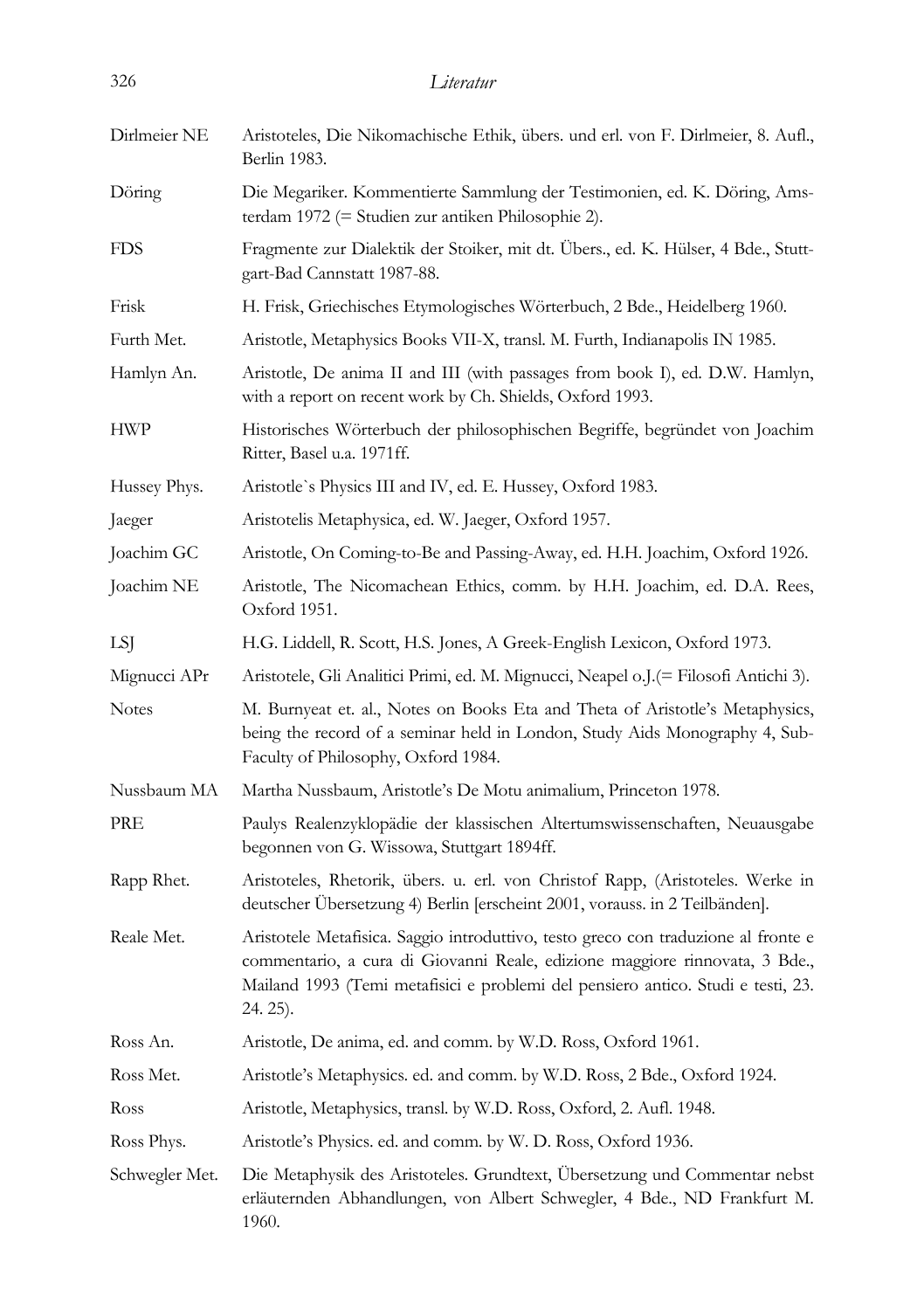| Seidl Met.     | Aristoteles, Metaphysik, gr.-dt., 2 Bde., ed. H. Seidl, 3. Aufl., Hamburg 1989-91<br>(PhB $307/308$ ).                             |
|----------------|------------------------------------------------------------------------------------------------------------------------------------|
| <b>SSR</b>     | Socratis et Socraticorum Reliquae, ed. G. Giannantoni, 4 Bde., Neapel 1990.                                                        |
| Theiler An.    | Aristoteles, Über die Seele, übers. und erl. von Willy Theiler, Berlin 1959 (Aristo-<br>teles. Werke in deutscher Übersetzung 13)  |
| Tricot Met.    | Aristote, La Métaphysique, 2 Bde., ed. J. Tricot, Paris 1970.                                                                      |
| Weidemann Int. | Aristoteles, Peri Hermeneias, übers. und erl. von H. Weidemann, Berlin 1994<br>(Aristoteles. Werke in deutscher Übersetzung 1/II). |
| Zekl Phys.     | Aristoteles' Physik. Vorlesung über Natur, gr.-dt., ed. H.G. Zekl, 2 Bde., Ham-<br>burg 1987-88 (PhB 380/381).                     |

#### **3. Sonstige Literatur**

Ackrill, John L. (1965), Aristotle's distinction between energeia and kinesis, in: Renford Bambrough (Hg.), New Essays on Plato and Aristotle, London, 121-141.

—— (1978), Aristotle on Action, in: Mind 87, 595-601.

Angstl, Helmut (1986), Bemerkungen zu Jules Vuillemin, Die Aporie des Meisterschlusses von Diodoros Kronos und ihre Lösungen, in: Allgemeine Zeitschrift für Philosophie 11, 79-82.

Anscombe, G. E. M. (1972), Intention, zweite Aufl., Oxford.

—— (1979), Under a description, in: Nous 13, 219-233.

Armstrong, David M. (1973), Belief, Truth, and Knowledge, Cambridge.

Arnold, Uwe (1965), Die Entelechie. Systematik bei Platon und Aristoteles, Wien-München.

Bäck, Allan (1996), On Reduplication. Logical theories of qualification, Leiden u.a. (= Studien und Texte zur Geistesgeschichte des Mittelalters 49).

Balaban, Oded (1990), Praxis and poiesis in Aristotle's practical philosophy, in: Journal of Value Inquiry 24, 185-198.

Bareuther, Rainer (1983), Aristoteles zum Problem des Unendlichen, in: Johannes Irmscher, Reimar Müller (Hgg.), Aristoteles als Wissenschaftstheoretiker. Eine Aufsatzsammlung, Berlin (= Schriften zur Geschichte und Kultur der Antike 22), 127-130.

Bärthlein, Karl (1957/1996), Der Analogiebegriff bei den griechischen Mathematikern und bei Platon, Diss. 1957, hg. Josip Talanga, Würzburg 1996.

- —— (1963), Untersuchungen zur Aristotelischen Modaltheorie, in: Archiv für Geschichte der Philosophie 45, 43-67.
- —— (1965), Über das Verhältnis des Aristoteles zur Dynamislehre der griechischen Mathematiker, in: Rheinisches Museum 108 (1965), 35-61.

Bartsch, Renate (1972), Adverbialsemantik, Frankfurt M. (= Linguistische Forschungen 6).

- Bartsch, Renate, Jürgen Lenerz, Veronika Ullmer-Ehrich (1977), Einführung in die Syntax, Kronberg (Ts.).
- Bartsch, Renate, Theo Vennemann (1972), Semantic Structures. A Study in the Relation between Semantics and Syntax, Frankfurt M. (= Athenäum-Skripten Linguistik 9).
- Bauer, Gero (1970), The English Perfect Reconsidered, in: Journal of Linguistics 6, 189-198.
- Becker, Albrecht (1934), Zwei Beispiele für Interpolationen im Aristoteles-Text, Hermes 69, 444- 450.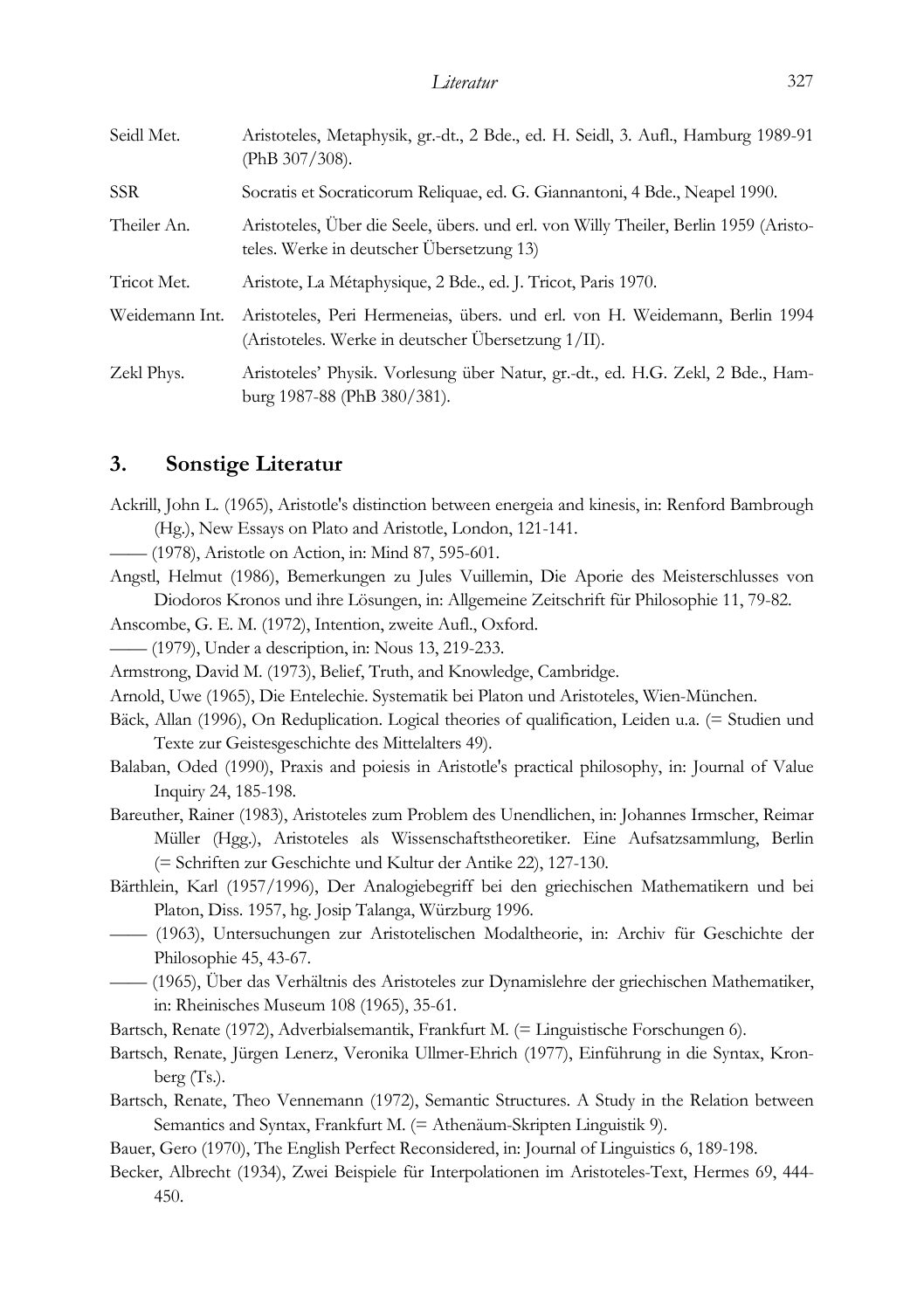- Becker, Oskar (1930), Zur Logik der Modalitäten, in: Jahrbuch für Philosophie und phänomenologische Forschung 11, Halle (Saale), 497-548.
- Beere, Jonathan (2009), Doing and Being. An Interpretation of Aristotle's Metaphysics Theta, Oxford.
- Berti, Enrico (1990), Il Concetto di Atto nella Metafisica di Aristotele, in: M.S. Sorondo (ed.), L'atto aristotelico e le sue ermeneutiche, Rome (= Dialogo di Filosofia 7), 43-61.
- —— (1993), Quando esiste l'uomo in potenza? La tesi die Aristotele, in: Nacita e morte dell'uomo. Problemi filosofici e scientifici della bioetica, Genova, 115-123.
- —— (1996), Der Begriff der Wirklichkeit in der Metaphysik des Aristoteles, in: Christof Rapp (Hg.), Aristoteles. Metaphysik. Die Substanzbücher, Berlin (= Klassiker Auslegen 4), 289-311; zuerst ital.: Il Concetto di Atto nella Metafisica di Aristotele, in: Marcello Sánchez Sorondo (Hg.), L'atto aristotelico e le sue ermeneutiche (= Dialogo di Filosofia 7), Rom 1990, 43-61.
- Bird, Alexander (1998), Dispositions and Antidotes, in: Philosophical Quarterly 48, 227-234.
- Blair, Georg A. (1964), 'Ενεργεια and 'Εντελεχεια in Aristotle, Ph.D. Dissertation, Fordham University.
- —— (1967), The meaning of 'energeia' and 'entelecheia' in Aristotle, in: International Philosophical Quaterly 7, 101-117.
- —— (1992), 'Ενεργεια and 'Εντελεχεια. Act in Aristotle, Ottawa.
- —— (1993), Aristotle on 'ΕΝΤΕΛΕΧΕΙΑ: A Reply to Graham, in: American Journal of Philology 114, 91-97.
- —— (1995), Unfortunately, It Is a Bit More Complex: Reflections on 'Ενεργεια, in: Ancient Philosophy 5, 565-580.
- Bobzien, Susanne (1993), Chrysippus' Modal Logic and its Relation to Philo and Diodorus, in: Klaus Döring, Theodor Ebert (Hgg.), Dialektiker und Stoiker. Zur Logik der Stoa und ihrer Vorläufer, Stuttgart (= Philosophie der Antike 1), 63-84.
- Brennan, Tad (1994), Two Modal Theses in the Second Half of Metaphysics Theta.4, in: Phronesis 34, 160-173.
- Brinton, Laurel J. (1988), The Development of English Aspectual Systems, Cambridge.
- Buchheim, Thomas, Corneille Henri Kneepkens, Kuno Lorenz (Hgg.) (2001), Potentialität und Possibilität. Modalaussagen in der Geschichte der Metaphysik, Stuttgart-Bad Cannstatt.
- Buchner, Hans (1970), Plotins Möglichkeitslehre, München/Salzburg (= Epimeleia 16).
- Buddensiek, Friedemann (1994), Die Modallogik des Aristoteles in den Analytica Priora A, Hildesheim-Zürich-New York (= Zur modernen Deutung der Aristotelischen Logik 6).
- —— (1999), Die Theorie des Glücks in Aristoteles' Eudemischer Ethik (= Hypomnemata 125), Göttingen.
- Busche, Hubertus (2001), Die Seele als System. Aristoteles' Wissenschaft von der Psyche, Hamburg (= Paradeigmata 25).
- Bybee, Joan L. (1992), Tense, aspect, and mood, in: International Encyclopedia of Linguistics, ed. William Bright, New York-Oxford, vol. 4, 144-145.
- Cartwright, Nancy (1989), Nature's Capacities and their Measurement, Oxford.
- Charles, David (1984), Aristotle's Theory of Action, London.
- Charlton, William (1987), Aristotelian Powers, in: Phronesis 32, 277-289.
- —— (1991), Aristotle and the Uses of Actuality, in: J.J. Cleary, Shartin (Hgg.), Proceedings of the Boston Area Colloquium in Ancient Philosophy, vol. 5, Lanham-New York-London, 1-22.
- Chen, Chung-Hwan (1956), Different meanings of the term energeia in the philosophy of Aristotle, in: Philosophy and Phenomenological Research 17, 56-65.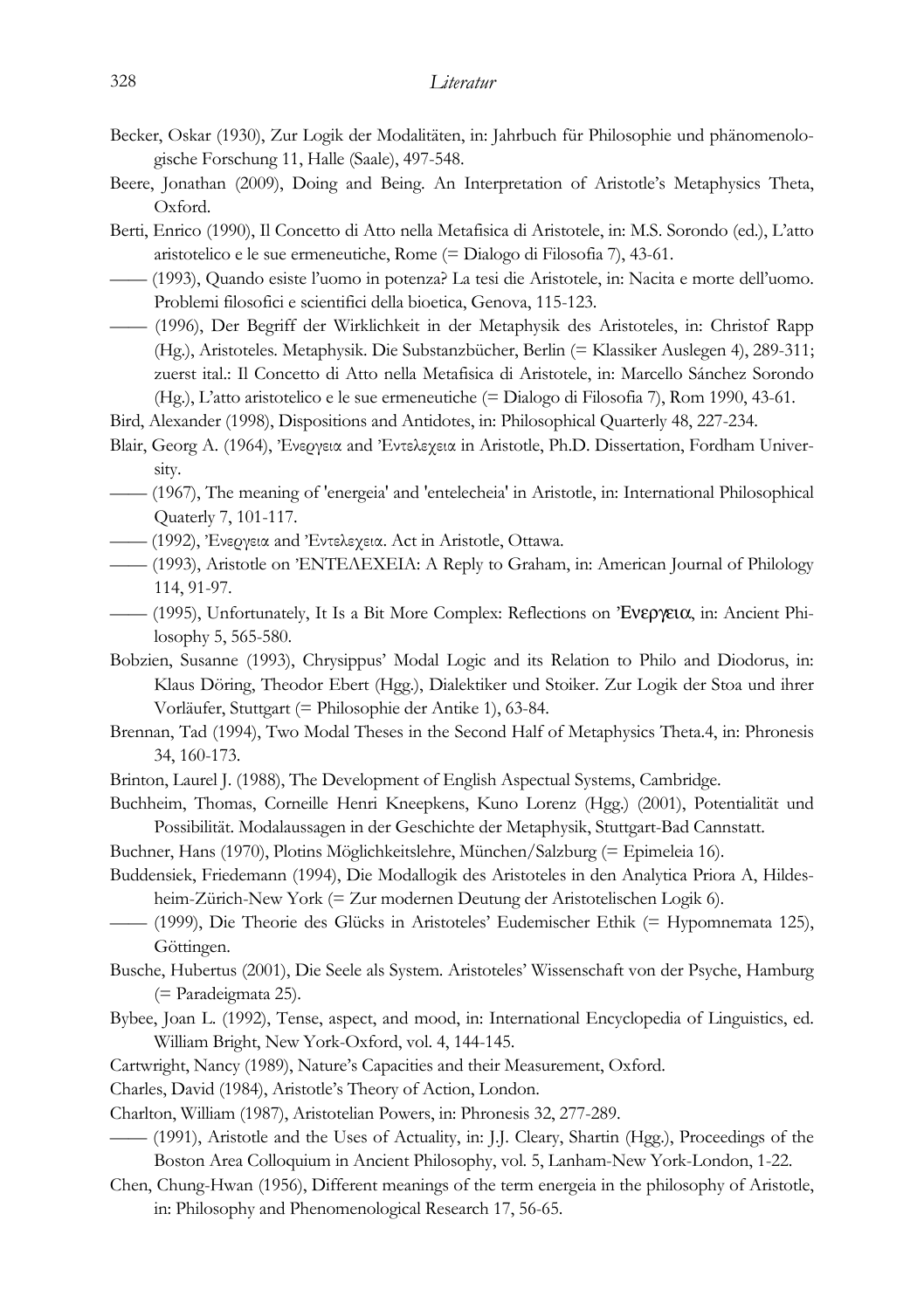- $\sim$  (1958a). The relation between the terms ενεργεια and εντελεγεια in the philosophy of Aristotle, in: Classical Quarterly NS 8, 12-17.
- —— (1958b), 'Ουσια and 'Ενεργεια: Two Fundamental Concepts in the Philosophy of Aristotle, Taipeh.
- Chisholm, Roderick M. (1971), States of Affairs Again, in: Nous 5, 179-189.
- Clark, Romane (1970), Concerning the Logic of Predicate Modifiers, in: Nous 4, 311-335.
- Clavet, Brian (1976), Aristotle and the Megarians on the Potentiality-Actuality Distinction, in: Apeiron 1, 34-41.
- Cleary, John J. (1998), "Powers that be": The Concept of Potency in Plato and Aristotle, in: Méthexis 9, 19-64.
- Cobb, R. Allan (1973), The present progressive periphrasis and the Metaphysics of Aristotle, in: Phronesis 18, 80-90.
- Cooper, John M. (1975), Reason and Human Good in Aristotle, London.
- Cordes, Peter (1994), Iatros. Das Bild des Arztes in der griechischen Literatur von Homer bis Aristoteles, Stuttgart (= Palingenesia 39).
- Damschen, Gregor, Robert Schnepf, Karsten R. Stüber (Hgg.) (2009), Debating Dispositions: Issues in Metaphysics, Epistemology and Philosophy of Mind, Berlin u.a.: de Gruyter.
- Dancy, R. M. (1980), Aristotle and the Priority of Actuality, in: Simo Knuuttila (Hg.), Reforging the Chain of Being. Studies in the History of Modal Theories, Dordrecht-Boston-London (= Synthese Historical Library 20), 73-115.
- Davidson, Donald (1980), Essays on Actions and Events, Oxford.
- Denyer, Nicholas (2000), Never Will and Cannot, in: Proceedings of the Aristotlelian Society Supplement 74, 163-178.
- Diels, Hermann (1916), Etymologica, in: Zeitschrift für vergleichende Sprachforschung auf dem Gebiete der indogermanischen Sprachen 47, 193-210.
- Döring, Klaus (1972), Kommentar, in: ders. (Hg.), Die Megariker. Kommentierte Sammlung der Testimonien, Amsterdam (= Studien zur antiken Philosophie 2), 73-171.
- —— (1998), Die Sokratiker, in: Hellmut Flashar (Hg.), Grundriß der Geschichte der Philosophie. Die Philosophie der Antike 2/1: Sophistik, Sokrates, Sokratik, Mathematiker und Mediziner, Basel-Stuttgart (= Der Neue Ueberweg), 139-364.
- Dudley, John (1982), Gott und Θεωρια bei Aristoteles. Die metaphysische Grundlage der Nikomachischen Ethik, Frankfurt M.-Bern (= Europäische Hochschulschriften XX/89).
- Düring, Ingemar (1961), Aristotle's Protrepricus. An Attempt at Reconstruction, Göteburg (= Studia Graeca et Latina Gothoburgensia 12).
- Ebert, Theodor (1973), Plato's Theory of Recollection Reconsidered: An Interpretation of Meno 80a-86c, in: Man and World 6, 163-181.
- —— (1974), Meinung und Wissen in der Philosophie Platons. Untersuchungen zum 'Charmides', ,Menon' und ,Staat', Berlin-New York.
- —— (1976), Praxis and poiesis. Zu einer handlungstheoretischen Unterscheidung des Aristoteles, in: Zeitschrift für philosophische Forschung 30, 12-30.
- —— (1999), Der fragende Sokrates. Überlegungen zur Interpretation platonischer Dialoge am Beispiel des Menon, in: Philosophiegeschichte und logische Analyse 2, 67-86.
- Edel, Abraham (1969), , Action' and , Passion': Some Philosophical Reflections on Physics III, 3, in: I. Düring (Hg.), Naturforschung bei Aristoteles und Theophrast, Heidelberg, 59-64.
- Englebretsen, George (1973), The Logic of Negative Theology, in: New Scholasticism 47, 228-232.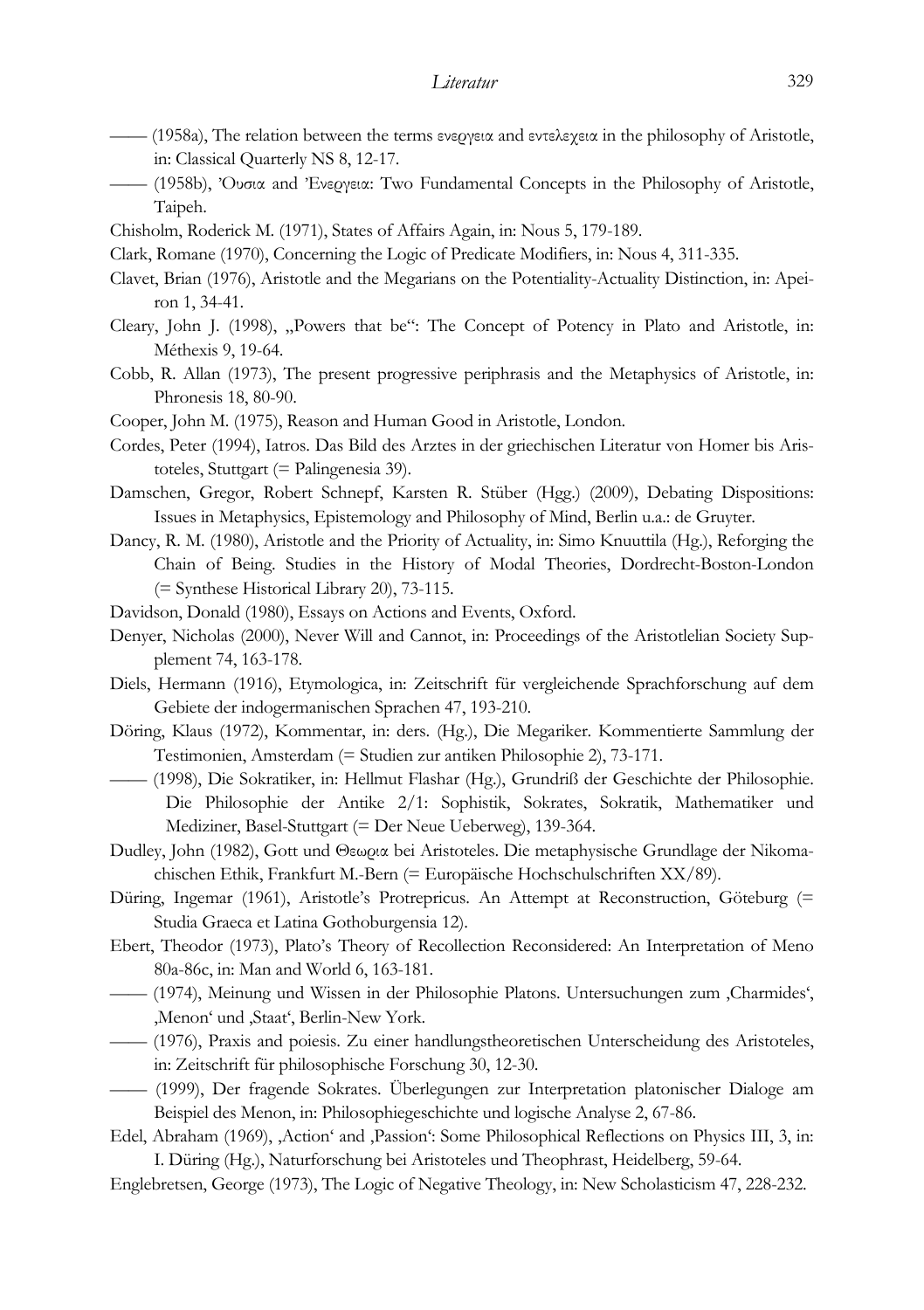- Evans, C. O. (1967), States, activities and performances, in: Australasian Journal of Philosophy 45, 293-308.
- Faust, August (1931/32), Der Möglichkeitsgedanke, 2 Bde., Heidelberg.
- Fine, Kit (1982), Acts, Events, and Things, in: W. Leinfellner, E. Kraemer, J. Schank (Hgg.), Sprache und Ontologie. Akten des 6. Internationalen Wittgenstein-Symposiums [1981], Wien, 97- 105.
- Flashar, Hellmut (1983), Aristoteles, in: ders. (Hg.), Grundriß der Geschichte der Philosophie. Die Philosophie der Antike 3: Ältere Akademie – Aristoteles – Peripatos, Basel-Stuttgart (= Der Neue Ueberweg), 175-457.
- Fodor, Jerry A. (1970), Troubles about Actions, in: Synthese 21, 298-319.
- Frede, Dorothea (1972), Omne quod est quando est necesse est esse, in: Archiv für Geschichte der Philosophie 54, 153-167.
- Frede, Michael (1993), The Stoic Doctrine of the Tenses of the Verb, in: Klaus Döring, Theodor Ebert (Hgg.), Dialektiker und Stoiker. Zur Logik der Stoa und ihrer Vorläufer, Stuttgart (= Philosophie der Antike 1), 141-154.
- —— (1994), Aristotle's Notion of Potentiality in Metaphysics Θ, in: T. Scaltas, D. Charles, M.L. Gill (Hgg.), Unity, Identity, and Explanation in Aristotle's Metaphysics, Oxford, 173-193.
- Freeland, Cynthia (1982), Moral Virtues and Human Powers, in: Review of Metaphysics 36, 3-23.
- ——, (1985), Aristotelian Actions, in: Nous 19, 397-414.
- ——, (1986), Aristotle on Possibilities and Capacities, in: Ancient Philosophy 6, 69-89.
- Fritz, Kurt von (1931), Art. Megariker, in: PRE Suppl. V, 707-724.
- —— (1938), Philosophie und sprachlicher Ausdruck bei Demokrit, Plato und Aristoteles, ND Darmstadt 1963.
- —— (1970), Schriften zur griechischen und römischen Verfassungsgeschichte und Verfassungstheorie, Berlin-New York.
- —— (1971), Grundprobleme der Geschichte der antiken Wissenschaft, Berlin-New York.
- Fuetscher, Lorenz (1933), Akt und Potenz. Eine kritisch-sytematische Auseinandersetzung mit dem neueren Thomismus, Innsbruck (= Philosophie und Grenzwissenschaften IV, 4/6).
- Furth, Montgomery (1985), Aristotle. Metaphysics Books VII-X, transl. with notes by M. Furth, Indianapolis IN.
- Galton, Antony (1984), The logic of aspect. An axiomatic approach, Oxford.
- García Marqués, Alfonso (1993), Der Begriff von "Möglichkeit" nach "Metaphysik" IX, 3-4, in: Philosophisches Jahrbuch 100, 357-365.
- Garver, Eugene (1989), Aristotle's Metaphysics of Morals, in: Journal of Philosophy 27, 7-28.
- Gaskin, Richard (1995), The Sea Battle and the Master Argument. Aristotle and Diodorus Cronus on the Metaphysics of the Future, Berlin-New York (= Quellen und Studien zur Philosophie 40).
- Giannantoni, Gabriele (1993), Die Philosophenschule der Megariker und Aristoteles, in: Klaus Döring, Theodor Ebert (Hgg.), Dialektiker und Stoiker. Zur Logik der Stoa und ihrer Vorläufer, Stuttgart (= Philosophie der Antike 1), 155-165.
- Gill, Kathleen (1993), On the metaphysical distinction between processes and events, in: Canadian Journal of Philosophy 23, 365-384.
- Gould, Thomas (1971), The Metaphysical Foundations for Aristotle's Ethics, in: J.P. Anton, G.L. Kustas (Hgg.), Essays in Ancient Greek Philosophy, Albany NY, 451-461.
- Graham, Daniel W. (1980), States and performances: Aristotle's test, in: Philosophical Quaterly 30, 117-130.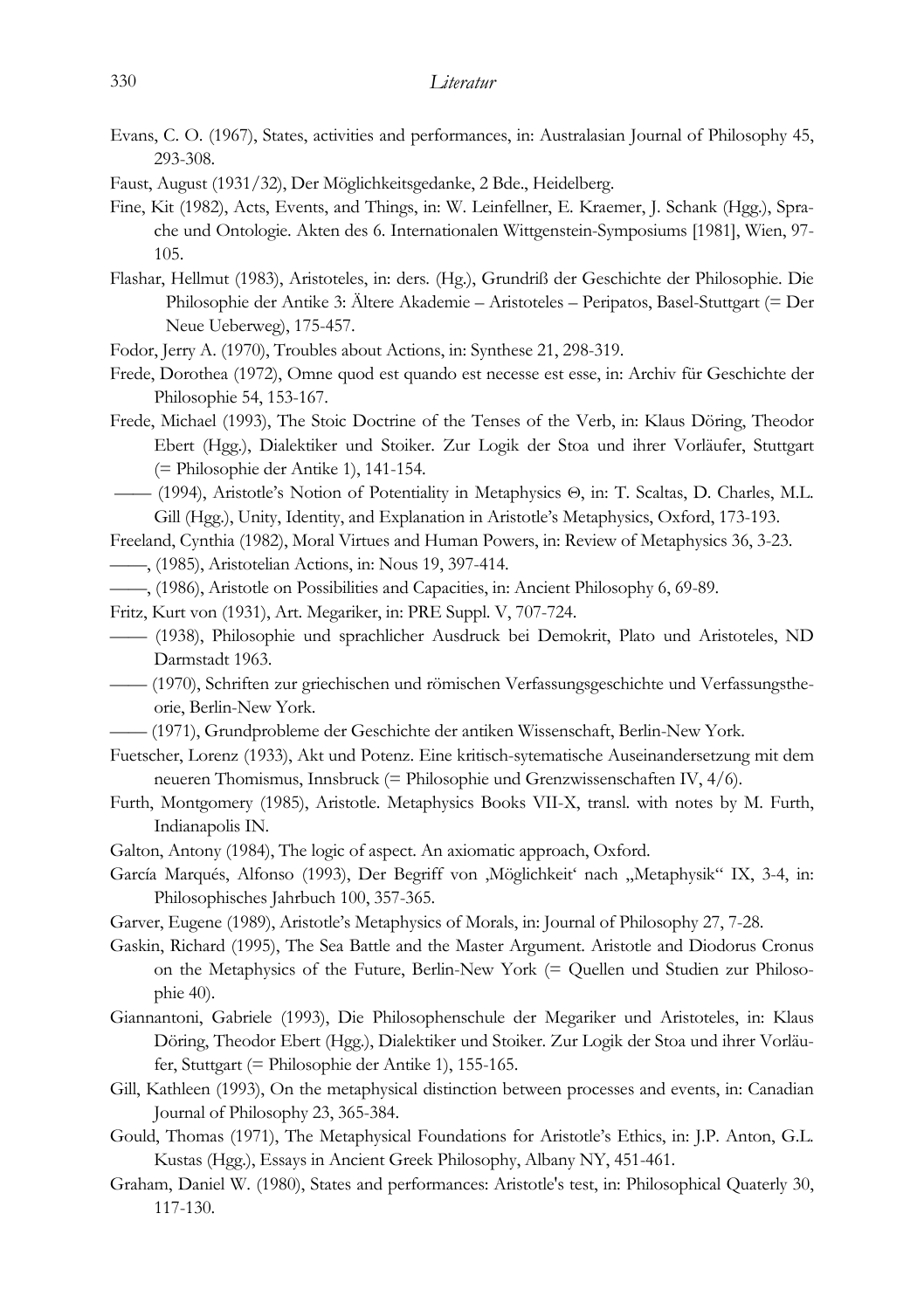- —— (1989), The Etymology of ΕΝΤΕΛΕΧΕΙΑ, in: American Journal of Philology 110, 73-80.
- —— (1995), The Development of Aristotle's Concept of Actuality. Comments on a Reconstruction by Stephen Menn, in: Ancient Philosophy 15, 551-564.
- Graves, C. E. (1884) Commentary on Thucydides Book 4, London.
- Grayeff, Felix (1974), Aristotle and his School. An Inquiry into the History of the Peripatetics. With a Commentary on Metaphysics Ζ, Η, Λ and Θ, London.
- Guthrie, W. K. C. (1932), The Philosophy of Aristotle's Protrepticus, in: Proceedings of the Cambridge Philological Society 151/152.
- Guy, Alfred (1991), The role of Aristotle's praxis today, in: Journal of Value Inquiry 25, 287-289.
- Hafemann, Burkhard (1999), Indefinite Aussagen und das kontingent Zukünftige. Akzidenzien allgemeiner Gegenstände und graduelle Wahrheit in Aristoteles' De Interpretatione 7 und 9, in: Philosophiegeschichte und logische Analyse 2, 109-137.
- Hagen, Charles T. (1984), The energeia-kinesis distinction and Aristotle's conception of praxis, in: Journal of the History of Philosophy 22, 263-280.
- Hager, Fritz-Peter (1962), Die Materie und das Böse im antiken Platonismus, in: Museum Helveticum 19, 73-103, ND in: Clemens Zintzen (Hg.), Die Philosophie des Neuplatonismus, Darmstadt 1977 (= Wege der Forschung 636), 427-474.
- —— (1963), Die Vernunft und das Problem des Bösen im Rahmen der Platonischen Ethik und Metaphysik, Bern-Stuttgart (= Noctes Romanae 10).
- —— (1987), Gott und das Böse im antiken Platonismus, Würzburg (= Elementa 43).
- Handfield, Toby (Hg.) (2009), Dispositions and Causes, Oxford.
- Happ, Heinz (1971), Hyle. Studien zum Aristotelischen Materiebegriff, Berlin.
- Hardie, W. F. R. (1968), Aristotle's Ethical Theory, Oxford.
- Harré, Rom, E. H. Madden (1975), Causal Powers. A Theory of Natural Necessity, Oxford 1975.
- Hartmann, Nicolai (1937), Der Megarische und der Aristotelische Möglichkeitsbegriff, Sitzungsbericht der Preußischen Akademie, ND in: ders., Kleinere Schriften II, Berlin 1957, 85-100.
- —— (1938), Möglichkeit und Wirklichkeit, Berlin.
- Heath, Thomas L. (1921), A History of Greek Mathematics, Oxford, 2 Bde.
- —— (1926), Book X. Introductory Note, in: Euclid, The Thirteen Books of the Elements, übers. von Thomas L. Heath, 2. Aufl., Cambridge, Bd. 3 (X-XIII), 1-10.
- —— (1949), Mathematics in Aristotle, Oxford.
- Heidegger, Martin (1931/1981), Aristoteles, Metaphysik IX 1-3. Von Wesen und Wirklichkeit der Kraft. Freiburger Vorlesung Sommersemester 1931, hg. H. Hüni, Frankfurt M. (= GA II 33).
- Hintikka, Jaakko (1973), Time and Necessity. Studies in Aristotle's Theory of Modality, Oxford.
- Hirzel, R. (1884), Über Entelechie und Endelechie, in: Rheinisches Museum 39, 169-208.
- Hobbes, Thomas (1651), Leviathan, ed. Richard Tuck, Cambridge 1991.
- Hoffmann, W. Michael (1976), Aristotle's Logic of Verb Tenses, in: Journal of Critical Analysis 3, 89-95.
- Huber, Carlo E. (1964), Anamnesis bei Plato, München (= Pullacher Philosophische Studien 6).
- Hughes, G. E., M. J. Cresswell (1996), A New Introduction to Modal Logic, London-New York.
- Hüni, Heinrich (1992), Wahrnehmungswirklichkeit nach Aristoteles, Würzburg.
- Hüntelmann, Rafael (2000), Möglich ist nur das Wirkliche. Nicolai Hartmanns Modalontologie des realen Seins, Dettelbach (= Neue ontologische Forschung 2).
- Hutchinson, Keith (1991), Dormitive Virtues, Scholastic Qualities, and the new philosophies, in: History of Science 29, 245-278.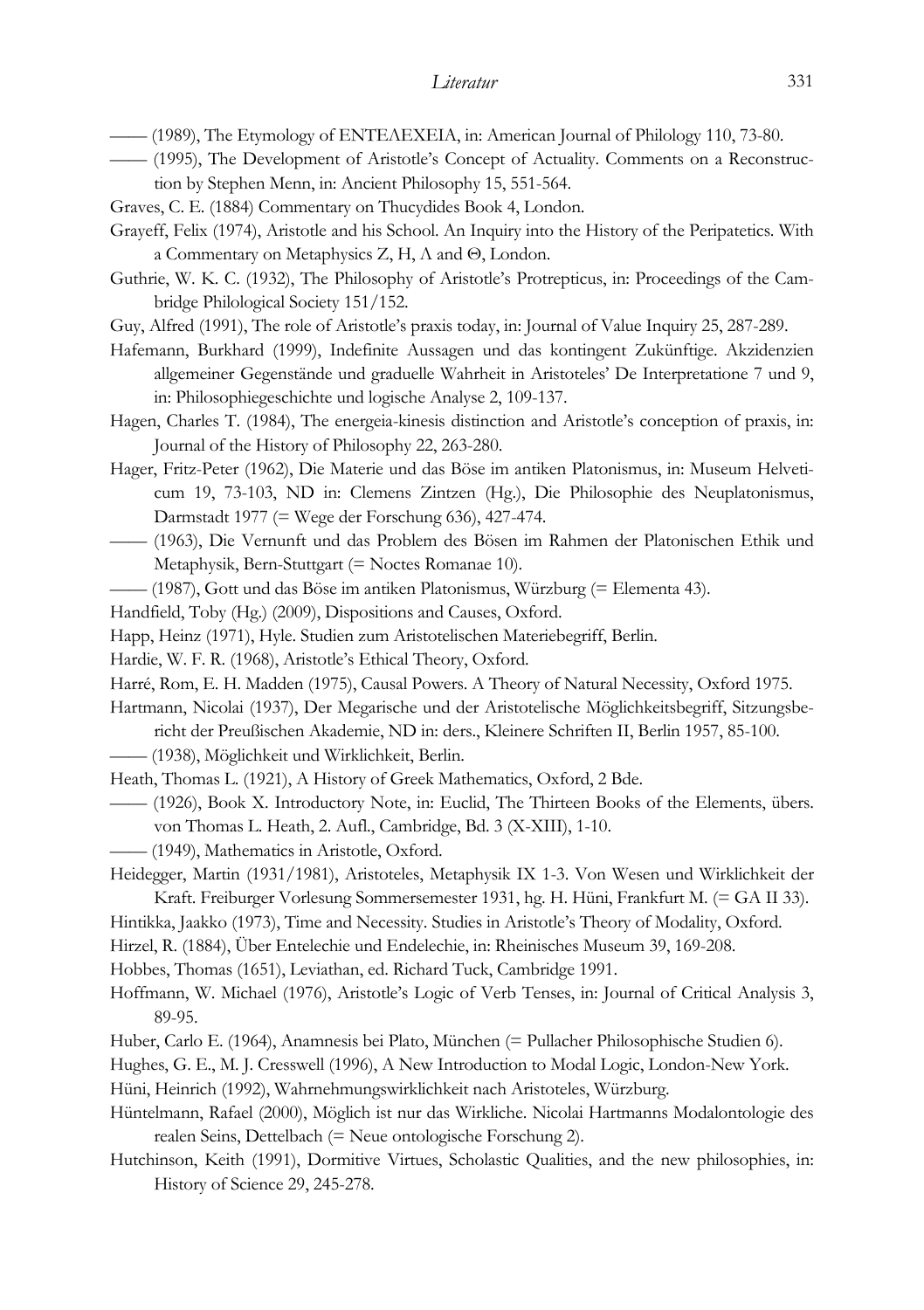- Ide, Harry Albert (1988), Possibility and potentiality from Aristotle through the Stoics, PhD Dissertation, Cornell University.
- —— (1992), Dunamis in Metaphysics IX, in: Apeiron 25, 1-26.
- d'Irsay, Stephen (1926), La Possibilité Ontologique chez Aristote, in: Revue néoscolastique de philosophie 28, 410-421.
- Jacobi, Klaus (1997), Das Können und die Möglichkeiten. Potentialität und Possibilität, in: Christoph Hubig (Hg.), Cognitio humana: Dynamik des Wissens und der Werte. Akten des XVII. Kongresses für Philosophie, Leipzig, 23.-27. September 1996, Berlin, 451-465; ND in: Buchheim/Kneepkens/Lorenz 2001.
- Jaeger, Werner (1912), Zu Aristoteles Metaphysik Θ 9.1051a32ff., in: Rheinisches Museum NF 67, 304-305.
- Jansen, Ludger (1994), Aristotle and the Talk about Events, unveröffentl. M.Litt.-Thesis, University of St. Andrews.
- —— (1997), Are Aristotle's energeiai states or events?, in: Georg Meggle (Hg.), Analyomen 2. Proceedings of the 2nd Conference "Perspectives in Analytical Philosophy" II: Philosophy of Language. Metaphysics, Berlin-New York (= Perspektiven der Analytischen Philosophie 17), 369-375.
- —— (1999), Sind nichtsequentielle Aktivitäten möglich? Zu Kretzmanns und Stumps Verteidigung von Boethius' Ewigkeitsdefinition, in: G. Leibold, W. Löffler (Hgg.), Entwicklungslinien mittelalterlicher Philosophie, Wien (= Vorträge des V. Kongresses der Österreichischen Gesellschaft für Philosophie, Teil 2), 232-245.
- —— (2000a), Sind Vermögensprädikationen Modalaussagen?, in: Metaphysica Sonderheft 1, 179- 193.
- —— (2000b), [Rezension von Mumford 1998], in: Zeitschrift für philosophische Forschung 54, 307-310.
- —— (2001), [Rezension von Strobach 1998], in: Philosophiegeschichte und logische Analyse 4, 205-211.
- —— (2002), [Rezension von Buddensiek 1999], in: Bryn Mayr Classical Review 19.03.2002, http://ccat.sas.upenn.edu/bmcr/2002/2002-03-19.html.
- —— (2003a), Art. katêgoria/Kategorie, in: Aristoteles-Lexikon, hg. von Otfried Höffe, Stuttgart.
- —— (2003b), Art. poion/wiebeschaffen, in: Aristoteles-Lexikon, hg. von Otfried Höffe, Stuttgart.
- —— (2003c), Art. pros ti/in bezug auf etwas, Relation, in: Aristoteles-Lexikon, hg. von Otfried Höffe, Stuttgart.
- —— (2003d), Planners, Deciders, Performers. Aristotelian Reflections on the Ontology of Agents and Actions, in: Christian Kanzian, Josef Quitterer, Edmund Runggaldier (Hgg.), Persons. An Interdisciplinary Approach, Wien, 208-215 [= Anhang C].
- —— (2004), Dispositionen und ihre Realität, in: Christoph Halbig und Christian Suhm (Hgg.), Was ist wirklich? Neuere Beiträge zu Realismusdebatten in der Philosophie, Frankfurt-Lancaster, 117-137.
- —— (2005), Aristoteles und das Problem des Neuen: Wie kreativ sind Veränderungsprinzipien?, in: Günter Abel (Hg.), Kreativität, Berlin, Bd. 2, 15-25 [= Anhang B].
- —— (2009), Aristotle on Dispositions. From the Principle of Movement to the Unmoved Mover", in: Gregor Damschen, Robert Schnepf, Karsten R. Stüber (Hgg.), Debating Dispositions. Issues in Metaphysics, Epistemology and Philosophy of Mind, Berlin/New York, 24-46  $[$  = Anhang A].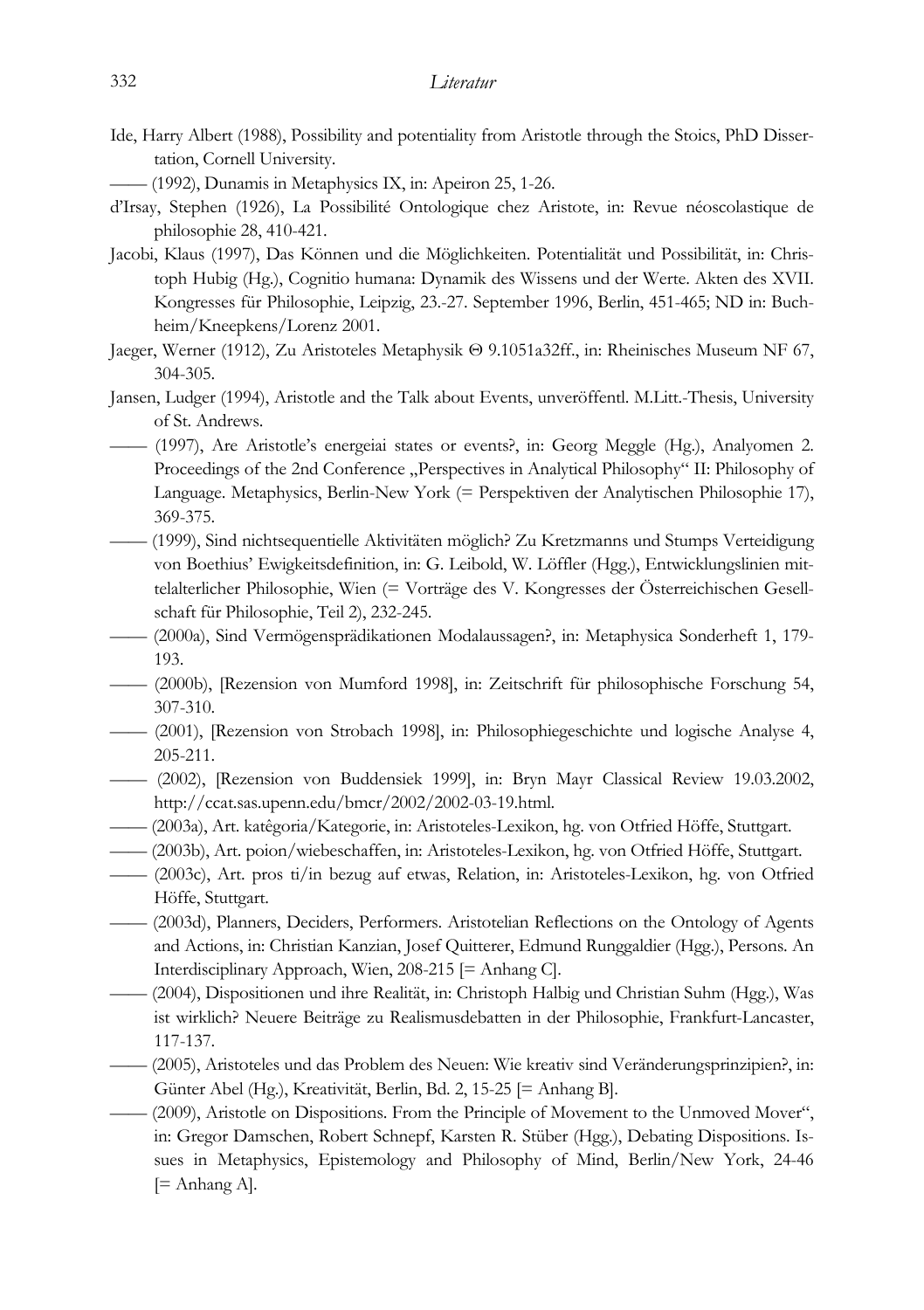- Jedan, Christoph (2000), Willensfreiheit bei Aristoteles?, Göttingen (= Neue Studien zur Philosophie 15).
- Judson, Lindsay (1983), Eternity and Necessity in *de Caelo* I.12, in: Oxford Studies in Ancient Philosophy 1, 217-255.
- Kahn, Charles H. (1973), The Verb .Be' and its Synonyms VI: The Verb .Be' in Ancient Greek, Dordrecht-Boston (= Foundations of Language. Suppl. Series 16).
- —— (1976), Why Existence does not Emerge as a Distinct Concept in Greek Philosophy, in: Archiv für Geschichte der Philosophie 58, 323-334.
- —— (1985), The Place of the Prime Mover in Aristotle's Teleology, in: A. Gotthelf (Hg.), Aristotle on Nature and Living Things, FS David M. Balme, Pittsburgh, 183-205.
- Kamlah, Wilhelm, Paul Lorenzen (1967), Logische Propädeutik. Vorschule des vernünftigen Denkens, Mannheim.
- Kamp, Hans (1971), Formal Properties of ,now', in: Theoria 37, 227-273.
- Kenny, Anthony (1963), Action, Emotion and Will, London.
- —— (1975), Will, Freedom, and Power, Oxford.
- —— (1979), Aristotle's Theory of the Will, London.
- Kienzle, Bertram (1994), Ereignislogik, in: ders. (Hg.), Zustand und Ereignis, Frankfurt/M., 413- 471.
- —— (1995), Ereignislogische Variationen über ein Thema von David Hume, in: Archiv für Geschichte der Philosophie 77, 155-188.
- King, Richard (1998), Making things better: the art of changing things (Aristotle, Metaphysics  $\Theta$  2), in: Phronesis 43, 63-83.
- Kirwan, Christopher (1986), Aristotle on the Necessity of the Present, in: Oxford Studies in Ancient Philosophy 4, 167-187.
- Kistler, Max, Bruno Gnassounou (Hgg.) (2007), Dispositions and Causal Powers, Aldershot-Burlington VT.
- Knuuttila, Simo (1993), Modalities in Medieval Philosophy, London (= Topics in Medieval Philosophy).
- Kosman, L. A. (1969), Aristotle's definition of motion, in: Phronesis 14, 40-62.
- —— (1980), Being Properly Affected: Virtues and Feelings in Aristotle's Ethics, in: Amélie. O. Rorty (Hg.), Essays on Aristotle's Ethics, Berkeley, 103-116.
- Kostman, James (1987), Aristotle's definition of change, in: History of Philosophy Quarterly 4, 3- 16.
- Kretzmann, Norman (1998), Boethius and the truth of tomorrow's sea battle, in: Ammonius. On Aristotle On Interpretation 9, Boethius. On Aristotle On Interpretation 9, first and second commentaries, London, 24-52.
- Kullmann, Wolfgang (1979), Die Teleologie in der aristotelischen Biologie. Aristoteles als Zoologe, Embryologe und Genetiker, Heidelberg 1979 (= Sitzungsberichte der Heidelberger Akademie der Wissenschaften, Philosophisch-Historische Klasse, Jg. 1979, Abh. 2).
- Kutschera, Franz von (1980), Grundbegriffe der Handlungslogik, in: Hans Lenk (Hg.), Handlungstheorien – interdisziplinär, Bd. 1, München, 67-106.
- Lang, Helen S. (1994), Why the Elements Imitate the Heavens: Metaphysics ix 8.1050b28-34, in: Ancient Philosophy 14, 335-354; ND in: May Sim (Hg.), The Crossroads of Norm and Nature, Lanham 1995, 305-324.
- Langer, Otto (1967), ∆ΥΝΑΜΙΣ. Untersuchungen zur Metaphysik Poltins, Phil. Diss. Heidelberg.
- Lewis, David (1973), Counterfactuals, Cambridge MA.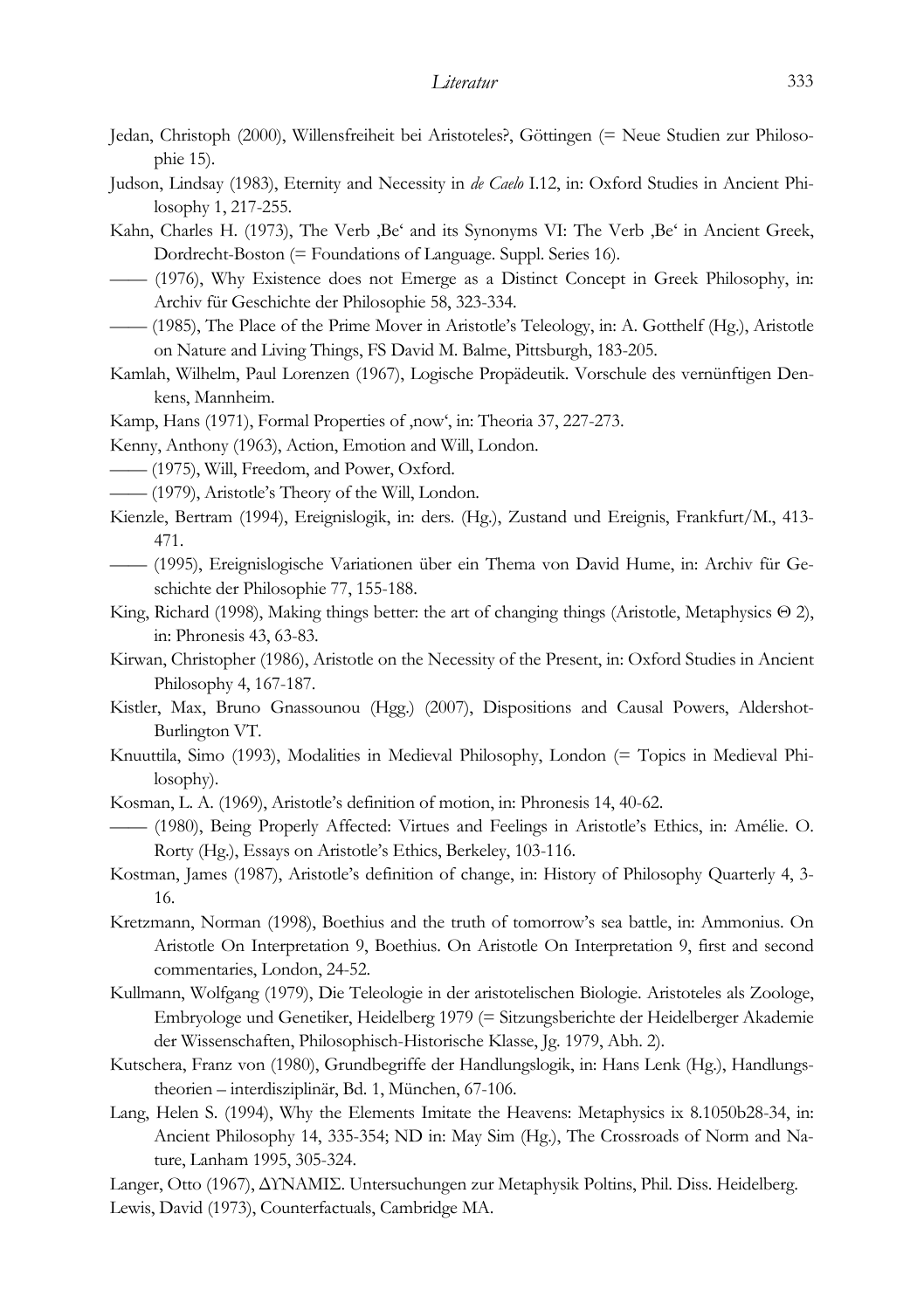- Liske, Michael-Thomas (1991), Kinesis and energeia bei Aristoteles, in: Phronesis 36, 161-178.
- —— (1995), In welcher Weise hängen Modalbegriffe und Zeitbegriffe bei Aristoteles zusammen?, in: Zeitschrift für philosophische Forschung 49, 351-377.
- —— (1996), Inwieweit sind Vermögen intrinsische dispositionelle Eigenschaften?, in: Christof Rapp (Hgg.), Aristoteles. Metaphysik. Die Substanzbücher, Berlin (= Klassiker Auslegen 4), 253-287.
- Lovejoy, Arthur O. (1936), The Great Chain of Being. A Study of the History of an Idea, Cambridge MA.
- Łukasiewicz, J. (<sup>2</sup>1957), Aristotle's Syllogistic. From the Standpoint of Modern Formal Logic, 2. Aufl., Oxford.
- Lyons, John (1963), Structural Semantics. An analysis of part of the vocabulary of Plato, Oxford.
- Mackie, John Leslie (1977), Dispositions, Grounds and Causes, in: Synthese 34, 361-369.
- Magris, Aldo (1977), Aristotele e i Megarici. Contributo alla storia del determinismo antico, in: Atti dell'Academia delle scienze di Torino, Classa 2: Scienze morali, storiche e filologiche, vol. 111, Turin, 113-133.
- Makin, Stephen (1996), Megarian Possibilities, in: Philosophical Studies 83, 253-276.
- —— (1999), Aristotle's Two Modal Theses Again, in: Phronesis 44, 114-126.
- —— (2000), How many ways can a capacity be exercised?, in: Proceedings of the Aristotelian Society Supplement 74, 143-161.
- —— (2002), How many ways can a capacity be exercised?, Proceedings of the Aristotelian Society Supplement 74, 143-161.
- —— (2006), Aristotle. Metaphysics Book Theta. Translation with an introduction and commentary, Oxford.
- Mamo, P. S. (1970), Energeia and kinesis in Metaphysics IX 6, in: Apeiron 4, 24-33.
- Manicas, Peter T. (1964/65), Aristotle, Dispositions and Occult Powers, in: Review of Metaphysics 18, 678-689.
- Mansion, S. (<sup>2</sup>1976), Le Jugement d'Existence chez Aristote, zweite Auflage, Louvain.
- Marmodoro, Anna (Hg.) (2010), The Metaphysics of Powers. Their Grounding and Their Manifestations, New York.
- Martin, C. B. (1994), Dispositions and Conditionals, in: Philosophical Quarterly 44, 1-8.
- Maula, Erkka (1967), Plato on Plenitude, in: Ajatus 29, 12-50.
- McCall, Storrs (1969), Time and the Physical Modalities, in: The Monist 53, 426-446.
- —— (1970), Ability as a Species of Possibility, in: Myles Brand (Hg.), The Nature of Human Action, Glenview, 139-147.
- McClelland, Richard T. (1981), Time and Modality in Aristotle, Metaphysics IX.3-4, in: Archiv für Geschichte der Philosophie 63, 130-149.
- McKay, K. L. (1965), The use of the ancient Greek perfect down to the second century A. D., in: University of London Institute of Classical Studies Bulletin 12, 1-21.
- Mele, A. R. (1981), The Practical Syllogism and Deliberation in Aristotle's Causal Theory of Action, in: New Scholasticism 55, 281-316.
- Menn, Stephen (1994), The Origins of Aristotle's Concept of 'Ενεργεια: 'Ενεργεια and ∆υναµις, in: Ancient Philosophy 14, 73-114.
- Mignucci, Mario (1990), Aristotle's De Caelo I 12 and his Notion of Possibility, in: Daniel Devereux, Pierre Pellegrin (Hgg.), Biologie, Logique et Metaphysique chez Aristote. Séminaire CNRS-N.S.F. 1987, Paris, 321-334.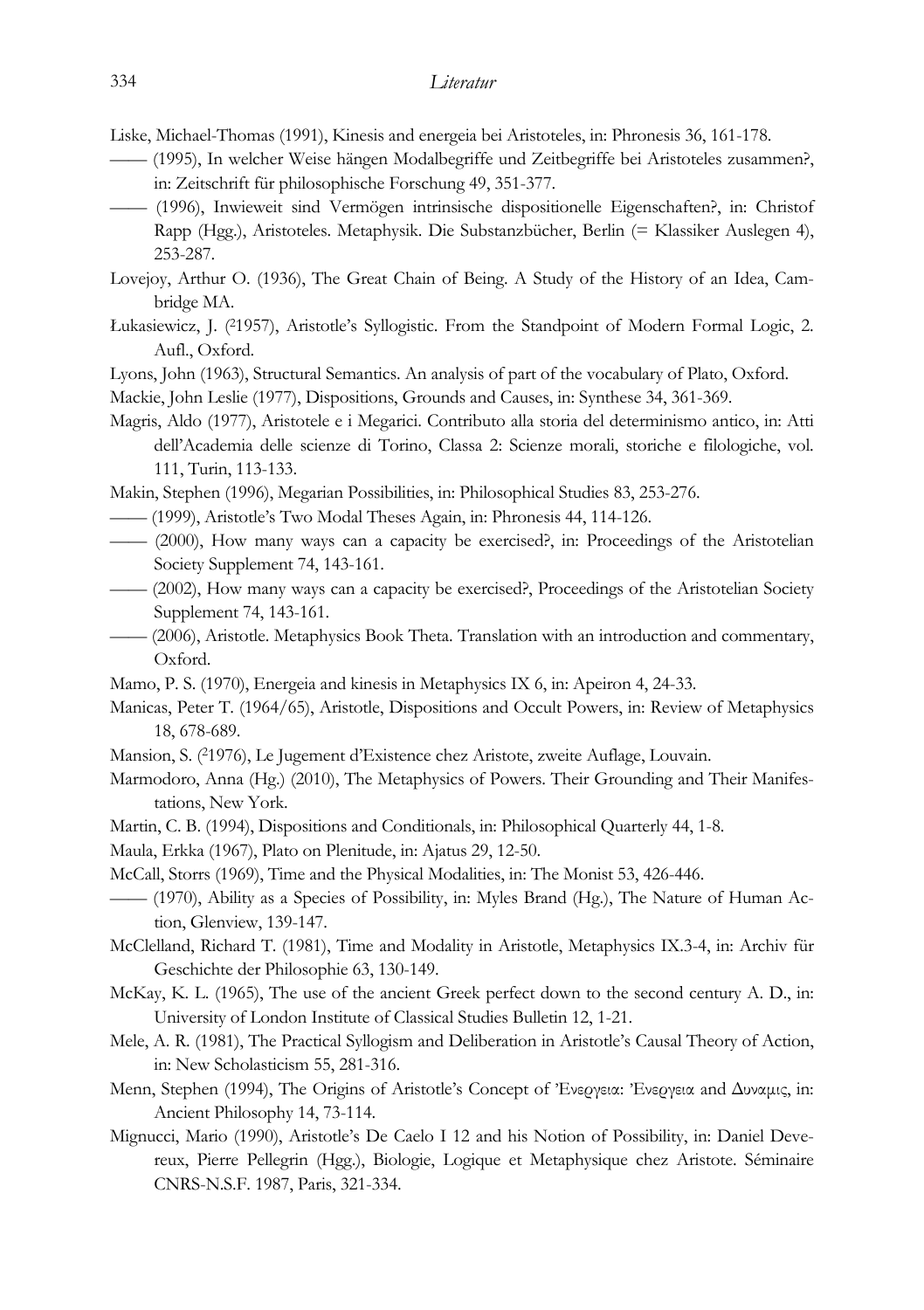- Molière (1673), Le Malade imaginaire. Der eingebildete Kranke, Übers. von Doris Distelmaier-Haas, Stuttgart 1981 [Uraufführung 1673].
- Moline, Jon (1975), Provided Nothing External Interferes, in: Mind 84, 244-254.
- Molnar, George (2003), Powers. A Study in Metaphysics, Oxford.
- Moraux, Paul (1942), Alexandre d'Aphrodise, exégète de la noétique d'Aristote, Liège-Paris.
- —— (1967), Aristoteles, der Lehrer Alexanders von Aphrodisias, in: Archiv für Geschichte der Philosophie 49, 169-182.
- Mourelatos, Alexander P. D. (1967), Aristotle's ,Powers' and Modern Empiricism, Ratio <Oxford> 9, 97-104; dt. Übers.: Die 'Kräfte' des Aristoteles und der moderne Empirismus, in: Ratio <Hamburg> 9, 93-99.
- —— (1978), Events, processes and states, in: Linguistics and Philosophy 2, 415-434.
- —— (1993), Aristotle's kinesis/energeia distinction: A marginal note on Kathleen Gill's paper, in: Canadian Journal of Philosophy 23, 385-388.
- Mugler, Charles (1958), Dictionnaire historique de la terminologie géométrique des Grecs, Paris (= Études et Commentaires 28).
- Mumford, Stephen (1998), Dispositions, Oxford.
- Nickel, Rainer (1970), Das Begriffspaar Besitzen und Gebrauchen. Ein Beitrag zur Vorgeschichte der Potenz-Akt-Beziehung in der aristotelischen Ethik, Phil. Diss. Freie Universität Berlin.
- Nortmann, Ulrich (1996), Modale Syllogismen, mögliche Welten, Essentialismus, Berlin, New York (= Perspektiven der analytischen Philosophie 9).
- Oehler, Klaus (1962), Das Aristotelische Argument: Ein Mensch zeugt einen Menschen. Zum Problem der Prinzipienfindung des Aristoteles, in: Klaus Oehler, Richard Schaeffler (Hgg.), Einsichten, FS Gerhard Krüger, Frankfurt.
- Onians, Richard Broxton (1951), The Origins of European Thought about the Body, the Mind, the Soul, the World, Time, and Fate, Cambridge.
- Parsons, Terence (1970), Some Problems concerning the Logic of Grammatical Modifiers, in: Synthese 21, 320-334.
- Penner, Terry (1970), Verbs and the identity of actions, in: G. Pitcher, O. P. Wood (Hgg.), Ryle. A Collection of Critical Essays, Garden City NY, 393-460.
- Pickering, F. R. (1977), Aristotle on walking, in: Archiv für Geschichte der Philosophie 59, 37-43.
- Plamböck, Gert (1964), Dynamis im Corpus Hippocraticum, in: Akademie der Wissenschaften und der Literatur. Abhandlungen der Geistes- und Sozialwissenschaftlichen Klasse, Nr. 2/1964.
- Polansky, R. (1983), *Energeia* in Aristotle's Metaphysics IX, in: Ancient Philosophy 3, 160-170.
- Potts, T. C. (1965), States, activities and performances, in: Proceedings of the Aristotelian Society Supplement 39, 65-84.
- Prior, Arthur (1967), Past, present, and future, Oxford.
- Quevedo, Amalia (1986), Posibilidad e indeterminacion. Aristoteles frente a Diodoro Crono, in: Thémata 3, 125-136.
- Radice, Roberto, Richard Davies (1997), Aristotle's Metaphysics. Annotated Bibliography of the Twentieth-Century Literature, Leiden-New York-Köln (= Brill's Annotated Bibliography 1).
- Reale, Giovanni (1962), La dottrina aristotelica della potenza, dell'atto e dell'entelecheia nella Metaphysica, in: Scritti di filosofia e di storia della filosofia in onore di Francesco Olgiati, Mailand, 145-207.
- Ricœur, Paul (1996), Das Selbst als ein anderer, München [frz.: Soi-même comme un autre].
- Rijen, Jeroen van (1989), Aspects of Aristotle's Logic of Modalities, Dordrecht, Boston, London (= Synthese Historical Library 35).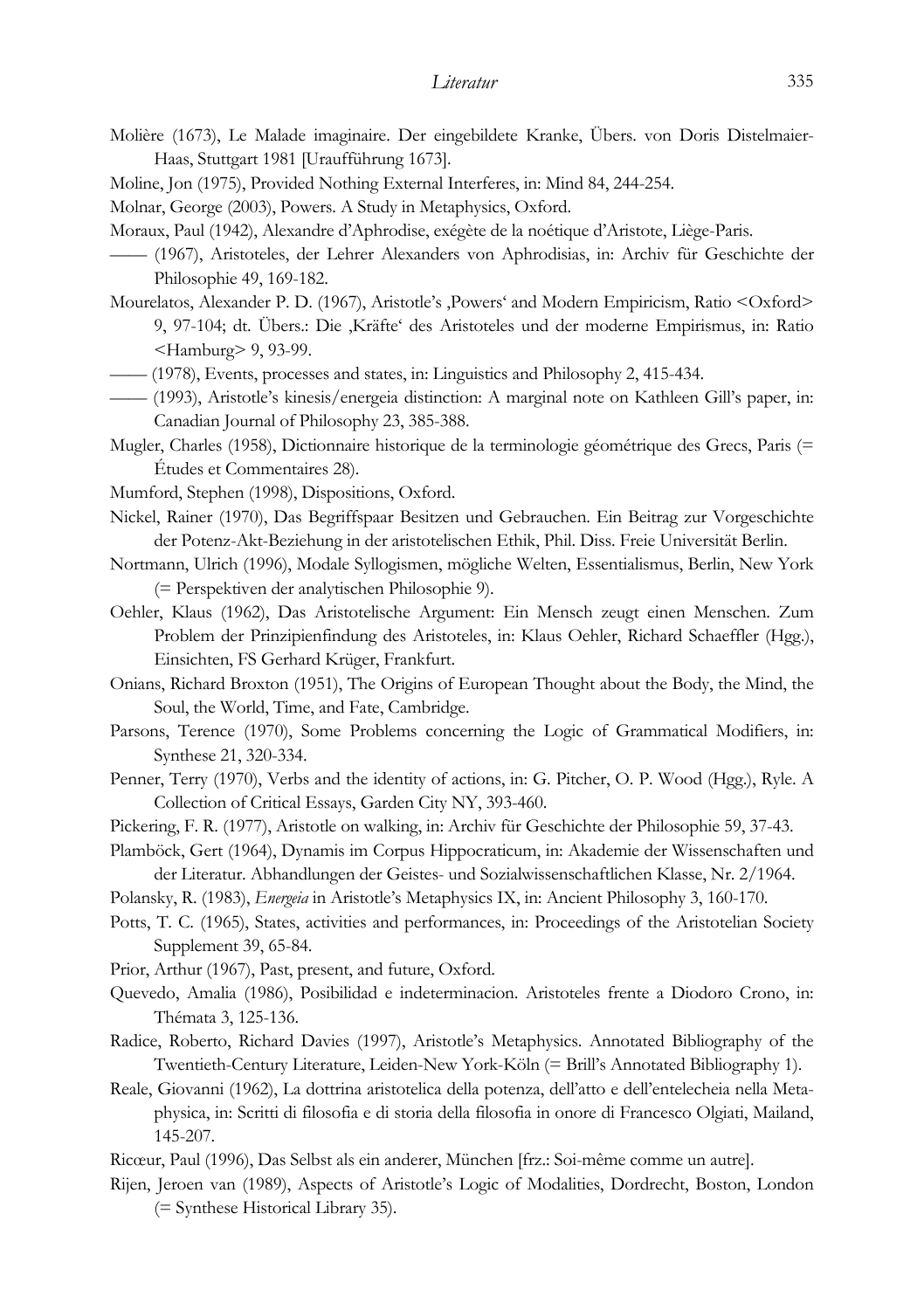- —— (1993), Some medieval analyses of the Logic of 'qua', in: Klaus Jacobi (Hg.), Argumentationstheorie. Scholastische Forschungen zu den logischen und semantischen Regeln korrekten Folgerns, Leiden-New York-Köln (= Studien und Texte zur Geistesgeschichte des Mittelalters 38), 465-482.
- Rohrer, Michael David (1980), Empty Forms in Plato, in: Simo Knuuttila (Hg.), Reforging the Great Chain of Being. Studies of the History of Modal Theories, Dordrecht-Boston-London (= Synthese Historical Library 20), 19-56.
- Ross, William David (1936), Aristotle's Physics, Oxford.
- Russell, Bertrand (<sup>2</sup>1961), History of Western Philosophy and its Connection with Political and Social Circumstances from the Earliest Times to the Present Day, London.
- Ryle, Gilbert (1949), The Concept of Mind, London.
- Seel, Gerhard (1978), Die Bedeutung des Begriffspaares "Dynamis-Energeia" für die Aristotelische Güterlehre. Zu Met. IX, 9, 1051a4-15, in: Archiv für Geschichte der Philosophie 60, 27-58.
- —— (1982), Die Aristotelische Modaltheorie, Berlin-New York.
- —— (1983), [Rezension von Wolf 1979], in: Archiv für Geschichte der Philosophie 65, 81-91.
- Smeets, Albert (1952), Act en potentie in de Metaphysica van Aristoteles. Historisch-philologisch onderzoek van boek IX en boek V der Metaphysica, Leuven.
- Sorabji, Richard (1980), Necessity, Cause and Blame. Perspectives on Aristotle's Theory, London.
- Solmsen, Friedrich (1960), Aristotle's System of the Physical World, Ithaca NY.
- Souilhé, Joseph (1919), Étude sur le terme ∆ΥΝΑΜΙΣ dans les dialogues de Platon, Paris (= Collection Historique des grands philosophes).
- Stallmach, Josef (1959), Dynamis und Energeia. Untersuchungen am Werk des Aristoteles zur Problemgeschichte von Möglichkeit und Wirklichkeit, Meisenheim am Glan.
- —— (1965), Vertritt Aristoteles Metaphysik IX 5 selbst den megarischen Möglichkeitsbegriff?, in: Archiv für Geschichte der Philosophie 47, 190-205.
- Stegmüller, Wolfgang (1989), Hauptströmungen der Gegenwartsphilosophie I, 7. Aufl., Stuttgart.
- Stoecker, Ralf (1992), Was sind Ereignisse? Eine Studie zur analytischen Ontologie, Berlin-New York.
- Strobach, Niko (1998), The Moment of Change. A Systematic History in the Philosophy of Space and Time, Dordrecht (= New Synthese Historical Library 45).
- —— (2001), Mi casa es tu casa. Why Aristotle is not the socialist Nussbaum would like him to be, erscheint in: Angela Kallhoff (Hg.), Martha Nussbaum: Ethics and Political Phiolosophy, Münster (= Münsteraner Vorlesungen zur Philosophie 4).
- Szabó, Árpád (1963), Der mathematische Begriff δυναµις und das sogenannte geometrische Mittel, in: Maia NS 15, 219-256.
- —— (1969), Anfänge der griechischen Mathematik, München-Wien.
- Tannery, Paul (1876), Le nombre nuptial dans Platon, in: Revue philosophique 1, 170-188; ND in: ders., Memoires scientifiques, ed. J. L. Heiberg, H. G. Zeuthen, Toulouse-Paris 1912, I 28-38.
- Taylor, C. C. W. (1965), States, activities and performances, in: Proceedings of the Aristotelian Society Supplement 39, 85-102.
- Tegtmeier, Erwin (1997), Zeit und Existenz. Parmenideische Meditationen, Tübingen.
- Trendelenburg, Adolf (1846), Geschichte der Kategorienlehre. Zwei Abhandlungen, zuerst in 3 Bde. 1846, 1855, 1867; ND Hildesheim 1963.
- Tugendhat, Ernst (1963), [Rezension von Wieland 1962], in: ders., Philosophische Aufsätze, Frankfurt 1992, 385-401 (= stw 1017).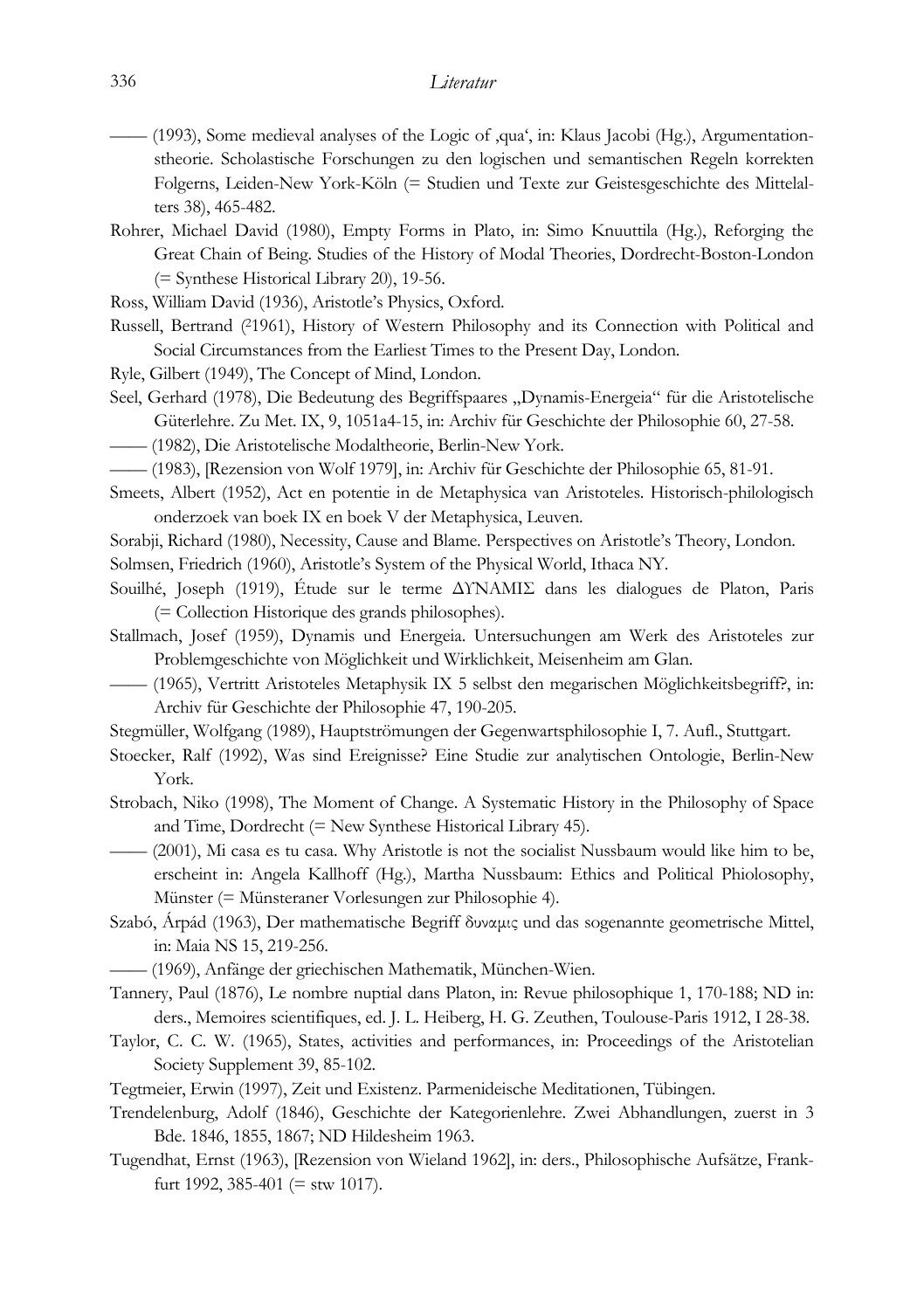- Vendler, Zeno (1957), Verbs and times, in: Philosophical Review 66, 143-160; ND in: ders., Linguistics in philosophy, Ithaca NY 1967, 97-121.
- Verbeke, Gerard (1983), The Meaning of Potency in Aristotle, in: Lloyd P. Gerson (Hg.), Graceful Reasons. Essays in Ancient and Medieval Philosophy. Presented to Joseph Owens, Toronto (= Papers in Mediaeval Studies 4), 55-73.
- Vetter, Barbara, Stephan Schmid (Hgg.) (2013), Dispositionen. Texte aus der zeitgenössischen Debatte, Frankfurt M.
- Vuillemin, Jules (1985), Die Aporie des Meisterschlusses von Diodoros Kronos und ihre Lösungen. Ein Beispiel für die Anwendung der axiomatischen Methode auf die Philosophie, in: Allgemeine Zeitschrift für Philosophie 10/2, 1-19.
- —— (1996), Necessity or Contingency? The Master Argument and its Philosophical Solutions, Cambridge.
- Wackernagel, Jacob (1920), Vorlesungen über Syntax. Erste Reihe, Basel.
- Waterlow, Sarah (1982), Passage and Possibility. A Study of Aristotle's Modal Concepts, Oxford.
- Weidemann, Hermann (1980), Überlegungen zu einer temporalen Modalanalyse, in: Zeitschrift für philosophische Forschung 34, 405-422; ND mit einem Postskriptum in: Albert Menne, Niels Öffenberger (Hgg.), Zur Deutung der aristotelischen Logik III. Modallogik und Mehrwertigkeit, Hildesheim-Zürich-New York 1988, 86-104.
- —— (1984), Art. Modallogik II.: Kalküle und Systeme der Modallogik, in: HWP 6, 23-41.
- —— (1986), Die Aristotelische Modaltheorie. Eine Auseinandersetzung mit dem gleichnamigen Buch von Gerhard Seel, in: Zeitschrift für philosophische Forschung 40, 104-120.
- —— (1989), Art. Prädikation I, in: HWP 7, 1194-1208.
- —— (1998), [Rezension von Whitaker, De Interpretatione], in: History and Philosophy of Logic 19, 161-165.
- —— (1999a), "Aus etwas Möglichem folgt nichts Unmögliches". Zum Verständnis der zweiten Prämisse von Diodors Meisterargument, in: Philosophiegeschichte und logische Analyse 2, 189-202.
- —— (1999b), Wetten daß ...? Ein antikes Gegenstück zum Wettargument Pascals, in: Archiv für Geschichte der Philosophie 81, 290-315.
- Weiner, Martin H. (1970), Potency and Potentiality in Aristotle, in: New Scholasticism 44, 515-534.
- Weinrich, Harald (1985), Tempus. Besprochene und erzählte Welt, 4. Aufl., Stuttgart-Berlin-Köln-Mainz.
- Whitaker, C. W. A. (1996), Aristotle's De Interpretatione. Contradiction and Dialectic, Oxford (= Oxford Aristotle Studies).
- White, Michael J. (1980), Aristotle's concept of theoria and the energeia-kinesis distinction, in: Journal of the History of Philosophy 18, 253-263.
- Wieland, Wolfgang (1960/61), Das Problem der Prinzipienforschung und die aristotelische Physik, in: Kant-Studien 52, 206-219.
- —— (1962) Die aristotelische Physik. Untersuchungen über die Grundlegung der Naturwissenschaft und die sprachlichen Bedingungen der Prinzipienforschung bei Aristoteles, zuerst 1962; 3., um ein Vorwort erweiterte Aufl., Göttingen 1992.
- Williams, C. J. F. (1965), Aristotle and Corruptibility, in: Religious Studies 1, 95-107, 203-15.
- Witt, Charlotte (1994), The Priority of Actuality in Aristotle's Metaphysics, in: T. Scaltas, D. Charles, M.L.Gill (Hgg.), Unity, Identity, and Explanation in Aristotle's Metaphysics, Oxford, 215-228.
- —— (2003), Ways of Being. Potentiality and Actuality in Aristotle's Metaphysics, Ithaca NY.
- Wolf, Ursula (1979), Möglichkeit und Notwendigkeit bei Aristoteles und heute, München.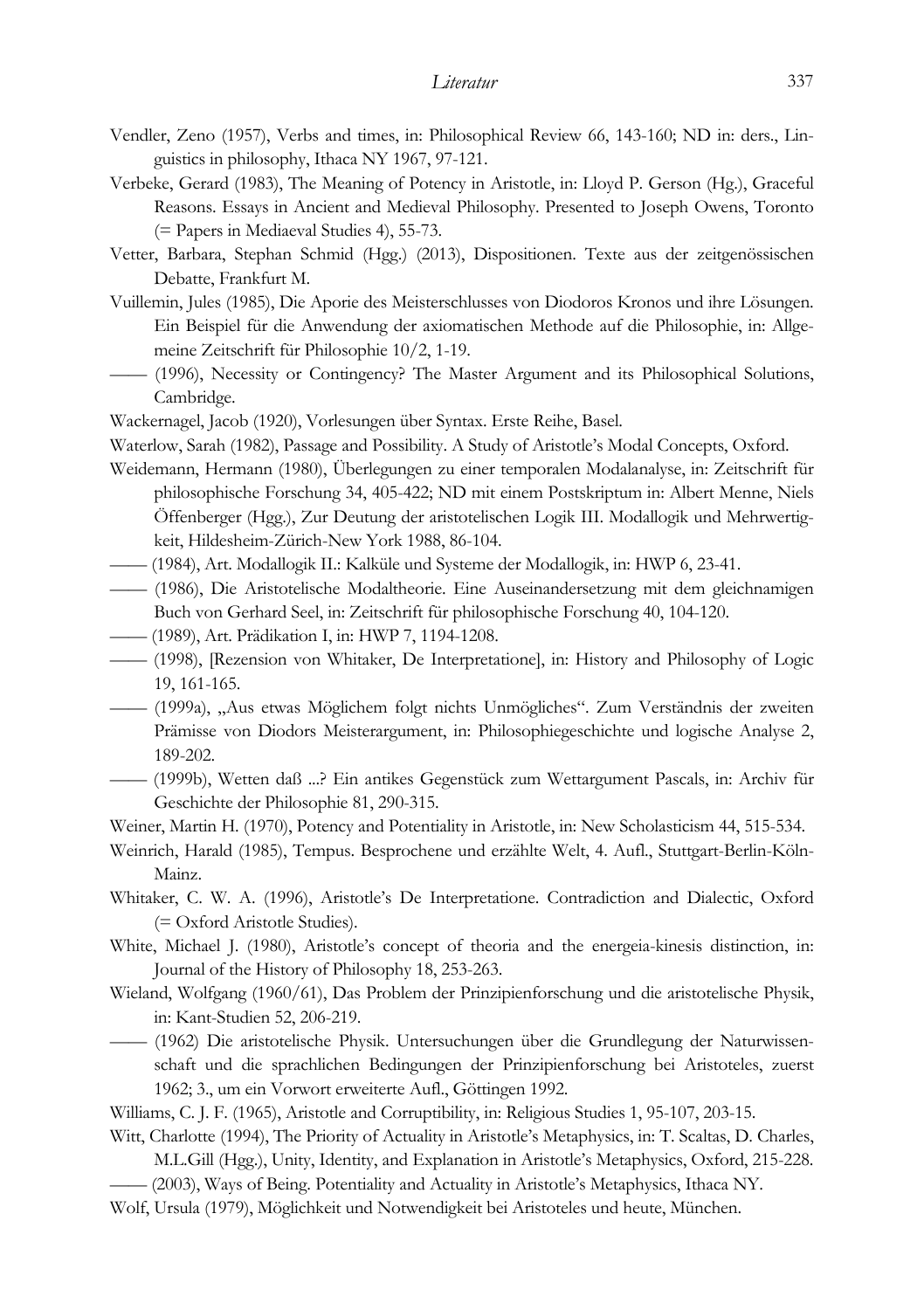Wright, Georg Henrik von (1957), Logical Studies, London; zweite Aufl. 1967.

- —— (1963), Norm and Action. A Logical Inquiry, London.
- —— (1984), Omne quod est quando est necesse est esse, in: ders., Truth, Knowledge, and Modality. Philosophical Papers III, Oxford, 72-82.
- Zeller, Eduard (1882), Über den κυριευων des Megarikers Diodorus, zuerst in: Sitzungsberichte der Preußischen Akademie der Wissenschaften, Berlin 1882, 151-159; ND in: Eduard Zellers kleine Schriften I, ed. Otto Leuze, Berlin 1910, 252-262.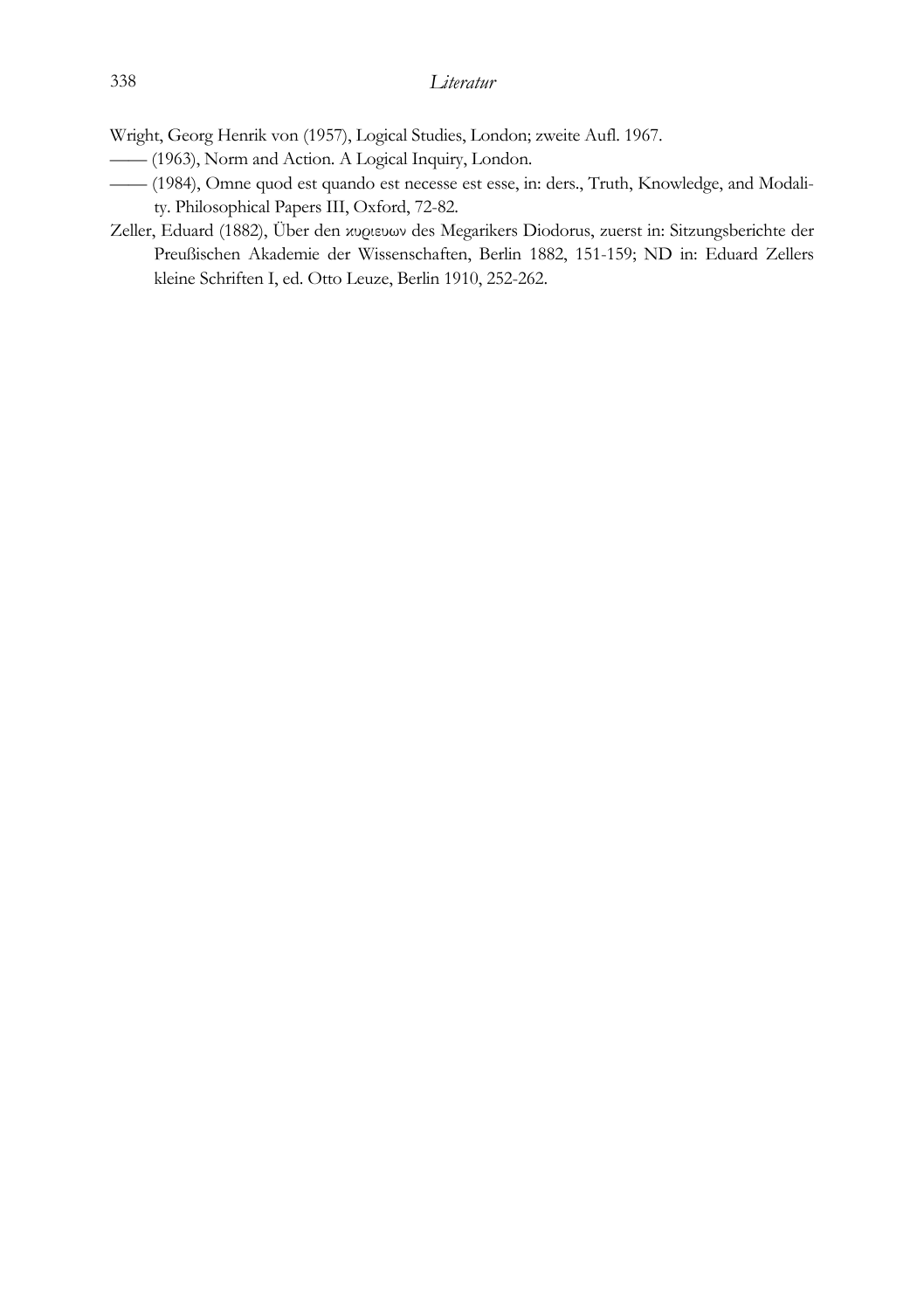## **Verzeichnis der logischen Symbole**

*Aussagenlogische Symbole* 

| ┑         | "Es ist nicht der Fall, daß" (Satznegation)             |
|-----------|---------------------------------------------------------|
| $\&$      | "und" (Konjunktion)                                     |
| $\vee$    | "oder" (Alternation)                                    |
| $\supset$ | "wenn , dann" (materiales Konditional)                  |
| ≡         | "genau dann, wenn" (Äquivalenz)                         |
|           | Ouantoren                                               |
| A         | "Für alle  gilt" (Allquantor)                           |
| Е         | "Für mindestens ein  gilt" (Existenzquantor)            |
|           | Modallogische Symbole                                   |
| ♦         | "Es ist möglich, daß" (Möglichkeitsoperator, 19-20)     |
| П         | "Es ist notwendig, daß" (Notwendigkeitsoperator, 19-20) |
|           | "wenn  wäre, dann" (kontrafaktisches Konditional, 194)  |
|           |                                                         |
|           | Prädikatmodifikatoren                                   |
|           | "nicht" (Prädikatnegation, 31)                          |
|           | "und" (Prädikatkonjunktion, 183)                        |
| adyn      | "hat nicht das Vermögen zu" (Vermögensmodifikator, 33)  |
| dyn       | "hat das Vermögen zu" (33)                              |
| dynamei   | "ist dem Vermögen nach" (116)                           |

laut<sub>i</sub> "mit Lautstärke i" (31) Perf "hat ge-" (Perfektivmodifikator, 129)

int<sub>i</sub> "mit Intensität i" (Intensitätsmodifikator, 31)

- phys "bit/wäre von Natur aus" (68-69)
- pot "ist potentiell" (Potentialitätsmodifikator, 197-198)
- qual<sub>i</sub> "mit Qualität i" (Qualitätsmodifikator, 234)

© Springer Fachmedien Wiesbaden 2016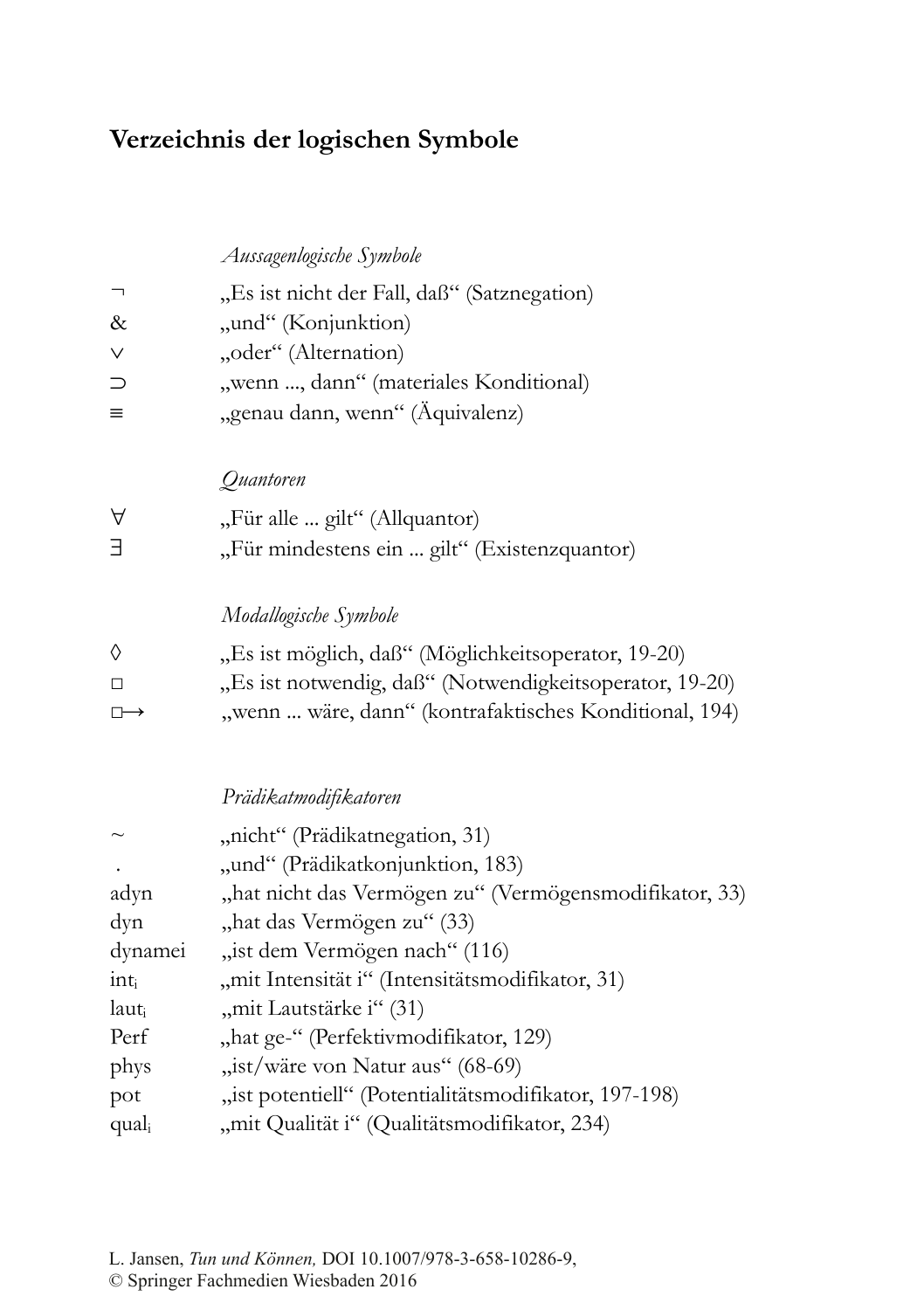## **Index locorum**

#### *Platon*

Charm. 170a-171b: 83 Cratyl. 412c: 280 414c, d: 235 Euthyd. 275-277: 228 280c-d: 266-7 280e: 267 281b: 268 297d-298b: 100 Hip. mai. 285d: 280 289a-b: 271 Hip. min. 366b7-c4: 179 366e: 235 367a, c: 235 369d2-5: 11 375b: 85 375d: 235 376b: 236 Men.: 227-32 70b: 229 71d: 229 71e: 89 76c, d, e: 229 80a-b, c: 231 80d: 228 80e: 228 81a: 229 81b-d: 229 81d: 229 82e: 230 83e: 230 84a: 231 84d: 230 84e-85a: 230 85c: 229 85d: 230 Parm. 130c: 273 130d: 273 Phaid. 72e-77d: 229 72e-77a: 231 Mx. 240d: 280 Polit.: 143 266b3: 61 298a-b: 85 Prot. 351-358: 269 Rep.352d-353e: 97 377e-378e: 91 377e: 91 402c: 273 423a: 280 476: 273 525-532: 231-2

587d: 60 Soph. 247d-e: 48 Symp. 210a-212a: 231 211a-b: 273 211a: 262 Theait.147d: 59 148a: 59 176e: 273 Tim.31c: 60 41a-b: 257 *Aristoteles*  Cat. 4-5: 102 4: 108 7: 103-5 7, 6a36f: 103 7, 6a38f: 103 7, 6b6ff: 103 7, 6b29: 103 7, 8a31f: 103 7, 6b2f: 105 8, 8b27: 89 8, 8b29: 89 8, 9a16: 89 8, 9a28: 89 8, 11a20-36: 105 9, 11b1f: 121 12: 218 12, 14b3-8: 77 14: 282 Int. 9: 156, 167, 168 9, 19a7-12: 166 9, 19a12-16: 166, 167 9, 19a23-27: 172,173,174 9, 19a23f: 141 9, 19a33: 21 12, 21b9f: 27 12, 21b35: 164 13: 252-5 13: 22b15f: 164 13, 23a2f: 261 13, 23a5f: 252 13, 23a6-16: 253-4 13, 23a7-16: 297 APr: 207 I 13, 32a18ff: 141, 155 I 13, 32a22: 155 I 13, 32a24: 163, 164 I 13, 32a27: 165 I 13, 32a29: 150

I 15: 201 I 15, 34a5-12: 199, 208 I 15, 34a25-29: 199 I 15, 34a36-b2: 201 I 15, 34a37f: 199 I 23, 41a26-27: 292 I 23, 41a26f: 160 I 44, 50a35-38: 160, 292 I 46, 14-15: 25 I 46, 51b13ff: 27 I 46, 51b19f: 151 II 21, 67a21-26: 233 II 27, 70a7-10: 213 APo: 207 I 4, 73a34-37: 250 I 4, 73b22: 163 I 4, 73b33-39: 41, 303 I 6, 75a31-35: 167 I 7, 71a29: 233 I 33, 89a29f: 162 Top. I 8, 103a8-14: 218, 305 I 8, 103b15: 108 I 14, 105b23: 83 IV 1, 120b36-121a9: 105 IV 4, 124b15-22: 105 IV 5, 125b17: 117 IV 5, 125b20-28: 90 IV 5, 126a26-b7: 268 IV 5, 126a30-b3: 91 IV 5, 126a34ff: 167 IV 5, 126a36-b1: 264 IV 5, 126a37: 268 IV 5, 126b4: 268 IV 5, 126b7: 268 VI 6, 145a 13-18: 105 VI 6, 145b1: 268 VIII: 156 VIII, 1, 155b30-35: 83 SE 4, 166a23-30: 158, 187 4, 166a31f: 187 5, 166b31-167a20: 105 6, 168a40-b4: 41, 303 22, 178a9-24: 122 25: 105 31: 105

L. Jansen, *Tun und Können,* DOI 10.1007/978-3-658-10286-9, © Springer Fachmedien Wiesbaden 2016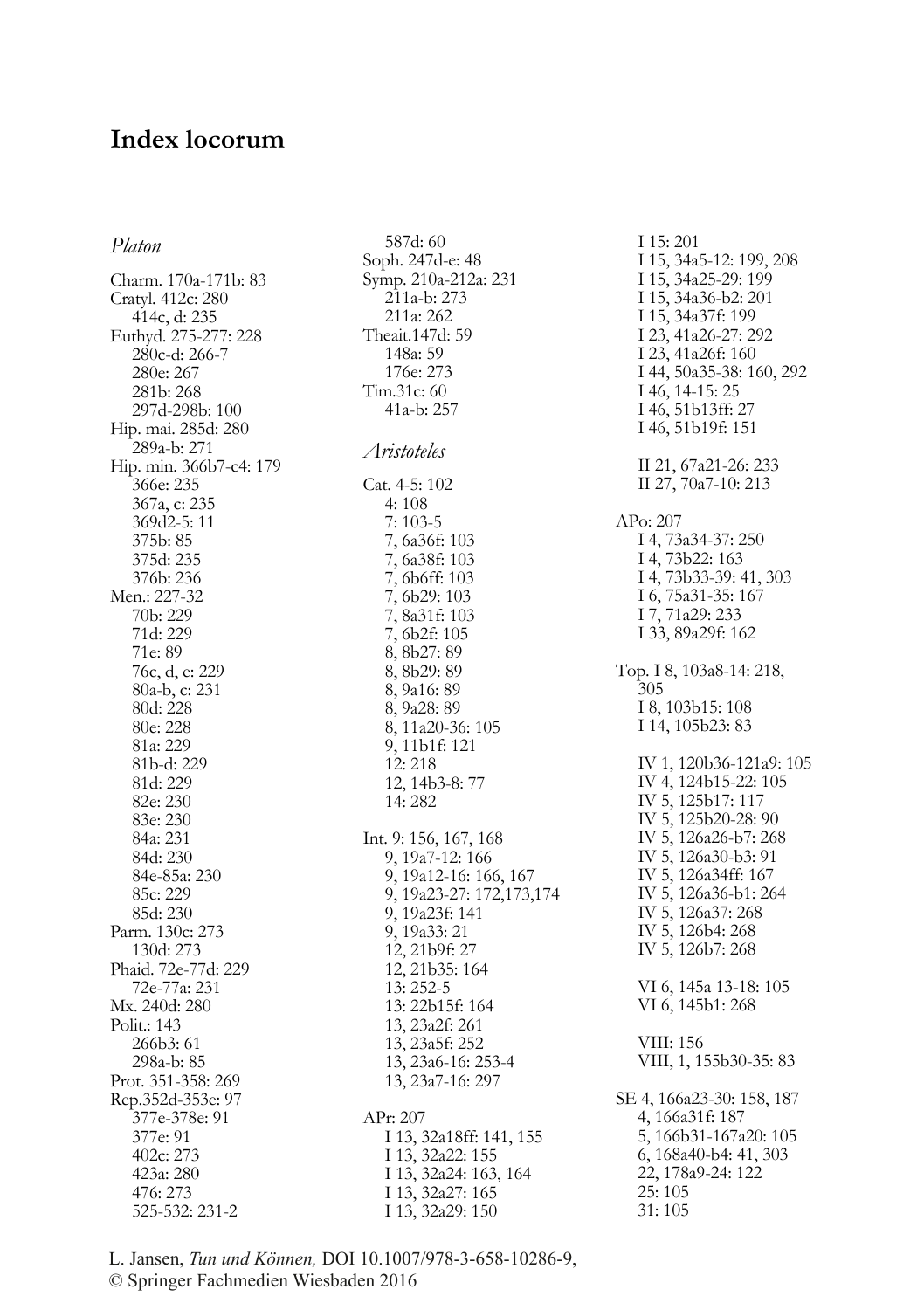Phys. I 1: 37, 301 I 1, 184a11: 37 I 1, 184a16: 94 I 2, 185b18: 120 I 3, 185b28-32: 27 I 5, 188a27f: 37 I 6-8: 241 I 9, 192a35f: 75 II 1, 192b18: 71 II 1, 192b23-27: 40, 283, 316 II 1, 192b35f: 71 II 1, 193a28ff: 215, 294, 302 II 1, 193a31: 69 II 2, 193b17: 39 II 2, 194a30-33: 119, 269 II 3, 194a32-35: 225, 310 II 3, 194b32-195a3: 120 II 3, 194b36: 119 II 3, 195a11-14: 81 II 3, 195a25f: 119, 269 II 5, 196b17-22: 127, 318 II 5, 196b33-36: 322 II 8: 120 II 8, 199a33-199b7: 86 II 9, 200a34-b3: 82 III 1: 108 III 1, 200b12f: 215, 294, 302 III 1, 200b26: 167 III 1, 201a8f: 39 III 1, 201a9-15: 39 III 1, 201a10f: 130, 247 III 1, 201a11-15: 108 III 1, 201a27ff: 130 III 2, 201b31f: 117 III 3: 51, 112 III 3, 202b25f: 108 III 4-8: 134 III 4, 203b30: 253 III 5: 136 III 5, 204a8: 134 III 5, 204a21: 134 III 5, 203b8-204b7: 137 III 5, 204b7-10: 137 III 6: 135 III 6, 206a9-12: 135 III 6, 206a14f: 135 III 6, 206a18-21: 135 III 6, 206a18: 134 III 6, 206a19: 135 III 6, 207a1-7: 135 III 7: 136 III 7, 207b14f: 120 III 7, 207b14: 136

III 7, 208a8: 96 III 8, 208a9f: 240 IV 1, 209a9: 120 IV 2, 209b10: 120 IV 6, 213a6f: 220, 305 IV 9, 216b22-30:137 IV 9, 216b30f: 137 IV 9, 217a20-b12: 137-8 IV 9, 217b20-27: 137 IV 9, 217b22: 137 IV 10, 218a23: 120 IV 11, 219a10f: 39 V 1, 224b1: 39 V 1, 225a1: 39 V 1, 225a5-9: 118 V 1, 225a7ff: 118 V 2: 282 V 2, 225b30: 39 V 2, 229a31f: 39 V 5, 229a31f: 39 V 6, 230b27: 122 V 6, 230b10-15: 259 VI: 39 VI 1, 231b28-232a1: 122 VI 4, 234b11: 39 VI 5, 235b6f: 39, 124 VI 5, 235b25f: 122 VI 5, 235b26-29: 124 VI 5, 235b30f: 124 VI 5, 236a1f: 122 VI 5, 236a7-10: 124 VI 5, 236a8: 125 VI 5, 236a10-13: 126 VI 5, 236a12: 125 VI 5, 236a13: 125 VI 5, 236a14-27: 125 VI 6, 237a19: 39 VI 8, 239a23f: 39 VI 8, 239b1f: 128 VI 10, 241a27: 39 VII 1, 242a65f: 39 VII 1, 243a30f: 155 VII 1 (*textus alter*) 243a1f: 155 VIII 2, 252b10: 39 VIII 3, 253a33: 148 VIII 4: 131-3 VIII 4, 254b28-33: 47, 52, 287, 317 VIII 4, 255a30f: 132 VIII 4, 255a33-b5: 132 VIII 4, 255a34-b1: 178 VIII 4, 255b8-12: 260 VIII 4, 255b11: 260

VIII 5: 51 VIII 5, 257b8f: 117 VIII 10, 266a26ff: 270 Cael. I 3, 270b19f: 307 I 8, 276a22-30: 259 I 8, 277a14: 39 I 8, 277b10: 75 I 11, 280b16: 148 I 12: 15, 167, 252, 253, 257, 287, 296 I 12, 281a28-b2: 151 I 12, 281b3-9: 159 I 12, 281b9-14: 159 I 12, 281b14f: 169 I 12, 282a1ff: 210 I 12, 282b6: 164 I 12, 282b9: 164 I 12, 282b26: 164 I 12, 282b29: 164 I 12, 283b13f: 173 I 12, 283b14: 174 II 1: 257 II 1, 284a24: 257 II 6, 288b29: 39 III 2: 260 III 2: 301b17-19: 295, 303 III 2, 301b17ff: 215 III 2, 301b18f: 36, 302 III 2, 302a20: 163 IV 3, 311a5ff: 259 GC I 3, 317b16f: 220, 305 I 3, 318a2ff: 240 I 3, 318b33f: 240 I 3, 318b16ff: 241 I 3, 319a28f: 241 I 4, 319b33: 98 I 5, 320b8ff: 259 I 5, 329a24-27: 259 I 7, 324a27: 37 I 7, 324b7ff: 178 II 1, 329a32f: 259 II 1, 330a30: 260 II 3: 260 II 4, 331b35-332a2: 259 II 5, 332a30-33: 259 II 10: 259 II 10, 337a1-7: 258 II 10, 337a7: 259 II 12: 258 Mete. I 3, 339b27-30

IV 12, 390a10ff: 268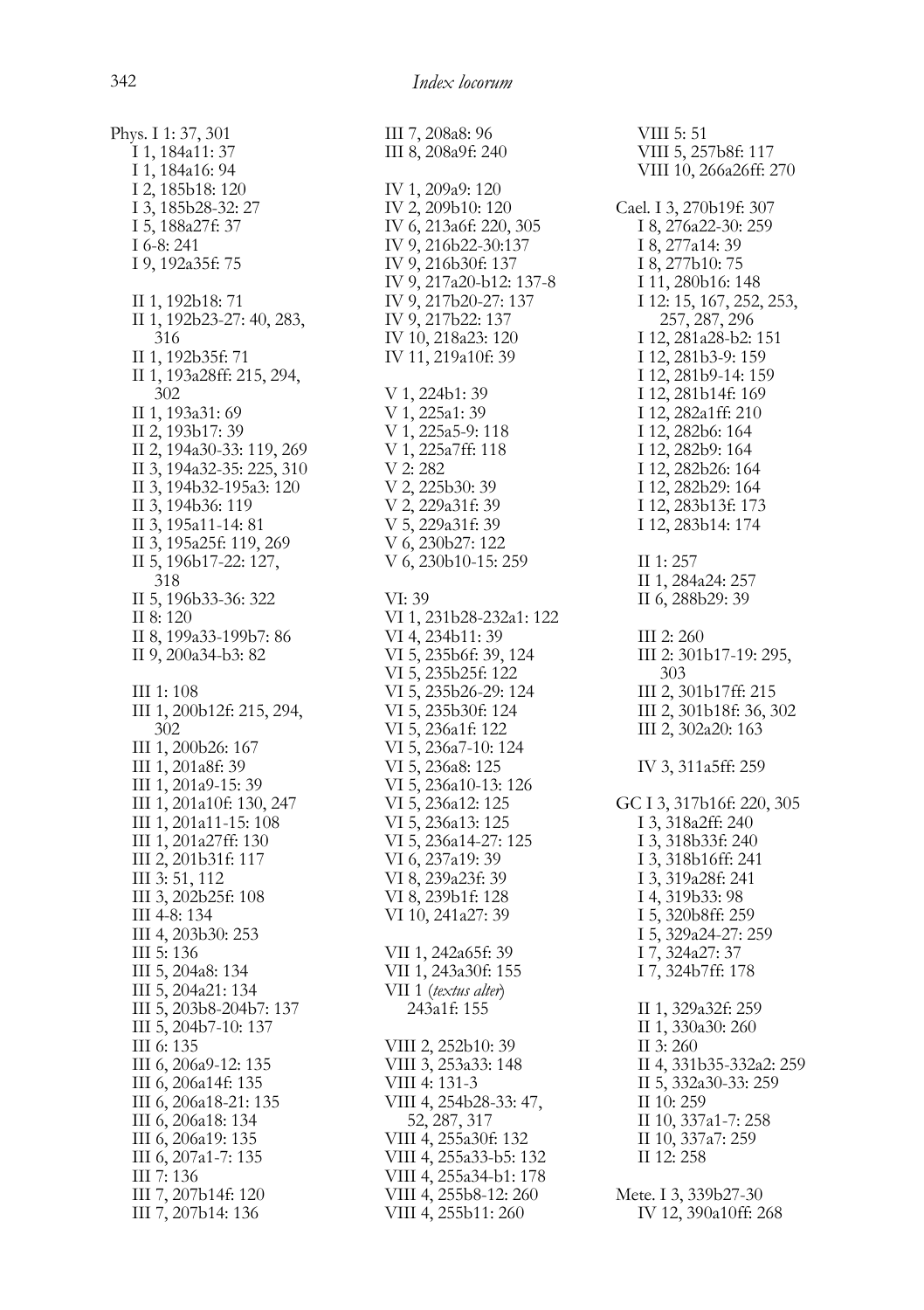An.: 96 I 1, 403b16: 75 II 1, 412a26f: 220 II 1, 412a27: 133 II 1, 412b5: 133 II 1, 412b17: 215, 294, 302 II 2, 413a14: 120 II 4, 415a18ff: 218 II 4, 415a20ff: 218 II 4, 415b16: 120 II 5-III 2: 145, 217 II 5: 131-3 II 5, 417a7: 133 II 5, 417a16: 117 II 5, 417a22-b2: 131-2, 287 II 5, 417a31f: 133 II 5, 417b6: 133 II 12: 182 III 1, 425b8: 164 III 2, 425b25-426a30: 51 III 2, 427a10-14: 320 III 2, 426a10f: 51 III 5, 430a18f: 77 III 7, 431a6f: 117 III 8, 432a1-3: 307 III 8, 432a1ff: 225 III 9, 432a26: 79 III 10, 433a16-17: 320 III 11, 434b16-21: 317 Sens. 6, 446b2f: 122 PA I 1, 641a1ff: 268 II 1, 646a25-b1: 240 MA 6, 700b9: 75 7, 701a7-30: 120, 317 GA I 2, 716a23: 268 I 19, 726a22ff: 268 I 19, 726b23: 268 I 21, 729a34ff: 215 II 7, 746b12-20: 222, 309 II 7, 746b24: 70 II 8: 222 IV 3, 768b16: 112 IV 4, 770b17: 69 Probl. XXX 8: 119 Met. I: 143 I 1, 981b23ff: 307 I 1, 981b27ff: 37 I 2, 982b4-10: 37

I 2, 983a11-21: 37 I 8, 989a15: 240 I 10, 993a15f: 75 Met. II 1: 37 II 2, 994a1: 37 Met. III 1, 996a11: 220 III 3, 998b23f: 108 III 6, 1003a2: 167 III 6, 1003a4: 220 Met. IV 2: 75-7 IV 2, 1003a22: 75 IV 2, 1003a33f: 76 IV 2, 1003a34-b1: 75 IV 2, 1003b1-4: 75 IV 2, 1003b5-10: 76 IV 2, 1003b11-16: 76 IV 2, 1003b16-17: 76 IV 2, 1003b22-25: 37 IV 2, 1003b23: 164 IV 2, 1004a2-9: 75 Met. V: 35 V 1, 1013a7f: 37 V 1, 1013a9f: 37 V 1, 1013a16-20: 37 V 1, 1013a18: 37, 282 V 1, 1013a21: 313 V 2: 37 V 2, 1013a32-b3: 120 V 2, 1013b1: 119 V 3: 37 V 4, 1015a15-19: 215, 294 V 7: 25 V 7, 1017a8-23: 106 V 7, 1017a22: 106 V 7, 1017a23: 106 V 7, 1017a28: 27 V 7, 1017a31-35: 106 V 7, 1017a35-b9: 145 V 7, 1017a35-b2: 106 V 7, 1017b1-8: 110 V 7, 1017b2-8: 106 V 11: 218 V 11, 1018b9f: 73 V 11, 1018b37-19a1: 250 V 11, 1019a1-3: 268 V 11, 1019a2ff: 249 V 11, 1019a6f: 220, 305 V 11, 1019a11f: 250 V 12: 22, 35-77, 111, 302

V 12, 1019a15-32: 36, 302 V 12, 1019a15f: 36, 282, 302 V 12, 1019a16f: 39, 283 V 12, 1019a18: 40, 283 V 12, 1019a20-23: 49 V 12, 1019a20: 48 V 12, 1019a22: 49 V 12, 1019a23f: 55 V 12, 1019a24ff: 47, 49, 55 V 12, 1019a26ff: 57 V 12, 1019a26: 49 V 12, 1019a28-32: 57 V 12, 1019a33-b3: 63 V 12, 1019a35-b6: 36 V 12, 1019b2: 65 V 12, 1019b3ff: 65, 176 V 12, 1019b5-10: 66 V 12, 1019b5f: 66 V 12, 1019b6f: 66 V 12, 1019b8ff: 66 V 12, 1019b10-11: 63 V 12, 1019b13ff: 64, V 12, 1019b15-18: 70 V 12, 1019b15ff: 36 V 12, 1019b19ff: 68 V 12, 1019b21f: 67 V 12, 1019b23f: 155 V 12, 1019b24-27: 22 V 12, 1019b27-33: 23 V 12, 1019b27-29: 22-3 V 12, 1019b27ff: 22 V 12, 1019b29f: 22 V 12, 1019b30ff: 22 V 12, 1019b33f: 58 V 12, 1019b33: 36 V 12, 1019b33-34: 281 V 12, 1019b34: 285 V 12, 1019b35: 24, 176 V 12, 1019b35-20a4: 72 V 12, 1019b35-20a1: 74 V 12, 1020a1: 72 V 12, 1020a4ff: 72 V 12, 1020a4: 36, 72, 74, 250, 284, 302 V 12, 1020a19-20: 73 V 14, 1020b12: 89 V 15: 103-5 V 15, 1021a33-b3: 104 V 15, 1021b5f: 105 V 15, 1021b 6ff: 105 V 17: 120 V 18: 1022a27ff: 250 V 20: 1022b10-12: 295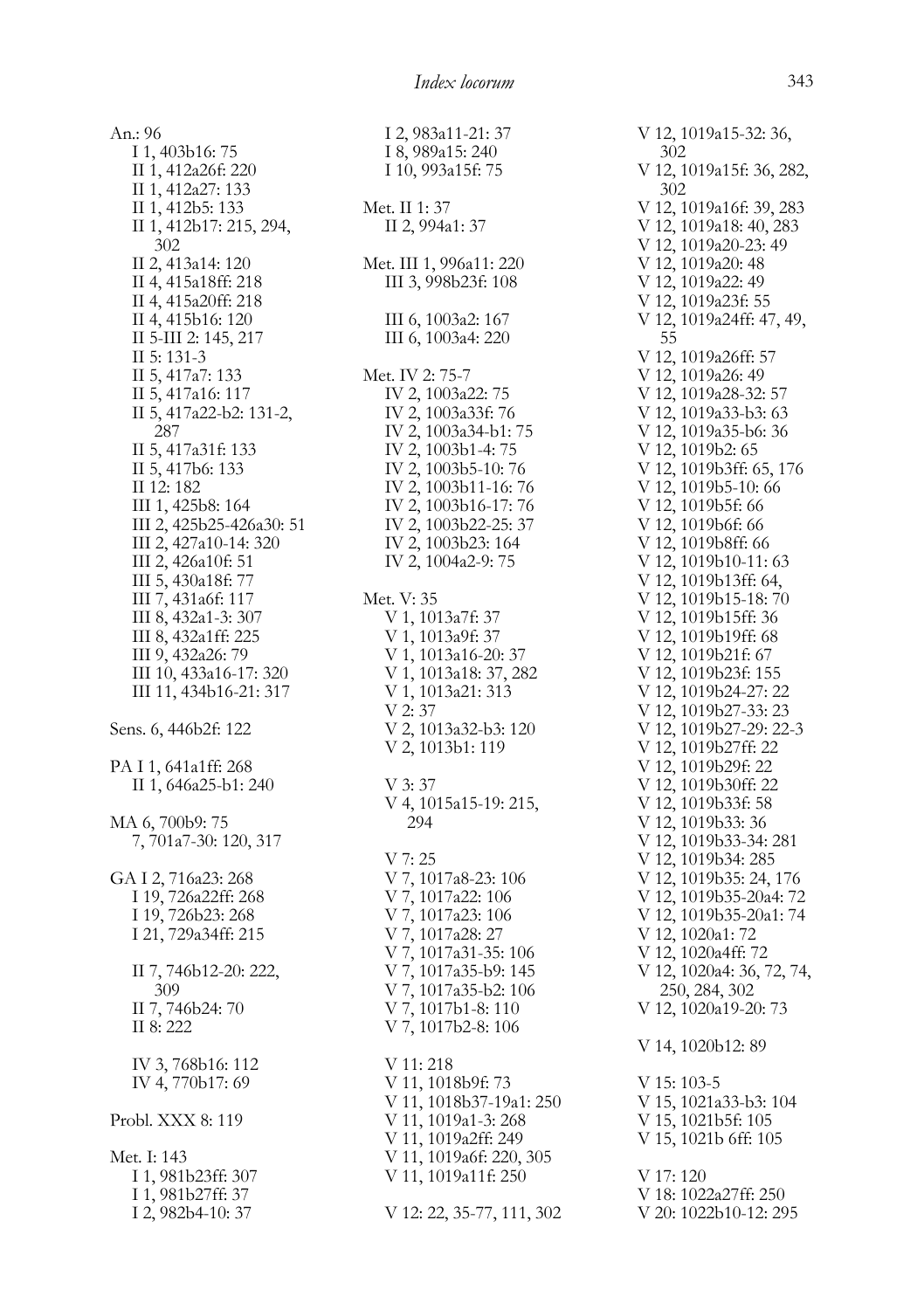V 22: 36, 66, 67, 68 V 23: 66 V 24: 37 V 29, 1024b17: 21 V 29, 1024b20: 23 V 29, 1024b23f: 22 Met. VI 1: 37, 301 VI 1, 1026a24: 75 VI 2, 1027a6f: 177 VI 2, 1027a23f: 82 Met. VII: 93 VII 6: 224 VII 7-9: 221 VII 7: 81, 84, 224 VII 7, 1032b2-9: 82 VII 7, 1032b4-5: 83 VII 7, 1032b5f: 82, 224 VII 7, 1032b8: 225, 310 VII 7, 1032b9: 82 VII 7, 1032b16: 82 VII 7, 1032b18-21: 82 VII 7, 1032b19: 82 VII 7, 1032b20: 82 VII 7, 1032b21: 82 VII 7, 1032b23: 82 VII 7, 1032b31f: 220, 305 VII 8: 223, 309 VII 9, 1034a9f: 225, 309 VII 9, 1034a17f: 225, 310 VII 9, 1034a21f: 224 VII 10, 1035a10-14: 225, 310 VII 10, 1035b16ff: 268 VII 17: 240 Met. VIII: 93 VIII 1: 240 VIII 1, 1042a26-30: 110 VIII 1, 1042a27f: 197 VIII 1, 1042a32-b3: 148 VIII 1, 1042b6: 255 VIII 4, 1044b6ff: 255 VIII 5: 259 VIII 6, 1045a23-33: 197 VIII 6, 1045b17ff: 197 VIII 6, 1045b21: 221, 305 Met. IX 1: 35-77, 93-4, 111, 112, 216, 275, 289, 302 IX 1, 1045b27-34: 93 IX 1, 1045b33f: 94 IX 1, 1045b34f: 94 IX 1, 1045b35: 216 IX 1, 1045b36f: 93

IX 1, 1045b36: 93 IX 1, 1046a1: 94 IX 1, 1046af: 96 IX 1, 1046a2: 93 IX 1, 1046a3: 93, 94 IX 1, 1046a4ff: 35 IX 1, 1046a4: 94 IX 1, 1046a5: 24, 74 IX 1, 1046a6-9: 281 IX 1, 1046a6f: 58 IX 1, 1046a7ff: 36, 58 IX 1, 1046a8: 61 IX 1, 1046a9-19: 36 IX 1, 1046a9ff: 74, 250 IX 1, 1046a10: 36, 72, 216, 302 IX 1, 1046a11ff: 48 IX 1, 1046a12: 54 IX 1, 1046a13f: 57 IX 1, 1046a15f: 74, 216 IX 1, 1046a16-19: 74 IX 1, 1046a17: 74 IX 1, 1046a19-29: 50 IX 1, 1046a20: 25 IX 1, 1046a20-21: 285 IX 1, 1046a20f: 54 IX 1, 1046a22: 51, 54 IX 1, 1046a23f: 55 IX 1, 1046a24-28: 56 IX 1, 1046a24ff: 55-6 IX 1, 1046a26ff: 54 IX 1, 1046a26: 51 IX 1, 1046a28f: 51-2 IX 1, 1046a29-32: 290 IX 1, 1046a29f: 67 IX 1, 1046a29ff: 36 IX 1, 1046a30f: 69 IX 1, 1046a30: 24 IX 1, 1046a31-35: 36, 67 IX 1, 1046a31: 24 IX 1, 1046a33: 290 IX 2: 78-92, 141, 179, 187, 261, 264, 275 IX 2, 1046a21: 24 IX 2, 1046a23: 24 IX 2, 1046a36-b4: 79 IX 2, 1046a37f: 78 IX 2, 1046b1: 79 IX 2, 1046b2: 79, 293 IX 2, 1046b3-4: 78 IX 2, 1046b4-7: 80 IX 2, 1046b4: 36, 302 IX 2, 1046b6: 80 IX 2, 1046b7-15: 81 IX 2, 1046b7: 81, 83 IX 2, 1046b12f: 84 IX 2, 1046b13f: 84 IX 2, 1046b13-15: 83

IX 2, 1046b15f: 85 IX 2, 1046b18f: 85 IX 2, 1046b22f: 85 IX 2, 1046b23: 25 IX 2, 1046b24-28: 56, 57 IX 2, 1046b25: 25, 74 IX 3: 14, 134, 139-160, 188, 205, 275 IX 3, 1046b29-32: 139, 141, 142, 143, 144 IX 3, 1046b29: 139 IX 3, 1046b33: 145 IX 3, 1047a1f: 154 IX 3, 1047a5: 146 IX 3, 1047a7-10: 100 IX 3, 1047a8f: 146 IX 3, 1047a10-17: 146-9 IX 3, 1047a10-14: 142 IX 3, 1047a14: 140, 146 IX 3, 1047a17-20: 149 IX 3, 1047a17: 24 IX 3, 1047a19-20: 145 IX 3, 1047a20-24: 150 IX 3, 1047a21: 25 IX 3, 1047a22f: 97 IX 3, 1047a24-b2: 143 IX 3, 1047a24ff: 141, 155 IX 3, 1047a25: 24, 155 IX 3, 1047a25f: 155 IX 3, 1047a26-29: 158 IX 3, 1047a26: 25 IX 3, 1047a28: 118 IX 3, 1047a30ff: 96, 97 IX 3, 1047a30f: 97 IX 4: 15, 59, 160-71, 142, 143,144, 187,189, 275 IX 4, 1047b3-14: 143 IX 4, 1047b3-6: 141, 162 IX 4, 1047b3: 25, 162,189 IX 4, 1047b4f: 164, 168 IX 4, 1047b4: 25 IX 4, 1047b6-14: 162 IX 4, 1047b6-12: 169 IX 4, 1047b6: 25 IX 4, 1047b9-12: 155 IX 4, 1047b11: 25 IX 4, 1047b12ff: 169, 199 IX 4, 1047b14-30: 143 IX 4, 1047b14-26: 199- 200, 206-12 IX 4, 1047b14ff: 198 IX 4, 1047b14: 199-200 IX 4, 1047b15-30: 24 IX 4, 1047b15: 25, 207 IX 4, 1047b16: 207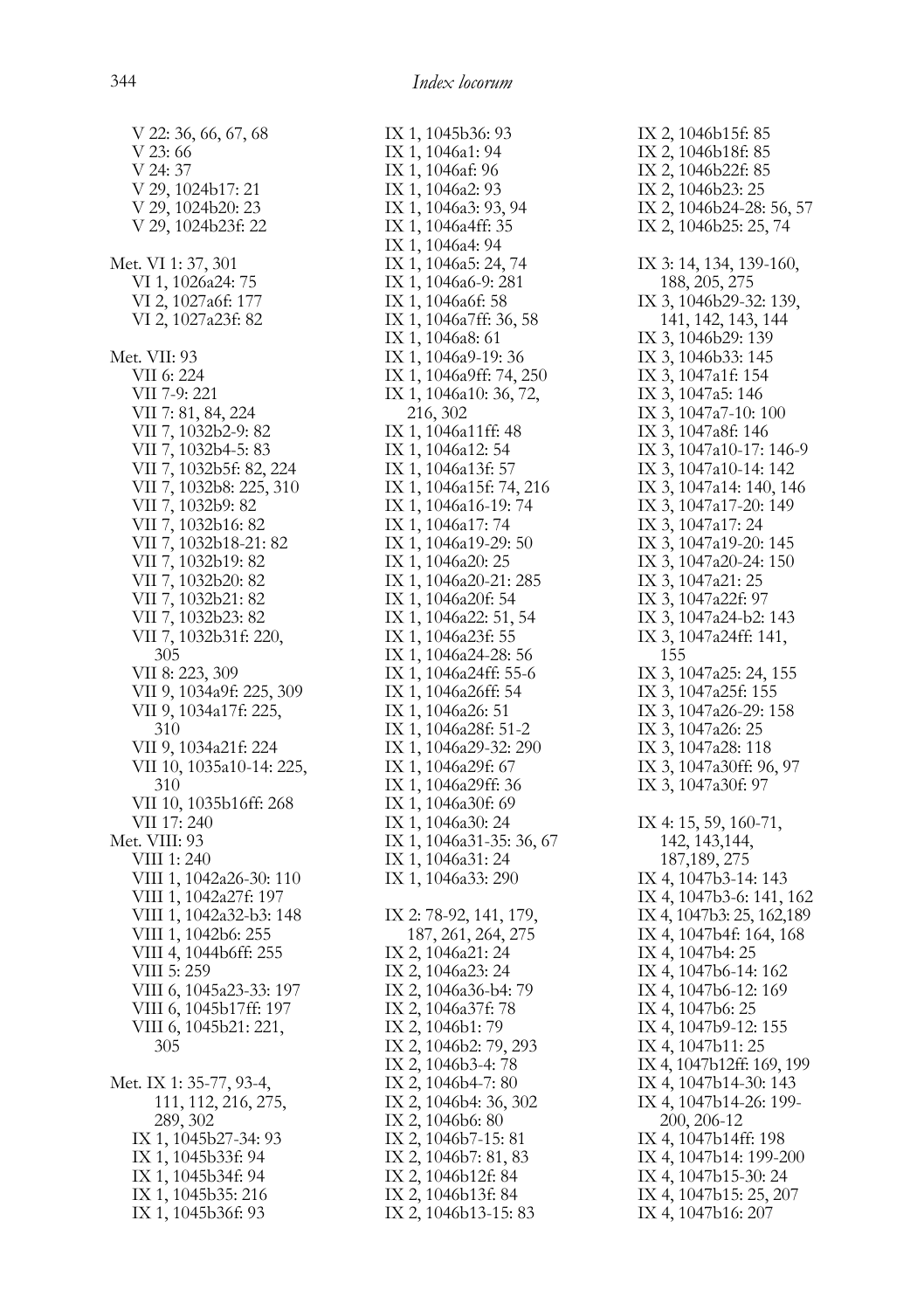IX 4, 1047b16-26: 208-9 IX 4, 1047b17f: 205 IX 4, 1047b18-19: 155 IX 4, 1047b19: 211 IX 4, 1047b24f: 211 IX 4, 1047b24: 210, 211 IX 4, 1047b25f: 210, 211 IX 4, 1047b25: 210, 211 IX 4, 1047b26-30: 199, 200, 212-4 IX 4, 1047b26f: 199 IX 4, 1047b26: 210, 211 IX 4, 1047b27-30: 212 IX 4, 1047b27: 213 IX 4, 1047b29: 203-4, 206, 212 IX 4, 1047b30: 212 IX 5: 86, 87, 177-88, 189, 206, 275 IX 5, 1047b31ff: 232 IX 5, 1047b33f: 232 IX 5, 1047b35f: 93, 101 IX 5, 1047b35: 25 IX 5, 1048a5-7: 177, 292 IX 5, 1048a6: 24 IX 5, 1048a6f: 262 IX 5, 1048b6: 25 IX 5, 1048a7-15: 178-9 IX 5, 1048a11: 85 IX 5, 1048a12f: 261 IX 5, 1048a12: 24 IX 5, 1048a14: 24, 179, 187 IX 5, 1048a15f: 180 IX 5, 1048a15: 181 IX 5, 1048a16: 180 IX 5, 1048a16-21: 181-2, 187 IX 5, 1048a18: 24 IX 5, 1048a21: 187 IX 5, 1048a21-24: 187 IX 5, 1048a22f: 24 IX 6: 93-138, 142, 247, 276, 302 IX 6, 1048a25: 94 IX 6, 1048a26: 94 IX 6, 1048a27: 25, 94, 95 IX 6, 1048a28: 25 IX 6, 1048a30ff: 98 IX 6, 1048a30: 94 IX 6, 1048a32-35: 98 IX 6, 1048a34: 25 IX 6, 1048a35-b9: 107-9, 284-5 IX 6, 1048a36f: 108 IX 6, 1048a36: 108 IX 6, 1048a37: 108, 285

IX 6, 1048b4ff: 110 IX 6, 1048b7f: 109 IX 6, 1048b8: 109, 110 IX 6, 1048b9ff: 133 IX 6, 1048b9: 95, 110 IX 6, 1048b11ff: 134 IX 6, 1048b14: 25 IX 6, 1048b18-35: 117-8 IX 6, 1048b18f: 119 IX 6, 1048b18: 118, 119, 121, 126, 243 IX 6, 1048b19: 118, 119 IX 6, 1048b20f: 126 IX 6, 1048b20: 118 IX 6, 1048b21f: 126 IX 6, 1048b21: 118, 119, 120, 121 IX 6, 1048b22f: 119 IX 6, 1048b22: 121, 126, 127 IX 6, 1048b23-35: 314 IX 6, 1048b23ff: 119 IX 6, 1048b23f: 119 IX 6, 1048b23: 119, 122 IX 6, 1048b24f: 119 IX 6, 1048b25f: 119 IX 6, 1048b26f: 175 IX 6, 1048b27: 119 IX 6, 1048b29: 119, 126 IX 6, 1048b30-33: 119 IX 6, 1048b31ff: 119 IX 6, 1048b32: 108 IX 6, 1048b33f: 119 IX 6, 1048b33: 122 IX 6, 1048b34: 119 IX 6, 1048b37: 95 IX 7: 94, 98-9, 109, 142, 188-93, 197, 219, 221, 243, 275, 276 IX 7, 1048b37: 95, 189 IX 7, 1049a1ff: 190 IX 7, 1049a3ff: 190 IX 7, 1049a3: 190 IX 7, 1049a4: 25, 190 IX 7, 1049a5-8: 191 IX 7, 1049a6: 25 IX 7, 1049a9ff: 191 IX 7, 1049a13f: 115 IX 7, 1049a11-14: 192 IX 7, 1049a14-17: 192 IX 7, 1049a17f: 193 IX 7, 1049a23: 190 IX 7, 1049a23f: 25 IX 7, 1049b2f: 95 IX 8: 78, 94, 142, 215- 62, 266, 268, 270, 275, 276

IX 8, 1049b4: 215 IX 8, 1049b5: 95, 215 IX 8, 1049b5-10: 295, 303 IX 8, 1049b7: 36, 302 IX 8, 1049b10ff: 237, 248 IX 8, 1049b10: 215 IX 8, 1049b13-17: 216, 299 IX 8, 1049b13: 25 IX 8, 1049b14: 25 IX 8, 1049b15: 25 IX 8, 1049b17: 217 IX 8, 1049b18-23: 219 IX 8, 1049b18f: 218, 305 IX 8, 1049b19-23: 303 IX 8, 1049b23-29: 220- 1, 303 IX 8, 1049b24: 220 IX 8, 1049b24-26: 306 IX 8, 1049b26: 243 IX 8, 1049b27-29: 306 IX 8, 1049b29-50a3: 227-8 IX 8, 1049b29ff: 232 IX 8, 1049b33: 232 IX 8, 1049b34f: 232 IX 8, 1049b35f: 232 IX 8, 1049b36: 232 IX 8, 1050a1: 233 IX 8, 1050a4-14: 237-40 IX 8, 1050a4-7: 238-9 IX 8, 1050a4f: 237 IX 8, 1050a4: 237, 238 IX 8, 1050a5f: 248 IX 8, 1050a5: 238, 240, 243 IX 8, 1050a6f: 249 IX 8, 1050a7f: 237 IX 8, 1050a7-b6: 239 IX 8, 1050a7-14: 238 IX 8, 1050b8-12: 150 IX 8, 1050a14: 233, 238 IX 8, 1050a15-b6: 238 IX 8, 1050a15-22: 242-3 IX 8, 1050a15: 238, 239, 242 IX 8, 1050a17-19: 299 IX 8, 1050a20f: 244 IX 8, 1050a21ff: 96, 98 IX 8, 1050a22-b2: 126, 243, 245-7 IX 8, 1050a22f: 97 IX 8, 1050a24f: 126 IX 8, 1050a28: 246 IX 8, 1050a34-b2: 314 IX 8, 1050b2-6: 242-3 IX 8, 1050b2: 242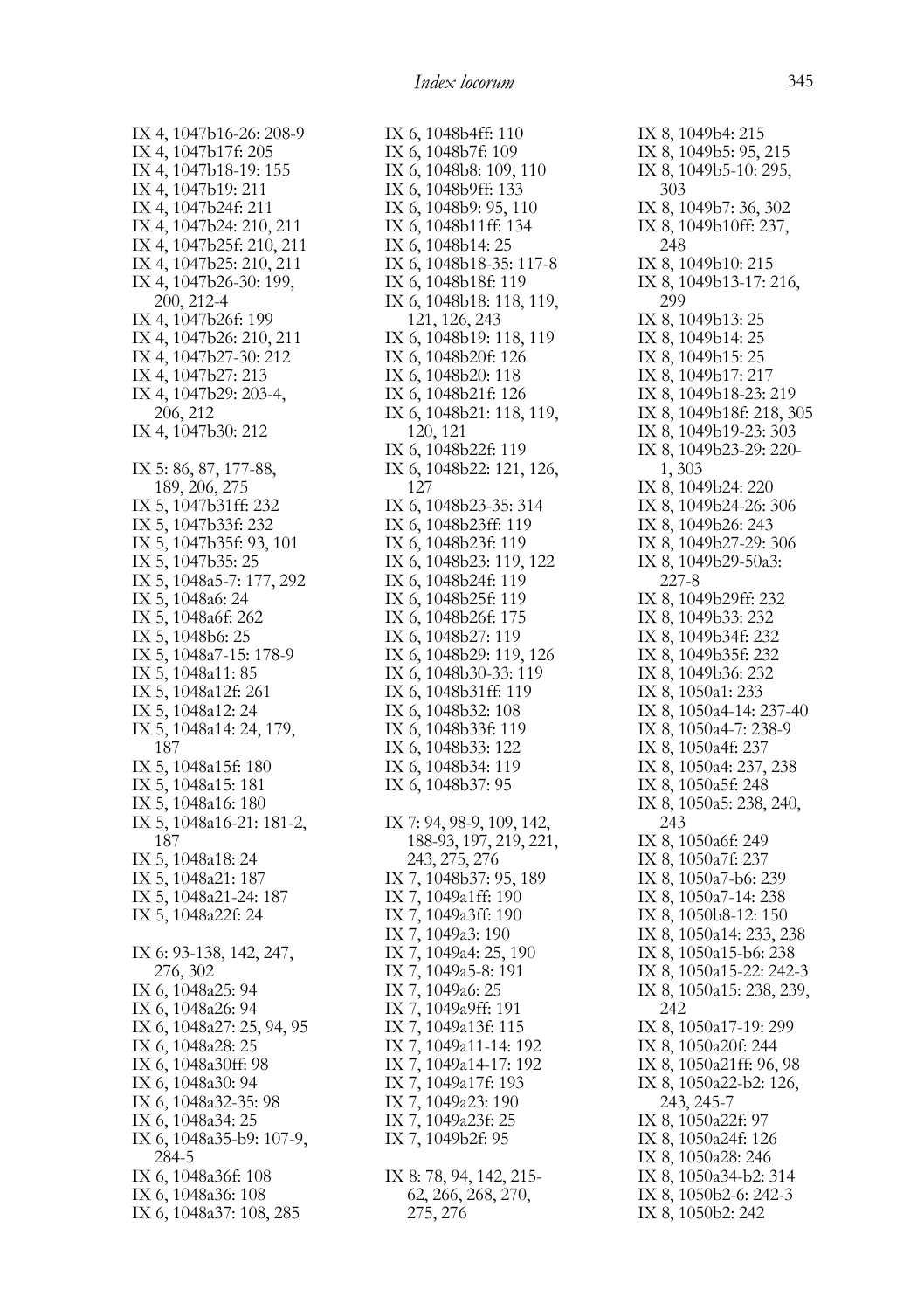XII 2, 1069b24ff: 255 XII 6-7: 130, 243 XII 6, 1071b13f: 167

IX 8, 1050b3f: 242 IX 8, 1050b6ff: 248 IX 8, 1050b6f: 249 IX 8, 1050b6: 243, 248, 250 IX 8, 1050b7: 248 IX 8, 1050b8-11: 296 IX 8, 1050b8-18: 256 IX 8, 1050b8-16: 250-1 IX 8, 1050b10: 25 IX 8, 1050b12: 25 IX 8, 1050b13: 25 IX 8, 1050b16ff: 255 IX 8, 1050b18-30: 256 IX 8, 1050b18: 255 IX 8, 1050b19: 249 IX 8, 1050b24: 257 IX 8, 1050b28ff: 253 IX 8, 1050b28: 258 IX 8, 1050b29: 259 IX 8, 1050b30-34: 261 IX 8, 1050b30ff: 253 IX 8, 1050b30: 258 IX 8, 1050b31: 262 IX 8, 1050b32: 24 IX 8, 1050b34-51a2: 262 IX 8, 1051a2f: 95 IX 9: 78, 87, 94, 142, 216, 236-7, 262-73, 275, 276 IX 9, 1051a4-17: 263-4 IX 9, 1051a4f: 95, 265 IX 9, 1051a4: 262, 263 IX 9, 1051a6: 24 IX 9, 1051a7: 24 IX 9, 1051a10: 24 IX 9, 1051a14: 24 IX 9, 1051a15-19: 302 IX 9, 1051a15-21: 272 IX 9, 1051a18: 268 IX 9, 1051a24ff: 237 IX 9, 1051a26-29: 237 IX 9, 1051a29: 25 IX 9, 1051b1f: 95 IX 10: 16, 142 Met. XI 1, 1059b17f: 215, 294, 302 XI 4, 1061b19: 75 XI 9, 1065b5: 167 XI 9, 1065b16: 130 XI 9, 1066a20f: 117 XI 12, 1068a29f: 39 Met. XII: 243 XII 1, 1069a26: 37 XII 2, 1069b19ff: 96 XII 2, 1069b22: 96

XII 7, 1072b4ff: 255 XII 7, 1073a11: 131 XII 9, 1074b10-13: 307 XII 9, 1074b18: 268 Met. XIII 4, 1078b25-27: 83 XIII 9, 1085b2: 164 Met. XIV 1: 1088a23-35: 301 XIV 2: 250 XIV 4, 1091a27f: 250 NE I 1: 121 I 3: 268 I 3, 1095b31ff: 268 NE I 5, 1097a25-34: 317 I 5, 1097b20: 127 I 5, 1097a34-b20: 318 I 6, 1098a7ff: 120 I 9, 1098b31- 1099a3: 268 I 9, 1099a3-7: 268 I 13: 79 I 13, 1102a26f: 79 I 13, 1102a28: 79 I 13, 1102a32f: 79 I 13, 1102b5ff: 268 I 13, 1102b30: 79 II 1, 1103a17f: 235 II 1, 1103b22: 89 II 2, 1104b13f: 90 II 2, 1105b5-9: 236 II 2, 1105b19f: 89 II 3, 1105a22f: 233 II 3, 1105a23ff: 233 II 3, 1105a31: 89 II 4: 89 II 4, 1105b24f: 89 II 5, 1106b13f: 90 II 5, 1106b16: 90 II 5, 1106b21f: 90 III 9, 1115a26: 121, 269 V 1: 296 V 1, 1129a12-16: 88-9 V 2, 1129a17-23: 84 V 5-8: 235 V 10: 1135a15-19: 236 VI 1: 79 VI 1, 1139a4: 79 VI 1, 1139a6-14: 80 VI 1, 1139a7: 80 VI 2, 1139a31-33: 313 VI 3, 1139b5-9: 173

VI 3, 1139b10f: 175 VI 4, 1140a1-6: 315 VI 4, 1140a6: 127 VI 4, 1140a6-10: 122 VI 4, 1140a21f: 87 VI 4, 1140a24-b11: 315 VI 5, 1140b3-7: 120 VI 13, 1144b27: 88 VII 15, 1147a24-36: 317 X: 128-9 X 2, 1173a32-b4: 128 X 2, 1173b3: 97 X 3, 1174a14ff: 122, 126 X 3, 1174b9: 128 X 8, 1178b8-18: 122 X 8, 1178b18ff: 268 MM I 2, 1183b30f: 264 I 3, 1184b10ff: 268 I 3, 1184b31f: 268 EE II 1, 1218b29-1219a18: 268 II 1, 1219a6-18: 126 II 1, 1219a8: 240 II 1, 1219b9f: 268 II 1, 1219b18ff: 268 VII 7, 1241a12ff: 37 Pol. II: 143 II 5: 96 II 5: 1264a1-5: 308 III 16, 1287a32-35: 84 VII 10, 1329b25ff: 308 VII 13, 1331b26ff: 83 VIII 5, 1340a36: 244 Rhet. I 1, 1355b13f: 48 I 2, 1357a5ff: 169 I 3, 1359a11f: 169 I 6, 1362a29f: 165 I 6, 1363a27f: 222 I 6, 1363a27: 222, 306 I 9, 1366a37-b2: 89 I 12, 1372a27f: 306 I 13, 1374b2: 163 II 21, 1394b7: 163 III 17, 1418a2-5: 173 III 17, 1418a4f: 173 Poet. 2, 1448a6: 244 21, 1457b35: 235 Protr.: 35 B5: 267 B8: 267 B79ff: 268 B79-82: 267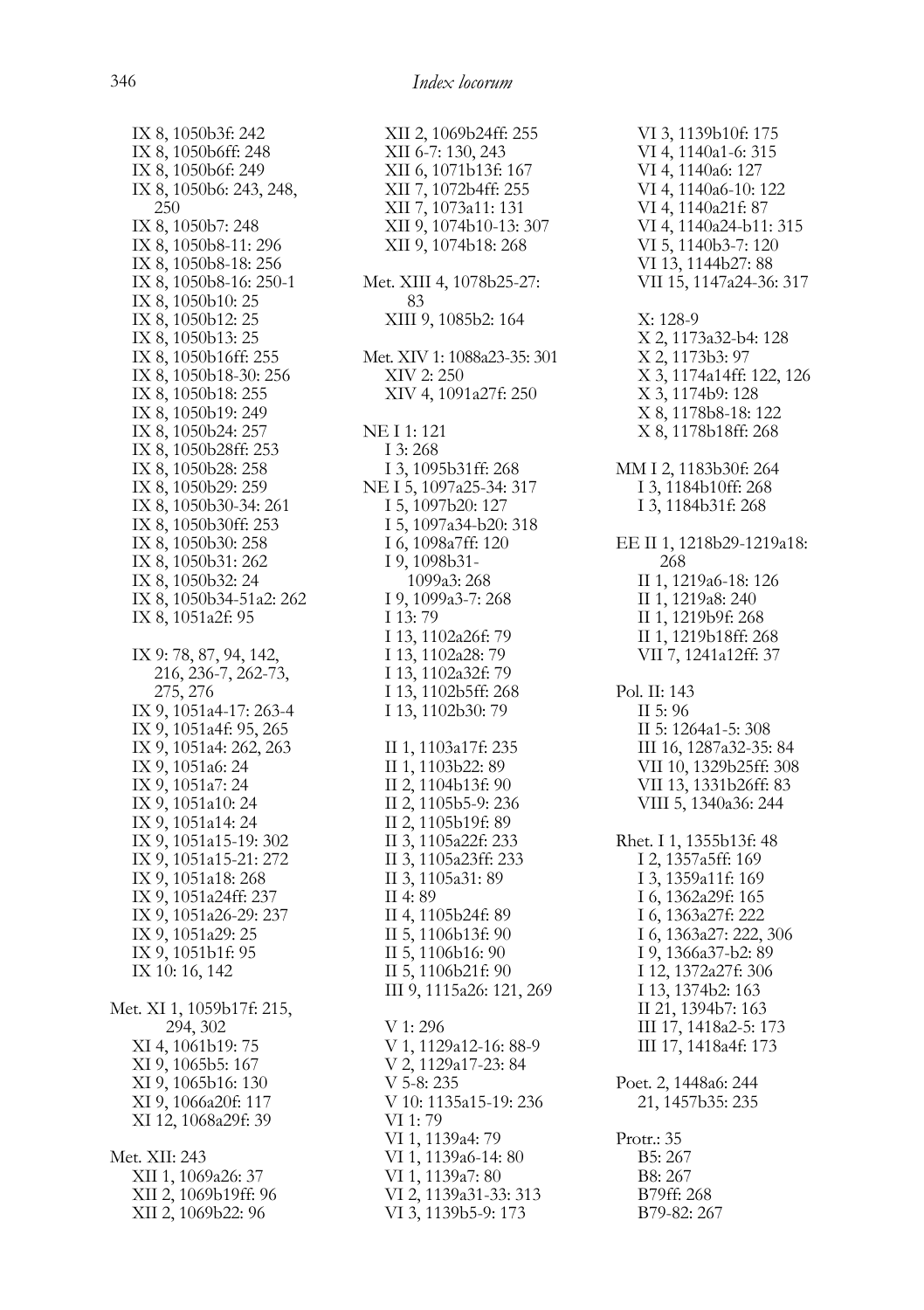## **Index nominum**

Ackrill, J.L. 122, 123, 127, 133, 313, 317 Aelian 245 Alexander von Aphrodisias 51, 61, 62, 72, 118, 140, 142, 160, 162, 180, 218, 227, 244-5, 257, 262, 279 Alkmaion von Kroton 281 Ammonius 265 Anaxagoras 96 Anaximander 96 Anaximenes 281 Angstl, H. 174 Anscombe, G.E.M. 40-1 Antisthenes 96 Aristophanes 245 Aristoteles s. *Index locorum* Armstrong, D.M. 16 Arnold, U. 95, 96 Bäck, A. 40, 95, 96 Balaban, O. 121,127 Barcan, R.M. 33 Bareuther, R. 135 Bärthlein, K. 61, 144, 161, 164, 180 Bartsch, R. 31, 32 Bauer, G. 124 Becker, A. 199-200 Becker, O. 23, 200 Beere, J. 323 Berti, E. 112, 192, 320 Bird 293 Blair, G.A. 96, 97, 98, 319 Bobzien, S. 141 Boethius 168 Bonitz, H. 74, 155, 163, 206, 208, 238, 239, 240, 245 Bornemann 125 Brennan, T. 202-4 Brinton, L.J. 124 Brouwer, L.E.J. 202 Bryant, C. 117 Buchheim, T. 12, 286 Buchner, H. 12 Buddensiek, F. 21, 97, 121, 201 Busche, H. 97, 107, 128 Bybee, J.L. 122 Cartwright, N. 38 Charles 313 Charlton, W. 96, 146 Chen, C.-H. 97, 319 Chisholm, R.M. 29

Christ, W. 49, 180 Cicero 27, 98, 140, 236 Clark, R. 19, 29, 185, 286 Clavet, B. 140, 142, 143 Cleary, J.J. 96, 215 Cobb, R.A. 27 Cooper 317 Cook, H.P. 103, 104 Cordes, P. 81 Cresswell, M.J. 20, 33, 145, 286 Dancy, R.M. 220, 250 Davidson, D. 185 Demokrit 96, 281 Demosthenes 60 Denyer, N. 252, 257 Diels, H. 98 Diodoros Kronos: 140, 141 Diogenes Laertios 140, 142 Döring, K. 140, 141, 142 Dudley, J. 122 Düring, I. 35, 96, 267 Ebert, T. 122, 127, 229 Edel, A. 121 Elias 96 Empedokles 120, 257 Englebretsen, G. 66 Epiktet 140 Esfeld, M. 11 Eukleides von Megara 140, 141, 142 Euklid 62, 159-161, 269, 292 Evans, C.O. 122 Faust, A. 12 Fine, K. 41-7 Fodor, J.A. 29 Frede, D. 173 Frede, M. 78, 112, 125,172, 191, 202 Freeland, C. 86, 88, 89-90, 127, 177, 179, 318 Frisk, H. 98 Fritz, K. von 11, 97, 98, 140, 160, 277 Fuetscher, L. 12 Furth, M. 85, 126, 157, 163, 164, 192, 201, 221, 257, 305 Galton, A. 123 García Marqués, A. 205-6 Garver, E. 89, 90 Gaskin, R. 140, 168 Giannantoni, G. 140-2

Gill, K. 122 Gnassounou, B. 323 Gould, T. 86 Graham, D.W. 96, 98, 122, 124 Graves, C.E. 163 Grayeff, F. 95, 142, 179, 220, 243, 260, 262, 273, 305 Guthrie, W.K.C. 96 Guy, A. 127 Hafemann, B. 167, 168 Hagen, C.T. 124 Hager, F.-P. 273 Hamlyn, D. 89 Handfield, T. 323 Happ, H. 111, 258 Hardie, W.F.R. 89 Harré, R. 38 Hartmann, N. 13-4, 103, 115, 140, 276, 287-90, 298 Heath, T.L. 59, 160 Heidegger, M. 12, 69, 79, 100, 165, 286 Heraklit 271 Hermann 242 Hesiod 91 Hintikka, J. 14-5, 19, 97, 134, 141, 157, 163-7, 201, 202, 287-90, 308 Hirzel, R. 98 Hobbes, T. 12, 297 Hoffmann, W.M. 122 Homer 280 Huber, C.E. 230 Hughes, G.E. 20, 33, 145, 286 Hüni, H. 39, 79 Hüntelmann, R. 13, 287 Hutchinson, K. 12, 16, 298 Ide, H.A. 116, d'Irsay, S. 112 Jacobi, K. 29, 156, 286 Jaeger, W. 72, 130, 163, 236, 238 Jansen, L. 20, 31, 97, 103, 117, 119, 121, 122, 129, 278, 286, 297, 314, 323 Jedan, C. 85, 150, 313 Joachim, H.H. 89, 259 Judson, L. 174 Kahn, C.H. 242, 260

L. Jansen, *Tun und Können,* DOI 10.1007/978-3-658-10286-9, © Springer Fachmedien Wiesbaden 2016